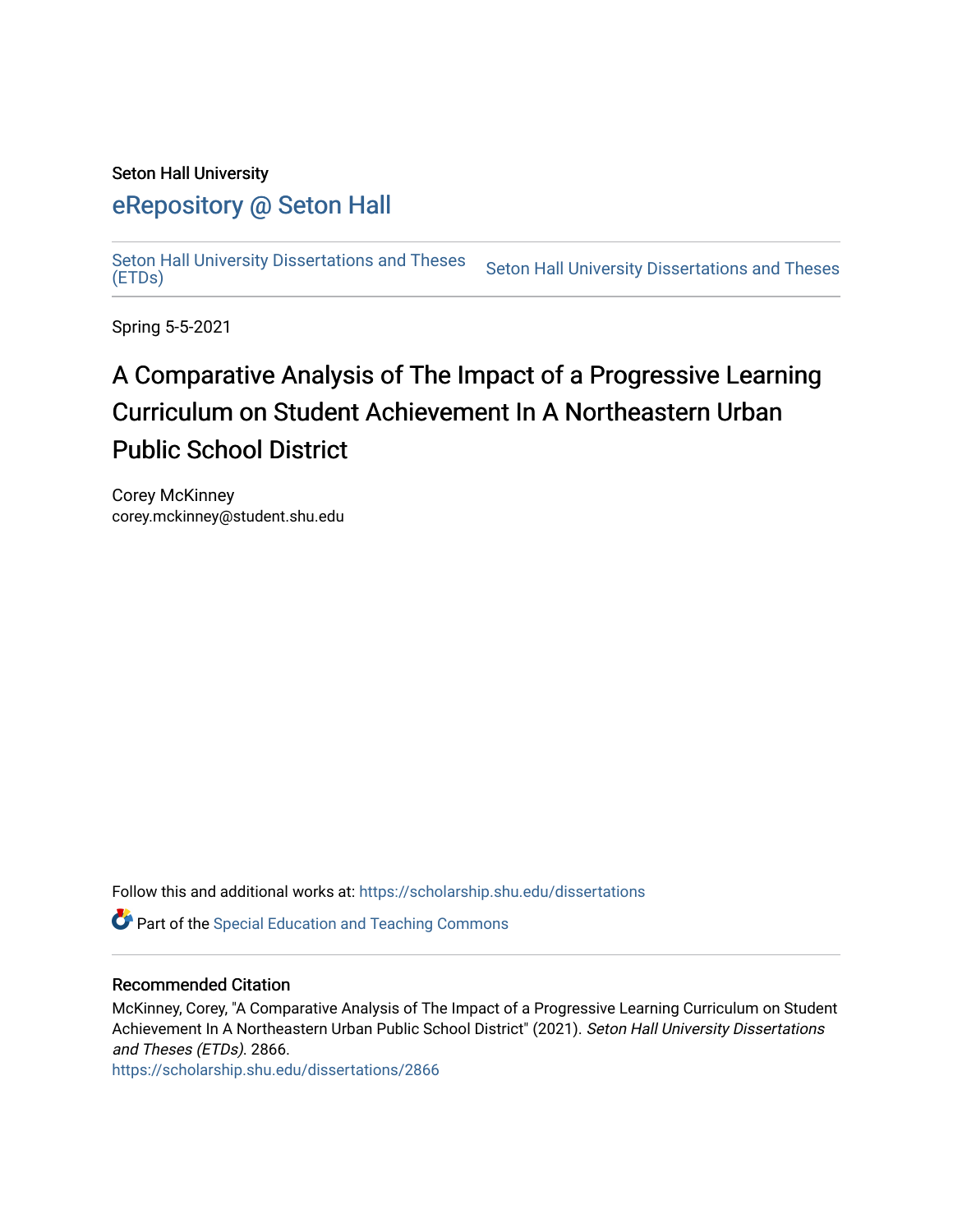### A COMPARATIVE ANALYSIS OF THE IMPACT OF A PROGRESSIVE LEARNING

## CURRICULUM ON STUDENT ACHIEVEMENT IN A NORTHEASTERN URBAN PUBLIC

## SCHOOL DISTRICT

Corey T. McKinney Sr.

Dissertation Committee

Christopher Tienken, Ed.D. Lawrence Everett, Ed.D. Tina Powell, Ed.D.

Submitted in partial fulfillment of the requirements for the degree of Doctor of Educational Leadership

Department of Education Leadership, Management, and Policy

Seton Hall University 2021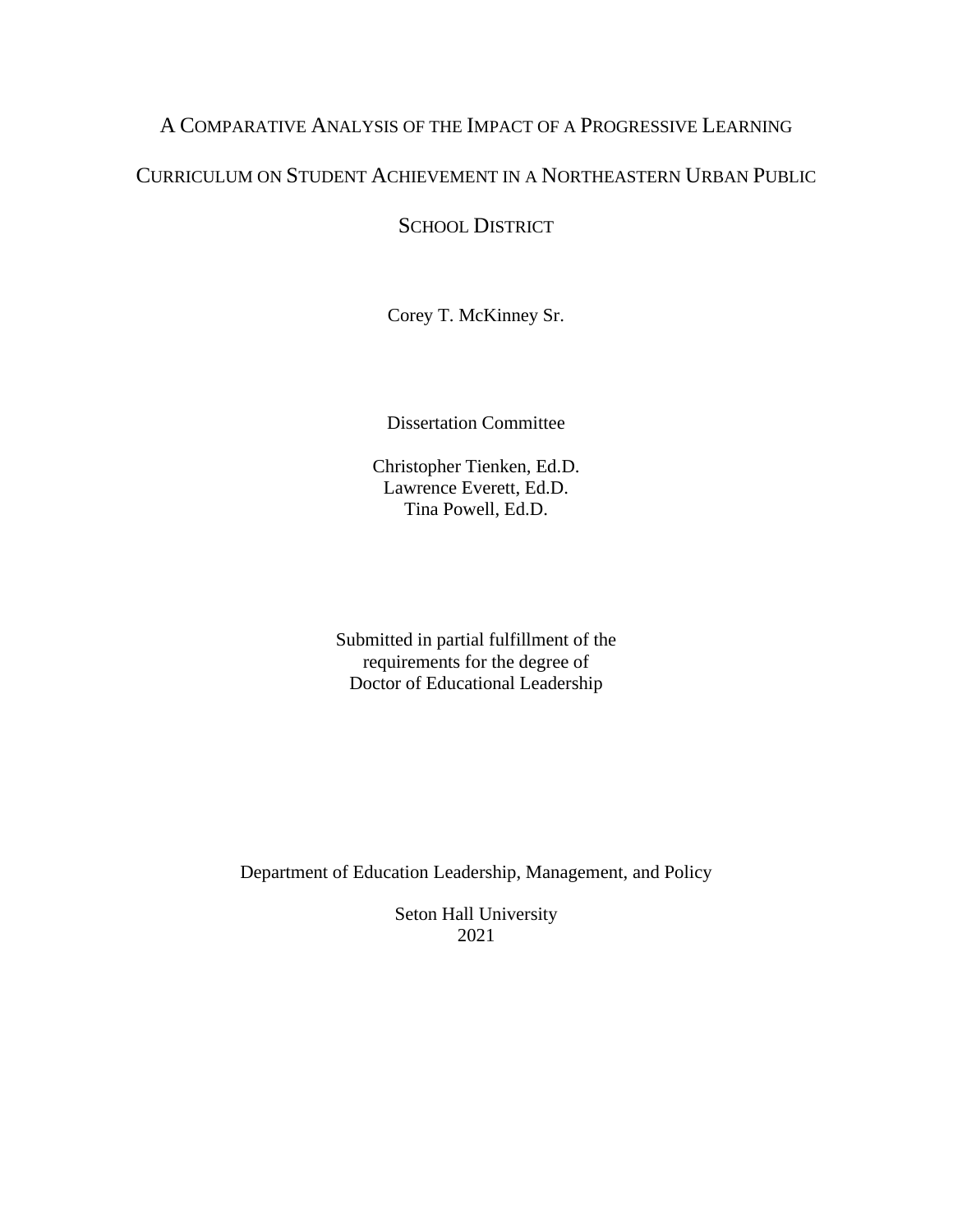© 2021 Corey T. McKinney Sr.

All rights reserved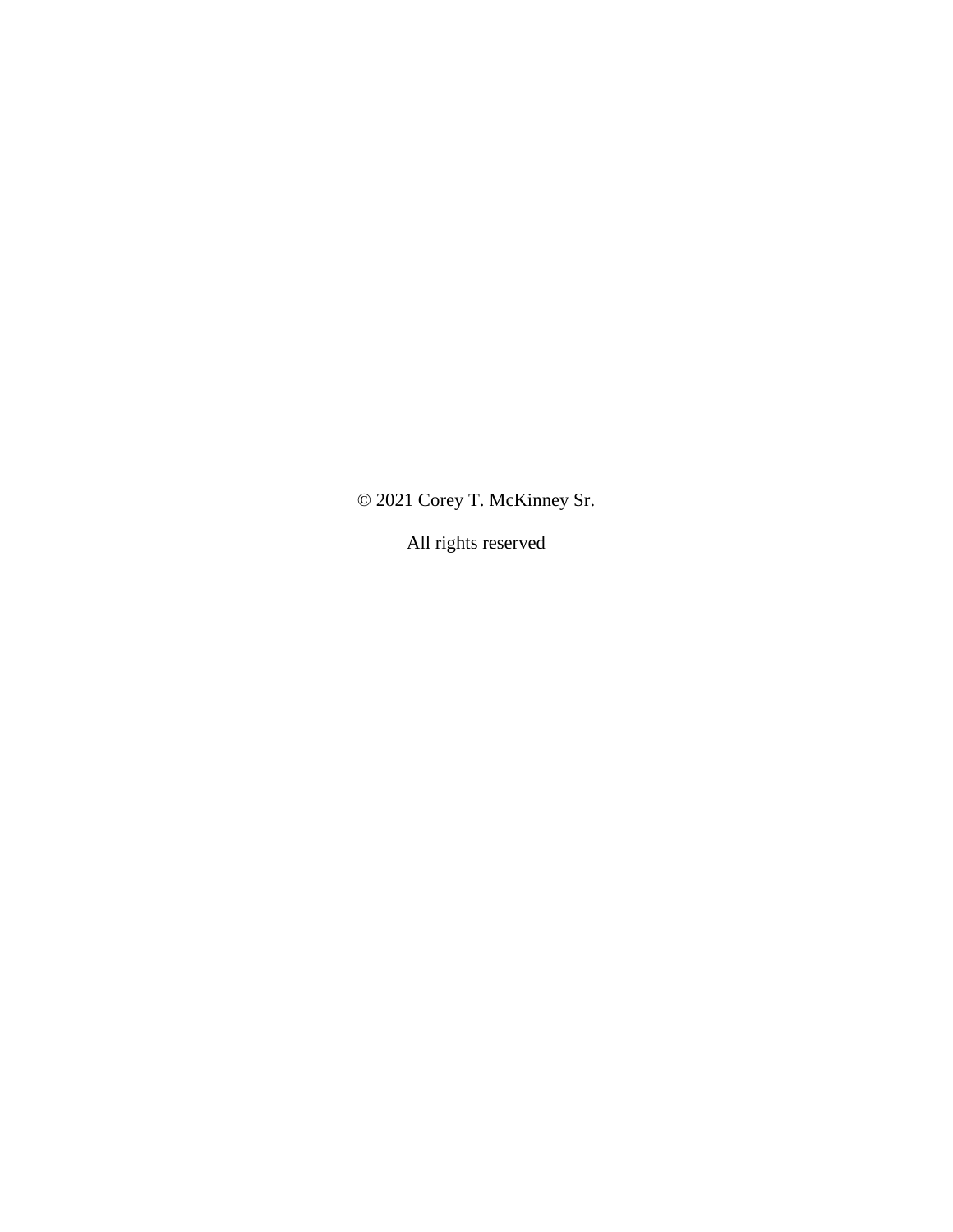

#### **COLLEGE OF EDUCATION & HUMAN SERVICES**

#### **DEPARTMENT OF EDUCATION LEADERSHIP MANAGEMENT & POLICY**

#### **APPROVAL FOR SUCCESSFUL DEFENSE**

**Corey T. McKinney Sr.** has successfully defended and made the required modifications to the text of the doctoral dissertation for the **Ed.D.** during this **Spring** Semester **2021**.

#### **DISSERTATION COMMITTEE**

(please sign and date)

| Dr. Christopher Tienken | Date |
|-------------------------|------|
| <b>Mentor</b>           |      |
| Dr. Tina Powell         | Date |
| <b>Committee Member</b> |      |
| Dr. Lawrence Everett    | Date |

**Committee Member** 

The mentor and any other committee members who wish to review revisions will sign and date this document only when revisions have been completed. Please return this form to the Office of Graduate Studies, where it will be placed in the candidate's file and submit a copy with your final dissertatio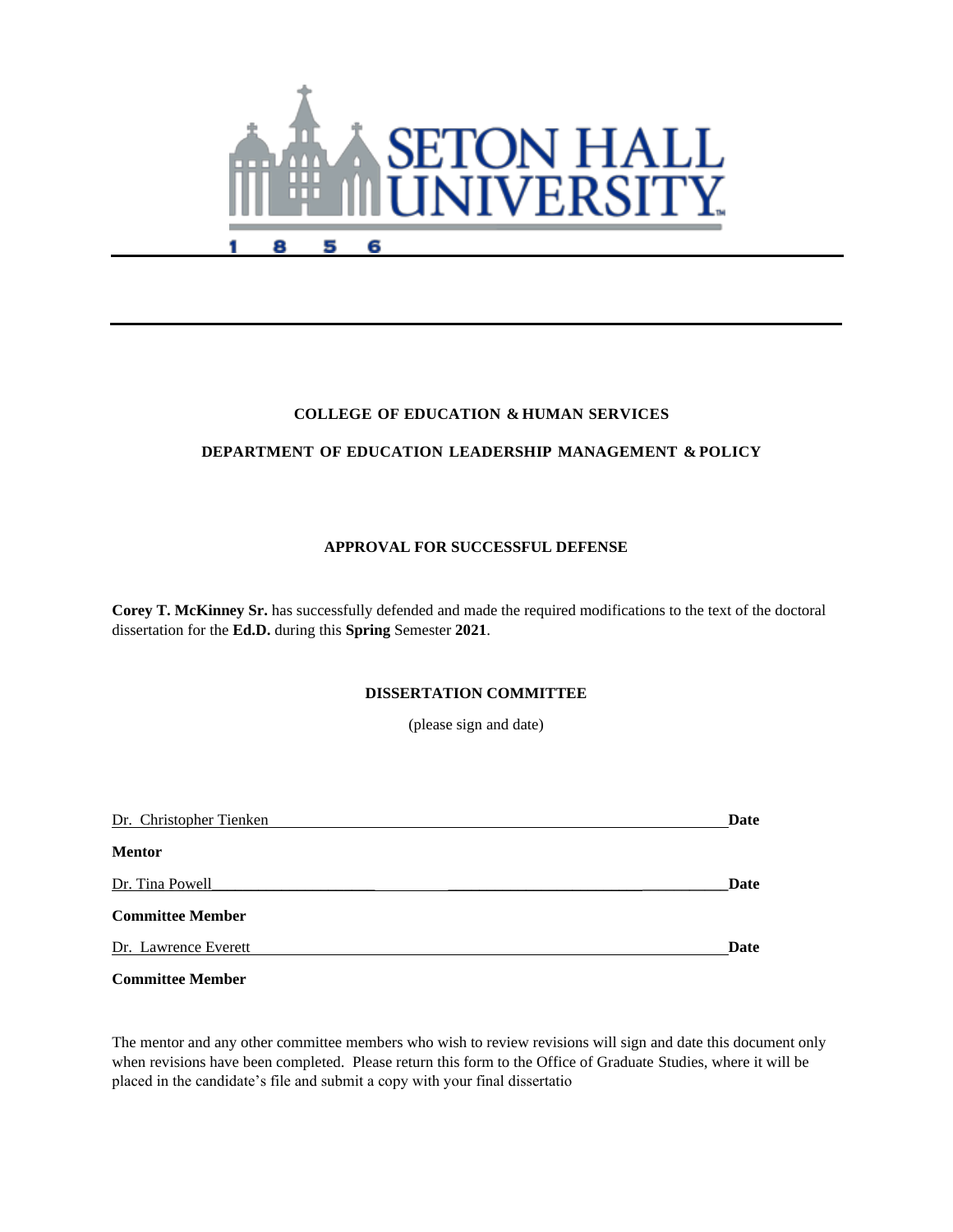#### Abstract

This study used a non-experimental, one-group, pretest-posttest design to compare the scale scores on the 2017–2018 and 2018–2019 Mathematics sections of the New Jersey Student Learning Assessment (NJSLA). This investigation compared the 2018 New Jersey Student Learning Assessment in Mathematics (NJSLA-M) scale score means for sampled special education students in Grades 4 – 8 to the 2019 NJSLA-M scale score means for the same group. A Paired-samples *t*-Test was used to determine what statistical differences exist, if any, between the scores 2017–2018 results of the students prior to receiving instruction based on learning progressions and the 2018–2019 results after receiving instruction in learning progressions. Results show that there was no significant difference in the pretest and posttest mean scale scores suggesting that there was no significant impact of the learning progressions model of student performance after one year of exposure.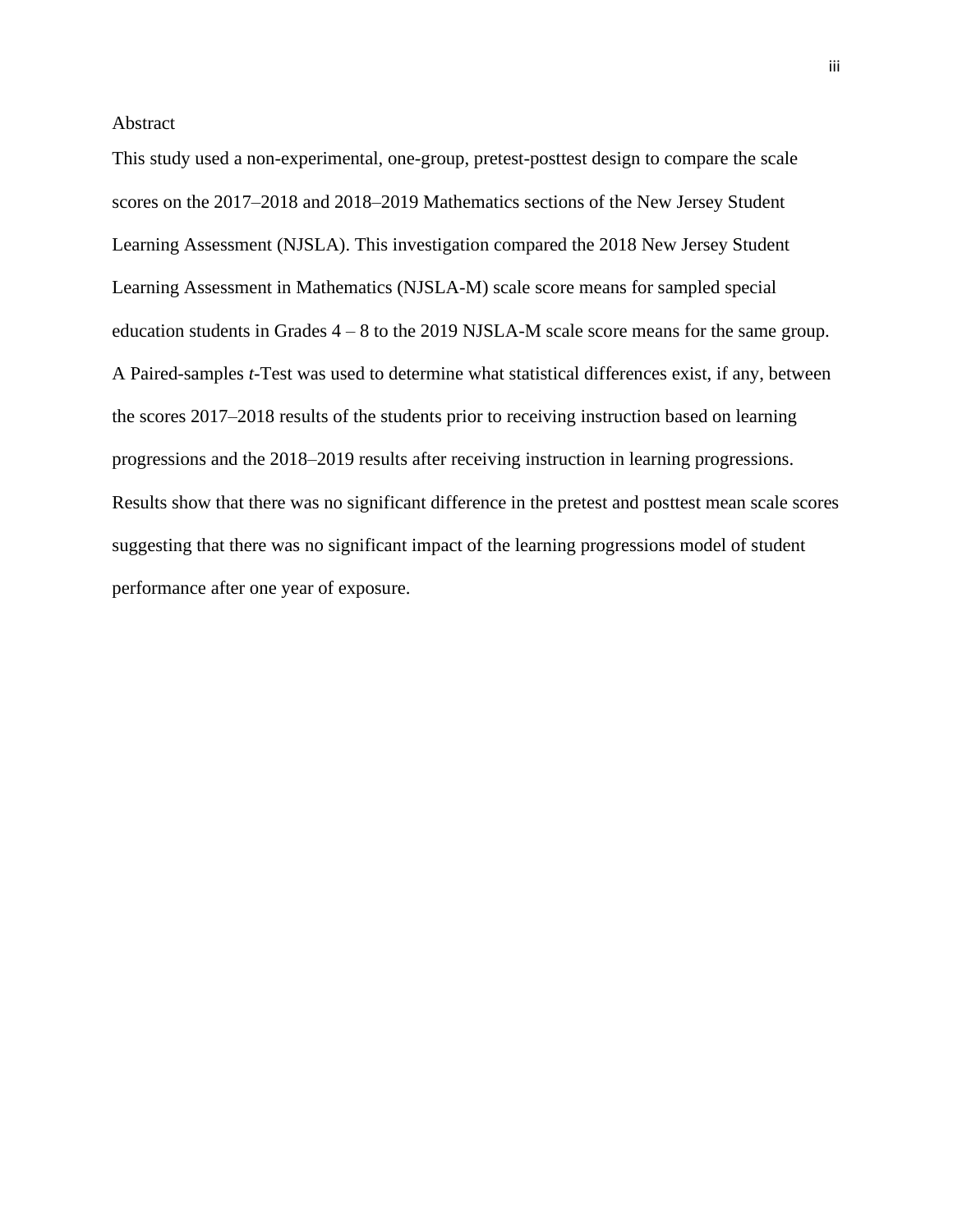#### **Dedication**

This dissertation is dedicated to my mother, Miss Gladys McKinney. While you were here on earth you had nothing but high hopes and expectations for me in any of my endeavors. Once you became my guardian angel, I knew it was you pushing me and giving me the strength to persevere. She passed in August of 2002, and I pledged to keep my promise as her first child and only son to enter and finish college; that I will also complete my doctorate degree as per our many conversations and never stop striving to secure my leadership status. Thank you, Mom, your spiritual presence helped me to complete this task. Your words of praise and encouragement will never be forgotten. I hope I made you proud, I love you and I miss you.

This dedication also extends to my 3 loving and devoted children. Three beautiful healthy babies that have grown into 3 wise, ambitious college educated adults with extremely bright futures ahead of them. I am proud to be their father! This accomplishment is for each of them as they continue to aspire and fulfill their dreams. I expect to hear great things as each of you begin to start your different journeys in life. Remember to always, "Believe in Yourselves" and know, "The only person you are destined to become is the person you decide to be. (Ralph Waldo)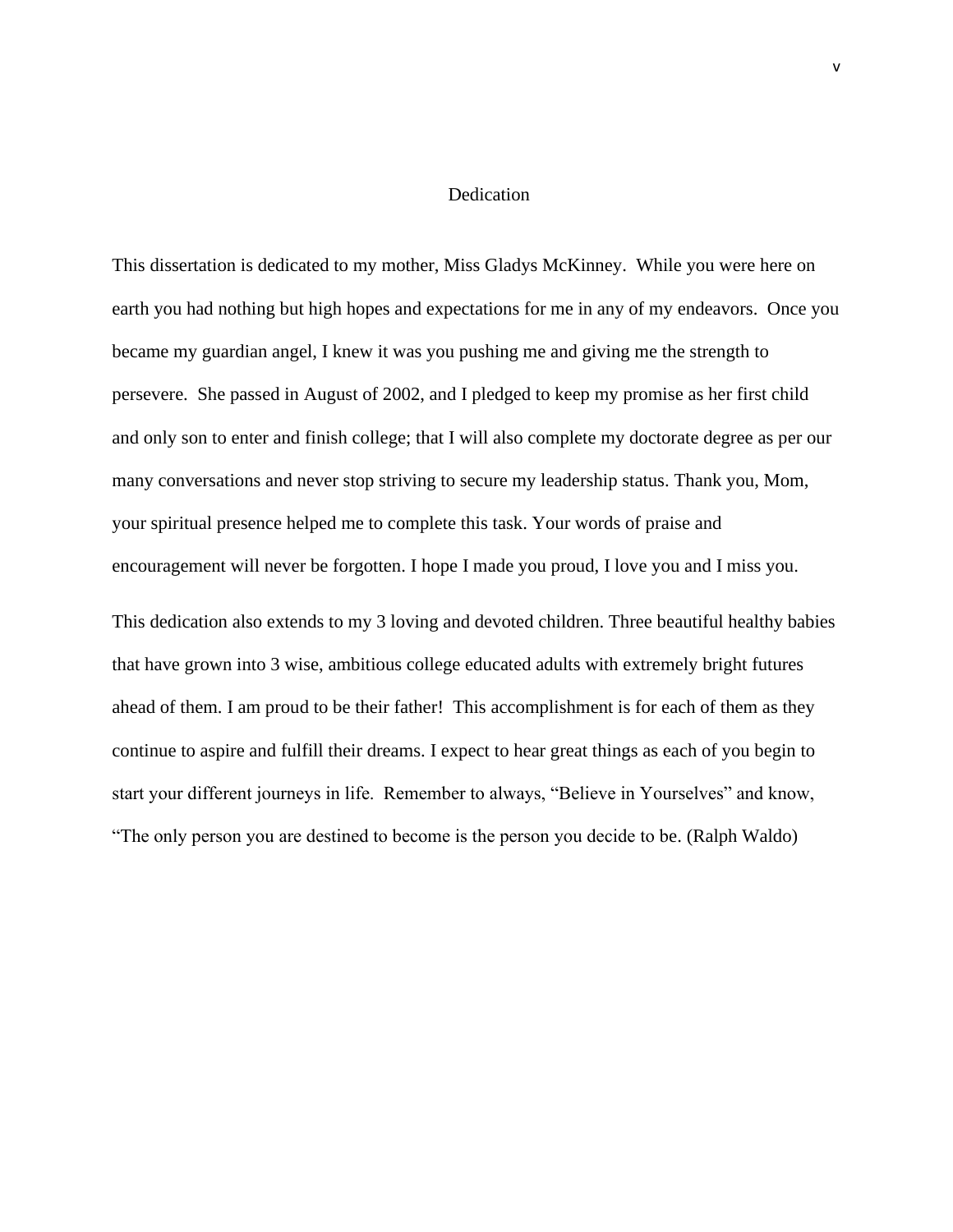#### **Acknowledgments**

First and foremost, I thank God for loving me. "I can do all things though Christ who strengthens me" Philippians 4:13. "He gave me the gifts, and talents to pursue this dream along with the stamina and perseverance to see this journey through completion." I want to give a special acknowledgment to Dr. Babo, who was my original mentor prior to his passing. He helped to instill a passion of special education in me giving the completion of this study added significance for me. I would like to thank Dr. Tienken my current mentor, coach and advisor. Only superlatives can be used to describe the efforts and professionalism of Dr. Tienken; stepping in near the halfway marker and being able to identify my needs for this study and provide me with the proper guidance as I worked towards completion. I would like to thank Dr. Tina Powell, the level of support and patience she demonstrated is unmatched by all. Dr. Powell is the epitome of what a cohort represents. Cohort XIV has become my family and Dr. Powell is my younger, extremely studious gifted and talented sister. As life continued to get in my way, she constantly reminded me of how much time was elapsing and how much work I had already put into this degree. In other words, "shake it off, and get back to work!" I will always be grateful to her and pray that she and I will always be friends/siblings. I also would like to thank my second committee member, Dr. Lawrence Everett. Dr. Everett is the textbook example of leading by example, I witnessed his journey through Seton Hall as he navigated through life and successfully earned his doctorate degree. He then continued on as the leading administrator in the school district I currently serve. He truly is a person to look up to and aspire to be or emulate. Lovingly, these last four acknowledgments are without saying the most important people in my life! First, I would like to thank my Fiancee, Miss Niki Clemons; thank you for being supportive, encouraging, and understanding during my absences. By absence I'm referring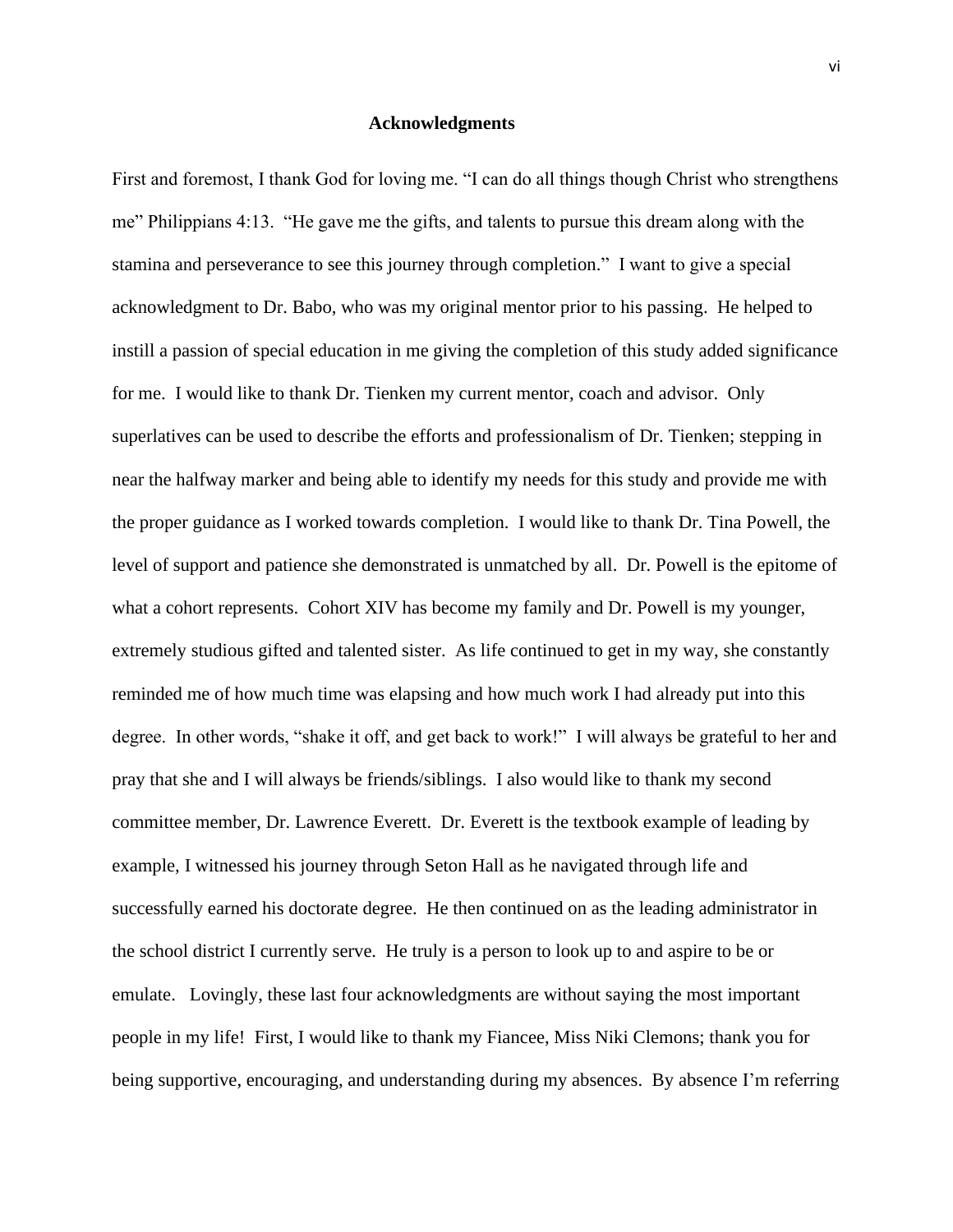to the many hours of me being in the home office physically yet unavailable for anything outside of my study. Niki made sure that I had few if any distractions so that I may continue to push onward. Last but certainly not least, I want to thank my 3 children. Corey Jr., Cortney, and Cortlyn McKinney. Lovingly referred to as My 3 Cz! I want to thank each of you for being amazing children, your love for your dad and faith and his abilities to always succeed is great fuel. I used that fuel to keep me going. The 3 of you also limited the amount of parental stress I experienced by setting your own goals and working hard to reach them. The 3 of you let me know that I can't stop, in fact I'd better continue raising the bar because each of you continue to aspire higher and look to me as Daddio who will never settle.

I pray I made you all proud, and I am eternally grateful and blessed to have you all in my life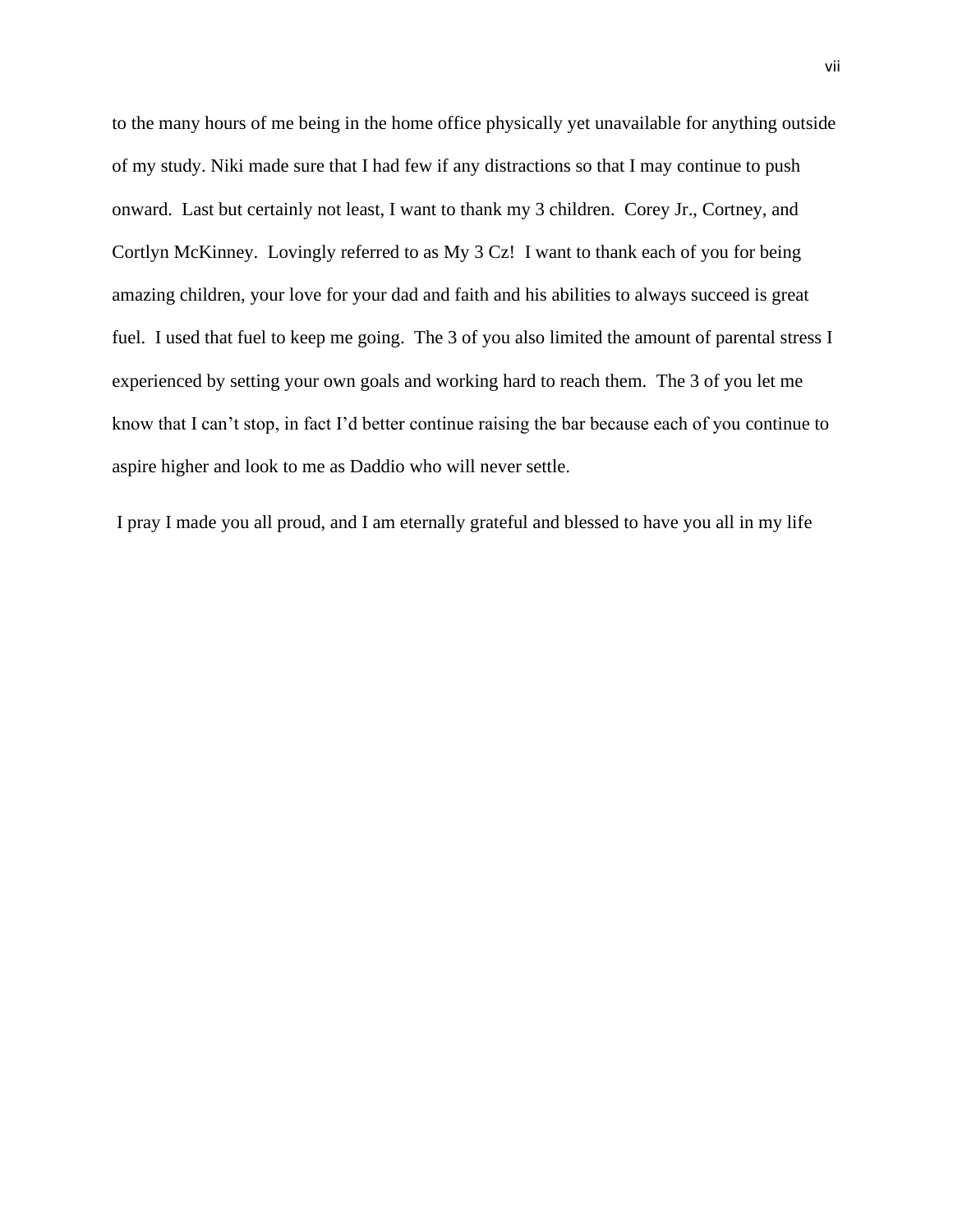# Contents

| <b>CHAPTER I: INTRODUCTION</b>                                                             | 1  |
|--------------------------------------------------------------------------------------------|----|
|                                                                                            |    |
|                                                                                            |    |
|                                                                                            |    |
|                                                                                            |    |
|                                                                                            |    |
|                                                                                            |    |
|                                                                                            |    |
|                                                                                            |    |
|                                                                                            |    |
|                                                                                            |    |
|                                                                                            |    |
| <b>CHAPTER II: LITERATURE REVIEW</b>                                                       | 26 |
|                                                                                            |    |
|                                                                                            |    |
| Large-Scale Governmental Legislation Supporting the Rights of Children with Disabilities36 |    |
|                                                                                            |    |
|                                                                                            |    |
| Special Education and Evidence-Based Academic Interventions and Approaches 46              |    |
|                                                                                            |    |
| <b>CHAPTER III: RESEARCH DESIGN AND METHODOLOGY</b>                                        | 52 |
|                                                                                            |    |
|                                                                                            |    |
|                                                                                            |    |
|                                                                                            |    |
|                                                                                            |    |
|                                                                                            |    |
|                                                                                            |    |
|                                                                                            |    |
|                                                                                            |    |
|                                                                                            |    |
| <b>CHAPTER IV: DATA ANALYSIS</b>                                                           | 71 |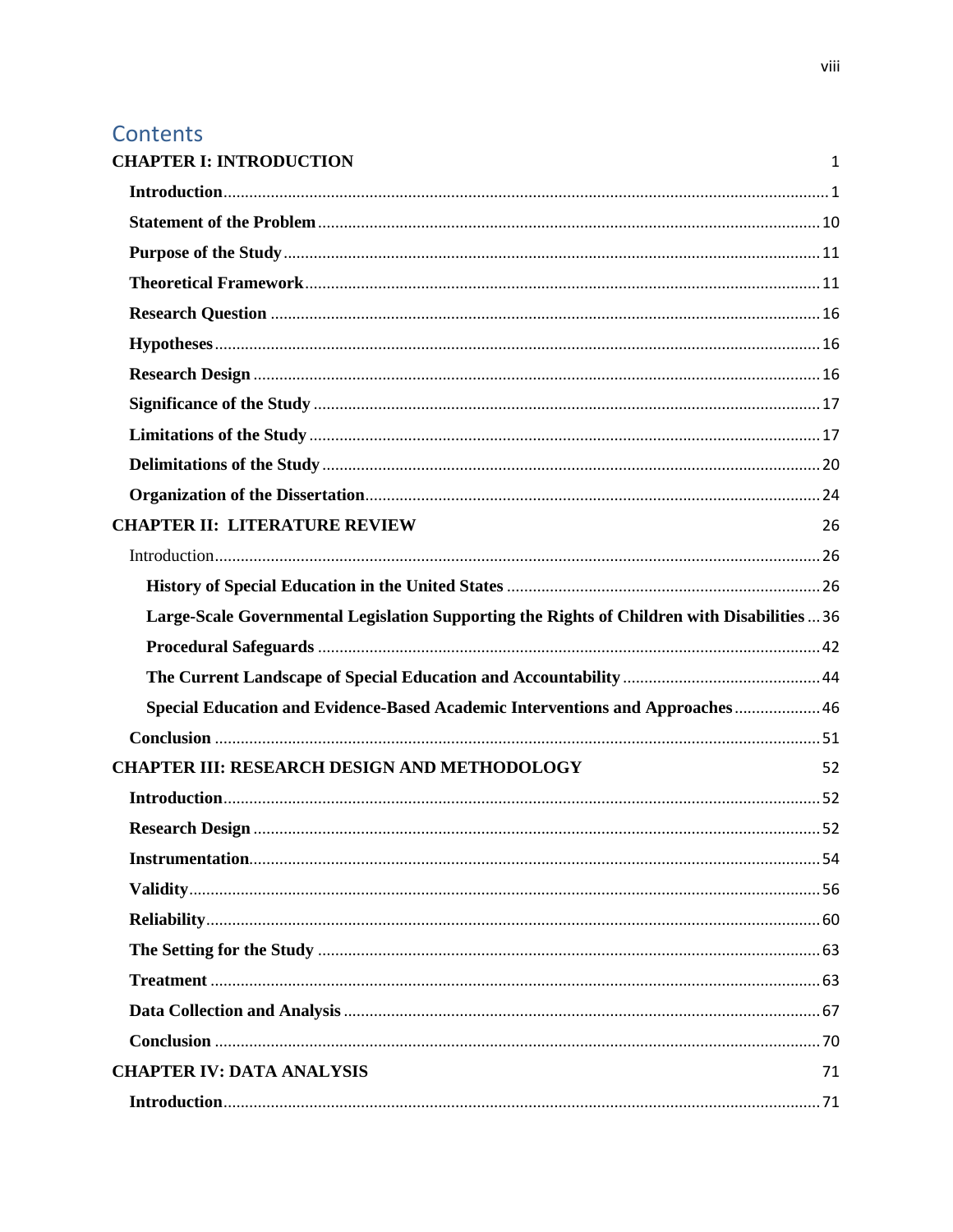| <b>CHAPTER V</b> | 79 |
|------------------|----|
|                  |    |
|                  |    |
|                  |    |
|                  |    |
|                  |    |
|                  |    |
|                  |    |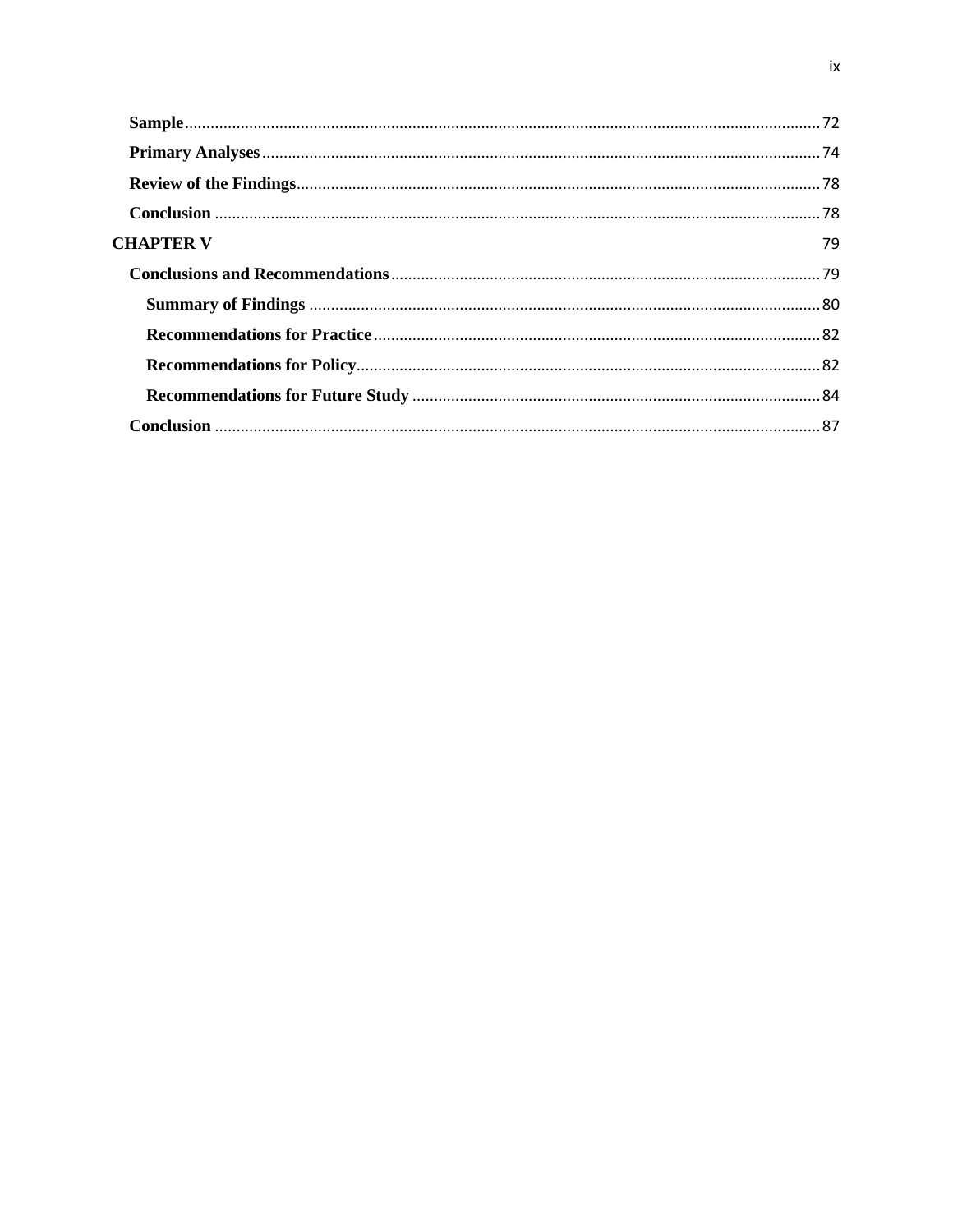#### **CHAPTER I: INTRODUCTION**

#### <span id="page-10-0"></span>**Introduction**

<span id="page-10-1"></span>Special education in the United States has been evolving and influenced by changing societal and philosophical beliefs changing from not accepting individuals with disabilities believing they should be segregated to protect them and society, to later being categorized, and finally educating, and included in society (D'Antonio, 2004; Winzer, 1993, 1998). Prior to the 1700s, individuals with disabilities were largely ignored or subjected to inhumane treatment, ridicule, isolation, and experiment. Through the mid-1960s and 1970s, individuals who had disabilities were forced into isolation and exclusion– until the passage of comprehensive disabilities legislation enacted to protect the rights of disabled individuals by legislating individualized services free of discrimination. In the United States, the governing federal law is the Individuals with Disabilities Education Act (IDEA). Under IDEA (2015), special education is defined as specially designed instruction, at no cost to parents, to meet the unique needs of a child with a disability (Section 1401 (29)).

Special Education is also referred to as Special Needs education. Special education includes the practice of educating students with disabilities in a way that addresses their individual differences and social, emotional, and learning needs.

Depending on classifications outlined in detail under federal law, students' may have one of 13 types of disabilities to qualify for special education. "To be eligible, the disability must adversely affect their educational performance" (Sec. 300.306). IDEA states that every child with a disability is entitled to a free and appropriate education or FAPE, in the least restricted environment or LRE; Where there must be a continuum of placements available, from selfcontained to inclusion classrooms. Students classified as self-contained are taught in a much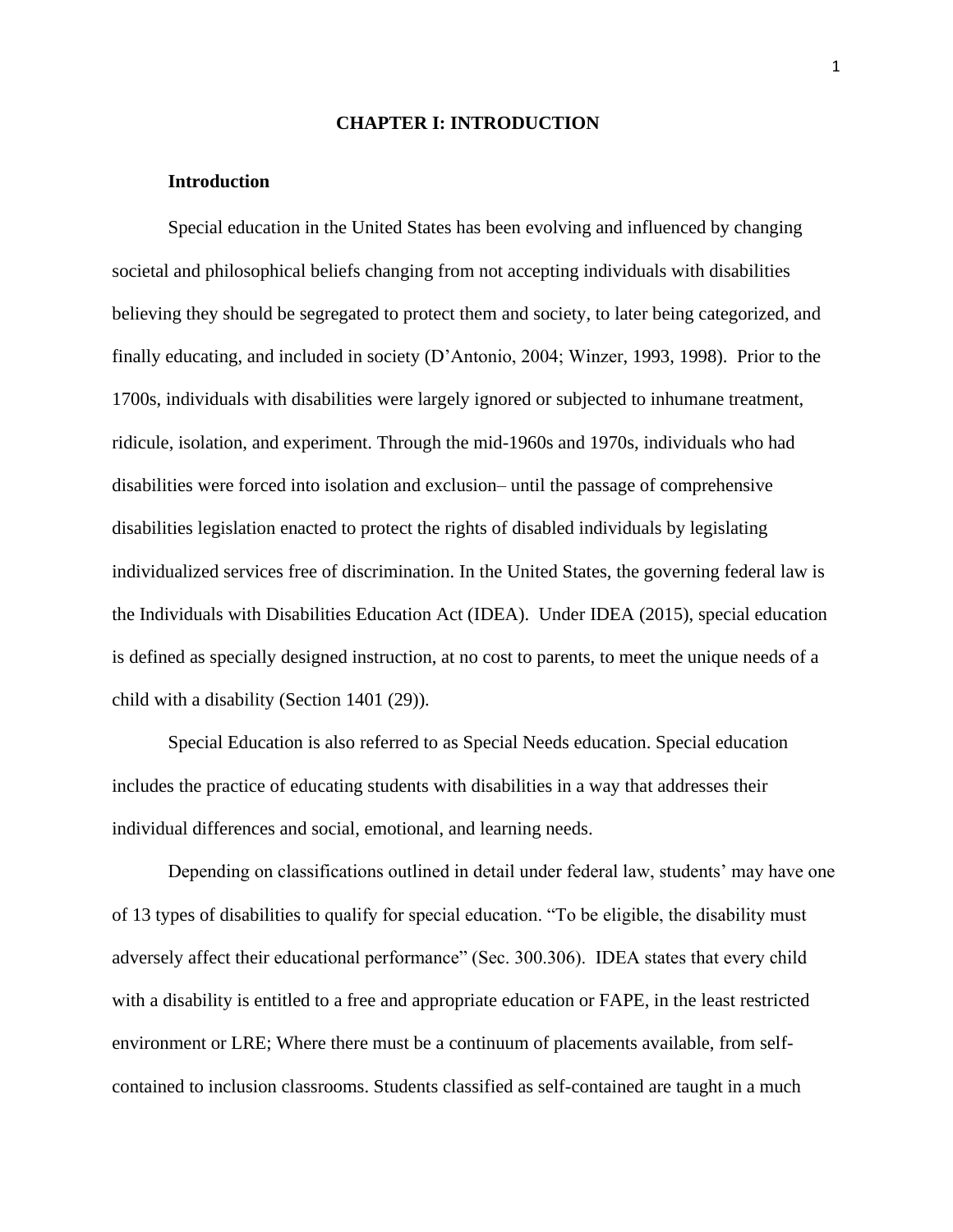smaller controlled setting with a limited amount of students all having the same classification with similar disabilities. Resource rooms are used to pull students out of the general classroom setting periodically to meet the goals established in his/her IEPs; often times the pull out time is used to teach students life skills and behavior modification techniques. Students with mild to moderate disabilities may be mainstreamed and work in an "inclusion" classroom alongside their general education peers, in a regular classrooms with the assistance of an in-class support teacher that is there to work with all the students in the class, but specially with the classified student (Sec. 300.101).

Special education is often considered an umbrella term for many types of disabilities and can refer to gifted students as well but is generally used to specifically implicate instruction of students with disabilities. Students qualifying for special education services have needs that often require support that sometimes exceeds the services usually offered or received in the general education setting. This means that additional services, support, programs, specialized placements, or environments are supplied when necessary.

#### **Recognizing Special Education**

The nineteenth century ushered in rational philosophical beliefs about human dignity leading to changes in the treatment and societal perceptions of individuals with exceptionalities (Winzer, 1993). More protective and humanitarian attitudes relating to the welfare of individuals with disabilities took shape in the education arena. One of the early public uses of the term special education may have occurred in 1884 at a presentation by Alexander Graham Bell (Margret A. Winzer, 1998). "We always include the Canadian schools with the American schools," said Alexander Graham Bell, they being "about the same" and "employing the same methods in special education" (quoted by J. C. Gordon, ed., 1892a, p. 65). History and research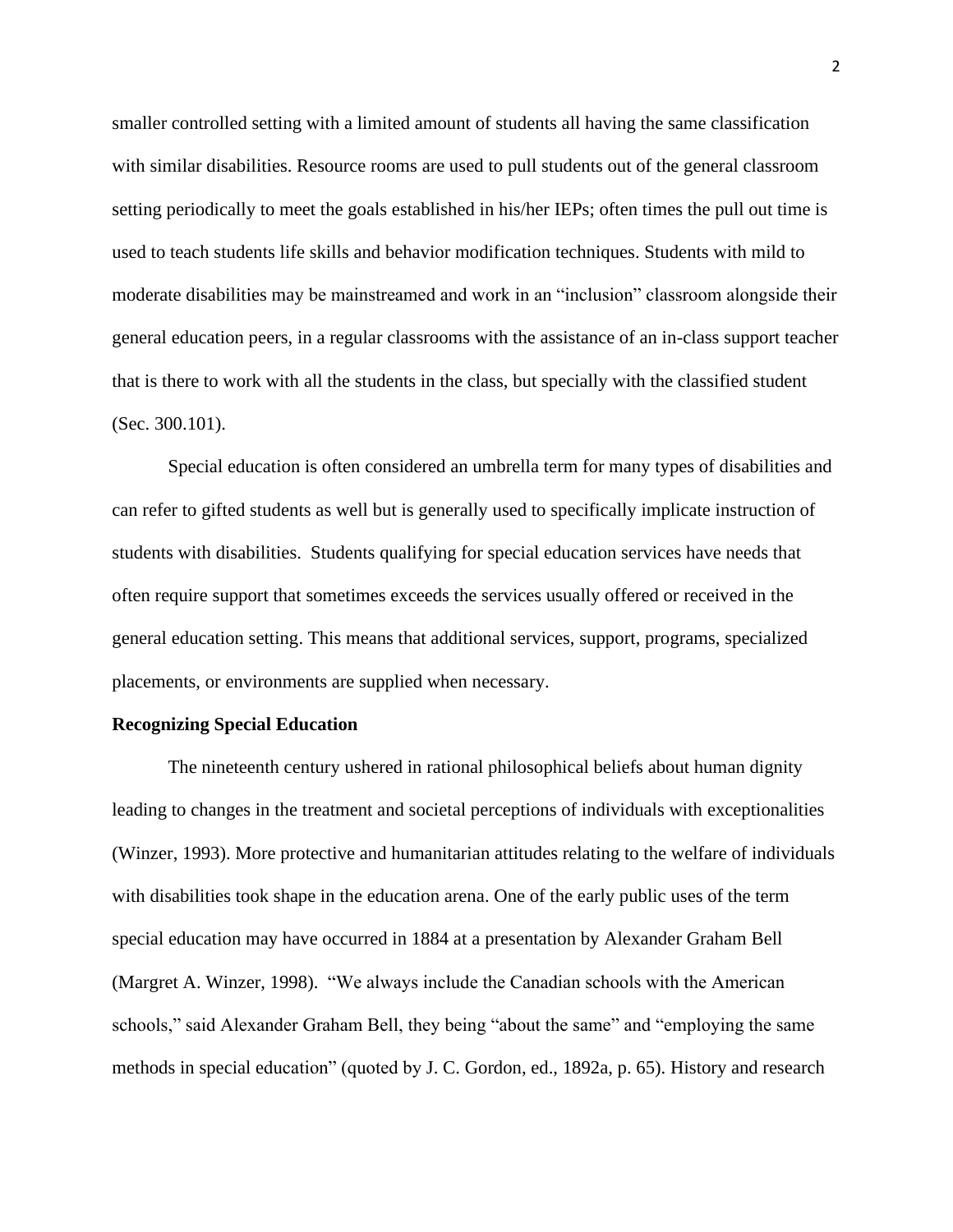also verify that the field of special education emerged long before the term was officially coined. Early efforts to provide specialized education are documented and provide the context for special education reform.

The first school in the United States designed to serve students with disabilities opened in 1817. The Connecticut Asylum for the Education and Instruction of Deaf and Dumb Persons was opened by Thomas Hopkins Gallaudet, (Christle, 2014) with the support of private funding from affluent and influential parents in the city of Connecticut, combined with publicly funded sources provided in the form of federal dollars and land grants. The school represented the first time that public funding was provided to educate students with disabilities. In 1830, the Perkins School for the Blind in Massachusetts opened when essential reading and arithmetic were considered to be beyond most people's reach without sight. Founded by Dr. John D. Fischer and directed by Dr. Samuel Gridley Howe, the school taught students to refocus their sense of touch to compensate for their lack of sight. Renamed the Perkins Institute for the Blind grew steadily through the nineteenth century until it became the world-renowned institution it is today. Established in 1848, the Massachusetts School for the Idiotic and Feeble-Minded opened as an experimental boarding school in South Boston for youths with intellectual deficiencies. Both Seguin and Howe believed in the importance of family and community. Each wanted their schools to prepare children with disabilities to live with the rest of society.

Although initial specialized instructional programs focused on individuals with sensory exceptionalities, special education eventually expanded to individuals with cognitive disabilities. Often, persons with mental disabilities were afforded accommodations.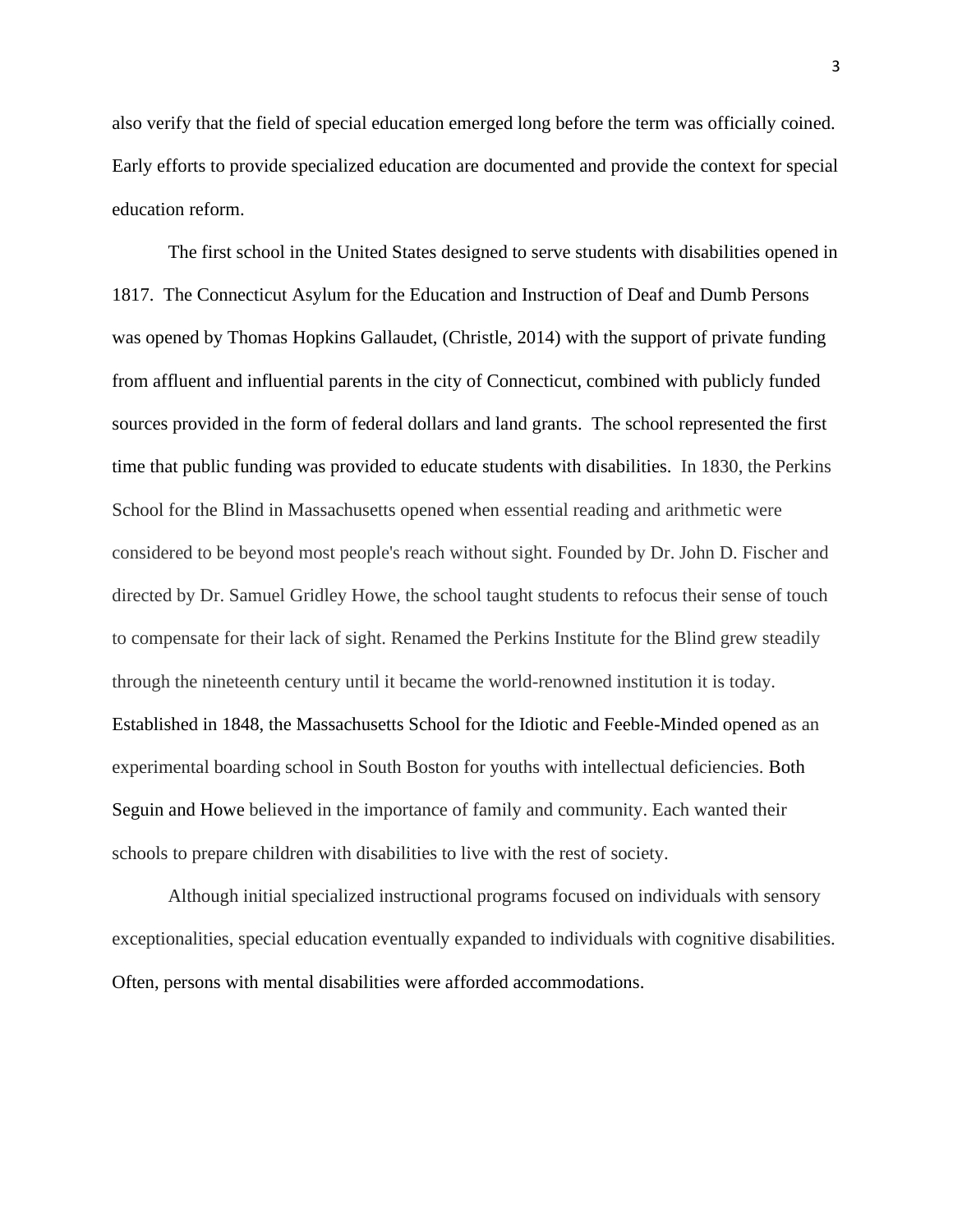Rather than educated. Intelligence testing, introduced in the early twentieth century, perpetuated biases associated with perceptions of "normality and aptitude"; in turn, encouraging a view of students with lower IQs as "feeble-minded," "mentally defective," "uneducable," and, in some extreme cases, as the root cause of societal problems. Such perceptions lead to the segregation of individuals with cognitive impairments through placement in specialized institutions and exclusion from compulsory education laws (Read & Walmsley, 2006; Yell et al., 1998).

During the late 1800s and early 1900s, excluding students with disabilities from public school education continued to be judicially supported. In 1893, the Massachusetts Supreme Court upheld a student's expulsion solely due to poor academic ability (Smith, 2004; Yell, Rogers, & Rogers, 1998). In April 1919, the Wisconsin Supreme Court denied education to a student with cerebral palsy because he "produced a depressing and nauseating effect upon the teachers and school children" (Smith, 2004).

Organizations designed to champion the rights of children with exceptionalities began to crop up during the early 1900s. In 1933, the Cuyahoga County Council for the Retarded Child was founded in Ohio. It was the first of many grassroots groups that would eventually come together to form the National Association for the Mentally Retarded (also known as the forerunner of today's Association for Retarded Citizens (ARC). The National Association for Retarded Citizens (NARC), established in 1950, would eventually work to get federal legislation and support for expanding teaching and research in the education of mentally retarded children, as well as to raise funding and support for people with disabilities for vocational rehabilitation, social security, and health programs.

The Brown v. Board of Education decision (1954) provided the precedence needed that all people, regardless of race, gender, or disability, have a right to public education.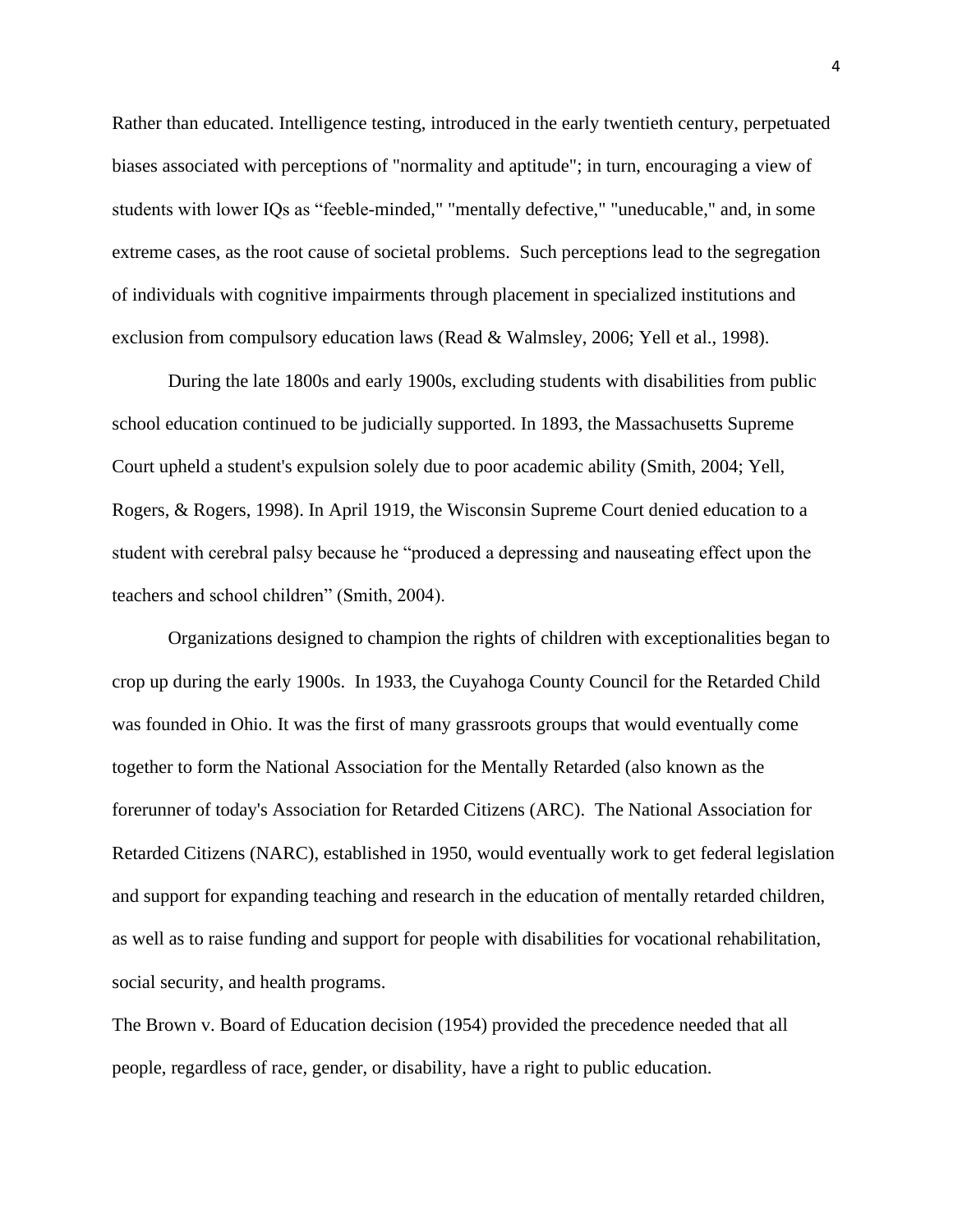Fundamentally, "separate educational facilities are inherently unequal" (Brown v. Board of Educ., 347 US 483, 1954). In the 1950s and 1960s, the Federal government began to validate practices for children with disabilities and their families. Until that time, about half of the estimated 8 million children with disabilities in the United States were being either inappropriately educated or entirely excluded from the public school setting (Pulliam & Van Patten, 2006).

#### **Federal Legislation**

Additional Federal acts that supported services to children with special needs were born during this era, such as the National Defense Education Act (NDEA), which marked the beginning of large-scale governmental involvement in education. NDEA was US federal legislation passed by Congress and signed into law by President Dwight D. Eisenhower on September 2, 1958, that provided funding to improve American schools and promote postsecondary education (Martin & Terman, 1996). The NDEA allowed more significant opportunities to develop support for the education of the disabled.

In November 1975, the Education for All Handicapped Children Act (currently known as the IDEA signed into law. (PL 94-142)

This law required that all children with disabilities have an individualized education program (IEP), a free and appropriate public education, and be serviced in the least restrictive environment; citing that "disability is a natural part of the human experience and in no way diminishes the right of individuals to participate in or contribute to society. Improving educational results for children with disabilities is an essential element of national policy. The goal is to ensure equality of opportunity, full participation, independent living, and economic self-sufficiency for individuals with disabilities" (IDEA, Section 1400 (c) (1). The Act focused on *access* to educational programs for students with disabilities; it did not address educational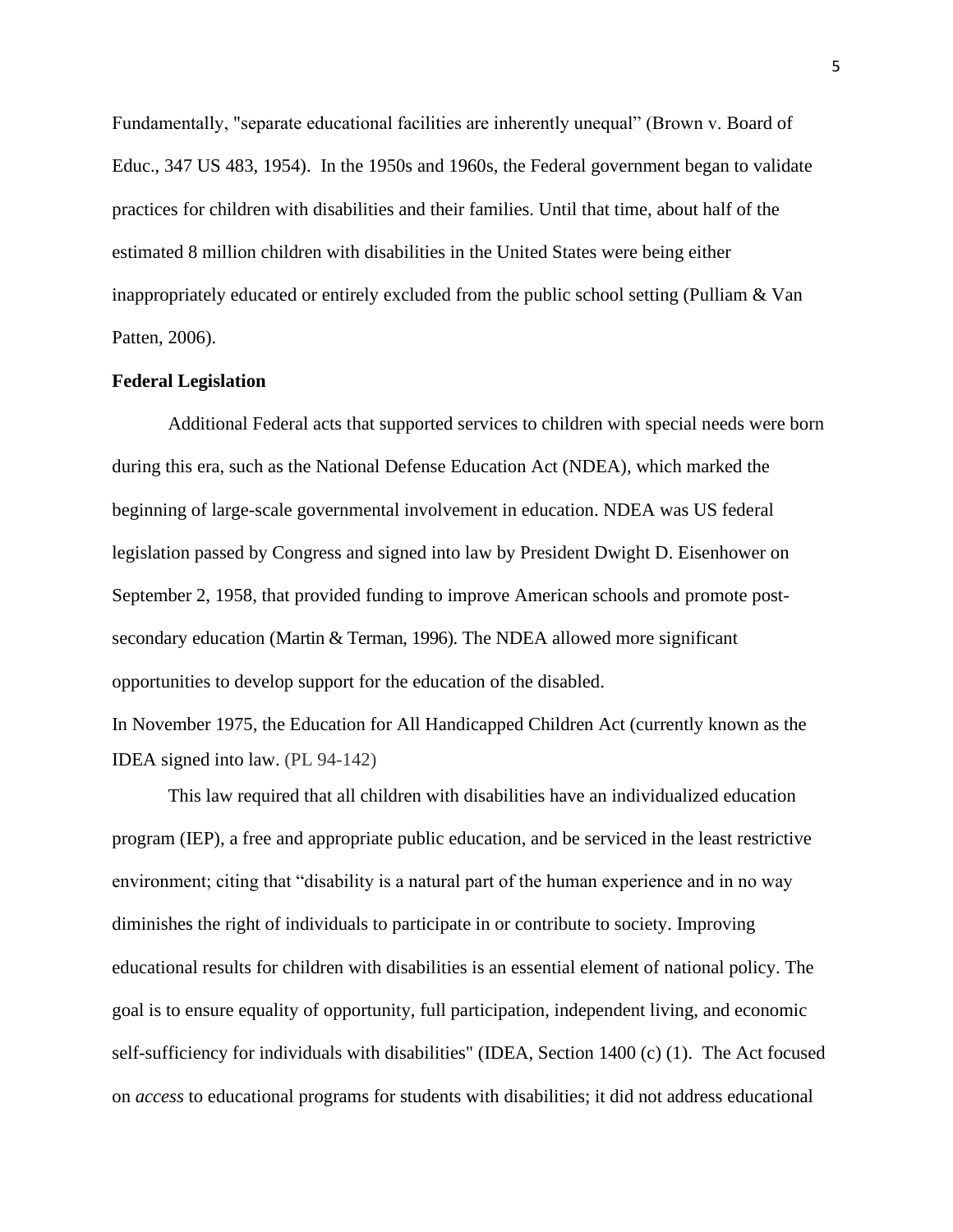opportunity" (Yell & Drasgow, 1999). Although a growing number of students were receiving special education services, there was still a need to shift the focus from simply providing access to public education services toward providing "meaningful and measurable programs for all students with disabilities" (Hardman & Nagle, 2004).

The shift of trends in support of IDEA and, Every Student Succeeds Act (ESSA), placed an emphasis on reducing learning gaps and focused on more inclusive practices, such as involving students with disabilities in settings with their general education peers, IDEA, amended in 1997 then reauthorized in 2004, placed greater emphasis on accountability and results, shifting from an emphasis on procedural compliance (Shriner & Yell, 2005). Whereas integration was the prominent theme in decades past, today, public schools are held accountable for meaningful, formative, results-oriented, and individualized education for all students. Although legislation has been instrumental in protecting the rights of all students, the same NCLB/ESSA and IDEA laws are responsible for a "policy shift" by which students with disabilities, who have historically been exempt from high-stakes testing with limited expectations of accountability for performance are now included in state and local assessment, data, and accountability measures. As of 2020, there was no federal law that restricted states from imposing high-stakes testing and its consequences on individual students, including students with disabilities covered under IDEA or Section 504 of the Rehabilitation Act (Section 504). However, too often, the lack of access to accommodations and the opportunity to learn the academic content measured by the tests continues to result in significant performance gaps between students with disabilities and their non-disabled peers.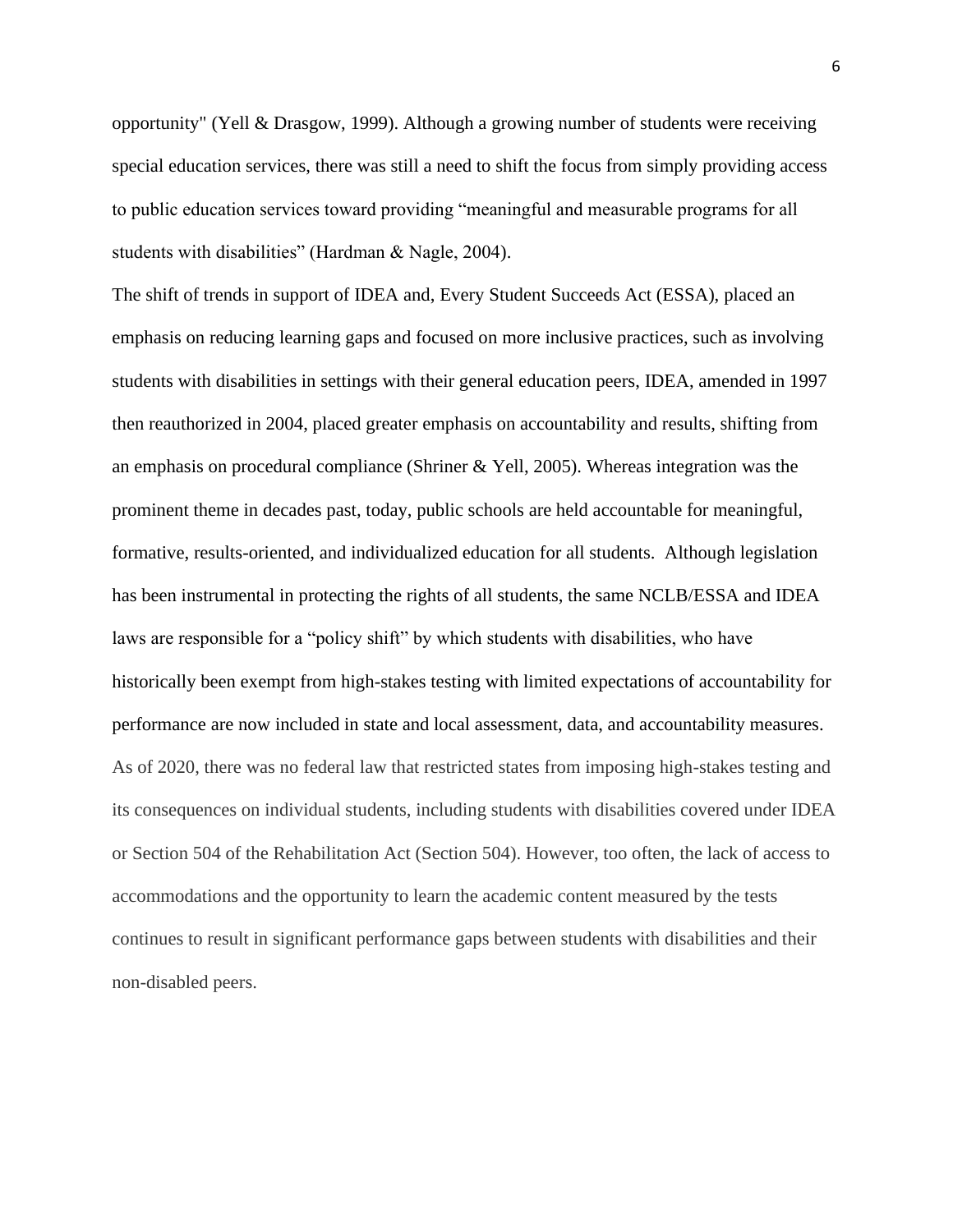According to a Department of Education report, entitled the Condition of Education 2018, the number of students receiving special education in public schools is rising, with about 13% of all students receiving such instruction. The number of students aged 3 to 21 receiving special education services increased from 6.6 million to 6.7 million from the 2014–2015 school year to the 2015–2016 school year. Among those, 34% had specific learning disabilities. The growing special education population combined with the stringent accountability requirements dictates a need to anticipate the consequences of large-scale, high-stakes assessments for students with disabilities. The IDEA declared four goals or outcomes for our special education population, the first being equality of opportunity, then full participation, independent living, and economic self-sufficiency. All four speak to enhancing the quality of life of students with disabilities.

#### **Academic Achievement**

Academic achievement can and often is an indicator of a students' future quality of life. The National Center on Educational Outcomes (NCEO) established in 1990, was set up to work with state departments of education, national policy-making groups, and other stakeholders to facilitate and enrich the development and use of indicators of educational outcomes for students with disabilities. When collecting data, the center noted several states communicating challenges with defining what CCR or college to career readiness transition means to students with disabilities. Students with disabilities or special ed students, on average, start out with lower test scores than students in other at-risk subgroups, making it less likely that the subgroup will be able to reach grade-level proficiency standards in the time frame originally required (Sage journals, Eckes & Swango 2009). NAEP data from 2019 show the persistent achievement gap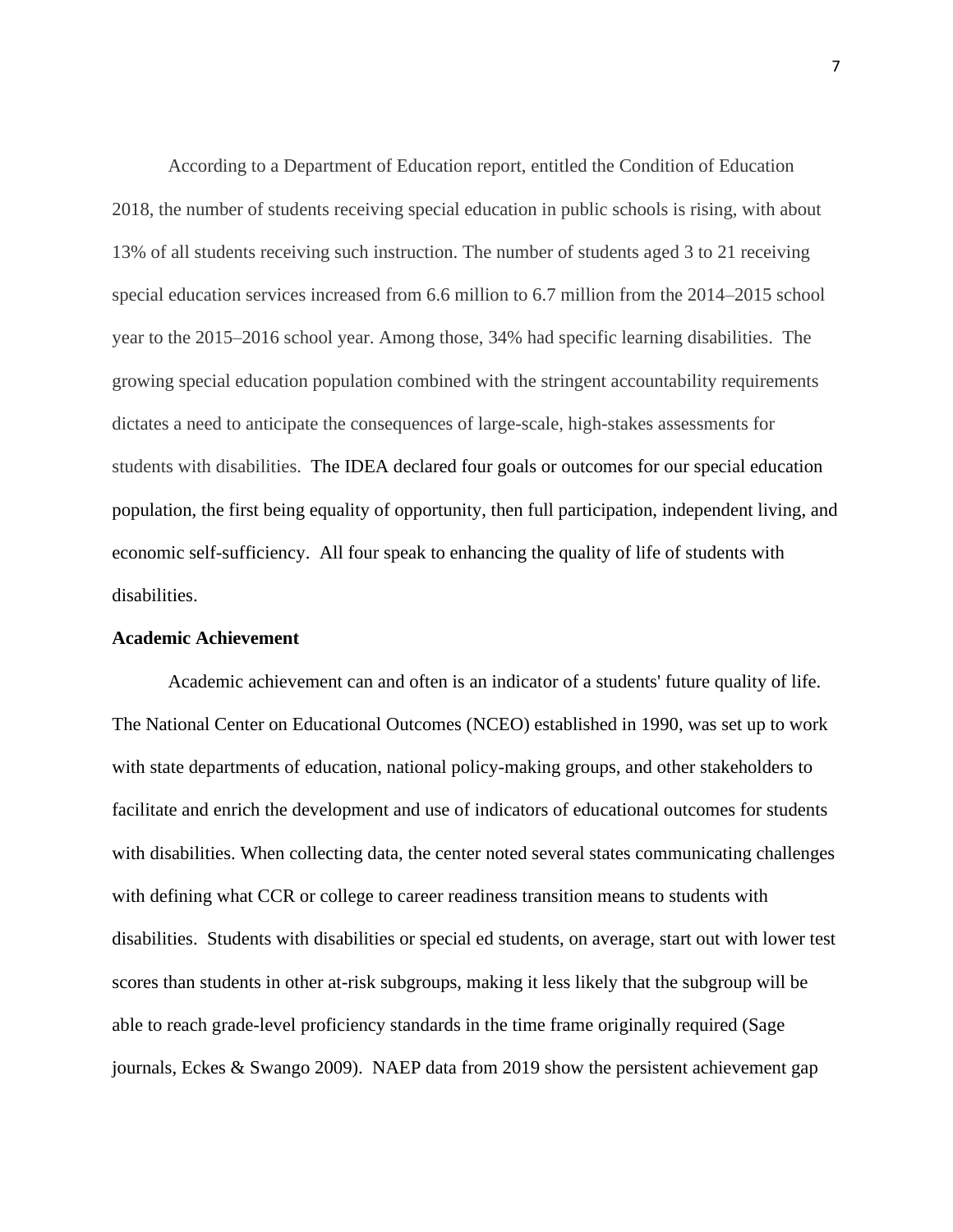between general and special education students. According to the 2019 results for Reading, 39% of fourth-grade general education students were at or greater than proficiency, whereas 12% of fourth-grade students with disabilities scored at or greater than proficiency. In the same year, 37% of eighth-grade general education students were at or greater than proficiency, whereas 9% of eighth-grade students with disabilities scored at or greater than proficiency.

According to the 2019 results for Mathematics, 45% of fourth-grade general education students were at or greater than proficiency, whereas 17% of fourth-grade students with disabilities scored at or greater than proficiency. In the same year, 38% of eighth-grade general education students were at or greater than proficiency, whereas 9% of eighth-grade students with disabilities scored at or greater than proficiency.

#### **New Jersey Context**

 New Jersey provides a representative example of the achievement differences between its students with special needs and those without or general education students. Information about the English Language Arts/Literacy and Mathematics sections of the *Partnership for Assessment of Readiness for College and Careers* (PARCC) assessment is presented below. The PARCC assessment has five performance levels, wherein levels 4 and 5 (met or exceeded expectations) indicate students who have demonstrated readiness for the next grade level/course and are on track for college and careers. The 2017–2018 NJ state summary reports revealed that the special education subgroup consistently maintained the same or nearly the same low proficient percentage (NJDOE, 2018).

• English Language Arts—21.6% of Students with Disabilities *(N=132,758*) either met or exceeded performance expectations; 63.9% of Students without Disabilities (*N=656,265*) either met or exceeded performance expectations.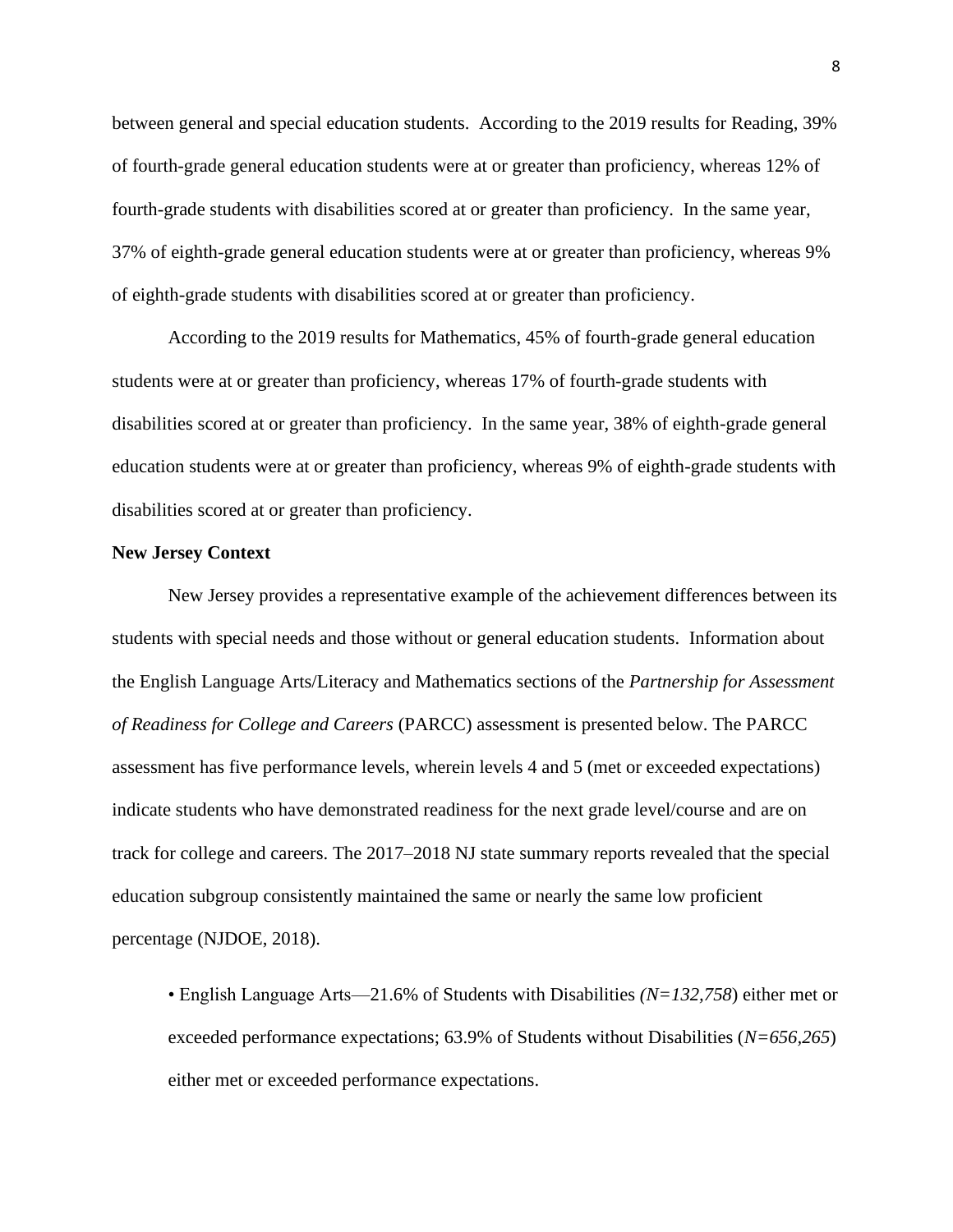• Mathematics,  $-17\%$  of Students with Disabilities (*N=130,525*), either met or exceeded performance expectations; 50.5% of Students without Disabilities (*N=653,294*) either met or exceeded performance expectations. The score in Mathematics for Students with Disabilities students was 206.2.

The 2016–2017 NJ state summary reports revealed that the special education subgroup consistently maintained the same or nearly the same low proficient percentage annually

• English Language Arts—20.5% of Students with Disabilities (*N=125,303*) either met or exceeded performance expectations; 61.9% of Students without Disabilities (*N=616,654*) either met or exceeded performance expectations.

• Mathematics, —16.5% of Students with Disabilities (*N=123,032*), either met or exceeded performance expectations; 48.8% of Students without Disabilities (*N=614,406*) either met or exceeded performance expectations.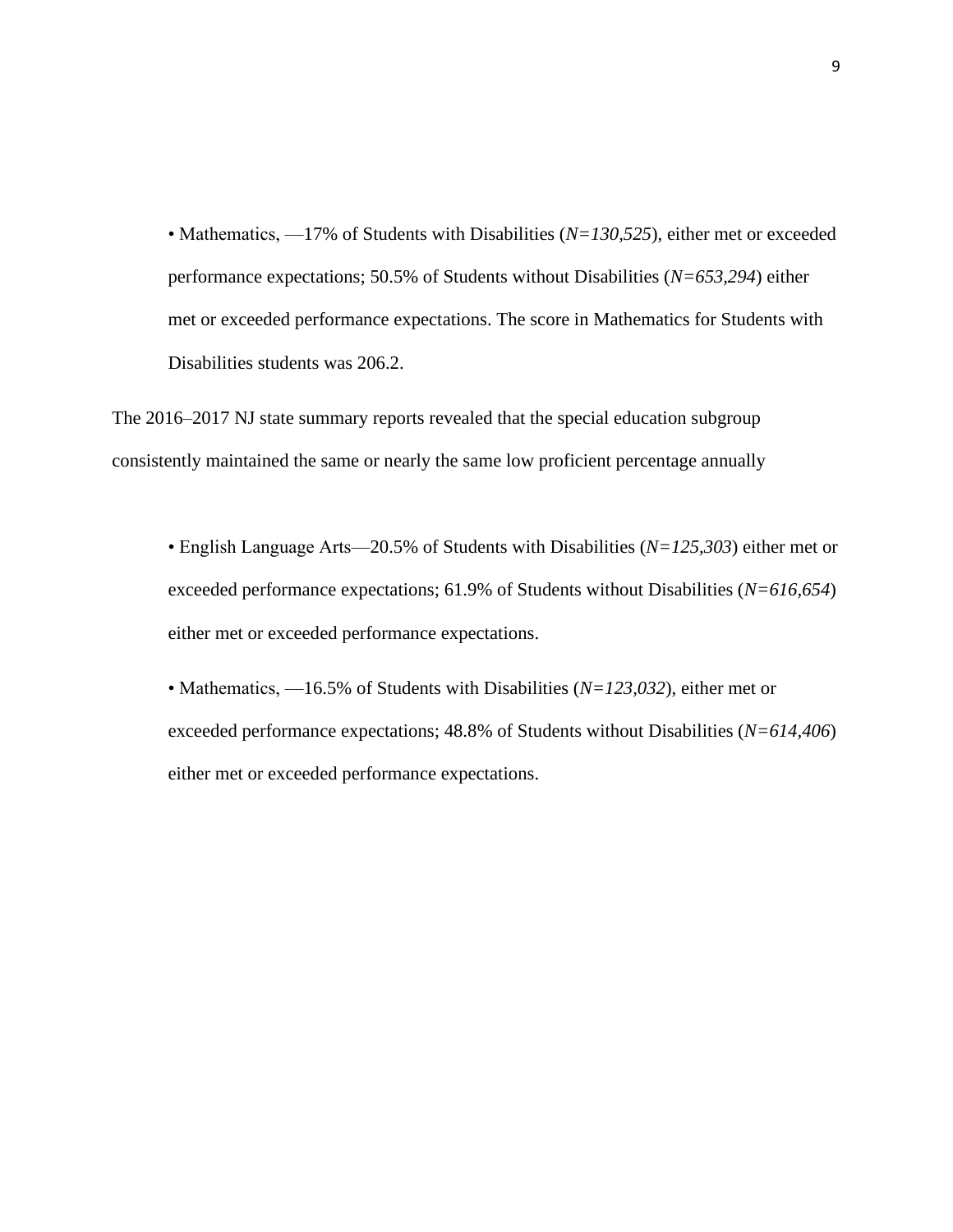#### <span id="page-19-0"></span>**Statement of the Problem**

State-level standardized test data often determine historic controversy around public school failure. Federally imposed policies and sanctions stemming from the Every Student Succeeds Act's regulations define annual academic progress for students. The Federal special education law, IDEA, requires states and school districts to include all students with disabilities in general state assessment programs, with appropriate accommodations and alternative assessments, but only if necessary, as indicated in their respective IEPs. States that adopt alternative assessments for students with the most significant cognitive disabilities must develop assessments that still align with the state's academic content standards. Consistent with 34 CFR 200.1(e), a state may not adopt modified academic achievement standards for any students with disabilities under section 602(3) of the Act.

Also, the Every Student Succeeds Act (ESSA) requires schools to disaggregate performance data into several subgroups, including special education students so that the public will know if schools are making adequate progress with historically low-performing groups of students. Subgroups are expected to maintain the same proficiency levels as their general education peers, an expectation that has proved to be problematic because special education students with cognitive impairments often start with lower average test scores than general education students (Eckes & Swando, 2009).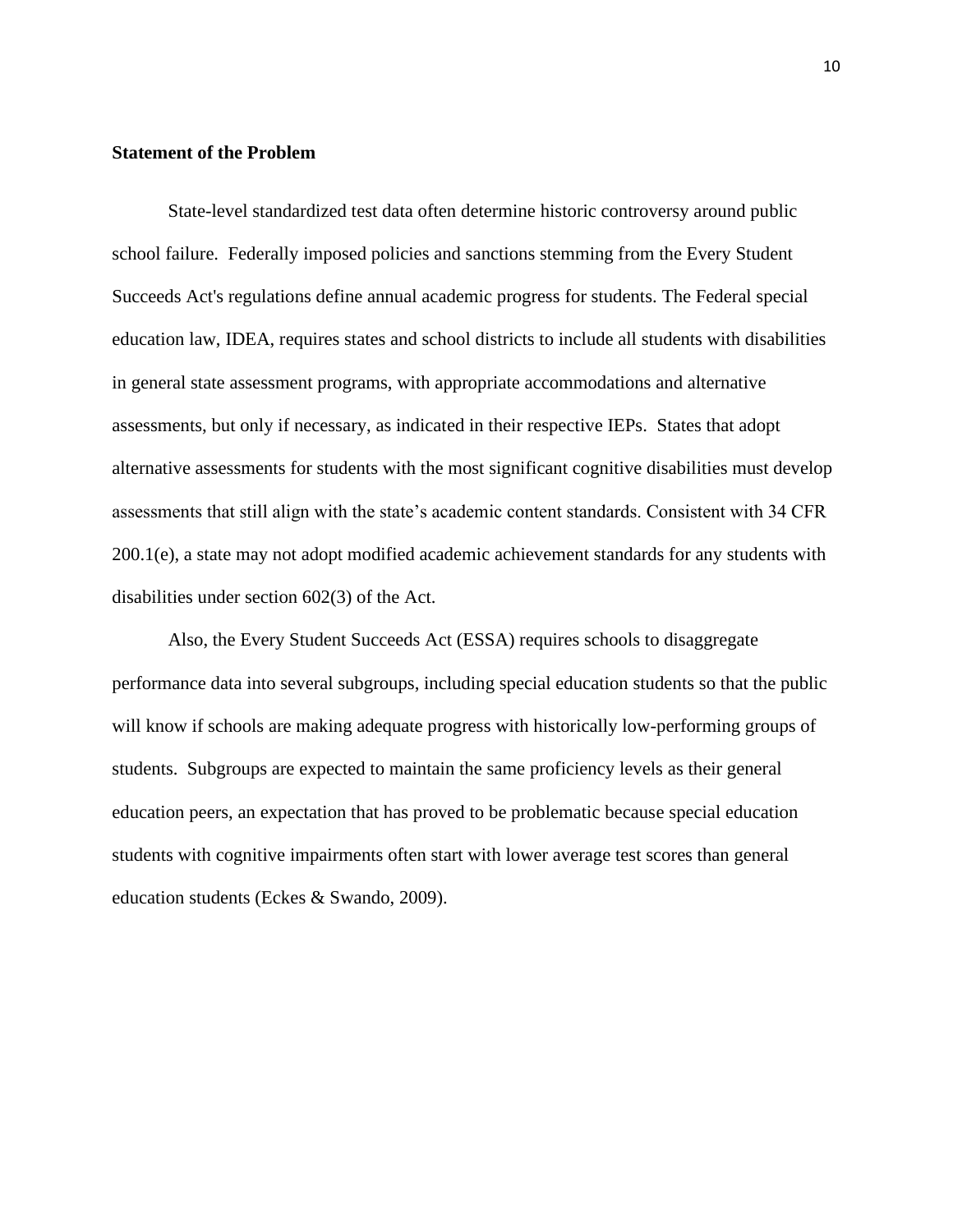Several districts in New Jersey have implemented Mathematics Learning Progressions as an instructional intervention. The National Research Council (2001) defined Learning Progressions as "descriptions of the successively more sophisticated ways of thinking about a topic that can follow one another as children learn about and investigate a topic over a broad span of time" (pp. 165–166). The mathematics field commonly uses the term learning trajectories to describe a similar concept, so the terms may be used interchangeably throughout this paper. Little quantitative research from the field exists that explores the influence of learning progressions on elementary and middle school students mathematics achievement on statemandated tests of mathematics.

#### <span id="page-20-0"></span>**Purpose of the Study**

The purpose of this non-experimental, one-group pretest-posttest study was to explore the influence of mathematics learning progressions on students' academic achievement with disabilities as measured by their performance on 2018–2019 statewide assessments. An emerging field of study, Learning Progressions, supports the idea of moving children through a developmental progression of learning (Clements, 2002; Gravemeijer, 1999; Simon, 1995).

#### <span id="page-20-1"></span>**Theoretical Framework**

Jean Piaget was an influential figure in the field of child development in the last century. Piaget's (1983) theories are almost always an obligatory reference to any other psychological development theory (see Muller et al., 2009; Scholnick, Nelson, Gelman, & Miller, et al., 1999). Jean Piaget's work on children's mental development, specifically with quantitative concepts, has sparked much attention within education. Piaget children's quantitative development work has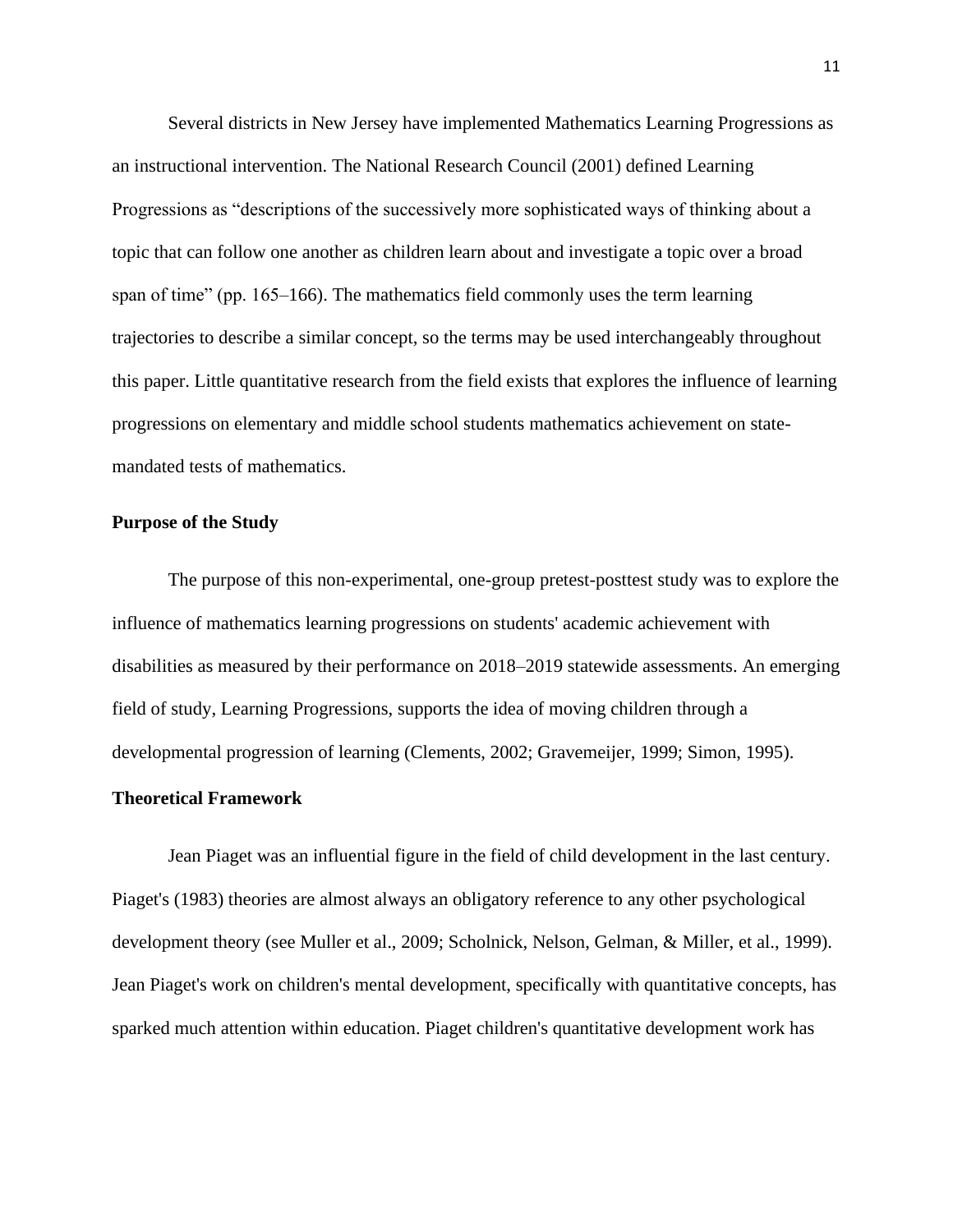provided mathematics educators with crucial insights into how children learn mathematical concepts and ideas.

Piaget reported that child development occurs through a continuous transformation of thought processes. Each stage consists of a period of months or years when certain development takes place. Although students are usually grouped by chronological age, their development levels may differ significantly (Weinert & Helmke, 1998) and the rate at which individual children pass through each stage. This difference may depend on maturity, experience, culture, and a child's ability (Papila & Olds, 1996).

Many of the research studies from mathematics education, developmental psychology, and cognitive development are influenced in some way by Piaget's ideas that children construct their concepts and that these ideas develop along learning paths. According to Piaget, "learning is the individual's construction and modification of structures for dealing successfully with the world" (Phillips & Soltis, 2009, p. 27). The same language is used to describe a modern-day special education teacher's role and purpose; someone whose job is to modify the general education curriculum into manageable chunks for the special education student. Differentiated Instruction builds upon these concepts also, offering varied instructional approaches and adapted curriculum suited to an individual's diverse needs (Tomlinson, 2014). Within this framework, teachers make instructional adjustments routinely to increase levels of equity, access, rigor, and engagement for all students (Bondie, 2018).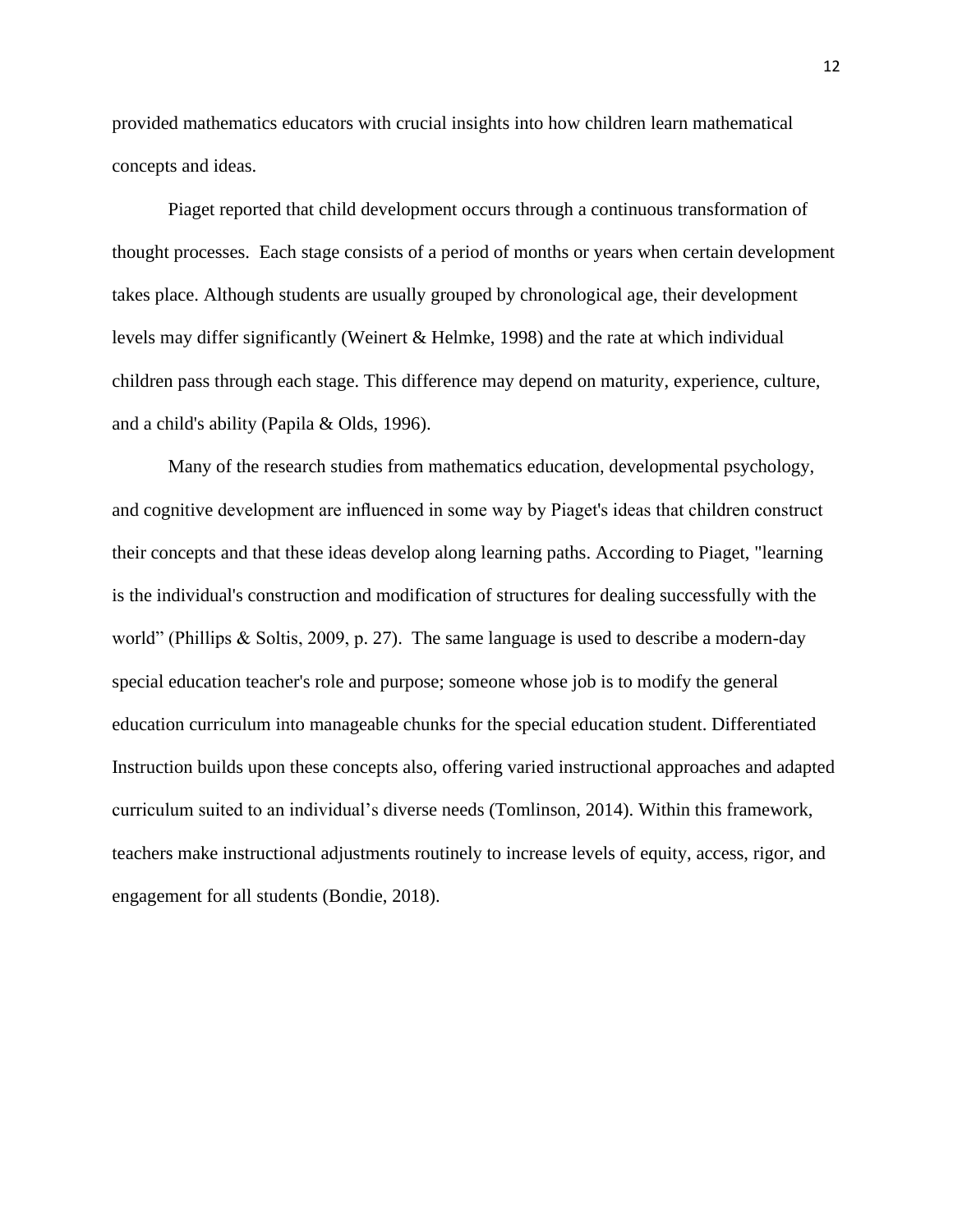Tomlinson (2014) studied differentiated instruction to address different learners' needs and supports providing instruction that speaks to what and when students are ready to learn. An emerging field of study, Learning Progressions, supports the idea of moving children through a developmental progression of learning (Clements, 2002; Gravemeijer, 1999; Simon, 1995). According to National Research Council (2001), A learning progression is a sequenced set of objectives that students must master in route to mastering a more distant curricular aim. They consist of subskills and bodies of enabling knowledge. Learning trajectories to describe a similar concept so that the terms may be used interchangeably throughout this paper.

A focus on Learning Progressions for students with learning disabilities can change learning outcomes for these students and other students who struggle with mathematics, combined with a model that uses carefully designed assessments to produce useful and interpretable data for teachers. Learning progressions can be leveraged in mathematics education as a form of curriculum research that advances a linked understanding of students learning over time through the careful articulation of a curricular framework and progression, instructional sequence, assessments, and levels of sophistication in student learning (Fonger et al., 2018; Phillips & Soltis 2014). Under this broadened conceptualization, it recognized that there are variations in how the concept is understood.

The more current research of Clements and Sarama further supports that the early years are especially important when we talk about when a child should learn mathematics. Their research provides findings about the importance of mathematics for young children. The findings support a belief that far too often, teachers do not properly assess what young children know and can learn as it pertains to mathematics. Using research-based learning trajectories can be an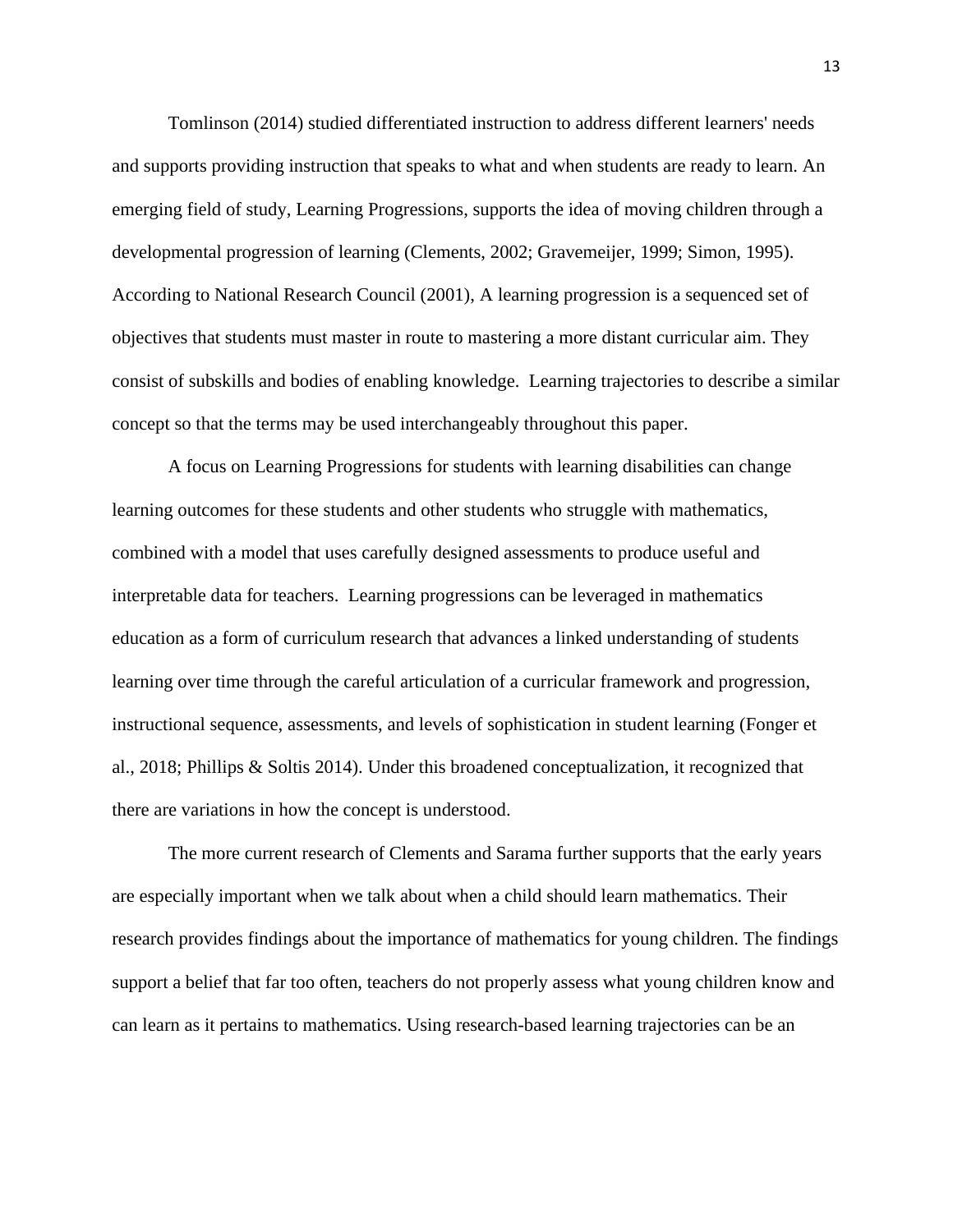effective resource for teaching and learning mathematics concepts. Although the construct of learning trajectories is less than a decade old, it stems from earlier theories of learning, teaching, and curriculum. Clements and Sarama support educators in "start[-ing] where the child is" (pg. 5). Learning trajectories can be identified as students following natural developmental paths in order to learn mathematics. As teachers become more familiar with these pathways and set-up activities and tasks based on these same pathways, they can build learning environments that are developmentally appropriate and more effective (Clements & Sarama 2014). ). Learning trajectories are described in the literature; as a three-part construct: The first being - Goals: The big ideas. Goals should include the big ideas of mathematics-clusters of concepts and skills that are mathematically central and coherent, aligned with children's thinking, and capable of producing future learning (e.g., counting and how to solve problems using counting). Next, we have Development Progressions: This is also referred to as pathways of learning. Developmental progression is a natural path children follow to achieve their goals. Learning trajectories provide simple labels and examples for each level of each developmental progression.

Lastly, Instructional Tasks: The paths of teaching. This final part consists of the teacher's ability to match a set of tasks to each level of thinking in the developmental progression. This assigned task must be designed to help children learn the ideas and skills needed to achieve that level of thinking. "Teachers use these tasks to promote students' growth from one level to the next" (p. 7).

If fully accepted by educators, learning trajectories hold considerable promise for improving professional development and teaching mathematics. For instance, "the few teachers that led in-depth discussions in reform mathematics classrooms saw themselves not as moving through a curriculum, but as helping students move through levels of understanding."(pg.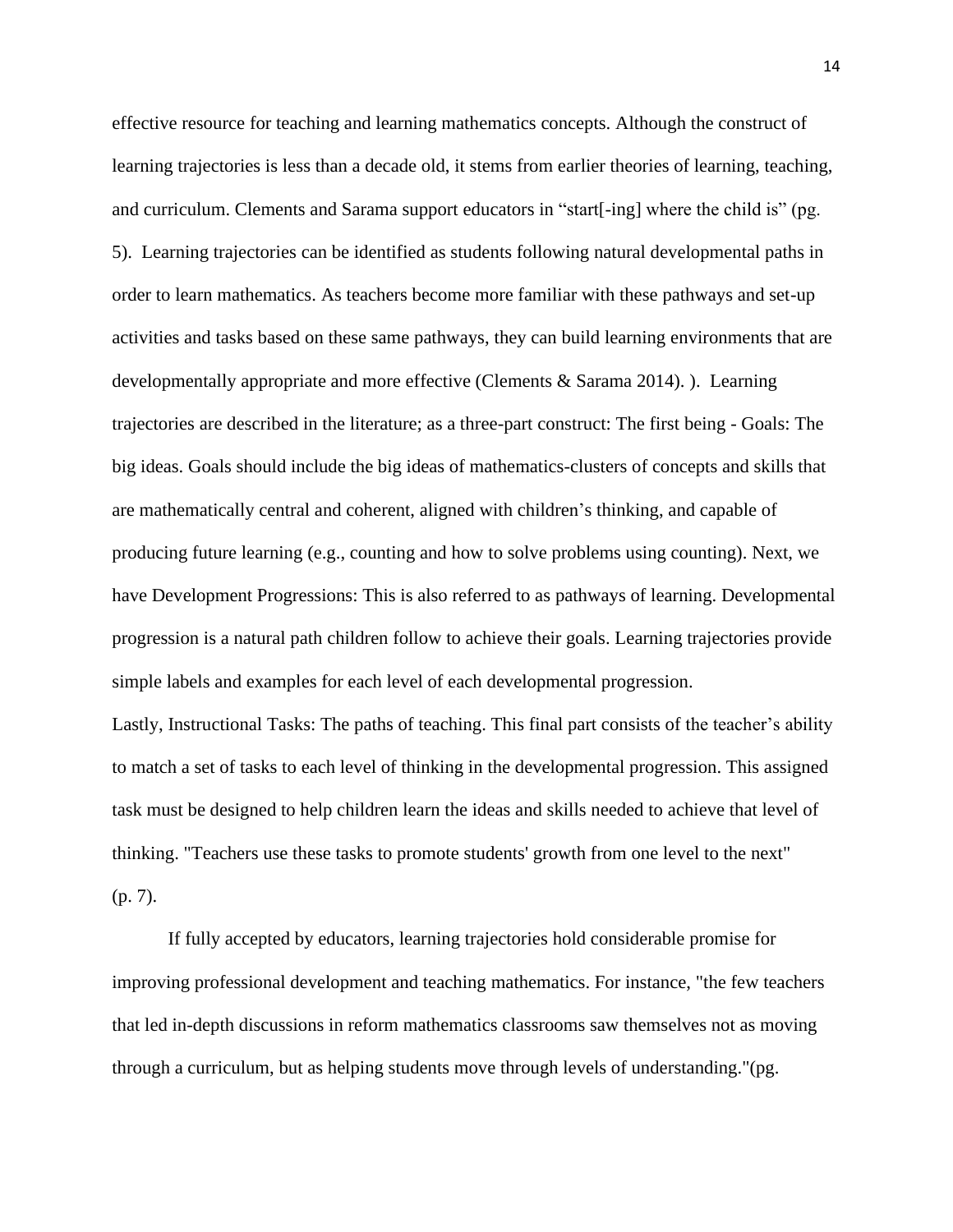5). Learning trajectories can bring about developmentally appropriate teaching and learning for all children.

The young state and complex nature of learning trajectories have further led to various interpretations and applications. Although most states have adopted their college and career readiness standards that serve to provide end goals for learning in each grade or course, the learning progressions studied within this paper emphasizes grade-level targets that build on each other.

New Jersey's current Student Learning Standards (NJSLS) provide less detail about how students move from learning expectation to expectation. Learning progressions can reduce this gap as students learn and develop increasing sophistication in their domain knowledge, thereby articulating the pathway and conceptual milestones that students need to reach toward achieving the target standards. The Learning Progression articulated in this study emphasizes a coherent, focused, and interconnected approach around two broad domains; whole number concepts and operations and rational number operations and concepts. Both domains support pre-algebraic concepts, specifically number sense and operations for whole numbers and fractions, for elementary and early middle school students. Although some research emphasizes the psychological/developmental progressions of learning over instructional sequences, for the purposes of this study, the learning progression describes learning in a specific mathematical domain through a series of smaller instructional topics. This sequence of topics designed to create mental processes to move children through developmental progressions of levels of thinking; created to support children's achievement of specific goals in a given mathematical domain (Clements, 2002; Gravemeijer, 1999; Simon, 1995). Learning progressions, used in this way, can inform the design of instruction and assessments that scaffolf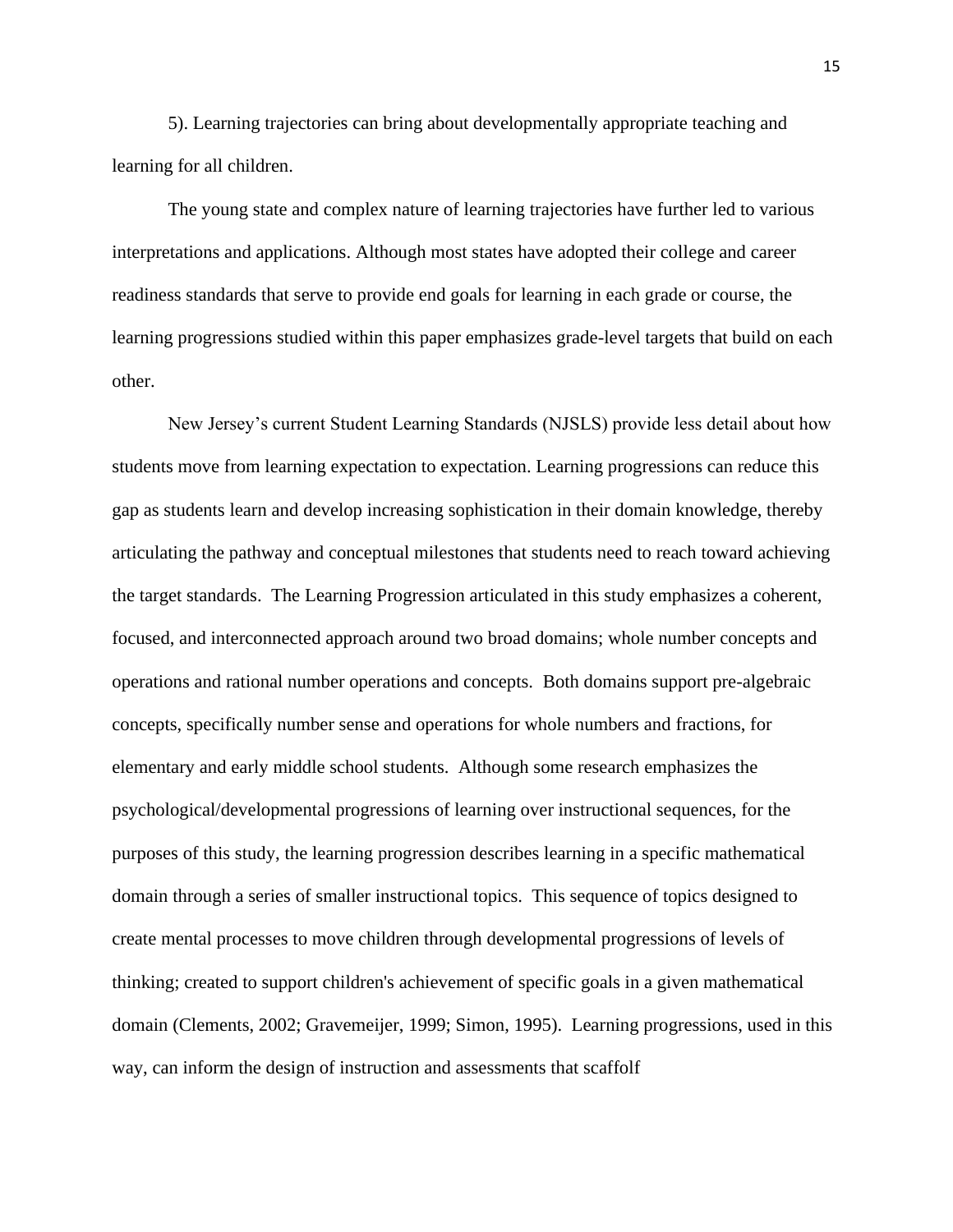learning, assist teachers in understanding how knowledge and skills build from elementary to advanced levels and suggest a learning trajectory that students may be expected to progress.

#### <span id="page-25-0"></span>**Research Question**

The following overarching research question guided the study:

Is there a significant difference in mathematics achievement for students with disabilities in selfcontained special education programs in Grades 4–8 after one year of mathematics learning progressions as measured by the New Jersey Student Learning Assessment in mathematics?

#### <span id="page-25-1"></span>**Hypotheses**

The following hypotheses were made concerning this research study:

Null Hypothesis 1. There is no statistically significant difference in student achievement between the results of the Grade 4–8 2017–2018 and 2018–2019 NJSLA mathematics scale scores for students with disabilities who participated in Learning Progressions for one academic year.

#### <span id="page-25-2"></span>**Research Design**

A non-experimental, one-group, pretest-posttest design will be used to compare the scale scores on the 2017–2018 and 2018–2019 Mathematics sections of the New Jersey Student Learning Assessment (NJSLA). A one-group, pre-test-post-test design is a non-experimental research design in which the same dependent variable is measured in one group of participants before (pretest) and after (posttest) treatment is administered. In this design, scores are measured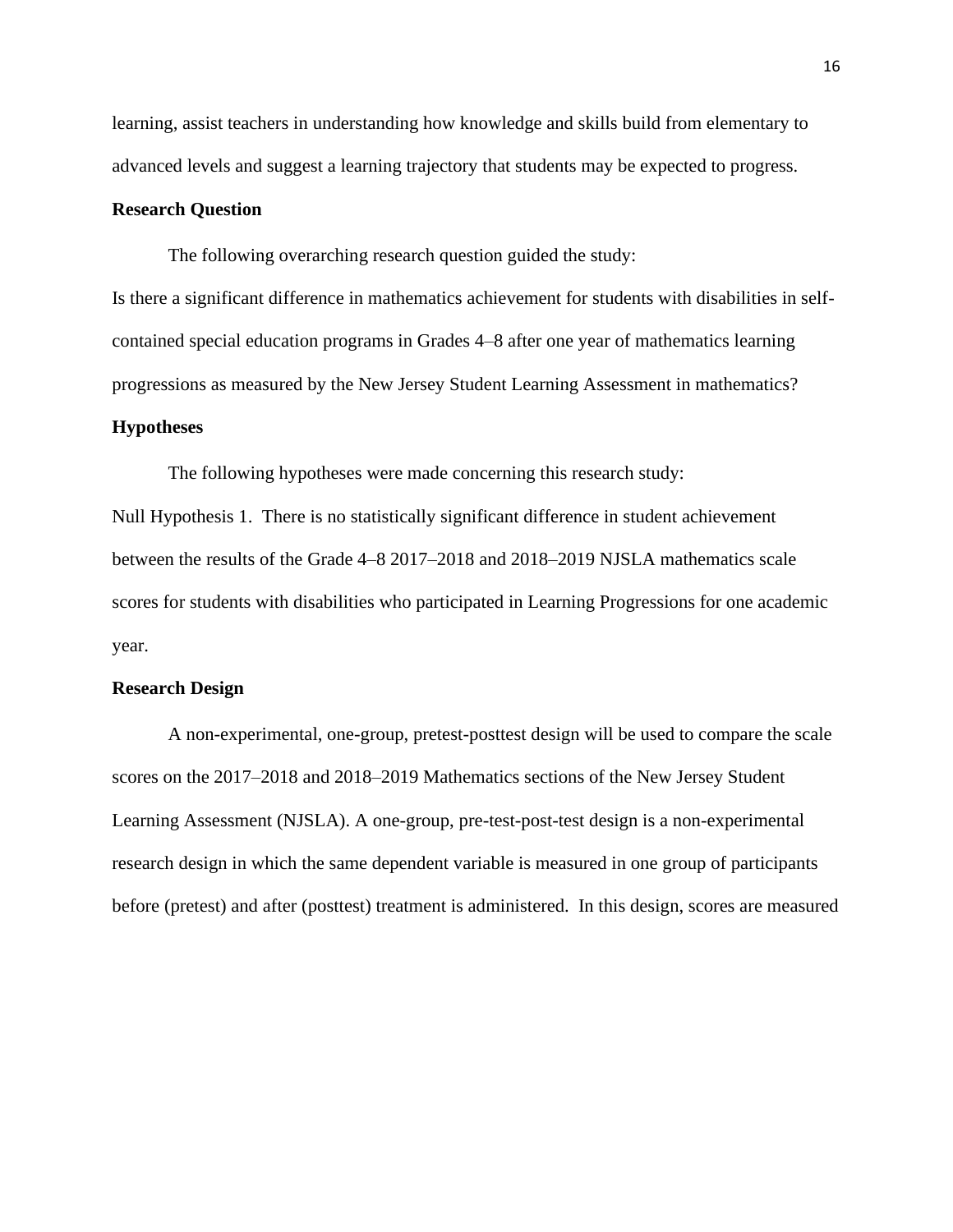before and after a treatment, then comparing the differences. While these designs can minimize problems related to having no control or comparison group, the disadvantage to the one-group design is the threat of internal validity associated with observing the same participants over time.

A Paired-samples *t*-Test will be used to determine what statistical differences exist between the scores 2017–2018 results of the students before receiving instruction based on learning progressions and the 2018–2019 results after receiving instruction in learning progressions.

#### **Significance of the Study**

<span id="page-26-0"></span>Special education placements and IEPs must be individually tailored to meet student's unique educational needs and provide "meaningful educational benefits" (Yell & Katsiyannis, 2004, p.34). A student's IEP must specify the modifications and accommodations that the student requires to participate in state or district-wide assessments. Furthermore, IDEA requires states to include students with disabilities in performance goals, assessments, and the reporting of assessment results. This study provides additional literature about how learning progressions might influence learning for students with disabilities.

#### **Limitations of the Study**

<span id="page-26-1"></span>In this study, a mechanism of randomization was not employed to assign groups. Samples were selected from already existing populations. The lack of random assignments is a limitation of the non-experimental study design. Statistical associations found within this study do not imply causality and give rise to alternative explanations for the apparent causal association. Fidelity of implementation is an additional limitation, as the researcher did not control implementation.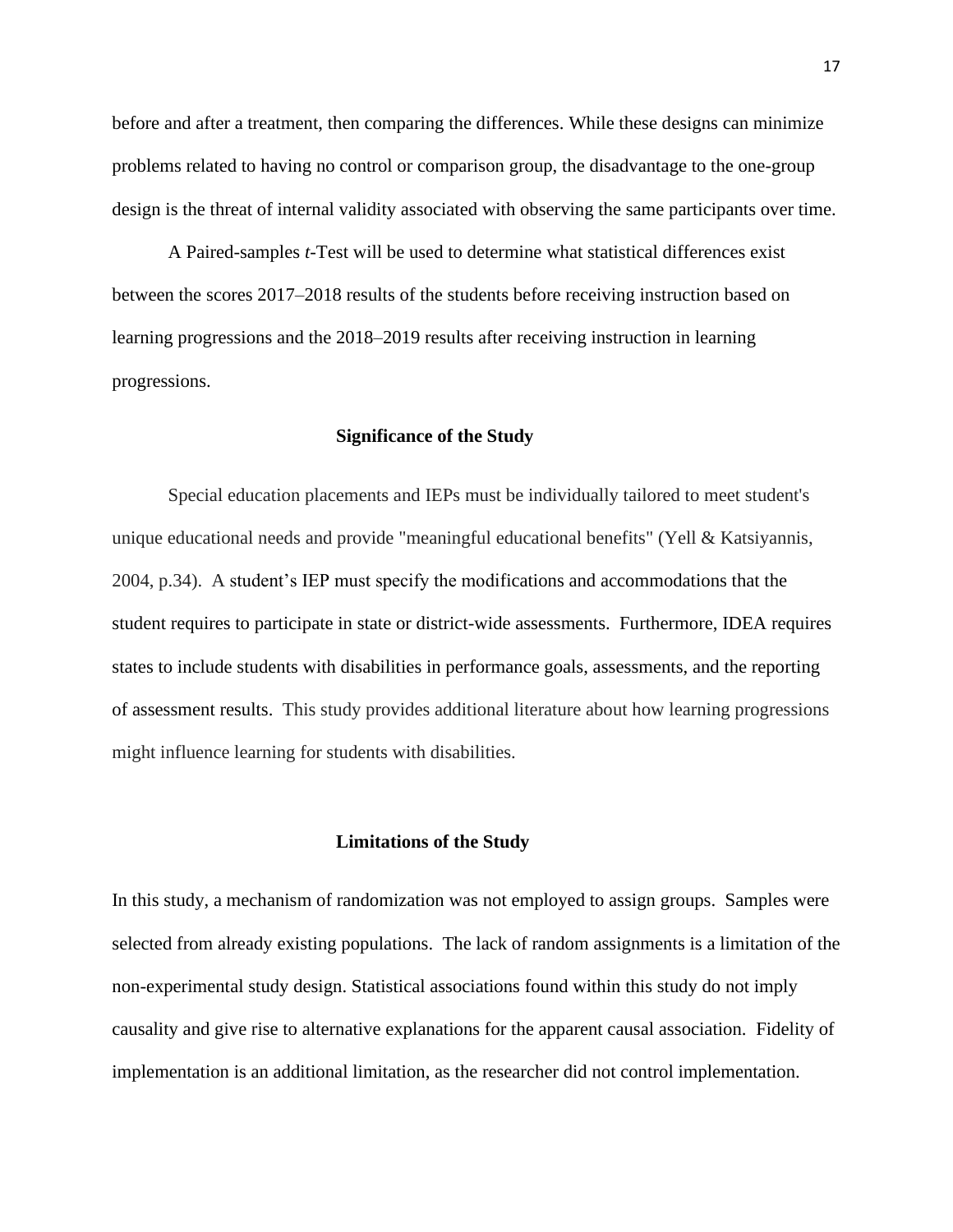This study did not control for the additional variables relating to teacher affect, teacher quality, teachers' knowledge of mathematics, or the varying levels of professional development related to mathematics instructional topics. Data of classroom instruction related specifically to the level of implementation for either treatment group was not available; Meaning, there are no formal observations, and while the district did not mandate a minimum or maximum level of implementation, the professional development providers and the district's existing classroom monitoring and accountability systems sought to support implementation in ways consistent with typical district practices.

While reading level may contribute to variances observed (Sconiers et al., 2002), this study did not control for reading level.

Control for additional variables relating to the impact of student intelligence beyond prior NJSLA mean score data revealing mathematics achievement was not employed in this study. According to Embretson (1995), general intelligence, described as the ability to think logically and systematically, is the best predictor of achievement across academic domains, including mathematics (e.g., Deary, et al. 2007; Jensen, 1998; Stevenson, et al. 1976; Taub, Floyd, Keith, & McGrew, 2008; Walberg, 1984). A 5-year prospective study of more than 70,000 students, Geary (2011) found that general intelligence, assessed at age 11 years, explained nearly 60% of the variation on national mathematics tests when assessed at age 16 years. (Kovas, et al.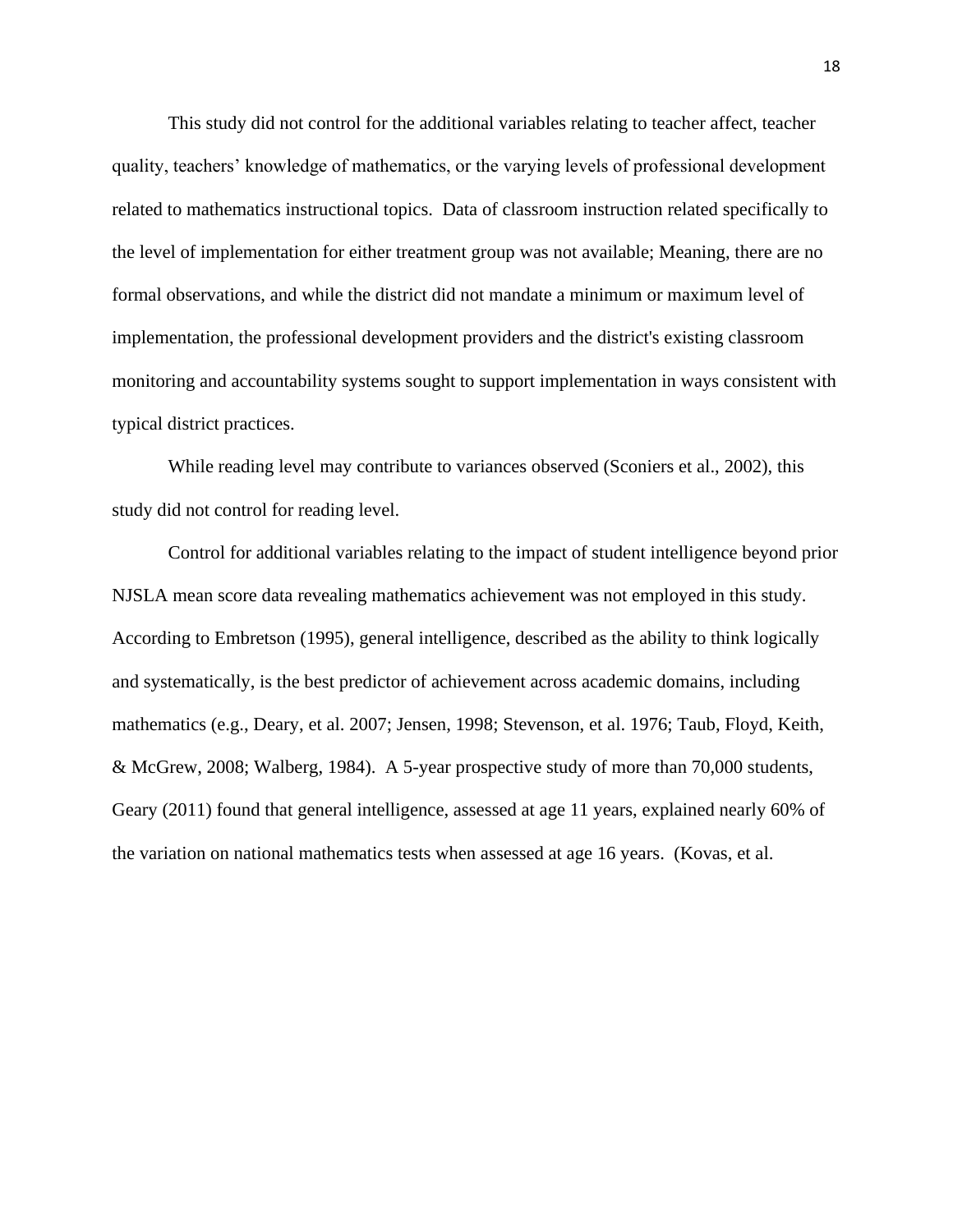2005), "these findings do not indicate educational interventions will not affect academic outcomes" (Geary, p. 1540).

It is noted by the National Research Council (NRC, 2004) that "it can take "up to three years for a curricular change to be reliably implemented in schools" (p. 61). Although each of the participating schools are required by the district to provide mathematics instruction a minimum of 5 days per week and for a minimum of 90 minutes each day, this study did not address actual 'seat time' extending beyond the 90-minute mandate.

Going back several years with the Spring 2019 New Jersey Student Learning Assessments in Mathematics and the English Language Arts, the New Jersey Department of Education cut the length and time of the tests and the item counts (i.e., test questions). For mathematics, this meant fewer units or testing blocks. In grades 3-5, the number of units was also cut from four to three, resulting in a reduction of testing time. For grades 6-8, the number of units was still three, but the time allotted for each unit was no longer 80-minutes but 60 minutes in testing time, or 20 minutes per unit. While the content assessed on the 2018 and 2019 NJSLA-M remained consistent, New Jersey's Department of Education decided on a name change of the assessment from the (PARCC) Partnership for the Assessment of Readiness for College and Careers to the (NJSLA) New Jersey Student Learning Assessment (NJDOE, 2019) thereby potentially impacting the ability to equate the scores from one year to the next vertically.

A final limitation of the study is the sample size which potentially impacts statistical power, type II error, and statistical significance (Cohen, 1988). Therefore, the study cannot stand alone as the source in the generalization for future findings.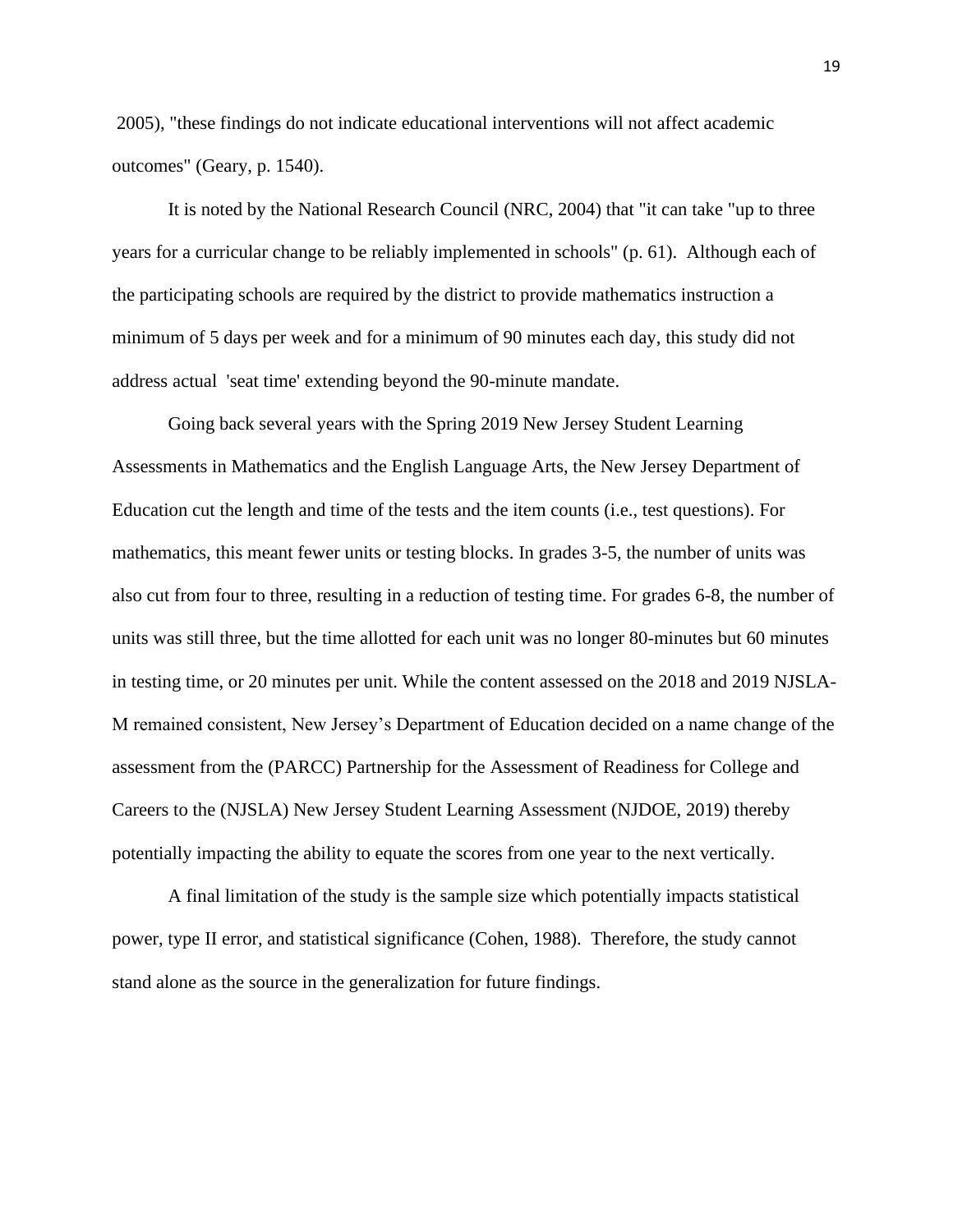#### **Delimitations of the Study**

<span id="page-29-0"></span>The data were limited to this single school district. This study will focus specifically on self-contained special education students in Grades 4–8 having at least 1 year of prior state testing performance data and in self-contained settings as dictated by their Individualized Education Plans' conditions. By limiting this study to the grade levels where all students had taken the NJSLA in the prior year, the results will not be generalizable to all special needs students serviced in Grades K–12. This study's results reflect only NJSLA scores of students in Grades 4–8 from the 2017–2018 and 2018–2019 school years. Therefore, statistical analysis and conclusions will only discuss students within those grade levels.

#### **Definition of Terms**

**Alternative Assessment:** In education, "alternative assessment" is in direct contrast to what is known as "traditional testing," "traditional assessment," or "standardized assessment."

**Cognitive Disability:** Used to describe when a person has certain limitations in mental functioning and in skills such as communication, self-help, and social skills. These limitations typically impact the pace and complexity to which an individual learns.

**Core Curriculum Content Standards (CCCS):** The State Board of Education for NJ established curriculum goals for nine subject areas and adopted them in 1996 as the Core Curriculum Content Standards, which are revised every five years.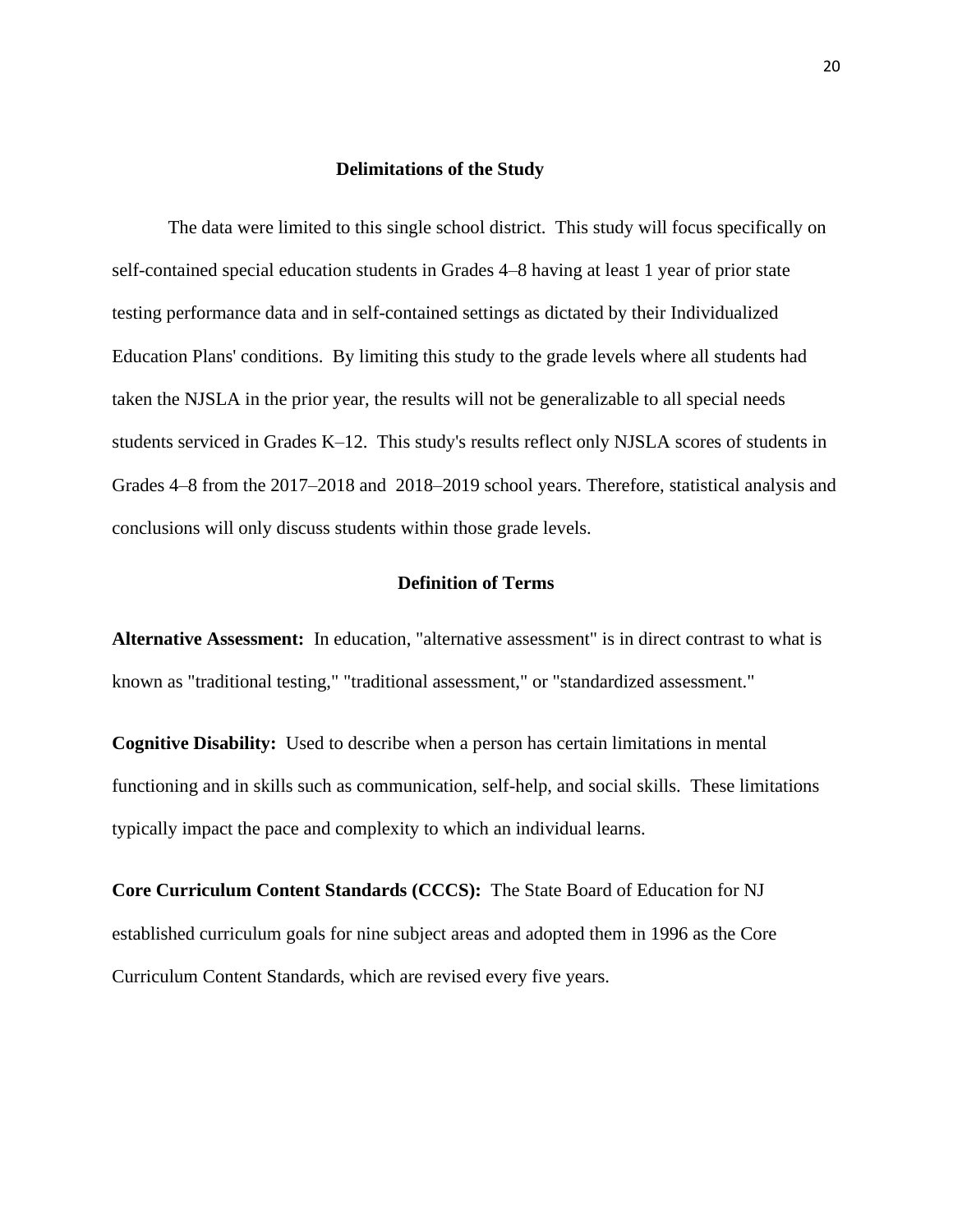**Differentiated Instruction:** Adaptations of the content, process, or product of a learning objective to meet the needs of diverse learners based on the students' current level of performance and diagnose interests and learner profiles.

**Disability:** An impairment that substantially affects one or more major life activities

**Evaluation:** Procedures used to determine if a child has a disability and the nature and extent of the special education and related services that the child needs

**Early Intervention:** A process of providing interventions of appropriate intensity before problems become more severe. In most cases, this involves setting up prevention support systems (i.e., Tiers) to address the most common problems that have the highest impact on student outcomes.

**Every Student Succeeds Act:** The Act was signed into law on December 10, 2015, replacing the No Child Left Behind Act and includes provisions that will help to ensure success for students and schools (Advanced equity disadvantaged and high-need students; Requires that all students in the US be taught to high academic standards that will prepare them to succeed in college and careers; Requires that vital information is provided to educators, families, students, and communities through annual statewide assessments that measure students' progress toward those high standards)

**Free Appropriated Public Education [FAPE]:** Special education and related services provided in conformity with an IEP; these services are provided for "Free" or without charge, and meet standards of the State Department of Education All qualified persons with disabilities within the jurisdiction of a school district are entitled to a free appropriate public education. The ED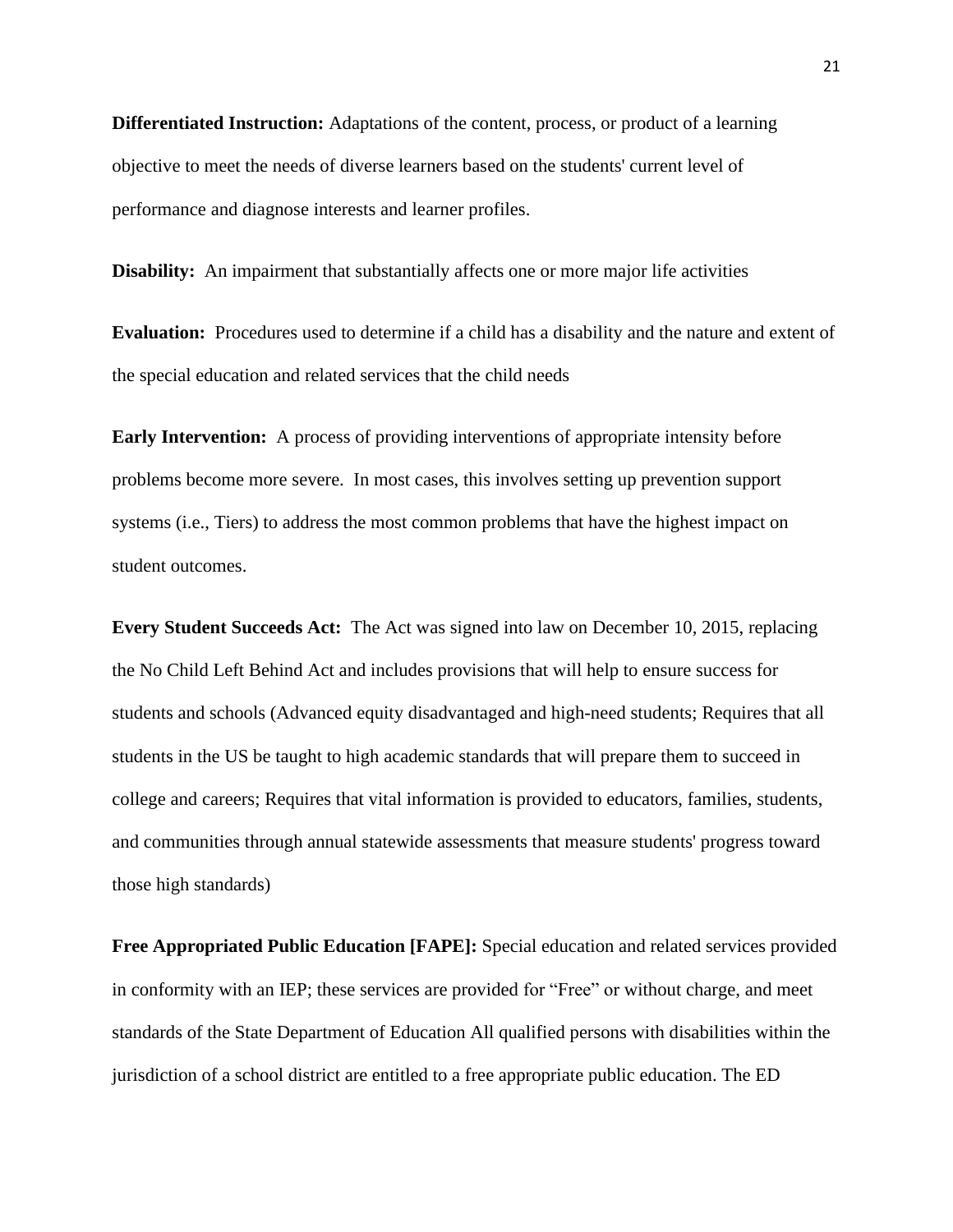Section 504 regulation defines a person with a disability as any person who: fits the criteria set forth by legislation. IDEA In general, all school-age children who are individuals with disabilities as defined by Section 504 and IDEA are entitled to FAPE (IDEA Partnership, 2007).

**High-Stakes Testing:** In a nationwide effort to create standardized performance criteria, there has been an emphasis on testing data as the strict measurement of teacher and student success or failure (Volante & Sonia, 2010). These testing accountability systems, developed under No Child Left Behind (2001)…Not a definition

**Individuals with Disabilities Education Act [IDEA]:** first introduced as the Education for All Handicapped Children Act (P.L. 94-142) passed by Congress in 1975, directing every state to provide a free and appropriate education for all students with disabilities (Gallagher, 2000; Rothstein, 1995).

**Inclusion:** An educational setting in which students, classified with exceptionalities, receive specially designed instruction and support in the same setting as their typically performing peers.

**Individualized Education Program [IEP]:** The IEP, Individualized Education Program, is a written document developed for each public-school child who is eligible for special education. The IEP is created through a team effort and reviewed at least once a year. Before an IEP can be written, your child must be eligible for special education.

**Inclusion:** An educational setting in which students, classified with exceptionalities, receive specially designed instruction and support in the same setting as their typically performing peers.

**Learning Progressions:** A learning progression, defined as a carefully sequenced set of building blocks that students must learn en route to mastering a more distant curricular aim,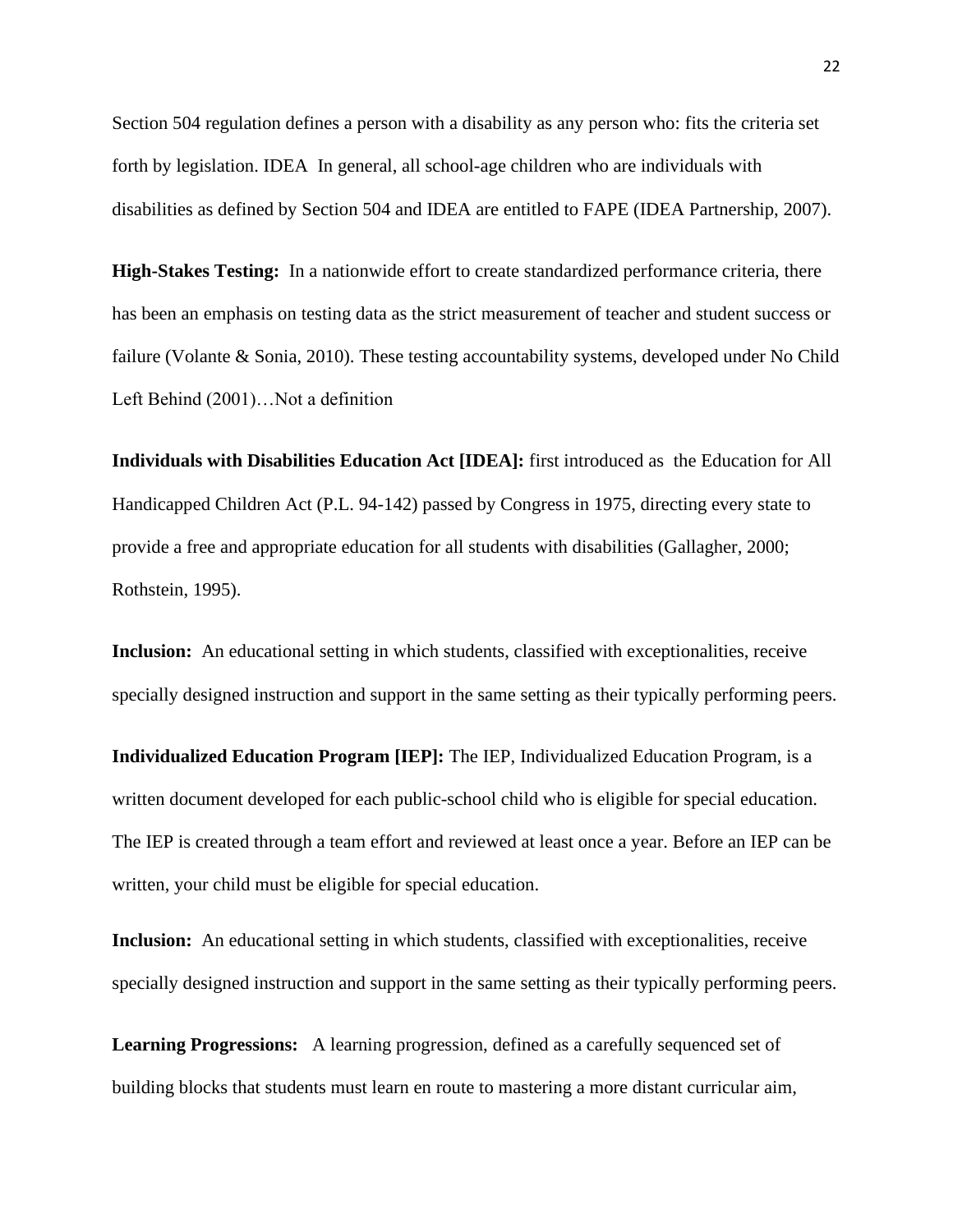consists of subskills and bodies of enabling knowledge. Clements & Sarama (2004) offered a definition specific to Learning Progressions as they apply to mathematics—Descriptions of children's thinking and learning in one particular mathematical domain, and a related conjectured route through a set of instructional tasks designed to move children through a developmental progression of thought, created with the intent of supporting children's achievement of specific goals in that mathematical domain (p. 286).

**Least Restrictive Environment [LRE]:** Legal requirement to educate children with disabilities in general education classrooms with children who are not disabled to the maximum extent possible.

**Learning Trajectory:** Specific paths or trajectories the learner experiences, consisting of 3 distinct parts. 1. A mathematic goal. 2. Levels of thinking, developmental sequence through which children learn skills/ topics; progressions followed naturally by learners and 3. Effective activities that help kids move from one level to the next or teaching. Supported by developmental research primarily because of child-centered approach to teaching mathematics. I was looking at how the mathematics concepts grows from within children.

**No Child Left Behind [NCLB]:** Sweeping federal legislation that included all children as being entitled to a thorough and efficient public education NCLB was replaced by the Every Student Succeeds Act in 2015.

**National Defense Education Act [NDEA]:** US federal legislation passed by Congress and signed into law on September 2, 1958, provided funding to improve American schools and to promote post-secondary education. The NDEA was considered a significant act of reform. It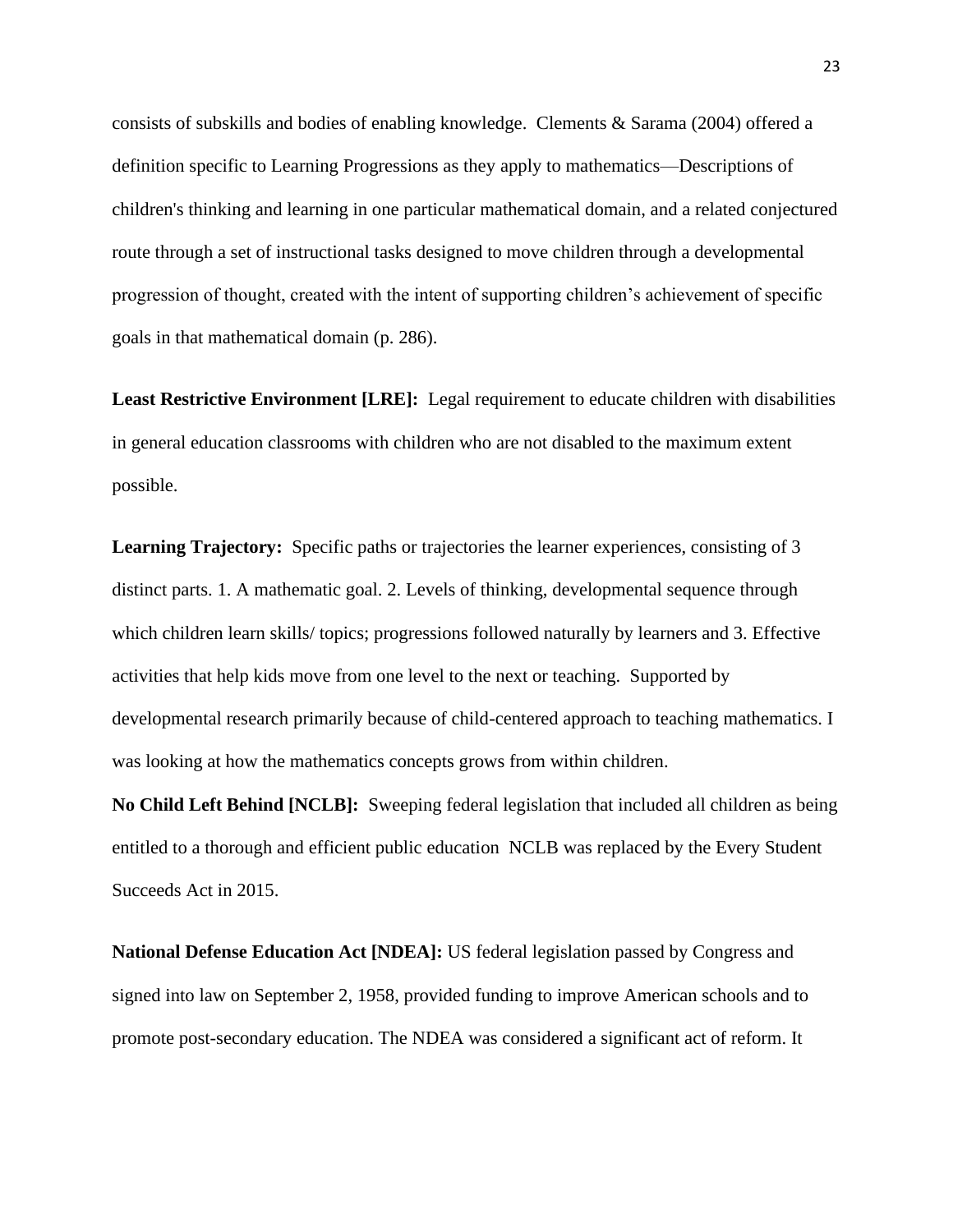marked the beginning of large-scale involvement of the US federal government in education (Encyclopedia Britannica, August 26, 2018, T. Hunt)

**PARCC Testing:** The Partnership for Assessment of Readiness for College and Careers (PARCC) is a consortium of states and the District of Columbia working to create and deploy a standard set of K–12 assessments in mathematics and English (ISBE, 2009). The statewide assessment for ELA and mathematics were later renamed the New Jersey Student Learning Assessments for English Language Arts (NJSLA-ELA) and the New Jersey Student Learning Assessments for Mathematics (NJSLA – M).

**Progress Monitoring:** A process used to assess students' academic progress and evaluate the effectiveness of instruction. Progress monitoring tools should be brief and more frequently administered (i.e., in comparison to "universal screening tools").

#### <span id="page-33-0"></span>**Organization of the Dissertation**

Chapter I provides a brief account of the evolution of special education in the United States, then exploring the current landscape of special education as it relates to public education and existing accountability measures for education to set the context for evidence-based academic interventions and approaches on the academic performance of special needs students.

Chapter II presents the historical and current landscape of special education as it relates to public education and existing accountability measures then explores the influence of interventions specific to mathematics trajectories and the impact on achievement as the driving force behind the research.

Chapter III explains the design and methodology of the study, a non-experimental pretest/posttest design. It speaks to a learning progression/intervention employed by a North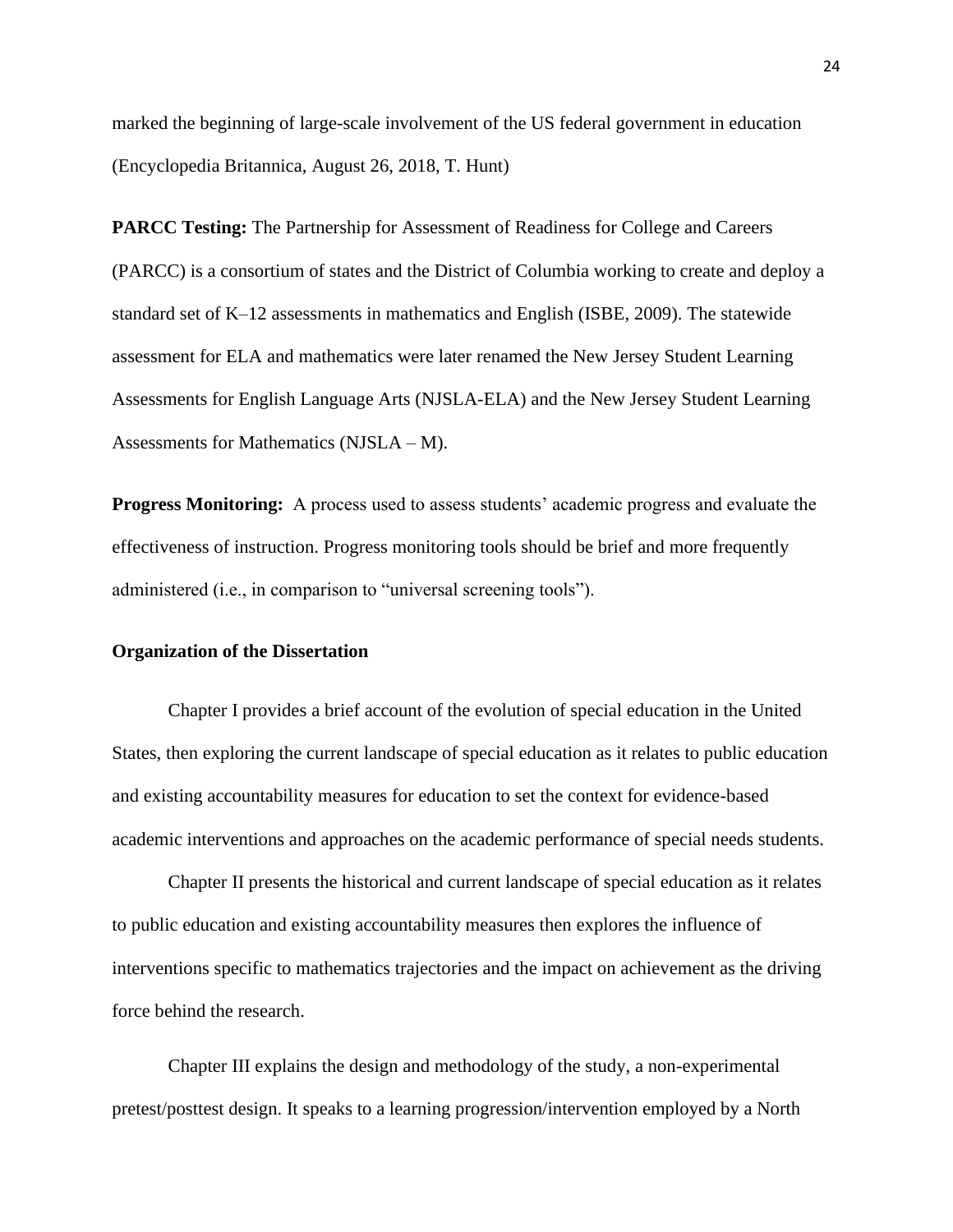Jersey School District on its self-contained special education population in Grades 4–8. Chapter IV presents the results and findings of this study to address the problems posed in Chapter I. Chapter V discusses the major findings as related to the literature on learning progressions in mathematics and what implications for existing literature and recommendations for future study, concluding with a summary.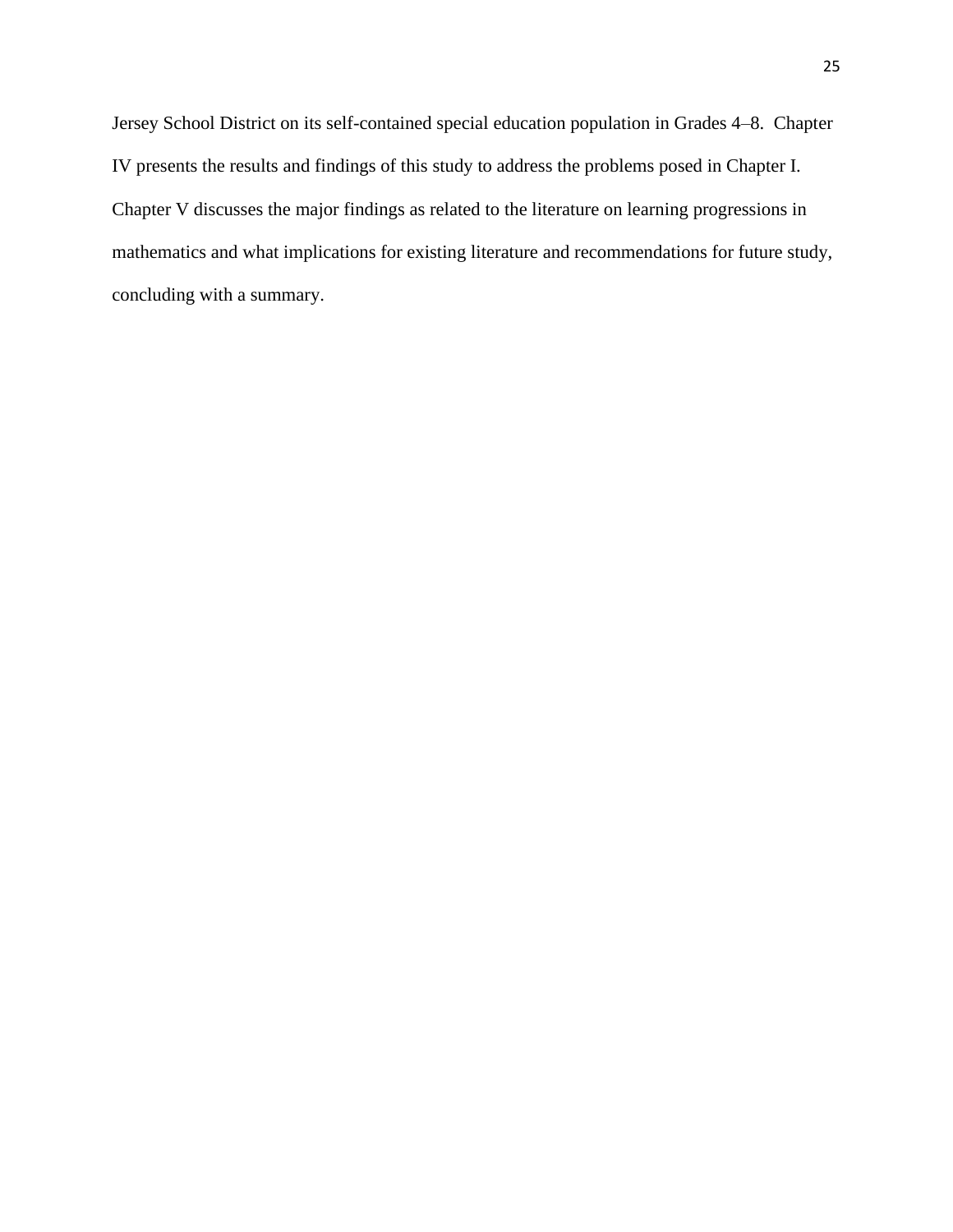#### **CHAPTER II: LITERATURE REVIEW**

#### Introduction

<span id="page-35-1"></span><span id="page-35-0"></span>This study explores the influence of mathematics learning progressions on students' academic achievement with disabilities as measured by their performance on 2018–2019 statewide assessments. An emerging field of study, Learning Progressions, supports the idea of moving children through a developmental progression of learning (Clements, 2002; Gravemeijer, 1999; Simon, 1995).

An emerging field of study, Learning Progressions, supports the idea of moving children through a developmental progression of learning (Clements, 2002; Gravemeijer, 1999; Simon, 1995). A literature search took place to obtain literature that (a) provides a historical context that unveils the evolution of special education in the United States, (b) explores the development of the large-scale governmental involvement in legislation that supports the rights of children with disabilities, (c) explores the current landscape of special education as it relates to public education and existing accountability measures for education, and (d) examines evidence-based academic interventions and approaches on the academic performance of special needs students.

#### <span id="page-35-2"></span>**History of Special Education in the United States**

The history of special education within the United States spans merely forty-five years, beginning in 1975 with IDEA's passing (2004). Given the treatment of adults with disabilities in America before 1974, it may come as no surprise that children with disabilities were blocked from participating in public education. During the late  $18<sup>th</sup>$  century into the  $19<sup>th</sup>$  century, public opinion was largely to use as few resources as possible to care for these devalued members of society as this nation was forming (Torres, et al. 2017).

26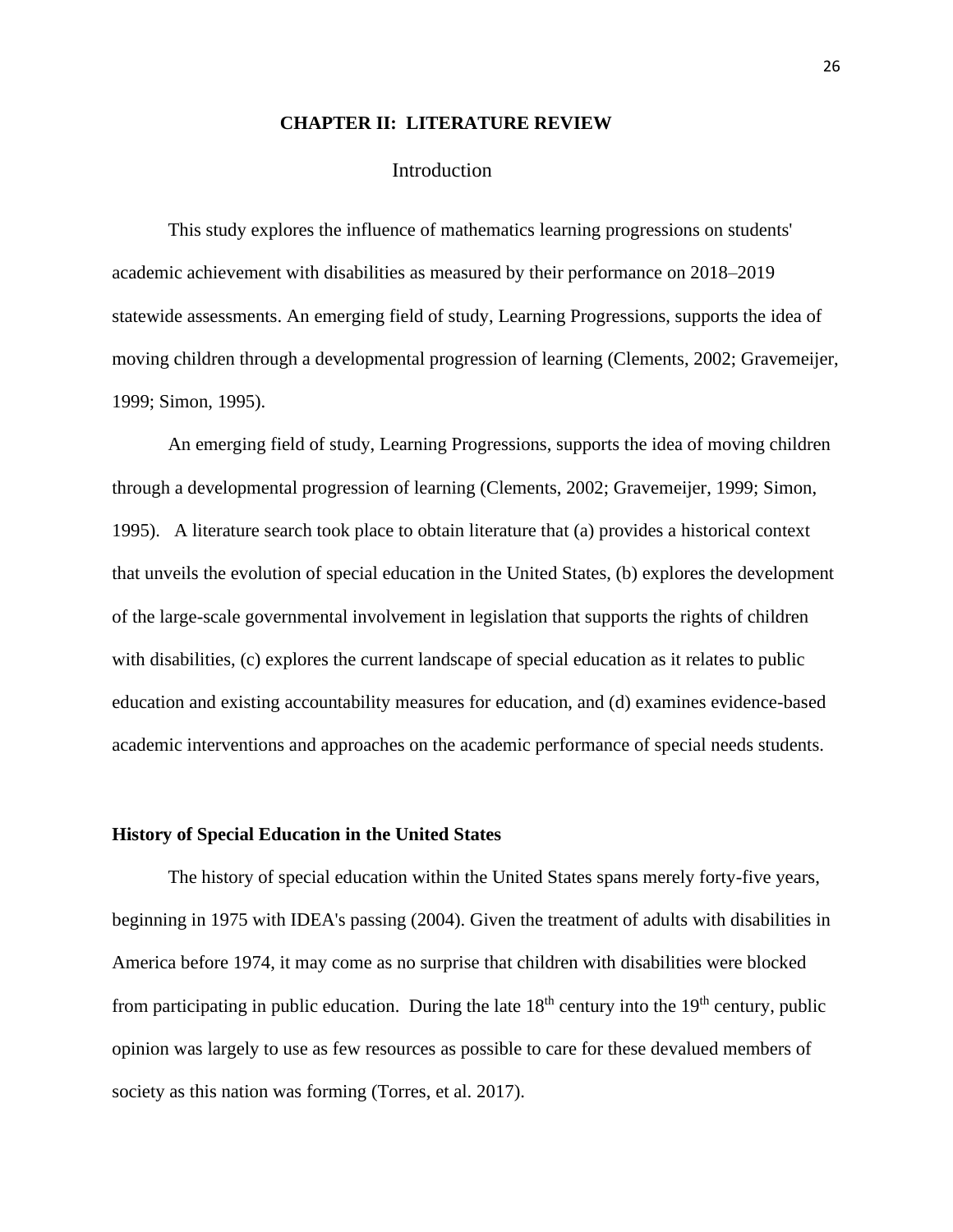Exclusionary practices were often the norm in society until the  $19<sup>th</sup>$  century, when European philosophers and physicians began making occasional attempts to provide education to children with disabilities (Fakhoury & Priebe, 2007). Neuhaus (2014) noted that as society changed its way of thinking, it began to apply rational thought when addressing citizens with disabilities. In a report for UNICEF, Bengt Lindqvist (1993), the United Nations Special Rapporteur on Human Rights and Disability, provided the following challenge:

A dominant problem in the disability field is the lack of access to education for both children and adults with disabilities. As education is a basic right for all, woven into the Universal Declaration of Human Rights and protected through various international conventions, this is a serious problem. Common in the literature, many countries find a dramatic difference in the educational opportunities provided for disabled children and those provided for non-disabled children. It will simply not be possible to realize the goal of Education for All if we do not achieve a complete change in the situation. (Education and Disability in Cross-Cultural Perspective, Susan J. Peters, 1993)

During mid-1900s citizens with disabilities became a valued topic of legislative discussion; likely occurring when Americans started gaining more knowledge and education about physical and mental impairments, coupled with social reform efforts such as the civil rights movement in support for oppressed and severely mistreated African Americans, Long before the existence of legislation like the Education for All Handicapped Children Act (EAHCA), the Individuals with Disabilities Education Act (IDEA), and the No Child left Behind Act (NCLB), school districts were not mandated to provide disabled students with access to education.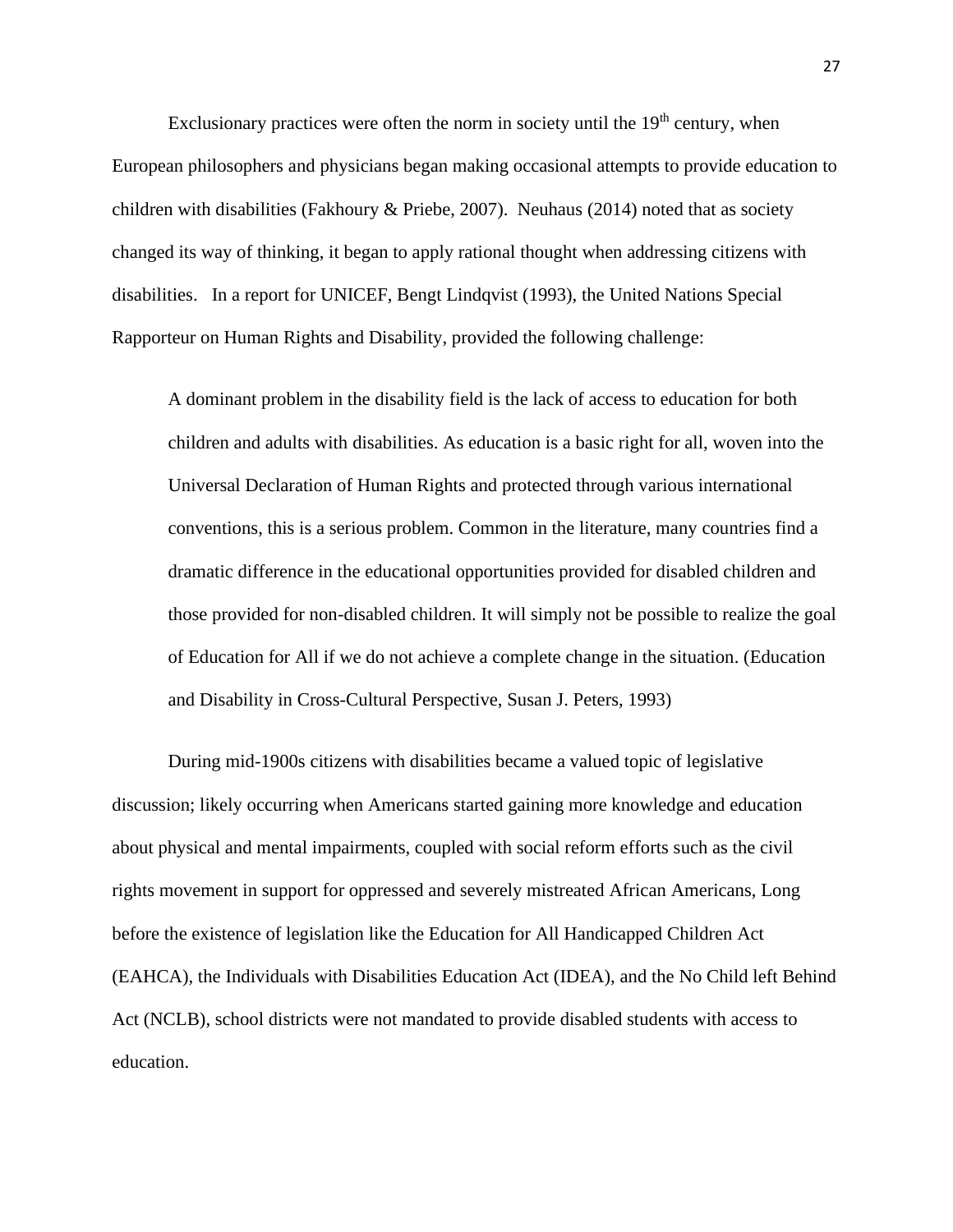At a basic policy level, disability is perceived as an array of issues crossing health, education, social welfare, employment sectors... Therefore, policy development concerning educating individuals with disabilities has been complex and multifaceted. Initial efforts to deliver special education services and to develop specially designed instruction were focused on individuals with sensory disabilities. (Best, 1930; Winzer 1998). According to the literature, early practices that began to develop for individuals with sensory disabilities were somewhat successful overseas. As news began to spread outside of Europe, educators traveled to learn about these effective special education practices, implementing and expanding on them in their respective countries (Winzer, 1993). Thomas Gallaudet founded the first institution for the deaf in Hartford, Connecticut, after studying in Europe. Dr. John D. Fischer created the New England Asylum for the blind after studying overseas in Paris in 1829. Founded by Dr. John D. Fischer and directed by Dr. Samuel Gridley Howe, the school taught students to use their sense of touch to compensate for their lack of sight. This asylum was later renamed the Perkins School for the Blind (Fleischer & Zames, 2001; Winzer, 1993). While at Perkins, Samuel Howe successfully showed that Laura Bridgman, a deaf-blind student, could be educated. This groundbreaking work challenged the accepted beliefs that deaf-blind individuals could not learn and served as a forerunner for the ensuing accomplishments of Helen Keller and her teacher Anne Mansfield Sullivan (Osgood, 2005; Smith, 1998). The special education of individuals with cognitive disabilities began to occur due to these successful attempts at educating such individuals that would have otherwise been viewed and treated as uneducable.

Despite the accomplishments taking place at home and abroad, society was still very much influenced by negative stereotypes and perceptions and fears of individuals with disabilities. The mid-nineteenth century saw the growth of institutions and asylums for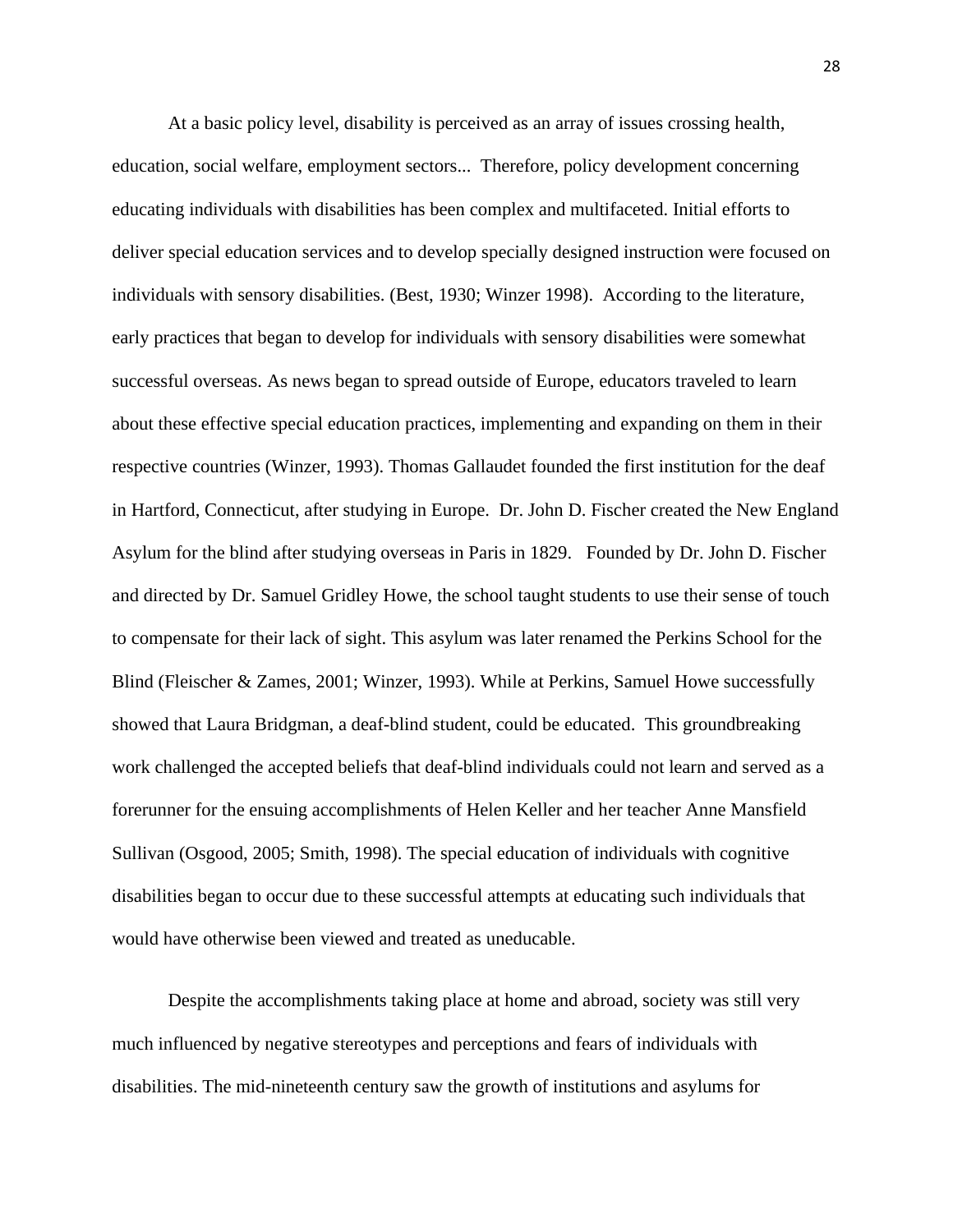individuals with disabilities (Armstrong, 2002). Educating individuals with disabilities were not yet the focus in America. Institutions sought to deliver medical, vocational, custodial care, and moral and religious development (Giordano, 2007). These institutions were known as insane asylums that served as the vehicle that would ultimately separate, control, and 'mend' disabled individuals perceived as "defective" deviant and threatening (Armstrong, 2002; Humphries & Gordon, 1992; Winzer, 1998). It was thought that keeping individuals with disabilities in facilities with "similar" people and away from "normal citizens" was better for the health and safety of both groups. Jean-Marc-Gaspard Itard (Humphrey, 1962; Itard, 1801, 1962) developed a specially designed pedagogy that enhanced his subjects' language and cognitive development, showing that individuals that were once deemed uneducable could learn (Safford  $\&$  Safford, 1996). Itard's break-through led to further discussions, resulting in Edouard Seguin's 19thcentury publication, Moral Treatment of Idiots, which presented a set of specialized instructional principles, techniques, and devices, others with a pedagogical model for teaching individuals with cognitive disabilities (Giordano, 2007). The book memorialized the cornerstone ceremony and opening of the first school built solely for "idiots" in this country, in Syracuse, New York in 1884. This quote, "God has scattered among us, rare as the possessors of talent or genius, the idiot, the blind, the deaf-mute, to bind the talented to the incapable, the rich to the needy, all men to each other, by a tie of indissoluble solidarity" (p. 2) spoke to the state of mind assigned to people with disabilities in the United States during that time. "Yes, therein lies similar language inked in the preamble to our Constitution, but we all know that when that document was framed all men did not refer to 'all men'." Dr. Seguin also believed, "to see that stone, token of a new alliance between humanity and a class hitherto neglected, is the greatest joy of my life; for I, too, have labored for the poor idiot" (p. 2). At present, the field of special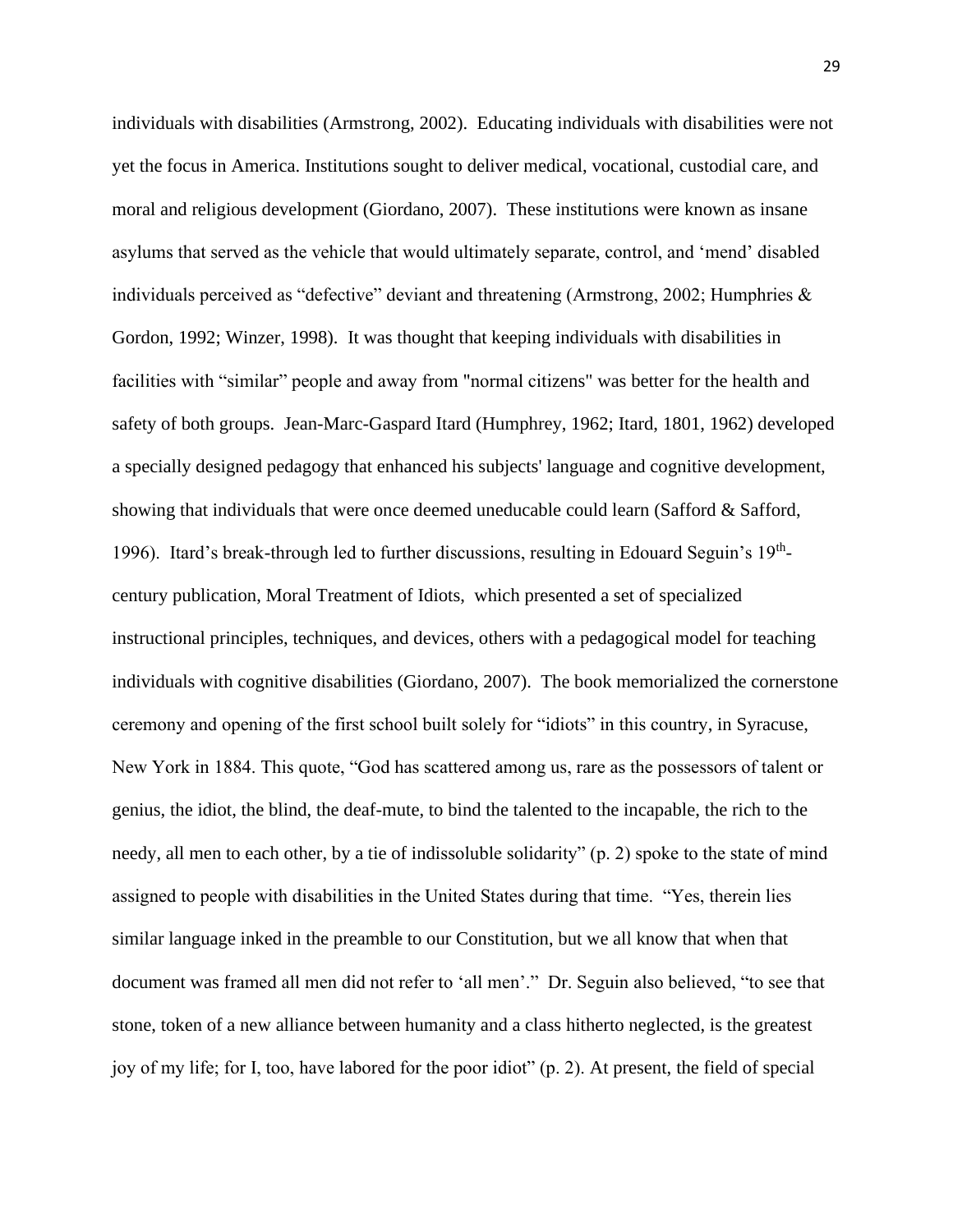education has undergone significant changes. In the early 1970s, educators' views on learning difficulties manifested as either an issue resulting from the child's interaction with their environment or difficulties emanating from the child itself (Riddell & Brown, 1994). The former issue was acknowledged in the Warnock report (Department of Education and Science (DES), 1978) where policy developments in the 1980s and 1990s were rooted in this perception. According to Riddell and Brown (1994), "legislation abolished statutory categories of handicap, established the concept of special educational needs, and provided for assessment procedures and the drawing up of an official document stating the nature of the child's special needs and the measures proposed by the education authority to meet these needs" (p. 9).

Two important models support the definition of special educational needs; the medical model of disability and the social model of disability. Each one has several key beliefs that have significance, according to the literature. The Medical Model of Disability is explained in the literature as a problem directly caused by psychological and medical factors (Oliver, 1990). The medical model of disability focuses on the individual's limitations and ways to reduce those impairments or using adaptive technology to adapt them to society. This model holds that an individual's performance with special needs is associated with their medical situation. Hahn (1986) stated, "disabilities impose a presumption of biological or physiological inferiority upon disabled persons" (p. 89). The medical model of disability's main criticism is that it focuses on the situation, the symptoms, and the causes. The central argument from supporters of the medical viewpoint is that medicine is a health problem. Hence, it seeks to intervene and treat the individual and return them to a 'normal state, that is, able-bodied. The Social Model (Abberley, 1987; Oliver; 1990) proposed an alternative discourse that considers social interaction and challenges as a basic variable concerning disability. In the latter part of the last century, scholars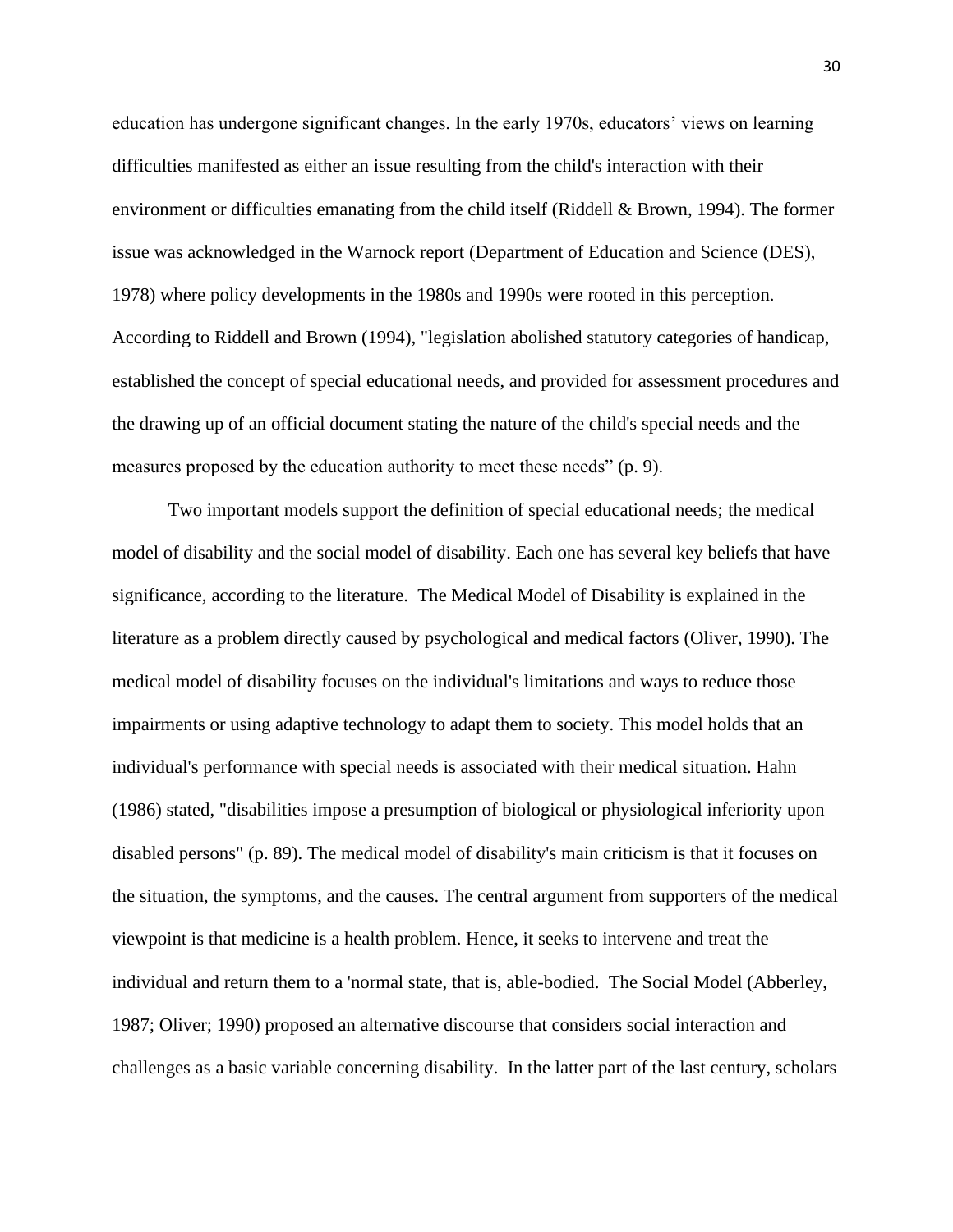such as Oliver (1990, 1996) Beresford (1994) and Middleton (1999) proposed an improved social model that directly criticizes the medical model.

Among advocates of disability rights who tend to subscribe to the social model instead, the medical model of disability is often cited as discriminatory and as the basis of an unintended social degradation and exclusion of disabled people. Resources are seen as excessively misdirected toward an almost-exclusively medical focus when those same resources could potentially be used toward things like universal design and societal inclusionary practices. In contrast, Middleton (1999) argued, "there is no rational basis for exclusion. Disabled children share the same right to be included as a child without impairment, and any segregated treatment should be justified with their short and long term well-being in mind" (p. 139). On a similar note, Oliver (1990) claimed that an unwillingness to accept children with special needs could be seen as a problem within society. A negative attitude toward people with special needs frequently prevents them from using their right to be involved in society. The social model of disability seeks to place responsibility for additional problems faced by disabled children in society. The social model, to has been criticized because of its insistence that disability can only be addressed through action to change society and does not recognize the real impact that people's impairments can have on their lives. Focusing just on the wider society may risk children's impairments being unrecognized or poorly understood so that children might not get the individual attention that might make their lives better.

Hammill (1990) identified multiple definitions that have been popular at some time during the brief history of learning disabilities, all of which refer to a specific learning disorder.

31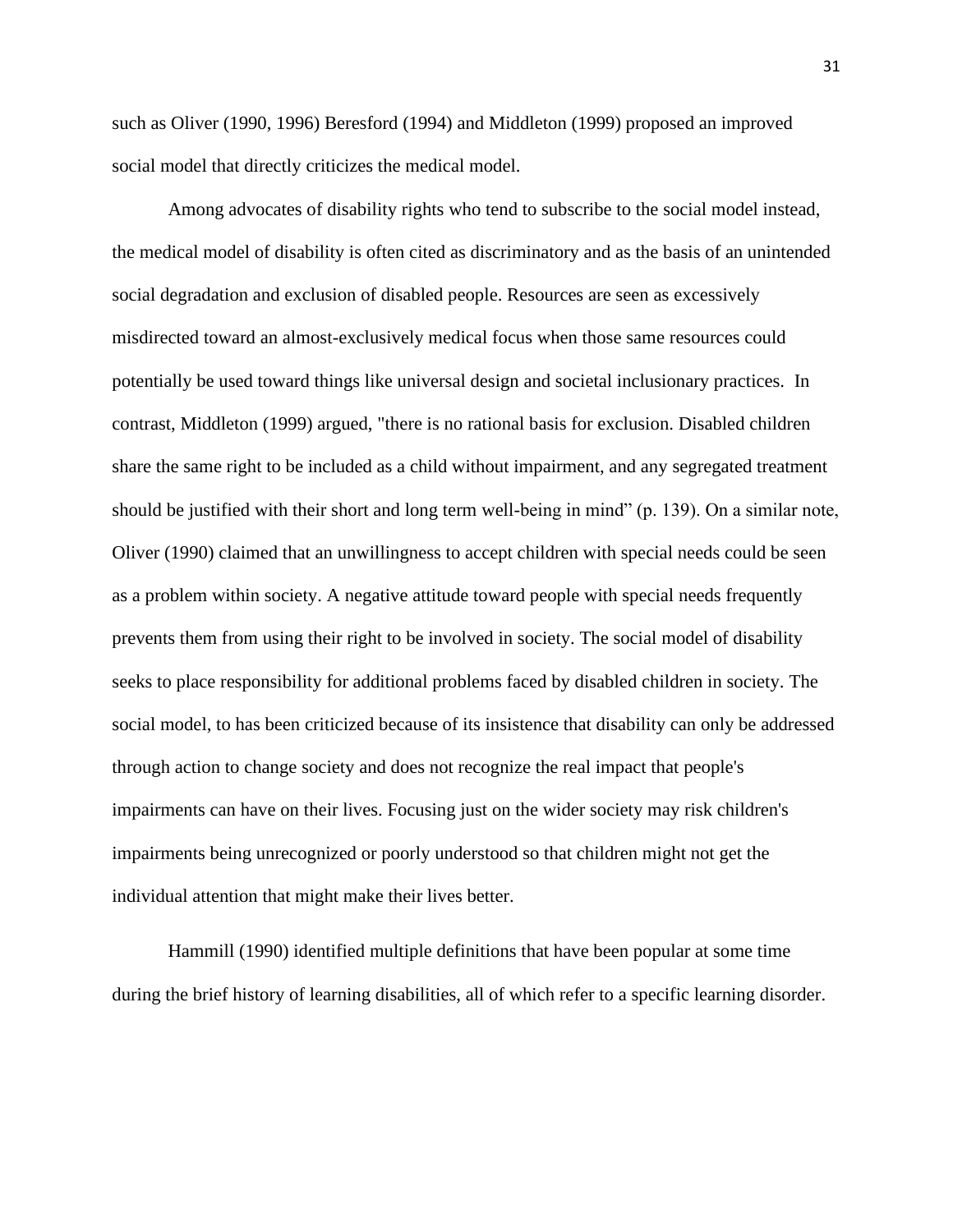# **Table 1**

# *Learning Disabilities*

| Organization                                                                                                                                         | Definition                                                                                                                                                                                                                                                                                                                                                                                                                                                                                                                                                                                                                                                                       |
|------------------------------------------------------------------------------------------------------------------------------------------------------|----------------------------------------------------------------------------------------------------------------------------------------------------------------------------------------------------------------------------------------------------------------------------------------------------------------------------------------------------------------------------------------------------------------------------------------------------------------------------------------------------------------------------------------------------------------------------------------------------------------------------------------------------------------------------------|
| National Advisory Committee on<br>Handicapped Children (NACHC, 1968)                                                                                 | Mentally retarded, hard of hearing, deaf, speech impaired, visually<br>handicapped, serious emotionally disturbed, crippled, or other health<br>impaired children who by reason thereof require special education<br>(p. viii)                                                                                                                                                                                                                                                                                                                                                                                                                                                   |
| National Joint Committee on Learning<br>Disabilities (NJCLD, 1990, 2014)                                                                             | Learning disabilities is a general term that refers to a heterogeneous<br>group of disorders manifested by significant difficulties in the<br>acquisition and use of listening, speaking, reading, writing,<br>reasoning, or<br>mathematical abilities (online)                                                                                                                                                                                                                                                                                                                                                                                                                  |
| Association for Children with Learning<br>Disabilities (ACLD, now Learning<br>Disabilities Association [LDA]) (2019)                                 | Learning disabilities are genetic and or neurobiological factors that<br>alter brain functioning that affect one or more cognitive processes<br>related to learning.<br>Learning disabilities range in severity and may interfere with the<br>acquisition and development of one or more of the following: oral<br>language (e.g., listening, speaking, understanding); reading (e.g.,<br>phonetic knowledge, decoding, reading fluency, word recognition,<br>and comprehension);<br>written language (e.g., spelling, writing fluency, and written<br>expression); and mathematics (e.g., number sense, computation,<br>mathematics fact fluency, and problem solving) (online) |
| The American Association on Intellectual and<br>Developmental Disabilities (AAIDD),<br>formerly American Association on Mental<br>Retardation (AAMR) | Intellectual disability is a disability characterized by significant<br>limitations in intellectual functioning and adaptive behavior, which<br>covers many everyday social and practical skills. This disability<br>originates before the age of 18.                                                                                                                                                                                                                                                                                                                                                                                                                            |
| Interagency Committee on Learning<br>Disabilities (ICLD, 1987)                                                                                       | Learning disabilities is a generic term that refers to a heterogeneous<br>group of disorders manifested by significant difficulties in acquiring<br>and using listening, speaking, reading, and writing. reasoning, or<br>mathematical abilities, or of social skills. These disorders are<br>intrinsic to the individual and presumed to be central nervous<br>dysfunction (page 222).                                                                                                                                                                                                                                                                                          |
| <b>IDEA</b> (2004)                                                                                                                                   | The term "specific learning disability" means a disorder in one or<br>more of the basic psychological processes involved in understanding<br>or in using language, spoken or written, which disorder may<br>manifest itself in the imperfect ability to listen, think, speak, read,<br>write, spell, or do mathematical calculations (Section 601(d). IDEA                                                                                                                                                                                                                                                                                                                       |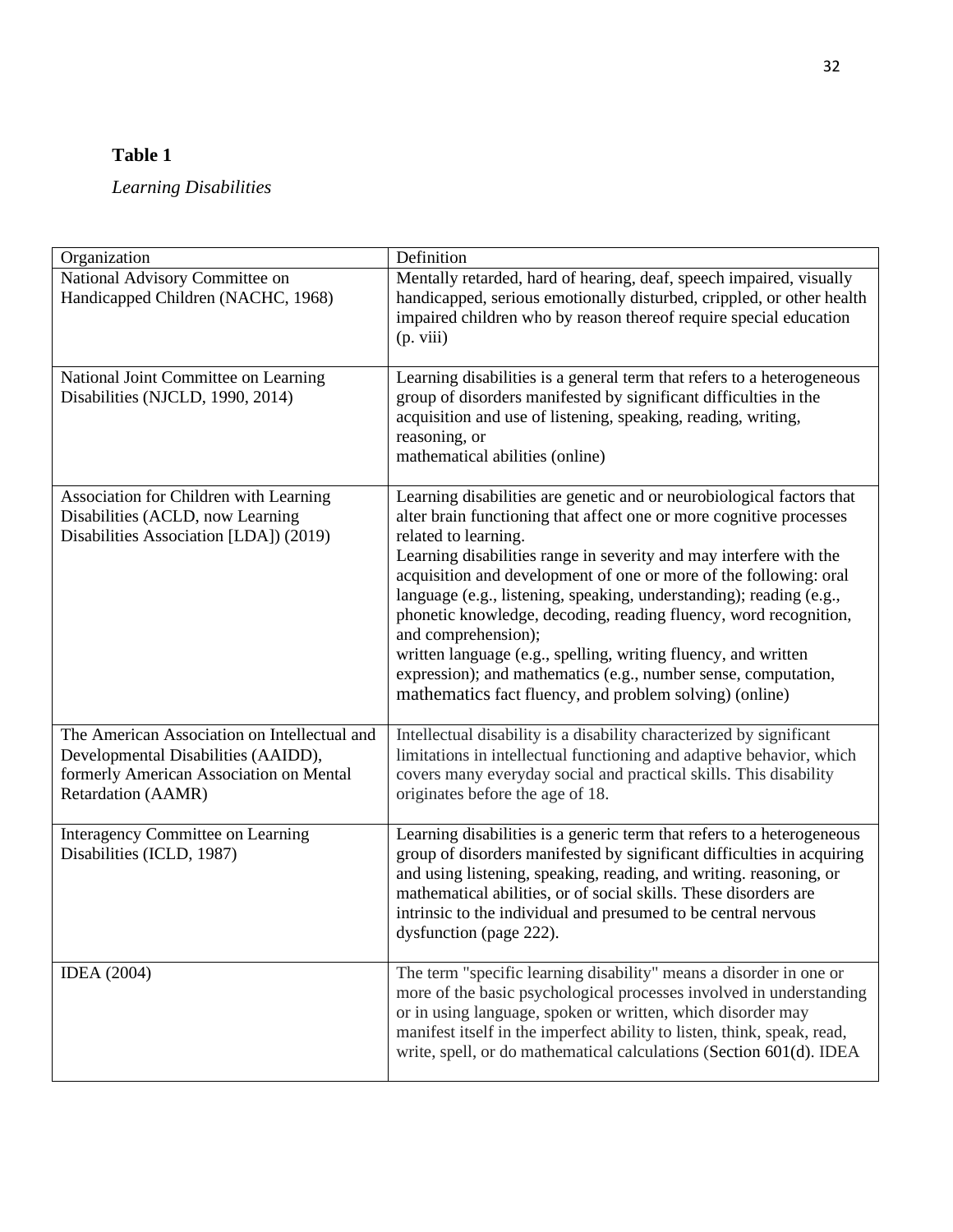The surveys conducted by Mercer and colleagues (1985;1990) indicated a trend toward increased implementation of the academic, exclusion, and discrepancy components recognized categories of exceptionalities. Many notable scholars (Algozzine, Braaten, Maheady, Sacca, O'Shea, et al. 1990; Kauffman, Nelson, & Polsgrove, et al. 1988; Jenkins, Pious, & Jewell, et. al. 1990; Liebermann, 1985, 1990; Stainback & Stainback, 1984) have taken part in recent debates and commentaries that have sought to question the present and future direction of special education in this country.

Included in IDEA under the lead definition of "child with a disability." To fully meet the definition, a child's educational performance must be adversely affected due to the disability.These are the 14 specific primary terms:

1. Autism: A developmental disorder of variable severity characterized by difficulty in social interaction along with difficulty communicating and restricted or repetitive patterns of thought and behavior and social interaction, generally evident before age three, adversely affects educational performance. The term autism may not apply if the child's academic performance is adversely affected mainly due to the child has an emotional disturbance, as defined in #5 below.

2. Deaf-Blindness: A [simultaneous] hearing and visual impairments, the combination of which causes such severe communication and other developmental and educational needs that they cannot be accommodated in special education programs solely for children with deafness or children with blindness.

Sec. 300.8 (c) - Individuals with Disabilities Education Act.

https://sites.ed.gov/idea/regs/b/a/300.8/c3. Deafness: A hearing disorder so severe that a child impaired in processing linguistic information through hearing, with or without amplification, adversely affects a child's educational performance.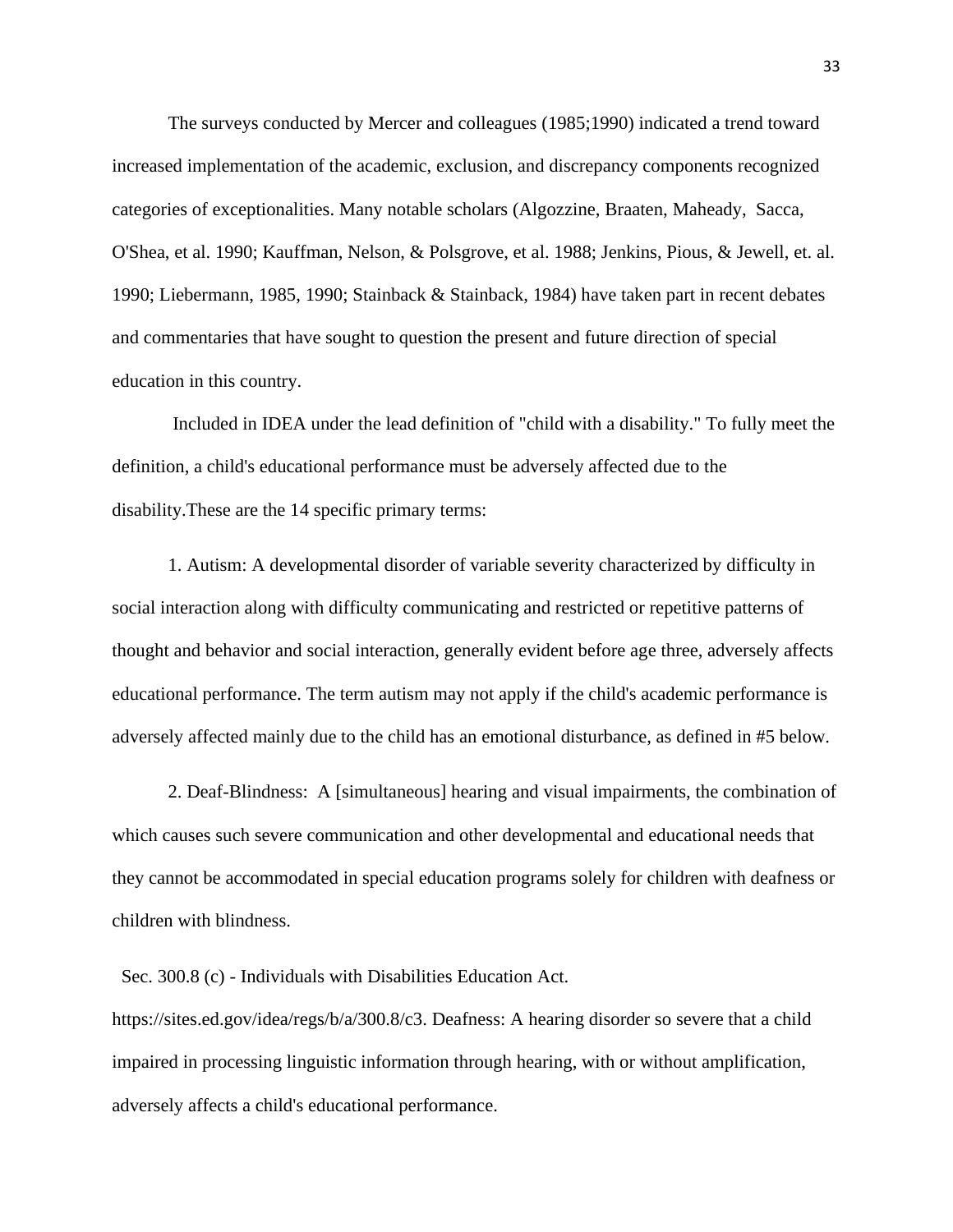4. Developmental Delay: is a delay in one or more of the following areas: physical development, cognitive development; communication; social or emotional development.

5. Emotional Disturbance: a disorder exhibiting one or more of the following characteristics over a long period and to a certain degree that adversely affects a child's educational performance:

(a) An inability to learn that cannot be explained by intellectual, sensory, or health factors.

(b) An inability to build or maintain satisfactory interpersonal relationships with peers and teachers.

Sec. 300.8 (c) - Individuals with Disabilities Education Act.

https://sites.ed.gov/idea/regs/b/a/300.8/c(c) Unexplainable types of behavior or feelings under normal circumstances.

(d) Depression.

(e) A tendency to develop symptoms or display fears associated with personal or school related problems.

The term includes schizophrenia. The term does not apply to being socially maladjusted children unless it is determined that they have an emotional disturbance.

6. Hearing Impairment: A hearing, disorder permanent or fluctuating, that adversely affects a child's educational performance but is not included under the definition of "deafness."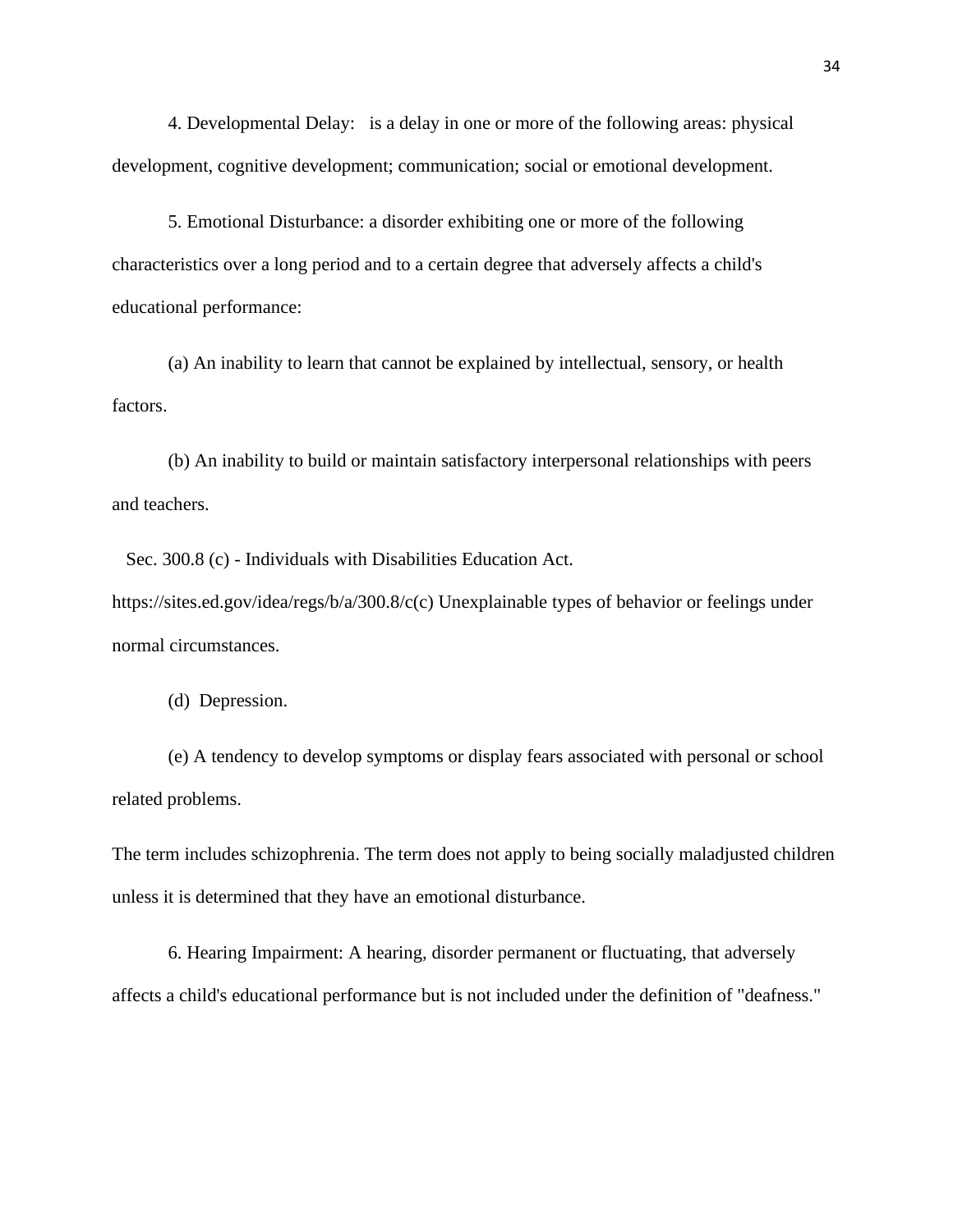7. Intellectual Disability: significantly sub-average general intellectual functioning, existing in harmony with shortages in adaptive behavior and manifested during the developmental period, that makes performing academically extremely challenging. Editor's Note, February 2011: "Intellectual Disability" is a new term found in IDEA. Until October 2010, the law used the term "mental retardation." In October 2010, Rosa's Law was signed into law by President Obama. Rosa's Law changed the term to be used in the future to "intellectual disability." (S.2781 "Rosa's Law" 2010)

8. Multiple Disabilities: associated [simultaneous] impairments (such as mental retardation-blindness, mental retardation-orthopedic impairment), the combination of which causes such severe educational needs that they cannot be accommodated in a special education program solely for one of the impairments. The term does not include deaf-blindness.

9. Orthopedic Impairment: a severe orthopedic impairment that adversely affects a child's educational performance.

10. Other Health Impairment: limited strength, vitality, or alertness, including a heightened alertness to environmental stimuli, that results in limited alertness for the educational environment, that

(a) results from chronic health problems such as asthma, attention deficit disorder or attention deficit hyperactivity disorder, diabetes, epilepsy, a heart condition, hemophilia, lead poisoning, leukemia, nephritis, rheumatic fever, sickle cell anemia, and Tourette syndrome; and adversely affects a child's educational performance.

 11. Specific Learning Disability: a condition in one or more of the basic psychological processes involved in understanding or in using language, spoken or written, that may be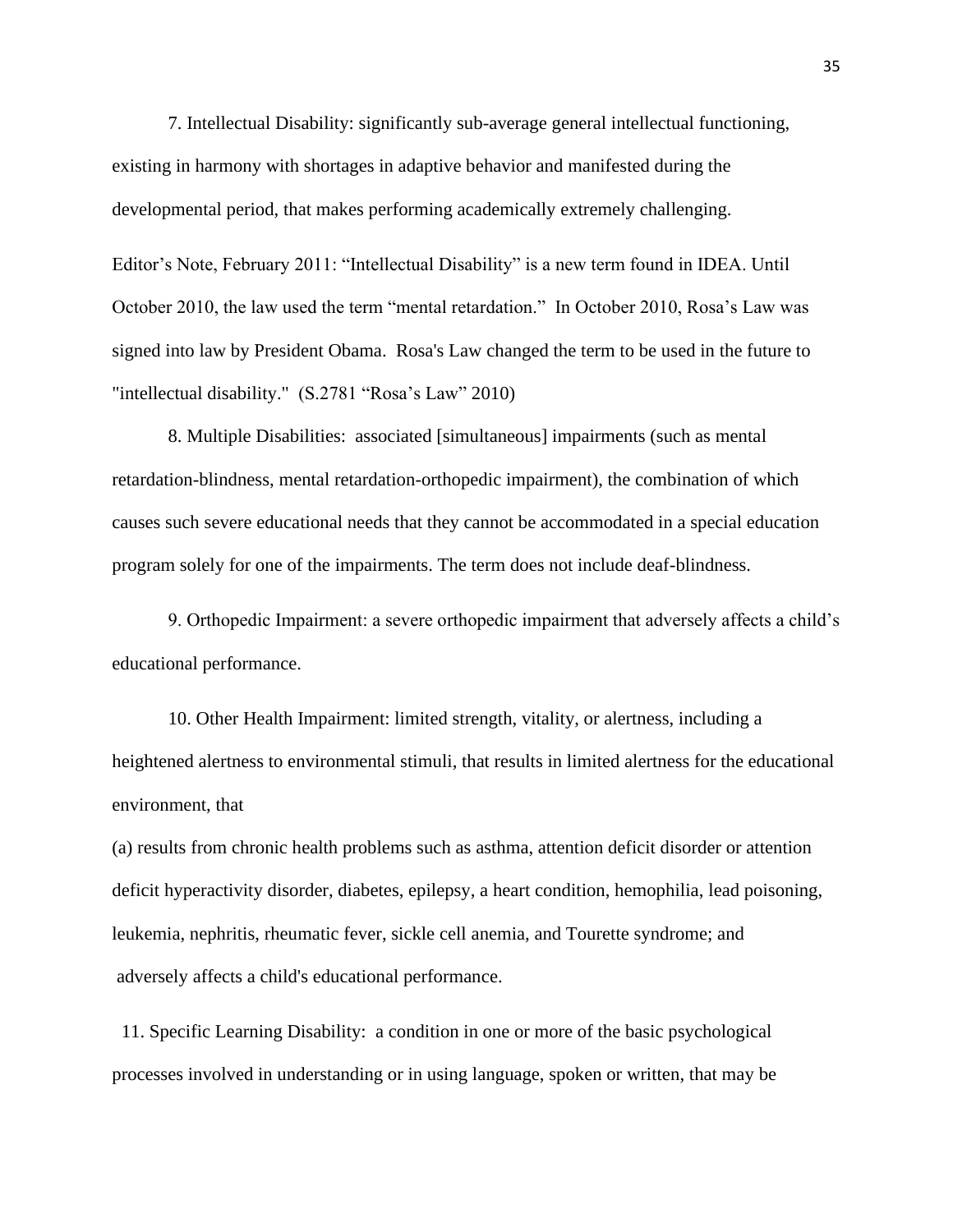apparent in an imperfect ability to listen, think, speak, read, write, spell, or to do mathematical calculations. The term includes perceptual disabilities, brain injury, minimal brain dysfunction, dyslexia, and developmental aphasia. The term does not include learning problems that are primarily the result of visual, hearing, or motor disabilities; mental retardation; or emotional disturbance; or of environmental, cultural, or economic disadvantage.

12. Speech or Language Impairment: a communication disorder such as stuttering, impaired articulation, a language impairment, or a voice impairment that adversely affects a child's educational performance. Gilberg, Christopher, et al. 2004 "Co-existing disorders in ADHD-implications for diagnosis and intervention." 13(1),

13. Traumatic Brain Injury: can be identified as an acquired injury to the brain caused by an external physical force, resulting in total or partial functional disability or psychosocial impairment that adversely affects a child's educational performance. Traumatic Brain Injury: What About School? National Association of Special Education Teachers .... https://www.naset.org/index.php?id=exceptionalstudents2

14. Visual Impairment Including Blindness: vision that is impaired so severely that, even with correction, adversely affects a child's educational performance. The term includes both partial sight and blindness.

## **Large-Scale Governmental Legislation Supporting the Rights of Children with Disabilities**

One of the most significant changes in the treatment of children with disabilities occurred when they were granted the right to be educated by the public school system. To fully understand the educational system's upward progression as it pertains to students with disabilities, one must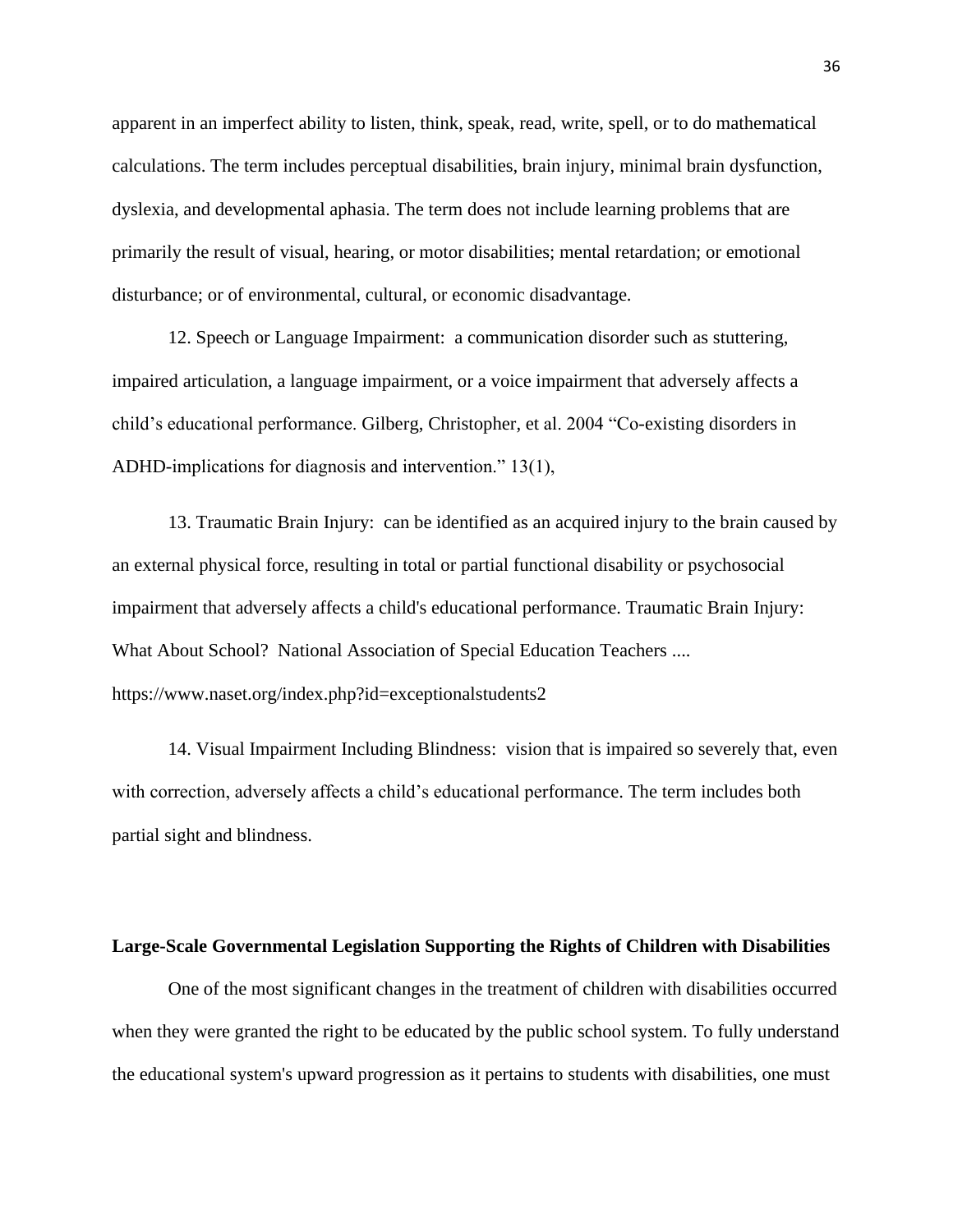look at the relevant legislation. The first major legislation aimed at improving students' success across the board was the Elementary and Secondary Education Act of 1965 (ESEA; P.L. 89-10), which emphasized that all students should have equal opportunities regardless of socioeconomic status. The act began to set federal standards and accountability within public education. ESEA laid the framework for early special education laws. The federal government acknowledges the inequality between students with disabilities and those without disabilities. Amendments to the act in 1966 (Public Law 89-750) provisioned for Title VI Aid to Handicapped Children.

The United States Congress enacted the Education of the Handicapped Act of 1970 (EHA; P.L.94-142) in 1975. This act made it mandatory for public schools accepting federal funds to provide equal access to education for children with physical and mental disabilities. For the first time, public schools were expected to evaluate children with disabilities and create an educational plan with parent input . The act was an amendment to Part B of the Education of the Handicapped Act enacted in 1966. The act also required that school districts provide administrative procedures so that parents of disabled children could exercise their rights and dispute decisions made about their children's education. Summary of S. 6 (94th): Education For All Handicapped .... https://www.govtrack.us/congress/bills/94/s6/summary the administrative efforts were exhausted, parents were then authorized to seek judicial review of the administration's decision.

(Individuals with Disabilities Education Act). https://\_Disabilities\_Education\_ActPL 94-142) also mandated that disabled students be placed in the least restrictive environment, one that allows the maximum possible opportunity to interact with non-impaired students. Separate schooling may only occur when the nature or severity of the disability is such that instructional goals cannot be achieved in the regular classroom. Lastly, the law provided a due process clause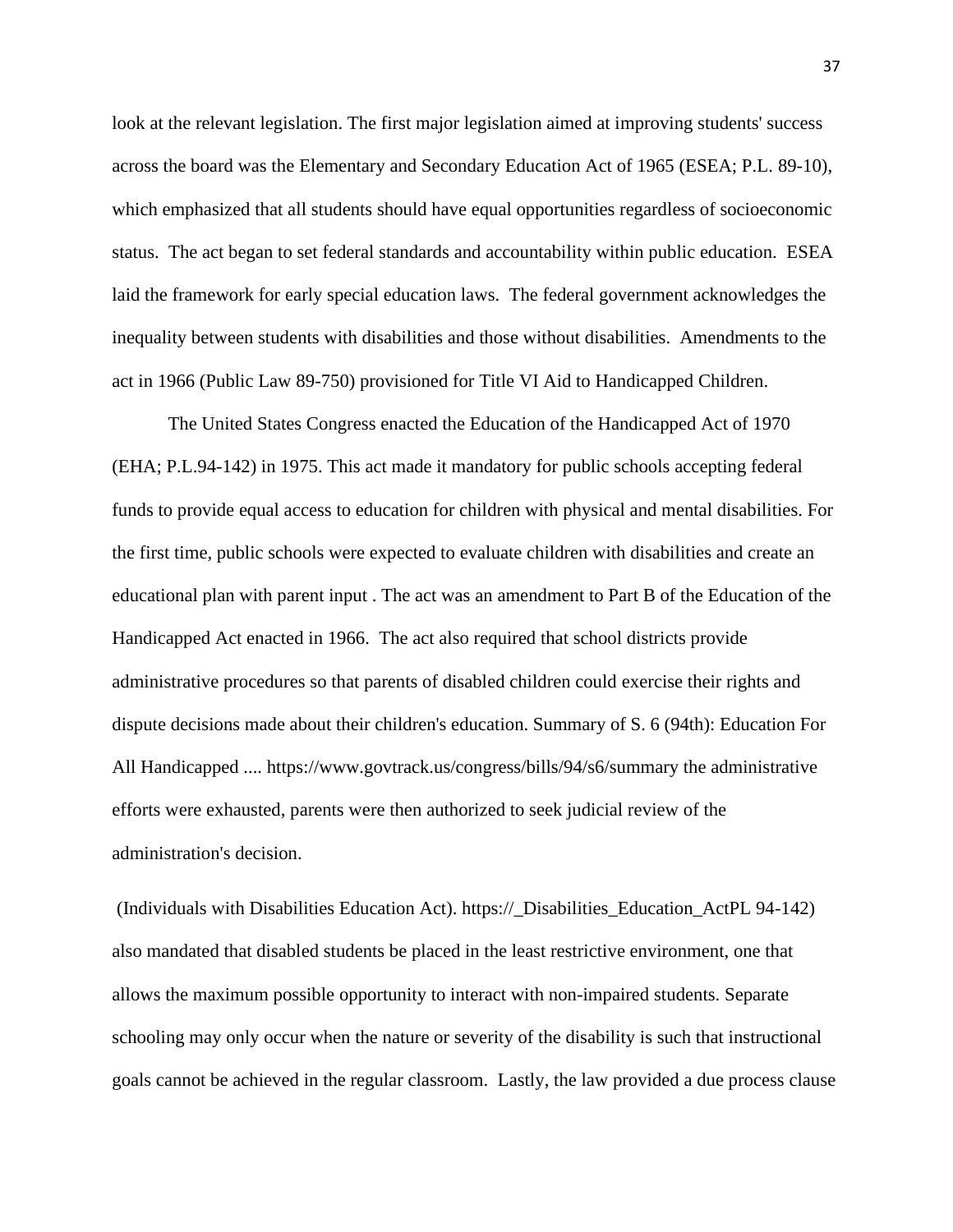that guarantees an impartial hearing to resolve conflicts between the parents of disabled children to the school system.

The law was passed to meet the following four goals:

- To ensure that special education services are available to children who need them
- To guarantee that decisions about services to students with disabilities are fair and appropriate.
- To establish specific management and auditing requirements for special education.
- To provide federal funds to help the states educate students with disabilities.

The EHA legislation's language was vague in that it did not outline or provide a road map on how to implement these progressive changes. It merely encouraged states to provide educational programs to children with disabilities while leaving the law's interpretation to the individual state (Martin, Martin, & Terman, 1996). Multiple court cases followed and continued to support special education even after the Education for all Handicapped Children Act in 1975.

As the idea of special education evolved into a movement, and like other movements of this era, it rode on the coattails of the civil rights movement and landmark supreme court cases as the notion of "separate but equal is not equal," became the foundation for legal actions brought by families of children with disabilities to guarantee that their children had the right to a free appropriate public education (FAPE). Brown vs. Board (1954) landmark case brought precedent to the issue that separate education was not equal under the law. This class action suit was brought about to challenge the school district's actions in providing educational services in separate schools for African American children. The Supreme Court decision was instrumental not only to African American students but also to special education as we know it today, especially to the inclusive education practice movement, which sought to educate students with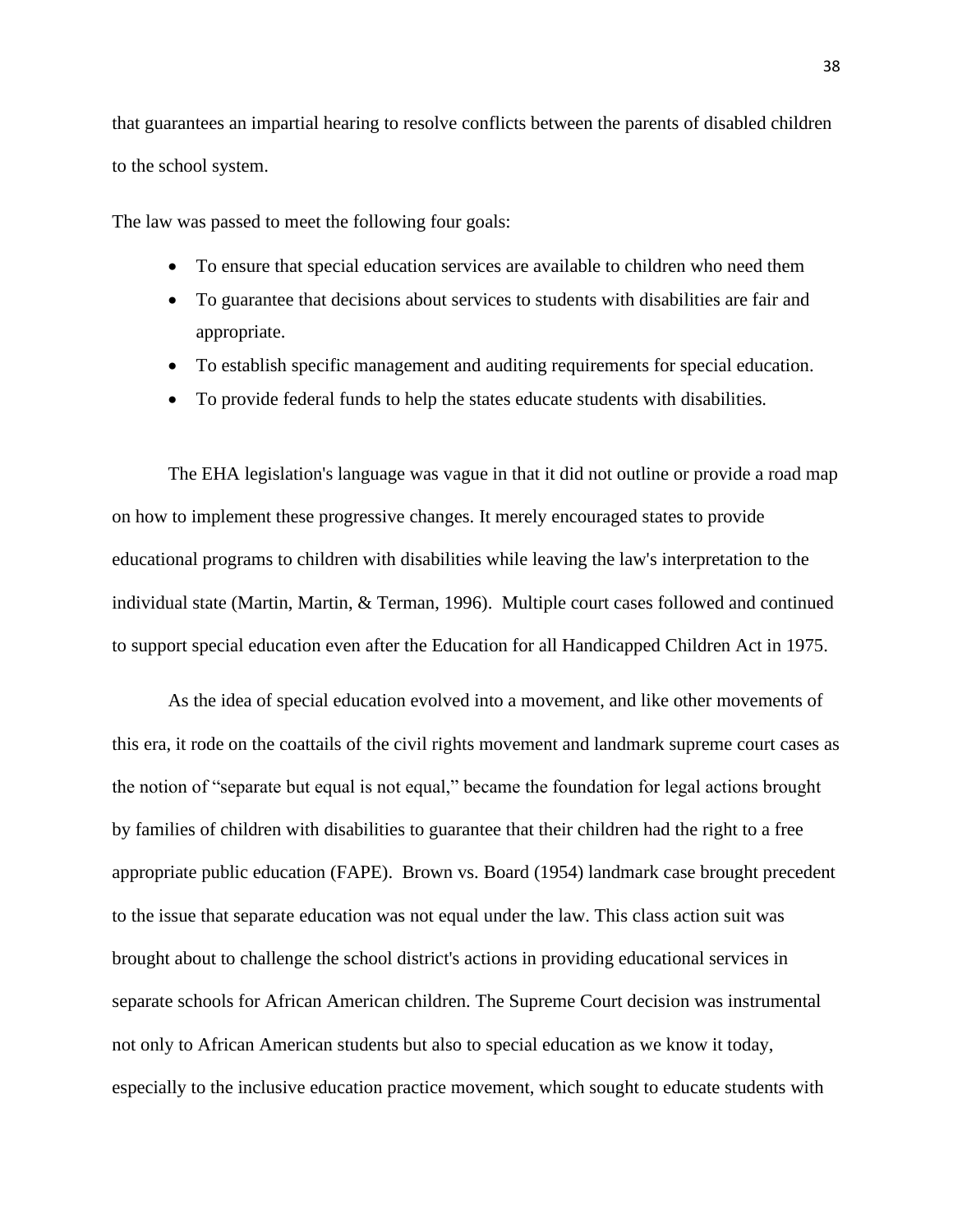disabilities in general education classrooms (Blanchett, et al. 2005: Morse, 2000; Salend, 2011). Separate facilities or other removal from the regular educational setting occurs only when the severity of the disability being addressed is such that education in regular classes using supplementary aids and services cannot be achieved safely or satisfactorily.

Section 504 of The Rehabilitation Act, approved in 1973, guarantees certain rights to people with disabilities. It was one of the first U.S. federal civil rights laws offering protection for people with disabilities. It set precedents for subsequent legislation for people with disabilities, including the Virginians with Disabilities act in 1985 and the Americans with Disabilities Act in 1990. Section 504 covers "any program or activity receiving federal financial assistance." If an organization receives federal support of any kind, even if the organization is not a federal or state organization, the organization must comply with Section 504. The law also pertains to any "local educational agency system of vocational education, or other school systems". As applied to K–12 schools, "the language broadly prohibits the denial of public education participation, or enjoyment of the benefits offered by public school programs because of a child's disability." Section 504 requires school districts to provide Free Appropriate Public Education (FAPE) to children with disabilities, in which within the general curriculum and standards for the grade level, an individualized program is crafted to assure for the maximum educational benefit to the student. Regardless of the child's disability, the school district must identify the child's educational needs and provide any regular or special education to satisfy the child's educational needs just as well as it does for the children without disabilities. This may be accomplished by developing an education plan for the child.

The Individuals with Disabilities Act of 1975 (IDEA), formerly Public Law 94- 142, brought about a keen awareness, to the maximum extent appropriate, that students with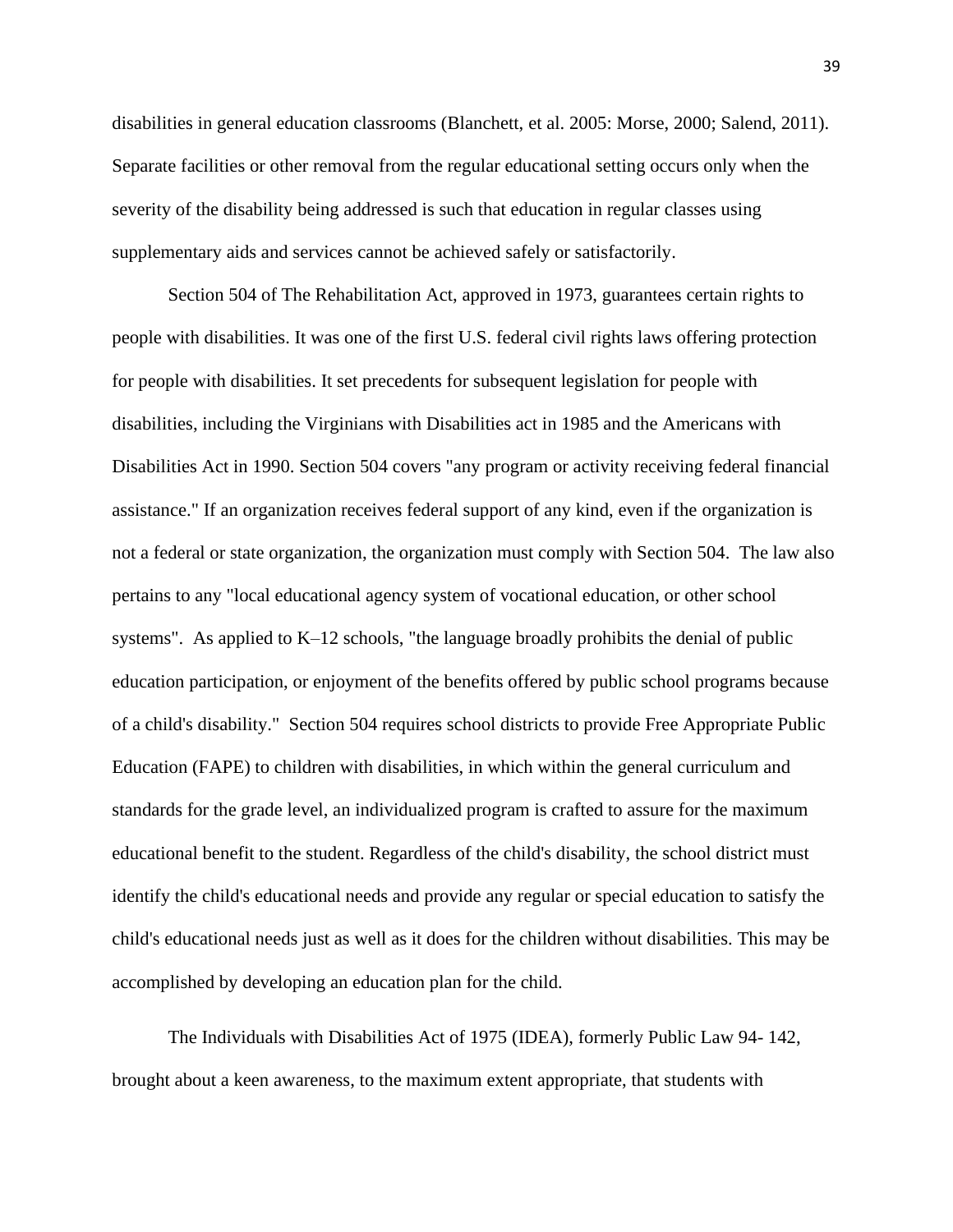disabilities are to be educated with students who do not have a disability. Although the IDEA also applies to K-12 schools, it only protects the subset of children and youth who satisfy its definition for "child with a disability". The definition of disability under Section 504 is broader than that of the IDEA's definition, so some children who do not meet the IDEA definition of disability are eligible under Section 504. Section 504 of the Rehabilitation Act . https://en.wikipedia.org/wiki/Section\_504 IDEA was reauthorized multiple times to ensure that students with disabilities had adequate public schools' access (Armstrong, 2002). The reauthorization of IDEA in 2004 aligned the statute with the requirements of the No Child Left Behind Act (NCLB). Two pillars operate within IDEA:

#### **1. Individualized Education Program (IEP)**

The IDEA guidelines require public schools to create an Individualized Education Program (IEP) for each student who is found to be eligible. The IEP describes the student's present levels of academic achievement and functional performance and how the student's disabilities affect or would affect the child's involvement in the general education curriculum. The IEP also specifies the services, accommodations, and modifications to be provided and how often it specifies accommodations and provides for the student.

#### **2. Free and Appropriate Public Education (FAPE)**

To provide FAPE, schools must provide students with an "education that emphasizes special education and related services designed to meet their unique needs and prepare them for further education, employment, and independent living" (Section 300.1(a)) The IDEA includes requirements that schools provide each disabled student an education that:

• is designed to meet the unique needs of that one student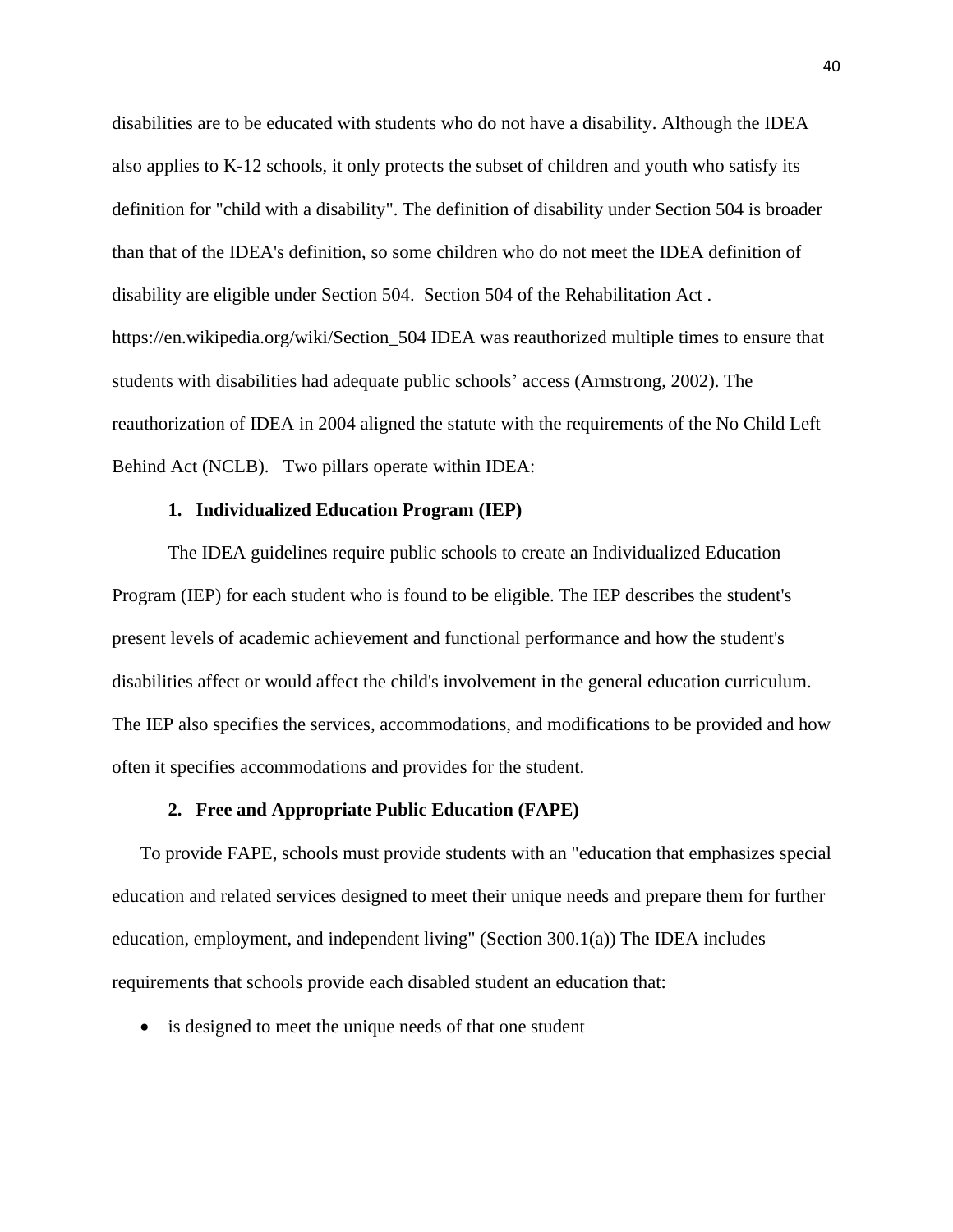- provides "access to the general curriculum to meet the challenging expectations established for all children"is provided under the Individualized Education Plan (IEP) as defined in  $1414(d)(3)$
- results in educational benefits to the child

#### **Least Restrictive Environment (LRE)**

Implementing IDEA requires that "to the maximum extent appropriate, children with disabilities are educated with children who are not disabled" (Sec. 300.114(b)). The regulations further state that "special classes, separate schooling or other removals of children with disabilities from regular educational environment occurs if the nature or severity of the disability is such that education in regular classes with the use of supplementary aids and services cannot be achieved satisfactorily" (Sec. 300.114(b)). Further, the guidelines for LRE involve (a) comparing the anticipated educational, behavioral, social, and self-concept outcomes of being taught in inclusive classrooms to the anticipated outcomes associated with special education classrooms; and (b) examining the impact of students with disabilities on the education of their general education peers and teachers; and considering the costs of educating students in inclusive classrooms and the effect of these costs on the district's resources for educating all students. "This requirement is met by providing personalized instruction and support services to permit the child to benefit educationally from the instruction..." (Bateman, 2008, p. 74).

# **Appropriate Evaluation**

Evaluation is needed to provide students with appropriate help that helps them reach their goals set by the IEP team. Children become eligible to receive special education and related services through an evaluation process. The goal of IDEA's regulations for evaluation is to help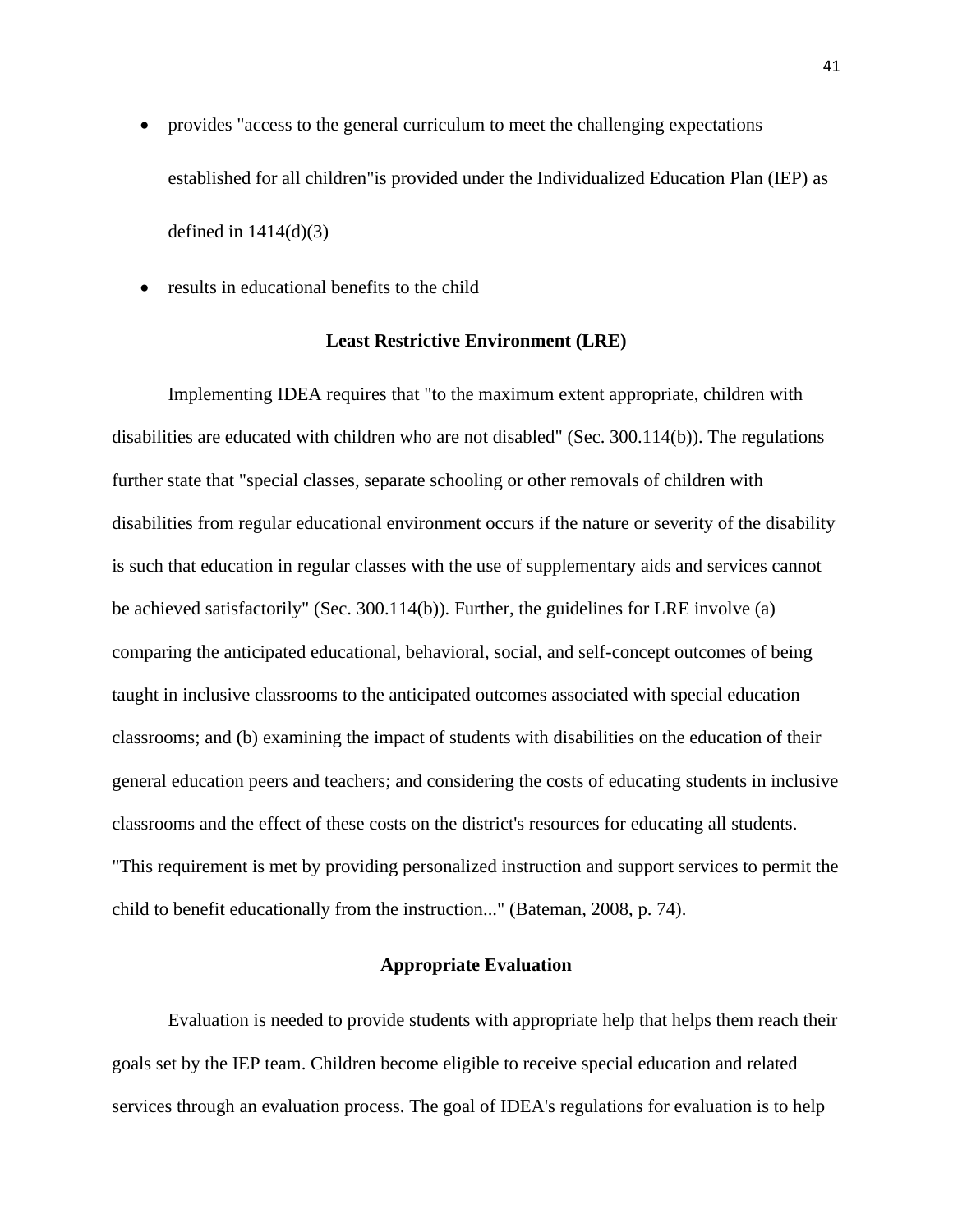minimize the number of misidentifications; to provide a variety of assessment tools and strategies; to prohibit the use of any single evaluation as the sole criterion of whether a student is placed in special education services; and to provide protection against evaluation measures that are racially or culturally discriminatory.

In assessing student outcomes, each state can develop alternate or modified assessments for students in special education programs, but benchmarks and progress must still be met on these tests that indicate Annual Yearly Progress (AYP). Also, these goals and assessments must be aligned similarly to students enrolled in general education. To make AYP, schools may additionally require that schools meet state standards of student retention in terms of dropout rates and graduation rates for their special education students.

## **Parent and Teacher Participation**

Districts are required to include parents, teachers, and child study team members on each IEP team to determine goals, the Least Restrictive Environment LRE, and to discuss other important considerations for each student. Every member is expected to share their perspective in order for the team to have a clear picture and be able to fully access the students needs. The parent is made fully of aware of their rights and reassured the best interest of the child is the top priority.

#### **Procedural Safeguards**

Parents and teachers can challenge any decisions that they feel are inappropriate for the student. IDEA includes a set of procedural safeguards designed to protect the rights of children with disabilities and their families and to ensure that children with disabilities receive a FAPE.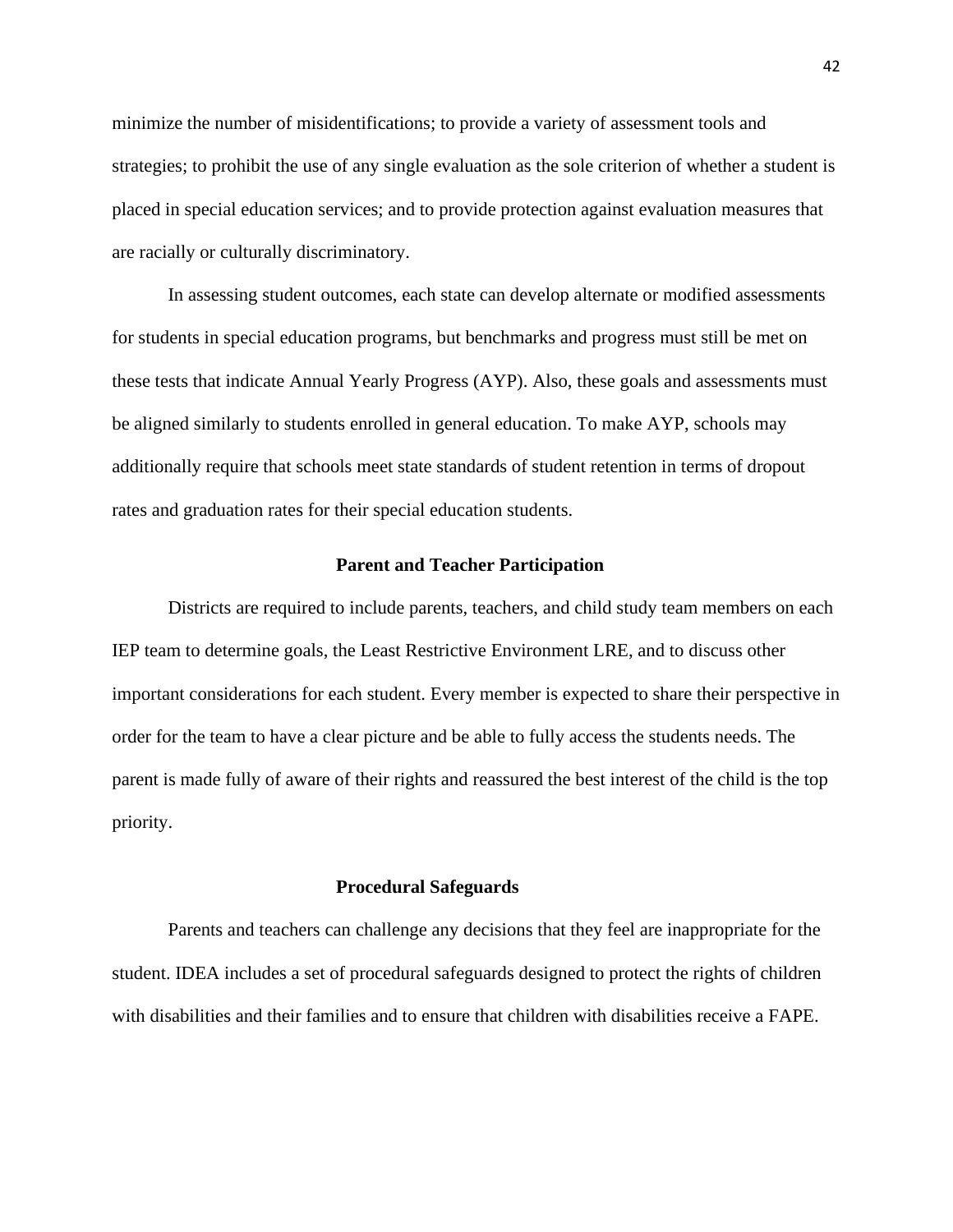According to the National Center for Education Statistics (2020), the number of students aged 3 to 21 who received special education services under IDEA in 2017–2018 was 7 million, or 14% of all public-school students.

Enacted in 1975, IDEA, formerly known as the Education for All Handicapped Children Act, mandates a free public - school education for eligible students aged 3 to 21. Eligible students are those identified and evaluated by a team of professionals as having a disability that adversely affects academic performance and needs special education services. Data collection to monitor compliance with IDEA began in 1976.

From the school year 2000–2001 to 2017–2018, the number of students aged 3 to 21 receiving disabilitis services under the Individuals with Disabilities Education Act (IDEA) increased from 6.0 million, or 13% of all public school students, to 7.0 million, or 14%. (Miller, Ellen, et al.)

During the 2017–18 school year, a higher percentage of students aged 3 to 21 receiving special education services under IDEA for specific learning disorders in one or more of the basic psychological processes involved in understanding or using language, spoken or written, that may present itself in experiencing difficulty listening, thinking, speaking, reading, writing, spelling, or doing mathematical calculations. (Nces.ed.gov.) In 2017–2018, almost 34% of all students who received special education services had specific learning disabilities. 19% had speech or language impairments, and 14% had other health impairments Students with autism, developmental delays accounted for between 5% and 10% of the students serviced under IDEA legislation. Students with multiple disabilities, such as hearing impairments, orthopedic impairments, visual impairments, traumatic brain injuries, and deaf-blindness accounted for 2% or less of those served under IDEA. Loprest, P. (2012). Disability and the Education System. *The Future of Children, 22*(1), 97-122.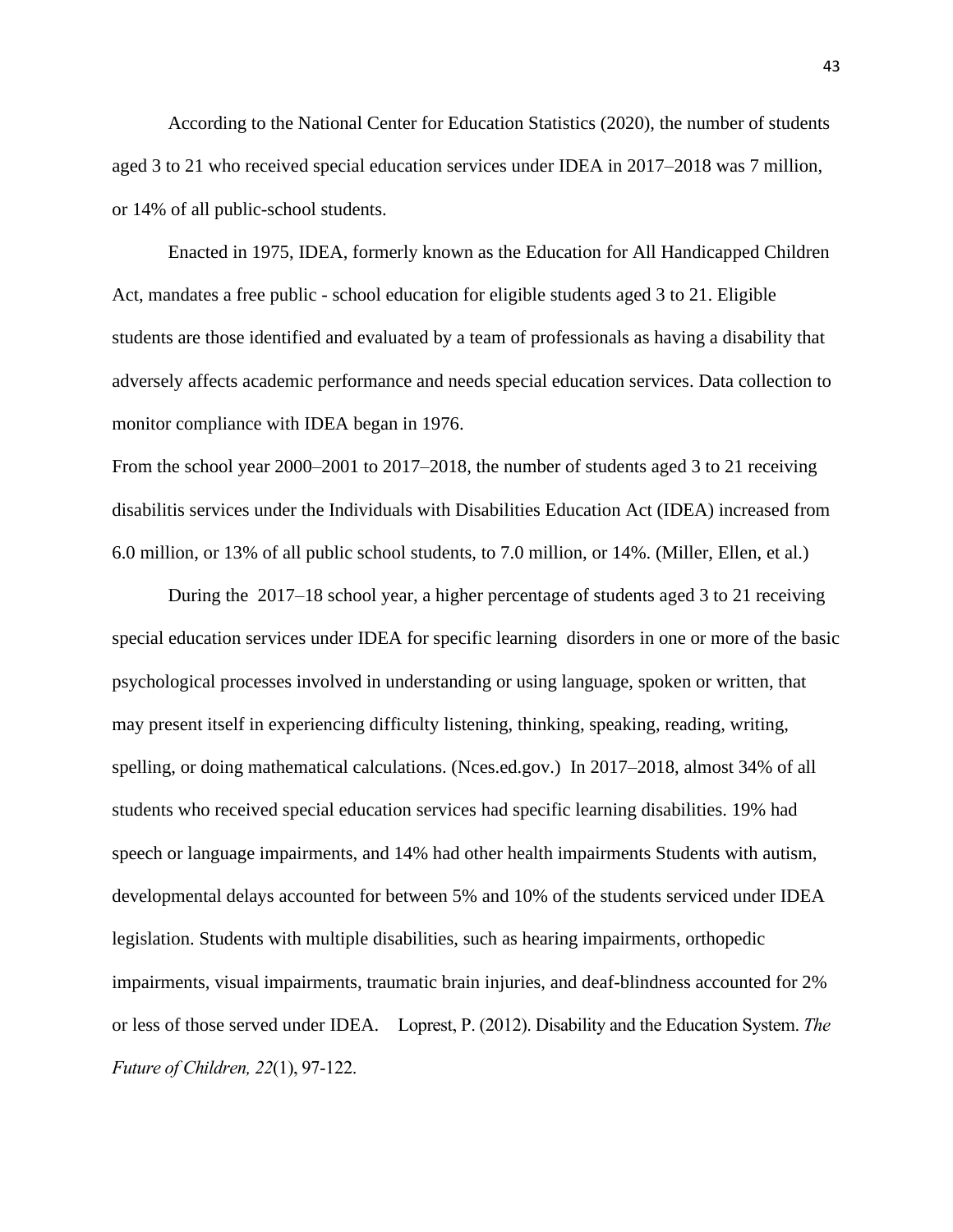#### **The Current Landscape of Special Education and Accountability**

Many New Jersey school districts have been developing Response to Intervention models (RTI). RTI is an identification system with a broader approach to adapting instruction to meet students' needs who are having problems learning the general curriculum. The process meets the students academically and provides needed services before they are classified or identified as special education students. Current federal education policy under ESSA mandates; students with disabilities participate in large-scale assessments and must be included in schools' scores towards adequate yearly progress. Students with significant cognitive disabilities may with determined guidelines participate in an alternate assessment with alternate achievement standards. However, Because most research with this population has focused on non-academic life skills, In the literature/research little exist to assist with teaching and assessing skills that are linked to grade-level content. One major challenge to developing research and practice in gradelinked academic content for students with significant cognitive disabilities is the absence of a clear conceptual framework. The reauthorization of the 1965 Elementary and Secondary Education Act, entitled the No Child Left Behind Act of 2001 (NCLB), required states to establish rigorous standards; to implement assessments that measure students' performance against those standards; and to hold schools accountable for achievement in reading, mathematics, and science.

The Every Student Succeeds Act (ESSA) was signed into law by President Barack Obama on December 10, 2015. The sweeping legislation replaced and updated the No Child Left Behind Act (NCLB). Like NCLB, ESSA reauthorized the Elementary and Secondary Act of 1965 as it pertains to students with disabilities and that is to provide them with a quality education, and to close educational achievement gaps.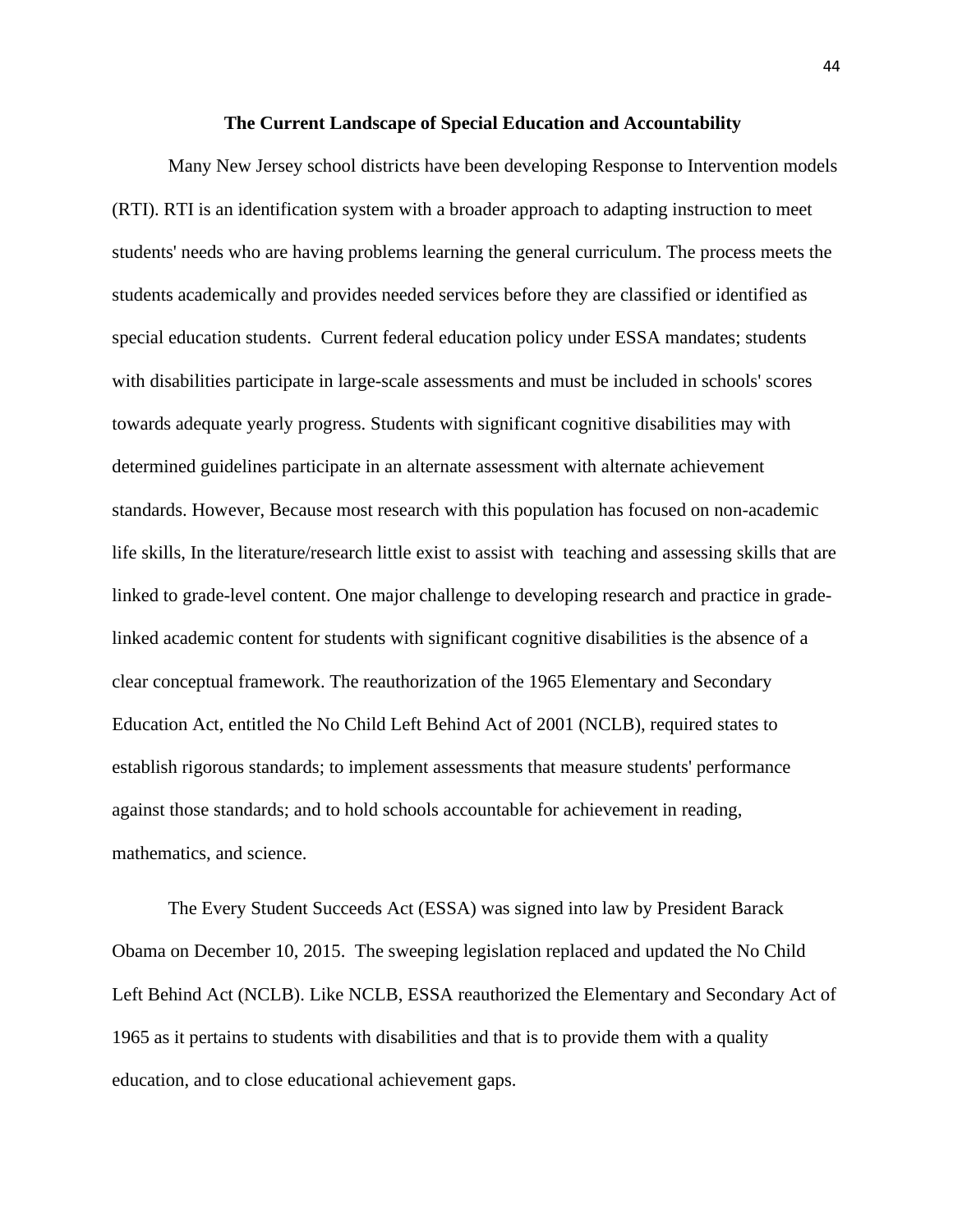ESSA took effect for the 2017-2018 school year with authorization through the 2020 - 2021 school year. Title I of ESSA permits states to develop Alternate Academic Achievement Standards (AAS) for students with the most significant cognitive disabilities. As reported by the National Council on Disability (2018), the

AAS must be aligned to the state's challenging academic content state standards, promote access to the general education curriculum, and reflect the professional judgment of the highest possible standards achievable. Importantly, AAS must align to ensure students are "on track to pursue" postsecondary education or competitive integrated employment. The law does not permit states to develop any alternate or modified achievement standards for students with disabilities other than AAS. (p. 19)

Further, states must ensure that students with disabilities, as defined by IDEA or Section 504, "taking the general assessment must be provided appropriate accommodations, which may include the use of assistive technology, "necessary to measure the academic achievement." (p. 19) State-designed assessments should also be developed, incorporating principles of universal design for learning (UDL) to the extent practicable.

The law requires the results of students to be reported by student subgroups (disaggregated) at the state, district, and school levels including a subgroup for students with disabilities. States must continue to test and report disaggregated assessment data on no less than 95 percent of all students in each student subgroup: low-income, race/ ethnicity, disability, EL, and any other subgroup established by the state. (p. 20)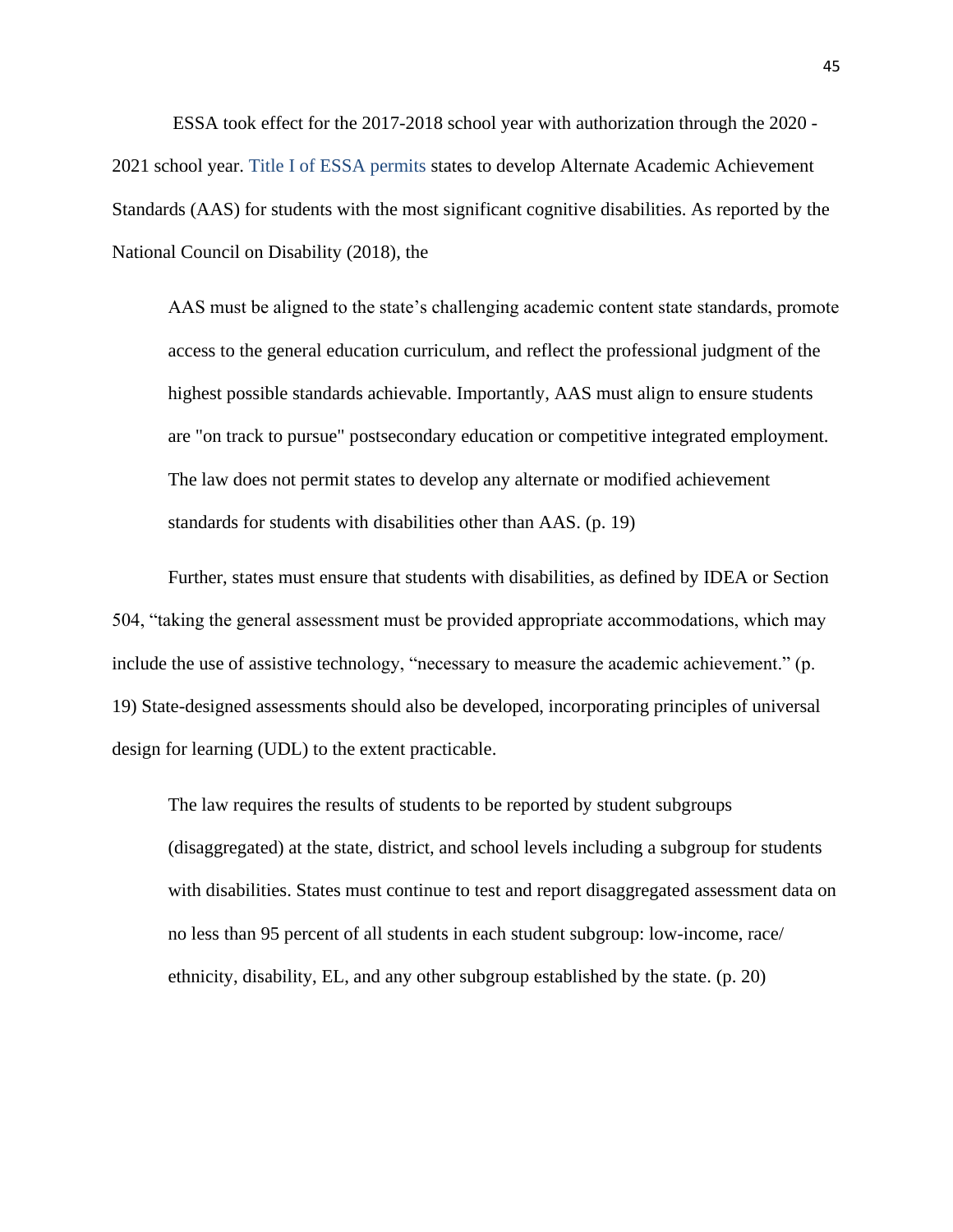The law requires states to adhere to a 1 percent student participation cap at the state level for each required subject. This new statutory cap exceeds the previous 1% rule under NCLB, which capped the counting of proficient scores. Under the new cap, states must ensure that they do not test students on the AA-AAS more than 1 percent of all tested students by subject. Districts do have flexibility if they need to exceed the 1 percent participation cap. (p. 20)

# **Special Education and Evidence-Based Academic Interventions and Approaches**

Because the study of special education is fairly young, there is no coherent, most effective approach to raising student achievement evident in the literature. Present policy and instructional practice are embedded in special education's past. The professional past serves as a prerequisite for current and future practice. Even though children with exceptionalities have always existed, special education programs are a relatively recent development.

Principals and teachers must find the supplemental services best suited to the needs of the student. The knowledge and skills of teachers, the appropriate use of behavioral interventions, and an appropriately designed curriculum are all fundamental to students with disabilities. The question of interventions and their effectiveness can only be addressed by looking closely at our past. Special educators are aware of the need to use evidence-based academic interventions in their classrooms but are faced with scarce resources. How can these educators find out about best practices and read reviews or summaries of recent studies? There is no rigorous and comprehensive database to support educators (Freeman  $\&$  Sugai, 2013). "The body of educational research in special education is extremely varied in both methodology and quality, often leaving special education teachers with the very difficult task of identifying and evaluating (evidence-based practices) without clear criteria" (p. 6).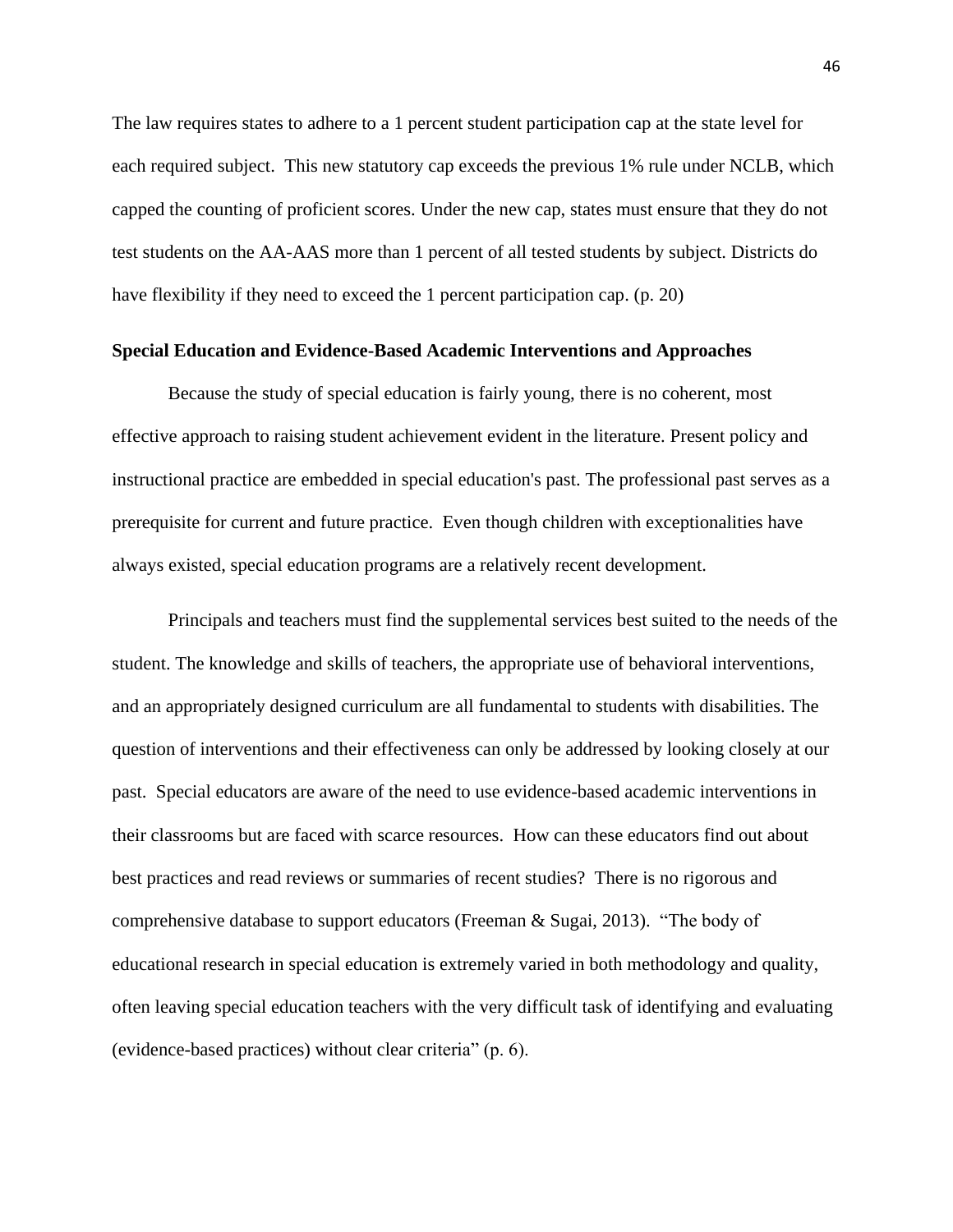The success of implementing some of the educational services, such as modifications, adaptations, and accommodations to the curriculum and activities, is rooted in the teachers' ability to engage effective instructional strategies and students and the parents' acceptance and agreement of the educational plans for the students, along with the administration's support, including resources, surrounding this educational initiative. A large portion in meeting their challenge, teachers, and staff, including principals, are concerned about the mandates and standards imposed by State and Federal government, as well as the pressures surrounding inadequate resources, parent concerns, and the reality of limitations on materials and human resources remains a factor (Collins & White, 2001).

Researchers show that students with disabilities require more education attention than their general education counterparts (Baxter, Woodward, Voorhies, & Wong, 2002). Mathematics learning disabilities have received increased attention from educational researchers, evaluators, and teachers. Once ignored or thought to be uncommon, researchers now agree that about 6% of students are affected by mathematics learning disabilities (Fleischner & Manheimer, 1997). Mathematics has always proved to be a challenging subject, even for general education students, in the United States.

America has a smaller-than-average share of top-performing mathematics students, and scores have essentially been flat for two decades, according to a study in USA TODAY, February 28, 2020 Erin Richards). In a UCLA 2018 Newsroom report, Mr. Stuart Wolpert quoted Professor James Stigler a developmental and cognitive psychology professor for the university, "based on placement tests, a staggering 60 percent of U.S. students who enter community colleges are not qualified to take a college mathematics course, even though they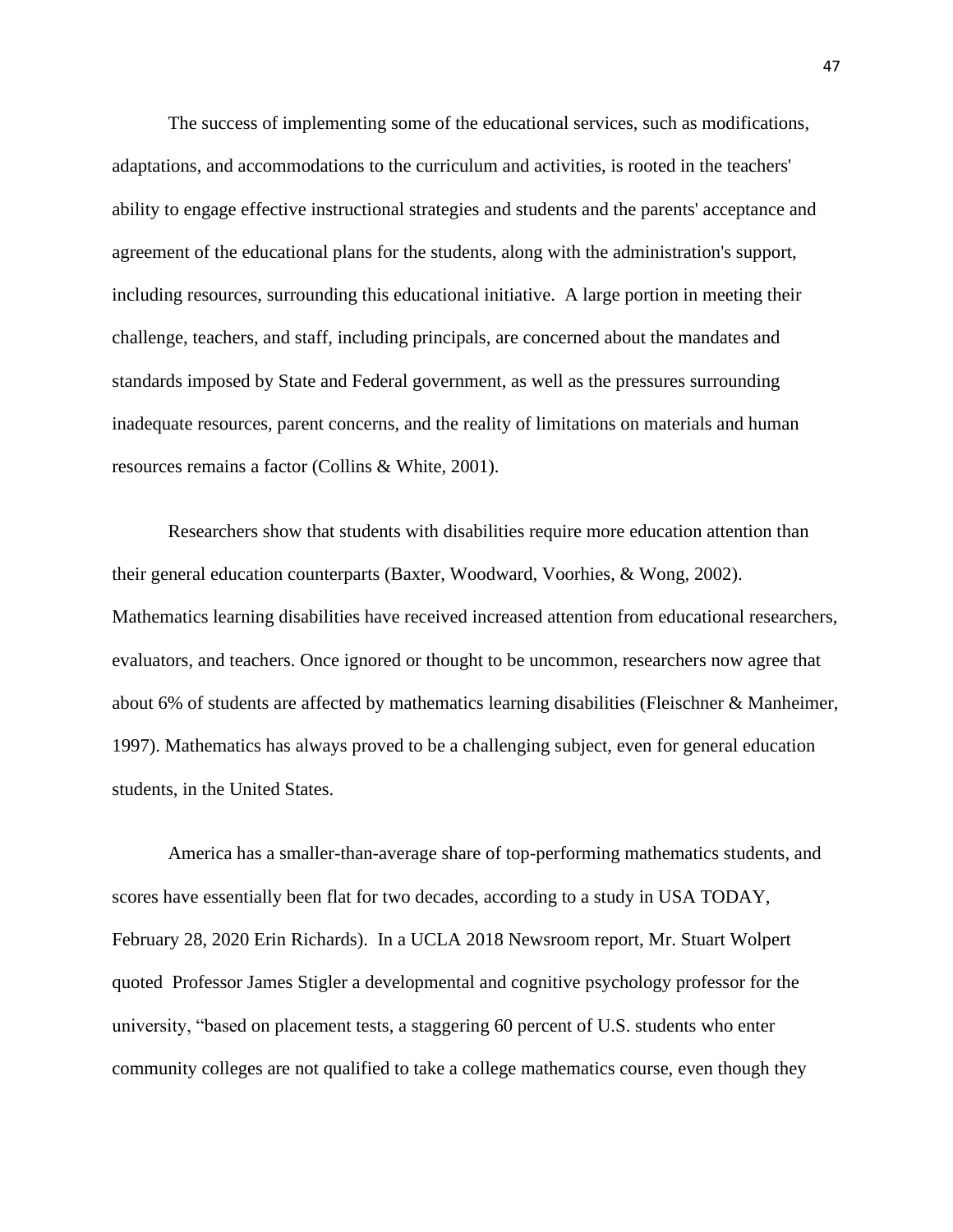have graduated high school", Stigler said, " Many of them never graduate for that reason," he added. On the National Assessment of Educational Progress (NAEP), only 6% of the students with disabilities who participated in the mathematics component of NAEP scored at or greater than the proficiency level (National Center for Education Statistics, 2004).

In their longitudinal study of early mathematics trajectories and their impact of low income students, Rittle-Johnson, et al. (2016) evaluated 517 low-income American children from the state of Tennessee aged 4 to 11(Rittle-Johnson, B. Fyfe, Hofer, & Farran (2016)). Their model included a broad range of mathematics topics and potential pathways ranging from preschool to middle-school mathematics achievement. A study reviewed in the research aims to clarify specific early mathematics knowledge that is predictive of later mathematics achievement for children from low-income backgrounds. (Jisu Han, Stacey Neuharth-Pritchett, Predicting Students' Mathematics Achievement Through Elementary and Middle School) Proposed was an Early Math Trajectories model of specific early mathematics knowledge that influences later mathematics achievement, integrating a broader range of mathematics topics than has been considered in other studies. Unfortunately, as a result of societal factors, such as poverty, children from low-income families enter school with weaker mathematics knowledge than children from more advantaged backgrounds, and this weak early mathematics knowledge at school entry helps explain their weak mathematics knowledge later in elementary school (Jordan et al., 2009).

Early mathematics knowledge can be found beyond numeracy knowledge, though there is less consensus on which additional mathematics topics are important. Commonly highlighted topics are shape, patterning, and measurement knowledge (National Research Council, 2009).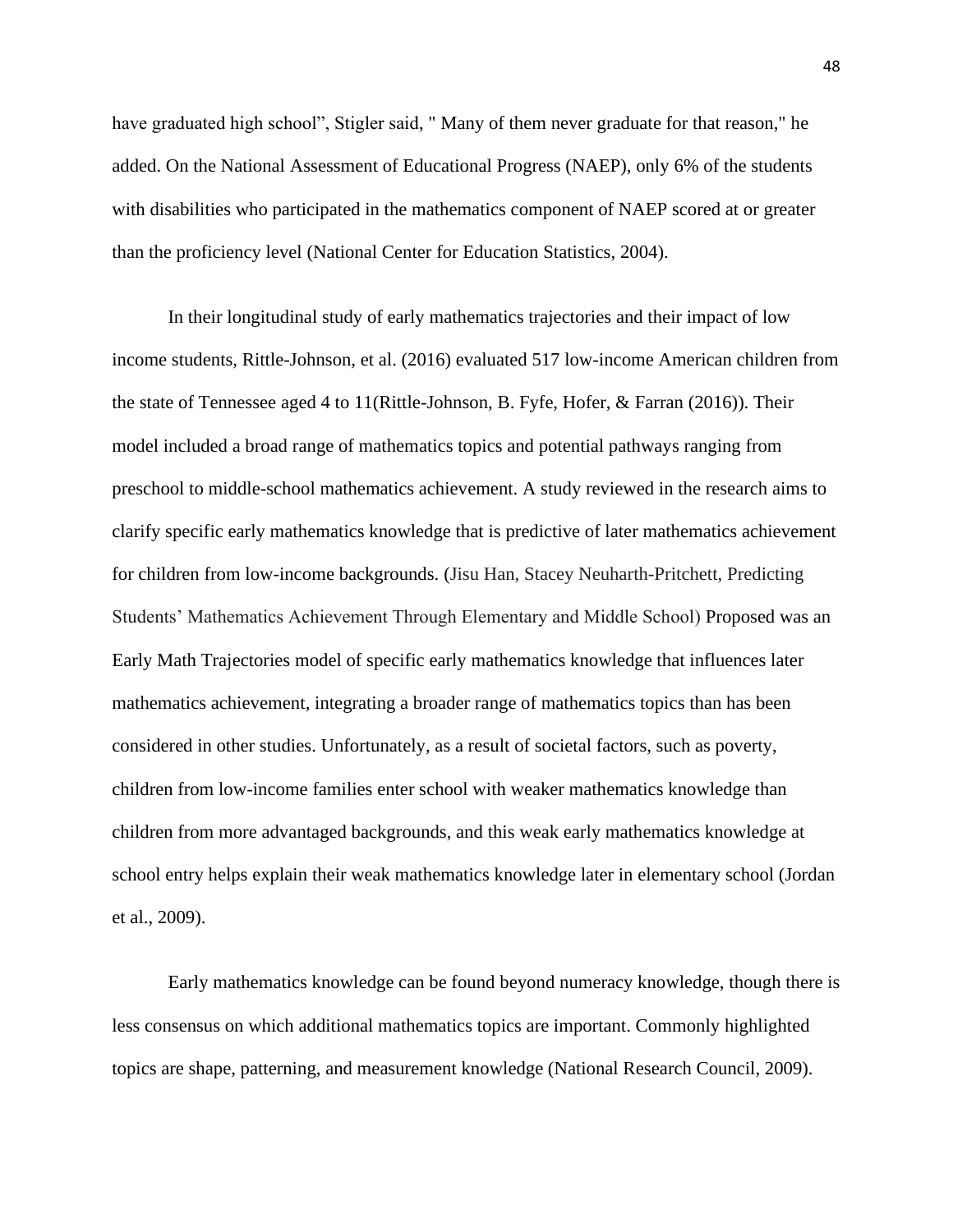Researchers considered patterning, as there is longitudinal evidence for its importance in mathematics, as well as shape knowledge given widespread beliefs about its importance. They did not include measurement knowledge given the lack of assessments and research on measurement knowledge before school entry. The study briefly reviewed evidence on the development of each of the early mathematics trajectories.

Non-symbolic quantity knowledge is knowledge of sets' magnitude, without the need to use verbal or symbolic number names. We determined that this knowledge begins to develop in infancy, and it includes the ability to discriminate between small set sizes (Starkey & Cooper, 1980) as well as large set sizes (Xu, Spelke, & Goddard, 2005). Non-symbolic quantity knowledge provides a foundation for mapping between magnitudes and verbal and symbolic numbers (Gilmore, McCarthy, & Spelke, 2010; Piazza, 2010; van Marle, Chu, Li, & Geary, 2014) not to mention also an intuitive understanding of simple arithmetic (Barth, La Mont, Lipton, & Spelke, 2005). Beginning as early as preschool, individual differences in the speed and precision of non-symbolic quantity knowledge of both small and large set sizes are related to mathematics knowledge six months to two years later (Chen & Li, 2014; Desoete & Gregoire, 2006; LeFevre et al., 2010; Libertus, Feigenson, & Halberda, 2013). The relation is strongest before age six (Fazio, Bailey, Thompson, & Siegler, 2014). Although there is some controversy over this relation's strength with appropriate controls (De Smedt, Noël, Gilmore, & Ansari, 2013), we expected non-symbolic quantity knowledge in preschool to predict later mathematics achievement even with a range of control variables.

In the Early Math Trajectories model, children were assessed at four-time points: the beginning of the pre-k school year, the end of pre-k, the end of kindergarten, and the end of first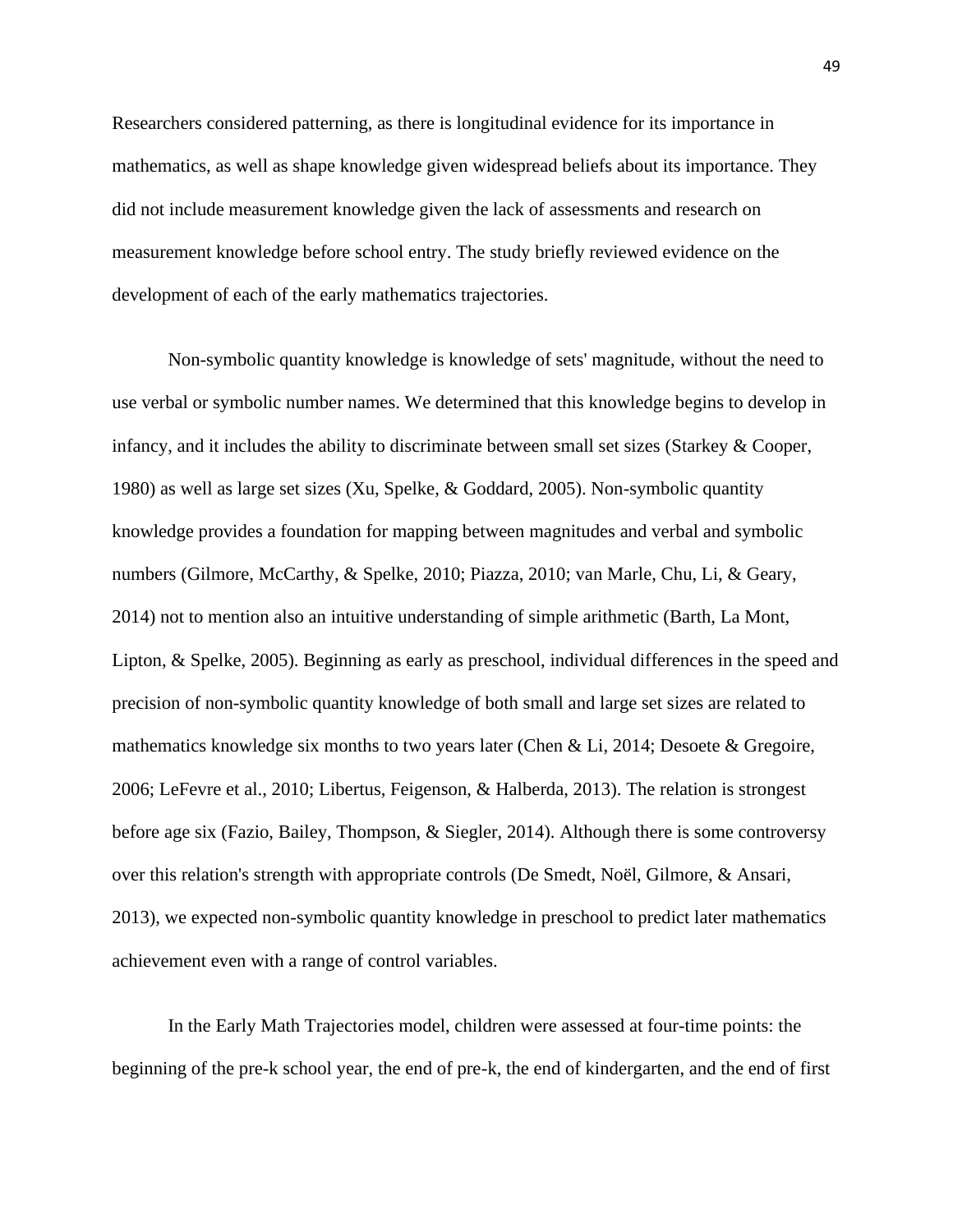grade. Their mathematics achievement was then assessed four years later when most children were in Grade 5 (age 11), to determine how early mathematics knowledge predicted success learning the more challenging and diverse mathematical content of the middle grades (p. 11). According to the literature, comparing low-income children to their more advantaged peers indicated that their mathematics development is delayed, but did not follow a different trajectory (Claessens & Engel, 2013; Jordan et al., 2006). It was hypothesized that children in this study might develop specific mathematics knowledge at a slower rate but follow the same trajectory proposed by the model. As predicted, non-symbolic quantity knowledge in preschool is tied to later mathematics progress even with a range of control variables whereby individual differences in non-symbolic quantity, counting, and patterning knowledge in preschool were predictive of fifth-grade mathematics achievement above and beyond a variety of other mathematics and cognitive skills.

By the end of first grade, individual differences in symbolic mapping, calculation, and patterning knowledge were important predictors of later mathematics achievement; first-grade knowledge mediated the relation between preschool mathematics knowledge and fifth grade mathematics achievement, supporting their proposed trajectory. The findings of this study extends past research in multiple crucial ways. Non-symbolic quantity, counting, and patterning knowledge in preschool predicted fifth-grade mathematics achievement. Both theory and practice must attend more to early mathematics achievement trajectories after controlling for other mathematics and non-mathematics knowledge. This paper focuses on the transferable benefits that learning progressions and or interventions have on disadvantaged students' achievement.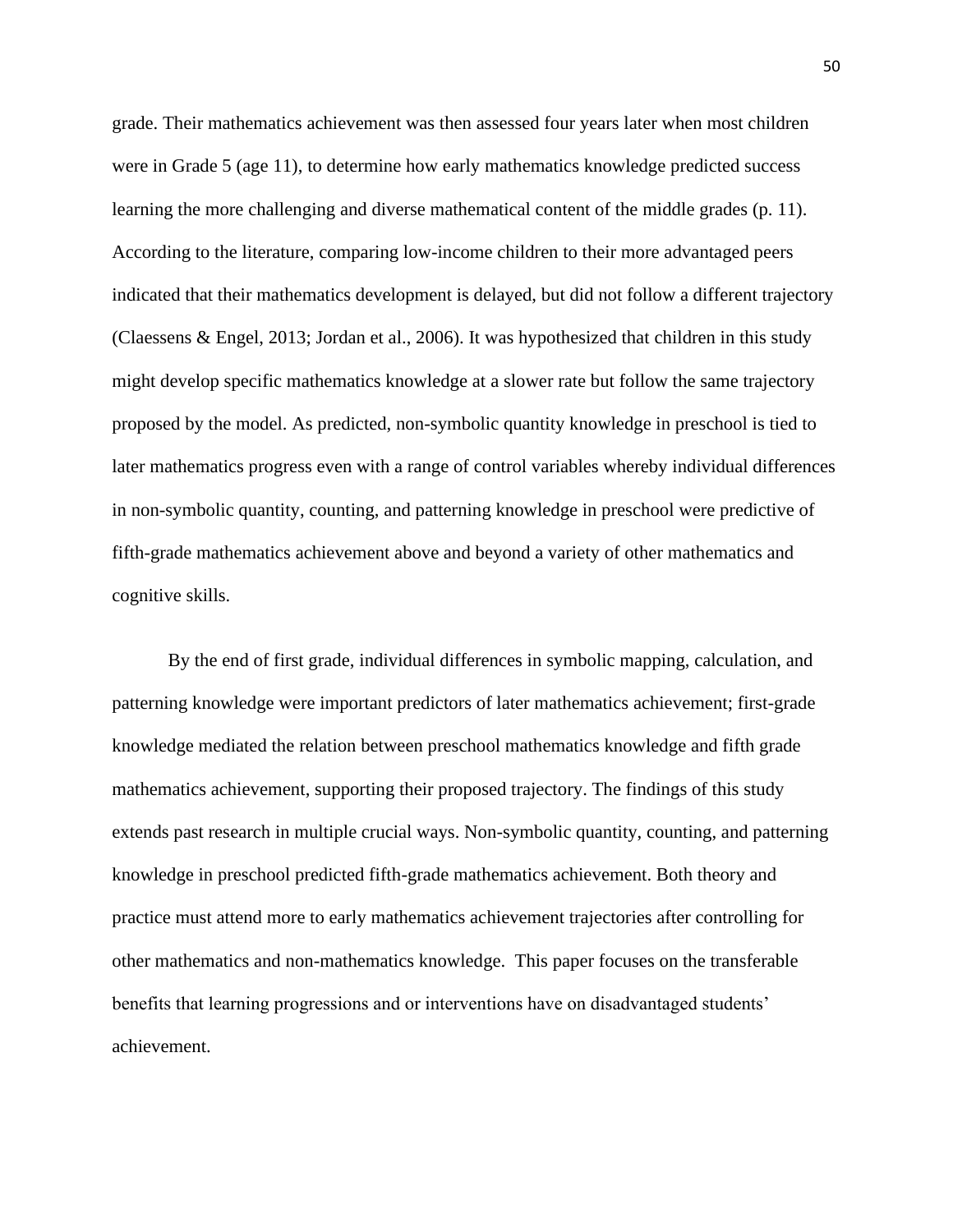# **Conclusion**

Few studies, if any, have been conducted to determine quantitatively if learning progressions/ interventions may influence the overall academic achievement of students with disabilities; yet studies such as this current study reveal several mathematics topics assessed during the earlier years had significant associations with mathematics achievement in later middle school years. Students were found to be two to three years behind their peers yet still progressing along the same mathematic trajectory.

This study's complete research design, results, and findings are discussed in the chapters that follow.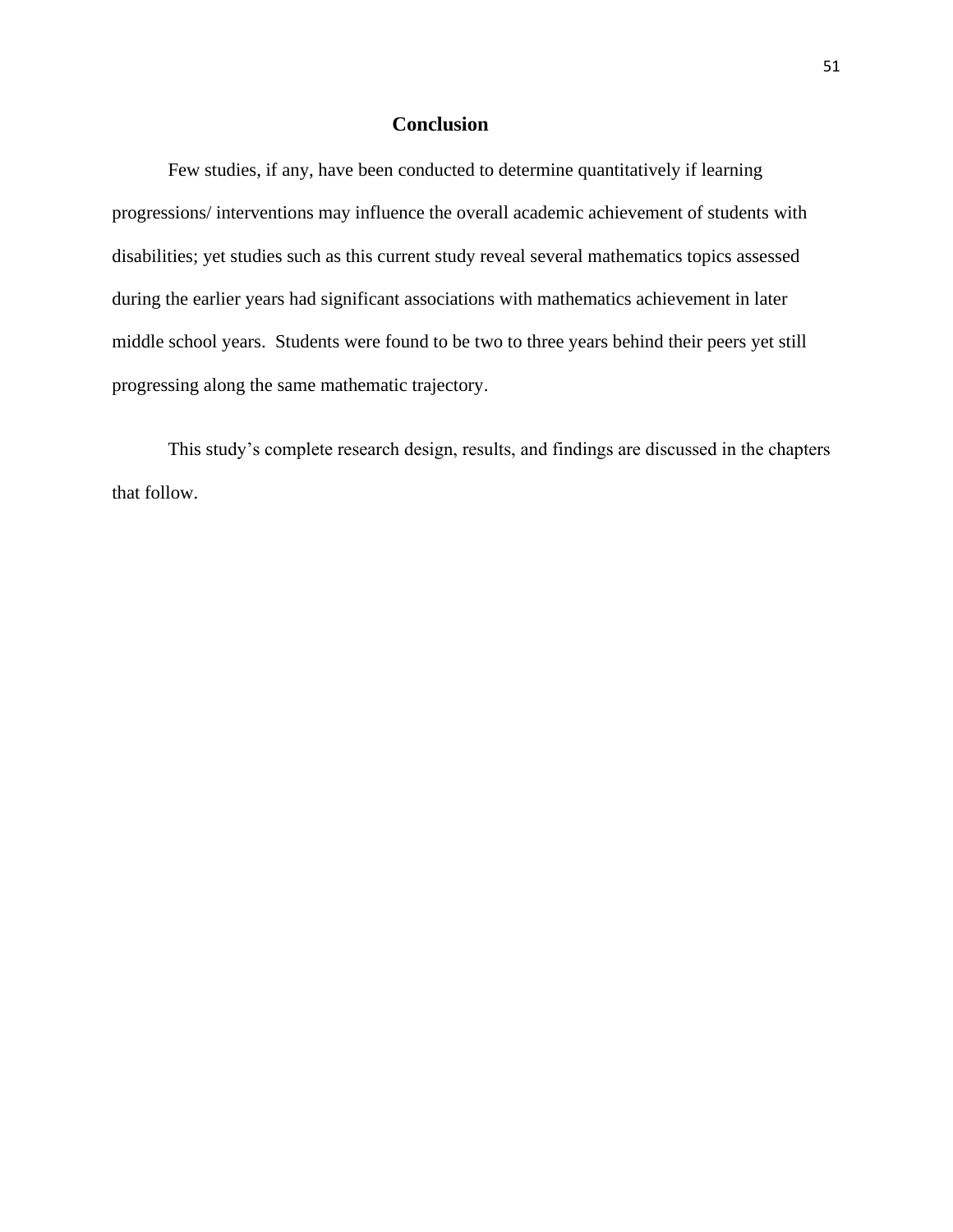## **CHAPTER III: RESEARCH DESIGN AND METHODOLOGY**

#### **Introduction**

Students' academic achievement with disabilities continues to be a long-standing concern (McDonnell & Swando, 2009). Since No Child Left Behind became federal law, legislators, policymakers, and educational leaders have examined, re-examined, funded and reallocated, standardized and assessed, reformed and re-enacted, and reinvested in almost every aspect of education to improve the academic achievement of all students. However, much of the mathematics curricula adopted by states, districts, and schools for students with cognitive disabilities or instructional learning gaps continue to be purchased and used without outcomebased, empirically derived evidence of effectiveness.

This study intends to explored the influence of mathematics learning progressions on students' academic achievement with disabilities as measured by their performance on 2018– 2019 statewide assessments. An emerging field of study, Learning Progressions, supports the idea of moving children through a developmental progression of learning (Clements, 2002; Gravemeijer, 1999; Simon, 1995). This study will add to the current literature by examining another type of instructional method that may support the growth of students with cognitive disabilities.

## **Research Design**

A non-experimental, one-group, pretest-posttest design was employed to compare the scale scores on the 2017–2018 and 2018–2019 Mathematics sections of the New Jersey Student Learning Assessment (NJSLA). A one-group, pre-test-post-test design is a non-experimental research design. The same dependent variable is measured in one group of participants before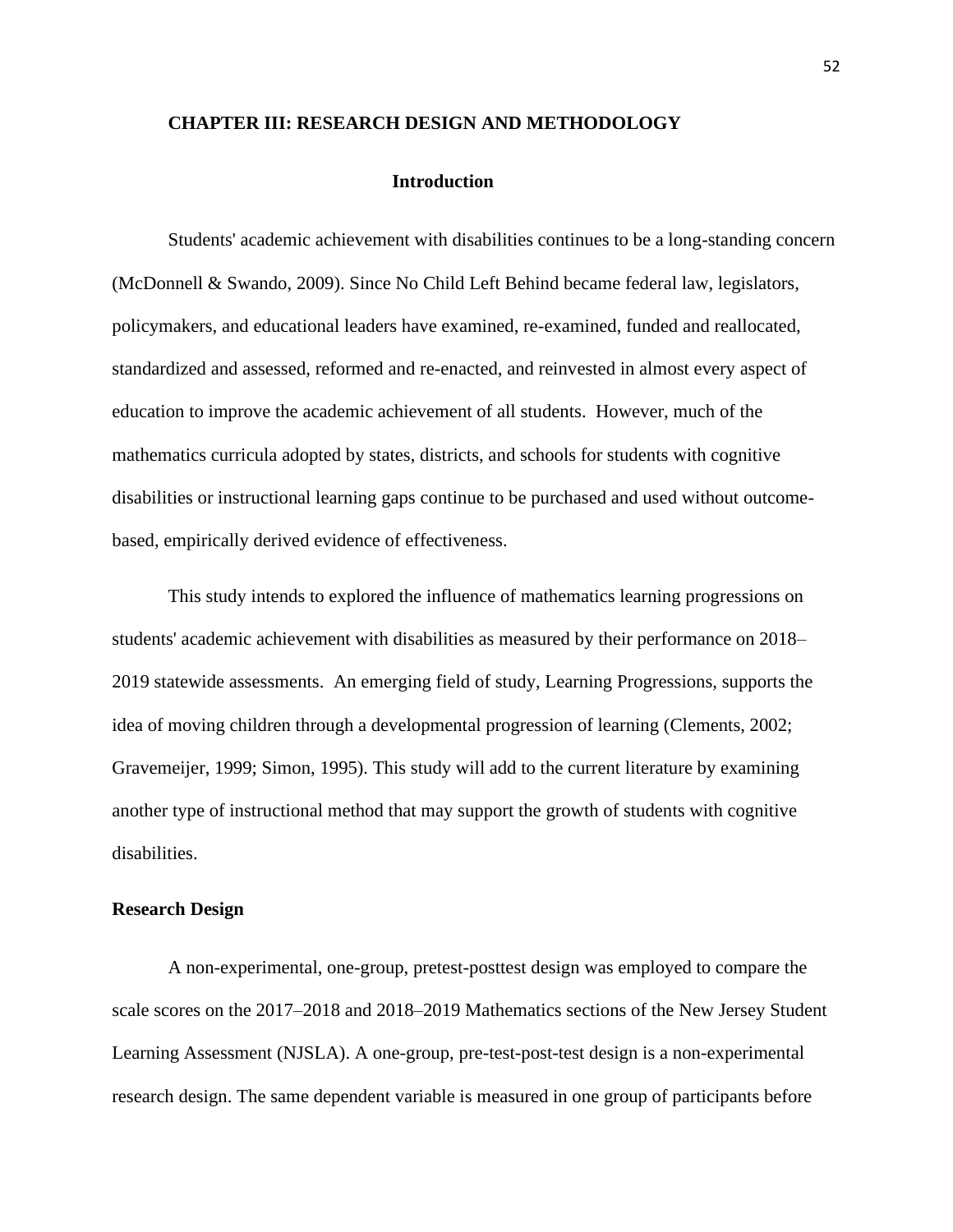(pre-test) and after (post-test) treatment is administered. In this design, scores are measured before and after treatment, then comparing the differences. While these designs can minimize problems related to having no control or comparison group, the disadvantage to the one-group design is the threat of internal validity associated with observing the same participants over time.

A Paired-samples *t*-Test will be used to determine what statistical differences exist, if any, between the scores 2017–2018 results of the students prior to receiving instruction based on learning progressions and the 2018–2019 results after receiving instruction in learning progressions. The paired sample-test is simply a statistical procedure used to determine whether the mean difference between two sets of observations is zero. In a paired sample -test, each subject is measured twice. The paired sample t-test has dualing hypotheses, The null hypothesis assumes that the true mean difference between the paired samples is zero. Contrariwise, the alternative hypothesis assumes that the true mean difference between the paired samples is not equal to zero. Constance A. Mara & Robert A. Cribbie (2012)

Herein the scores will be assigned Pre-Test (2017–2018 PARCC-M) and Post-Test (2018–2019 NJSLA-M) data. A Paired-samples *t*-Test will be used to analyze the PARCC-M/NJSLA-M data. The analysis will be completed using the Statistical Package for Social Sciences (SPSS). The output of the *t*-test, the *t*-value, measures the size of the difference relative to the variation in your sample data and is represented in units of standard error.

Non-experimental designs using quantitative methods are frequently used when it is not logistically feasible or ethical to conduct a randomized controlled trial and can be classified as a non- or quasi-experimental design (sometimes called the pre-post intervention design often). This design is often used to evaluate the benefits of specific interventions.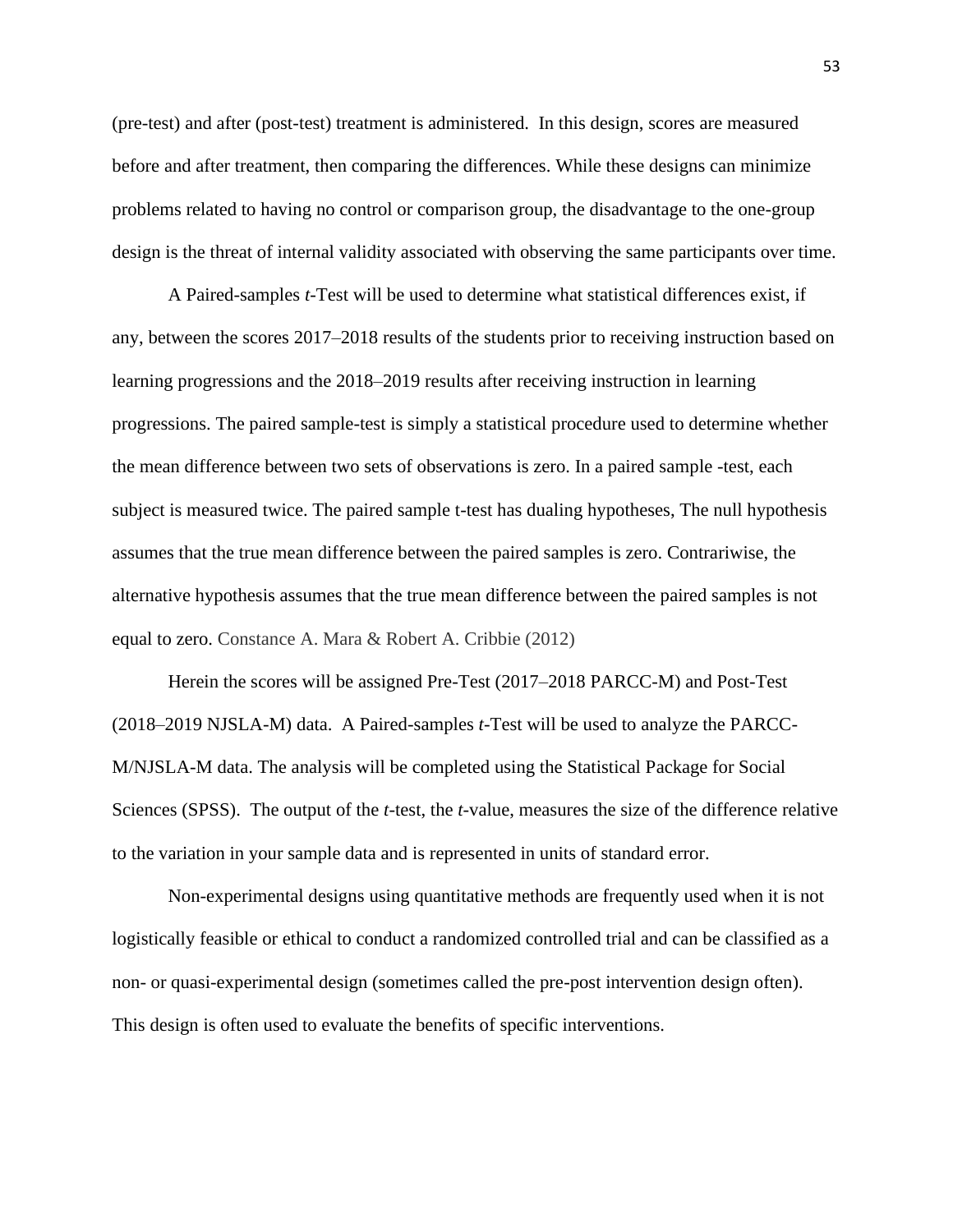## **Instrumentation**

This investigation compared the 2018 New Jersey Student Learning Assessment in Mathematics (NJSLA-M) scale score means for sampled special education students in Grades 4 – 8 to the 2019 NJSLA-M scale score same group. The PARCC/NJSLA tests are a series of state assessments administered to New Jersey public school students to determine student achievement levels in language arts, mathematics, and science. The assessments, grounded in the state's content standards (the NJSLS), are standardized tests administered to all New Jersey public school students in Grades 3 through high school during April and/or May, and are an extension of federal and state accountability requirements. The results of the elementary-level assessments are meant to measure and promote student learning of the state's curriculum standards and provide information about student performance.

The assessments' empirical reliability and validity are reported within the NJDOE's New Jersey Student Learning Assessment's Technical Reports (NJDOE, 2018) and is explained in the next subsection. The Mathematics portion of the PARCC/NJSLA tests measures students' ability to solve problems by applying mathematical concepts in an online, technology-enhanced testing environment. Mathematics portion focused on skills and concepts, as well as understanding multi-step problems that require abstract reasoning, along with modeling real-world problems with precision, perseverance, and strategic use of tools. Students demonstrate their understanding of acquired skills and knowledge by answering selected-response items and fill-in-the-blank items (NJDOE, 2018).

Student results are reported as a scale score. A scale score is a numerical value that summarizes student performance and reflect the conversion from the raw score (actual points earned on test items) adjusted for differences in difficulty among the various assessment forms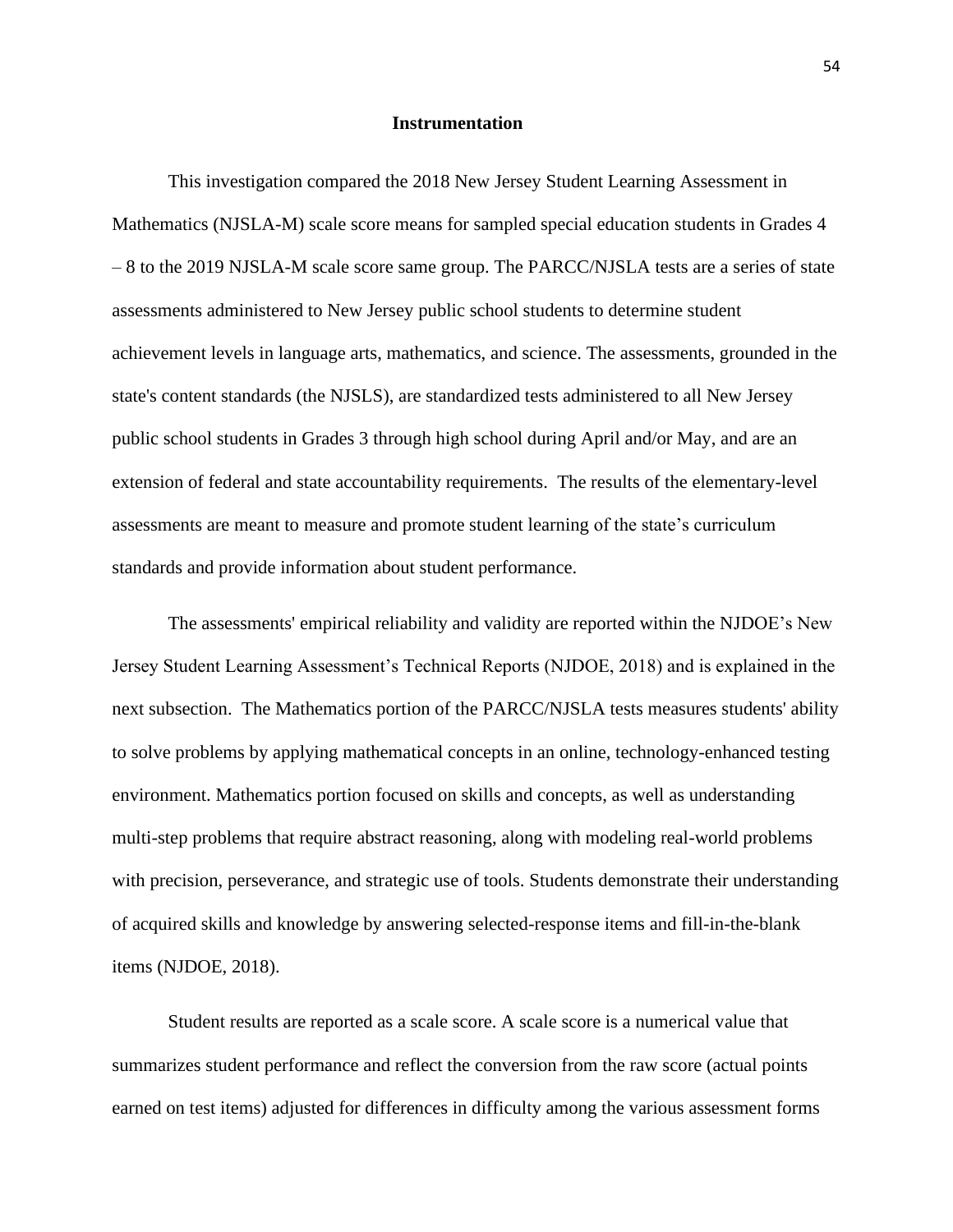and administrations of the test. Scale scores range from 650 to 850 for all tests. Scale Scores are categorized into Performance Levels. Each performance level is a broad, categorical level used to report overall student performance. By describing how well students met the expectations for their grade level/course. There are five performance levels for PARCC assessments:

- Level 5: Exceeded expectations (Begins based upon assessment 850)
- Level 4: Met expectations (Begins at 750 however ends based upon assessment)
- Level 3: Approached expectations  $(725 749)$
- Level 2: Partially met expectations  $(700 724)$
- Level 1: Did not yet meet expectations (650-699)

Students performing at levels 4 and 5 have met or exceeded expectations, have demonstrated readiness for the next grade level/course, and are ultimately on track for college and careers (NJDOE, 2019).

### **Accommodations for Students with Disabilities**

Based upon the 2016 Technical Report (NJDOE, 2016), "it is important to ensure that performance in the classroom and on assessments is influenced minimally, if at all, by a student's disability or linguistic/cultural characteristics that may be unrelated to the content being assessed. For PARCC/NJSLA assessments, accommodations are considered to be adjustments to the test format, or test administration that provide equitable access during assessments for students with disabilities. As much as reasonably possible, accommodations should

- provide equitable access during instruction and assessments;
- mitigate the effects of a student's disability;
- not reduce learning or performance expectations;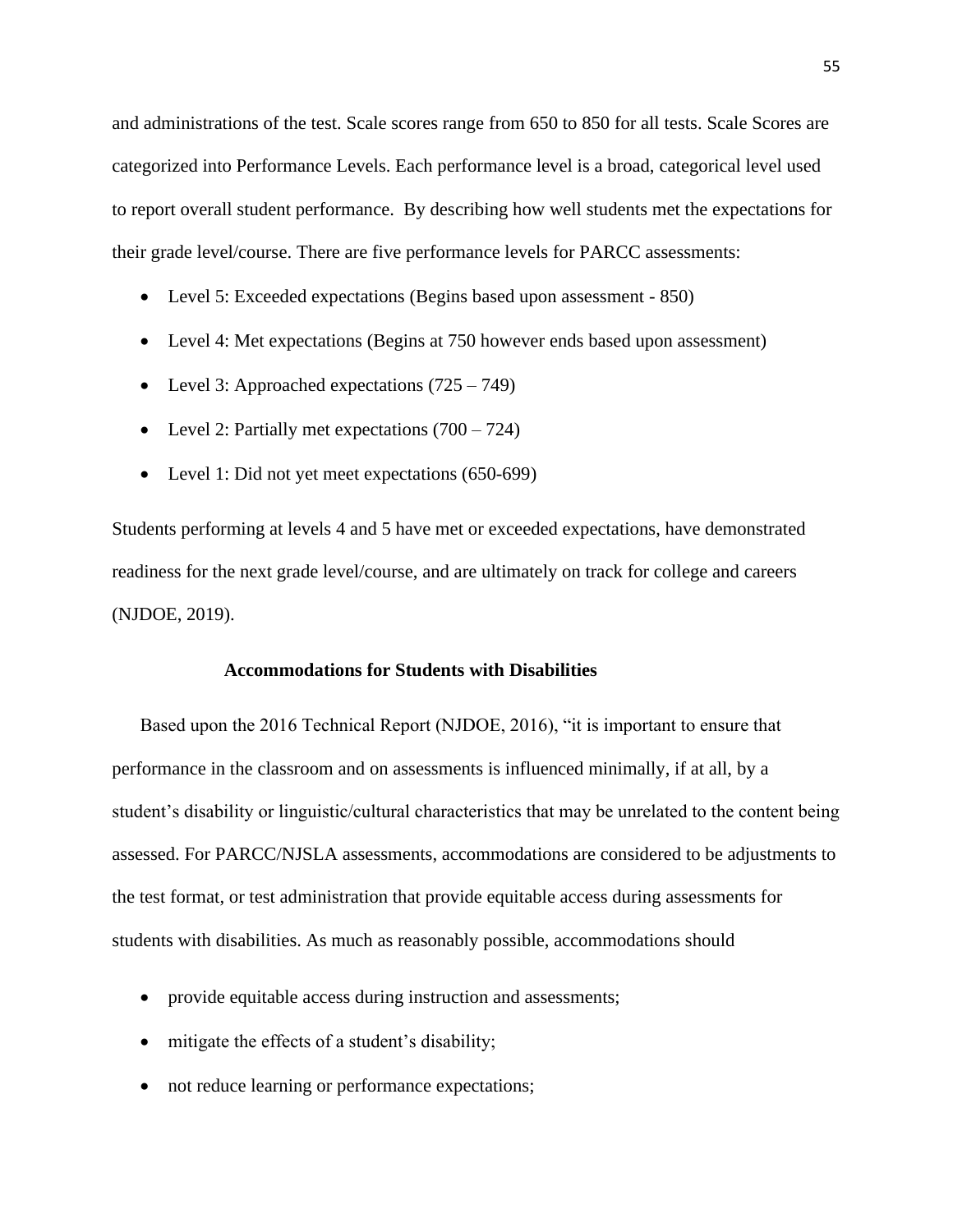- not change the construct being assessed;
- and not compromise the integrity or validity of the assessment.

Accommodations are intended to reduce and eliminate the effects of a student's disability; however, accommodations should never reduce learning expectations by reducing the scope, complexity, or rigor of an assessment. Moreover, "accommodations provided to a student on the PARCC assessments must generally be consistent with those provided for classroom instruction and classroom assessments" (page 33).

The researcher requested approval from the district's internal Institutional Review Board (IRB) and Seton Hall University's IRB to collect NJSLA-M scale score data from the 2018 and 2019 administrations of the NJSLA-M and use data for the purposes of this study.

## **Validity**

The 2019 Technical Report described the validity of the PARCC assessment. PARCC item analysis included data from the following types of items: key-based selected-response items, rule-based machine-scored items, and hand-scored constructed response items. For each item, the analysis produced item difficulty, item discrimination, and item response frequencies.

A set of classical item statistics were computed for each operational item by form and by administration mode. Each statistic was designed to evaluate the performance of each item. The following statistics and associated flagging rules were used to identify items that were not performing as expected: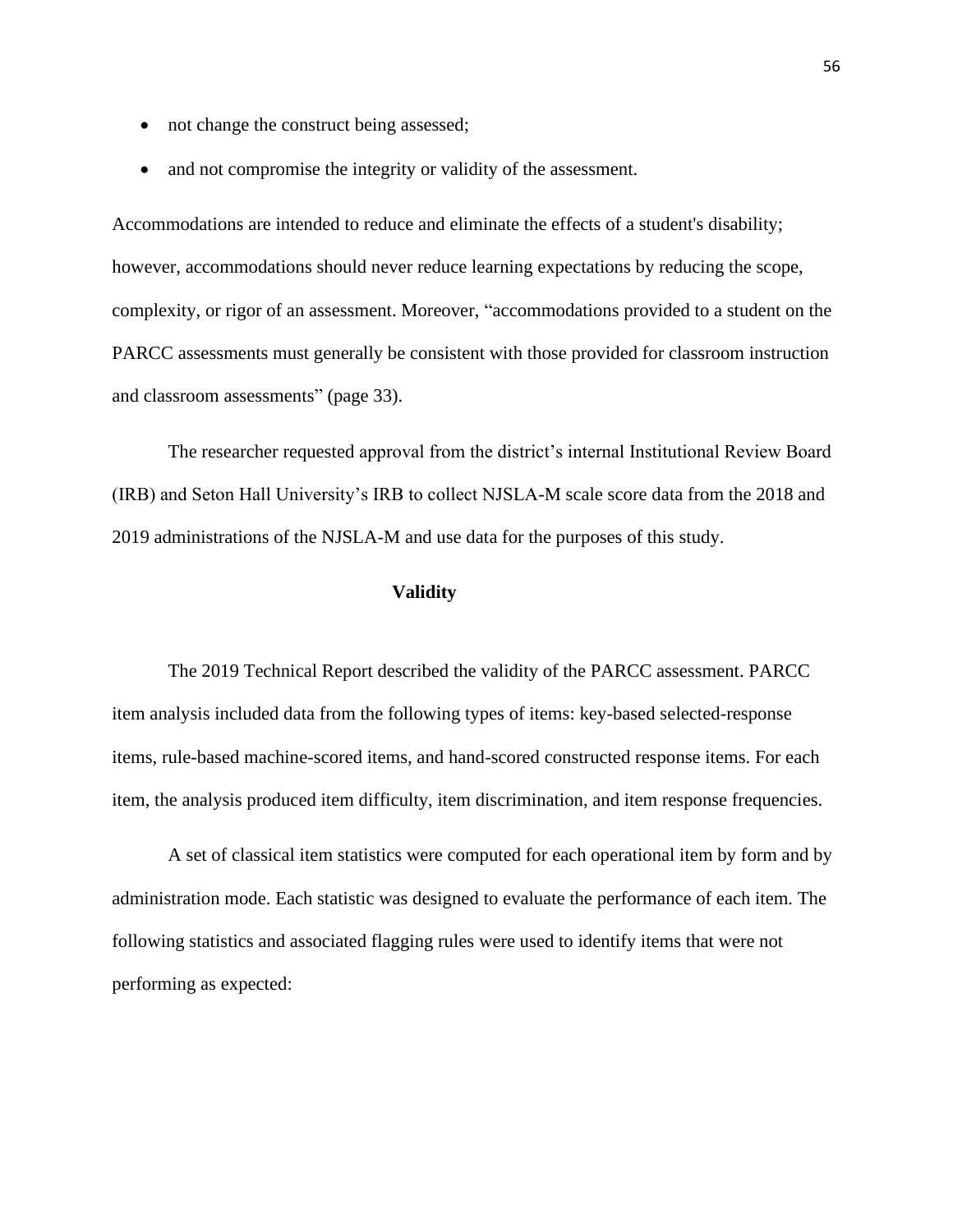#### *Classical item difficulty indices (p-value and average item score).*

When developing PARCC tests, a wide range of item difficulties is desired so that students of all ability levels can be assessed with better precision. At the operational stage, item difficulty statistics are used by test developers to build forms that meet desired test difficulty targets. Some of the items proved to be unexpectedly difficult (page 60).

For dichotomously scored items, item difficulty is indicated by its *p*-value, which is the proportion of test-takers who answered that item correctly. The range for p values is from .00 to 1.00. Items with high p values are easy items and those with low p values are difficult items. Dichotomously scored items were flagged for review if the p-value was greater than .95 (i.e., too easy) or less than .25 (i.e., too difficult). For polytomous scored items, the difficulty is indicated by the average item score (AIS). The AIS can range from .00 to the maximum total possible points for an item. To facilitate interpretation, the AIS values for polytomous scored items are often expressed as percentages of the maximum possible score, which are equivalent to the p values of dichotomously scored items. The desired p-value range for polytomous scored items is .30 to .80; items with values outside this range were flagged for review.

## *The percentage of students choosing each response option.*

Selected response items on PARCC assessments refer primarily to single-select multiple-choice items. These items require that the test taker select a response from a number of answer options. These statistics for single-select multiple-choice items indicate the percentage of students who select each of the answer options and the percentage that omit the item. The percentages are also computed for the high-performing subgroup of students who scored at the top 20% on the assessment. Items were flagged for review if more high-performing test-takers chose the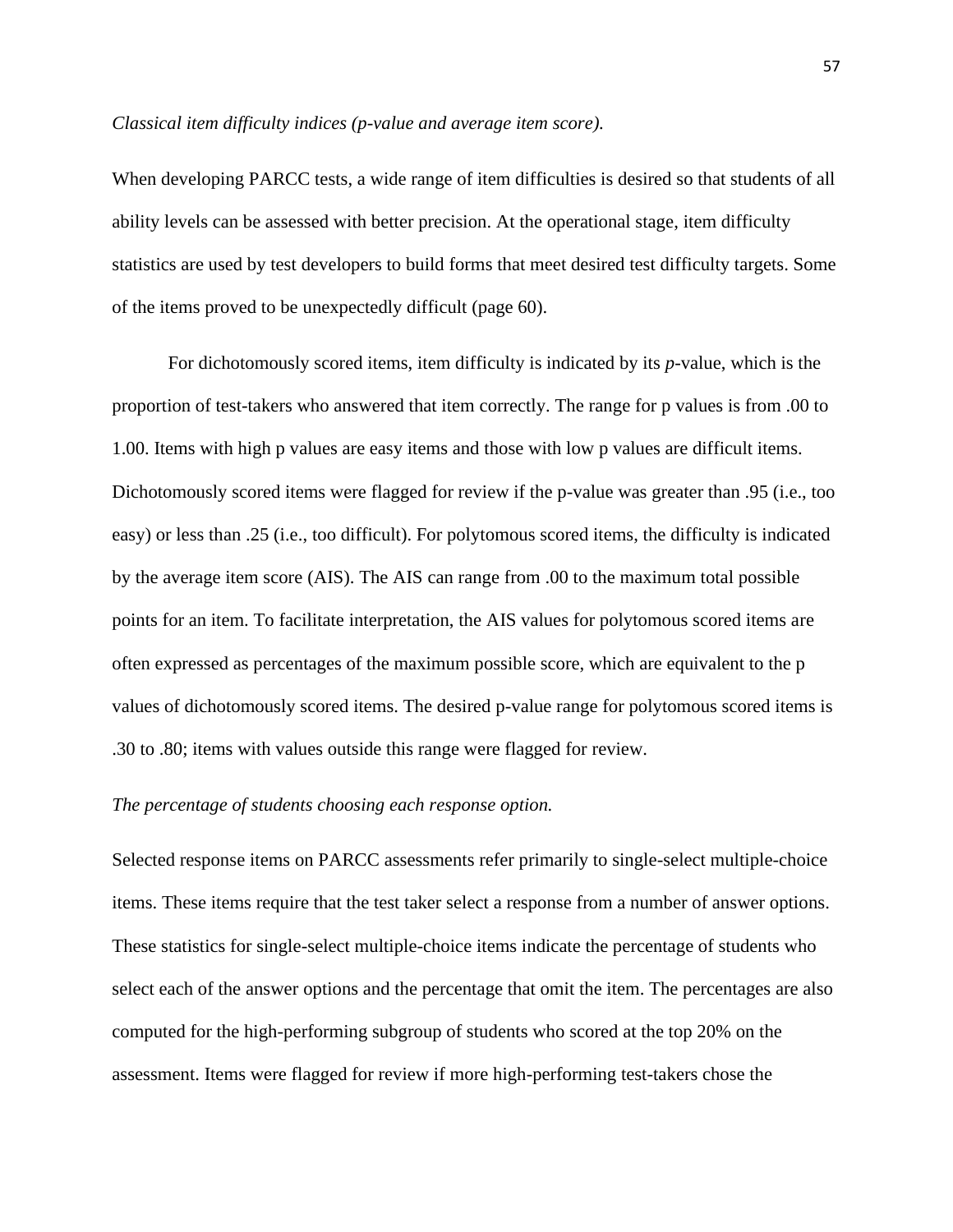incorrect option than the correct response. Such a result could indicate that the item has multiple correct answers or is mis-keyed.

# *Item-total correlation.*

This statistic describes the relationship between test takers' performance on a specific item and their performance on the total test. The item-total correlation is usually referred to as the item discrimination index. For PARCC operational item analysis, the assessment's total score was used as the total test score. The polyserial correlation was calculated for both selectedresponse items and constructed response items as an estimate of the correlation between an observed continuous variable and an unobserved continuous variable hypothesized to underlie the variable with ordered categories (Olsson, Drasgow, & Dorans, et al. 1982). Item-total correlations can range from -1.00 to 1.00. Desired values are positive and larger than .20. Negative item-total correlations indicate that low ability test takers perform better on an item than high ability test takers, an indication that the item may be potentially flawed. Item-total correlations below .20 were flagged for review. Items with extremely low or negative values were considered for exclusion from IRT calibrations or linking.

# *Distractor-total correlation*.

For selected-response Items, this estimate describes the relationship between selecting an incorrect response (i.e., a distractor) for a specific item and performance on the total test. The polyserial correlation is calculated for the distractors. Items with distractor-total correlations greater than .00 were flagged for review as these items may have multiple correct answers, be mis-keyed, or have other content issues.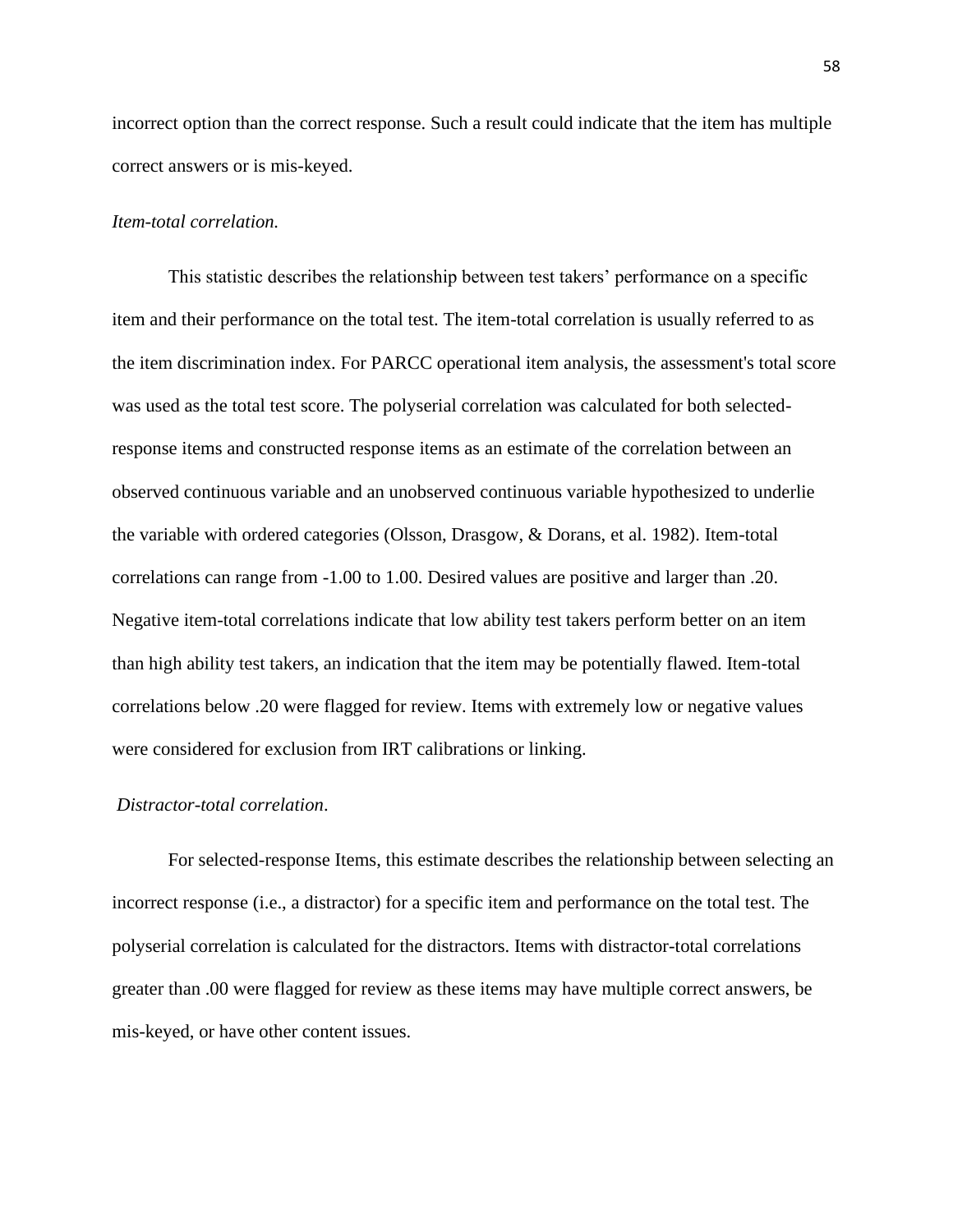#### *Percentage of students omitting or not reaching each item.*

For both selected response and constructed response items, this statistic is useful for identifying problems with test features such as testing time and item/test layout. Typically, if students have an adequate amount of testing time, approximately 95% of students should attempt to answer each question on the test. A distinction is made between "omit" and "not reached" for items without responses: a. An item is considered "omit" if the student responded to subsequent items. b. An item is considered "not reached" if the student did not respond to any subsequent items. Patterns of high omit or not reached rates for items located near the end of a test section may indicate that test-takers did not have adequate time. Items with high omit rates were flagged. Omit rates for constructed-response items tend to be higher than for selected-response items. Therefore, flagging individual items' omit rate was 5% for selected-response items and 15% for constructed response items. If a test taker omitted an item, the test taker received a score of '0' for that item and was included in the *N*-count. However, if an item was near the end of the test and classified as not reached, the test taker did not receive a score and was not included in the *N*count for that item. 6. Distribution of item scores. For constructed response items, examination of the distribution of scores is helpful to identify how well the item is functioning. If no students' responses are assigned the highest possible score point, this may indicate that the item is not functioning as expected (e.g., the item could be confusing, poorly worded, or just unexpectedly difficult), the scoring rubric is flawed, and/or test-takers did not have an opportunity to learn the content. In addition, if all or most test-takers score at the extreme ends of the distribution (e.g., 0 and 2 for a 3-category item), this may indicate that there are problems with the item or the rubric so that test-takers can receive either full credit or no credit at all, but not partial credit. The raw score frequency distributions for constructed-response items were computed to identify items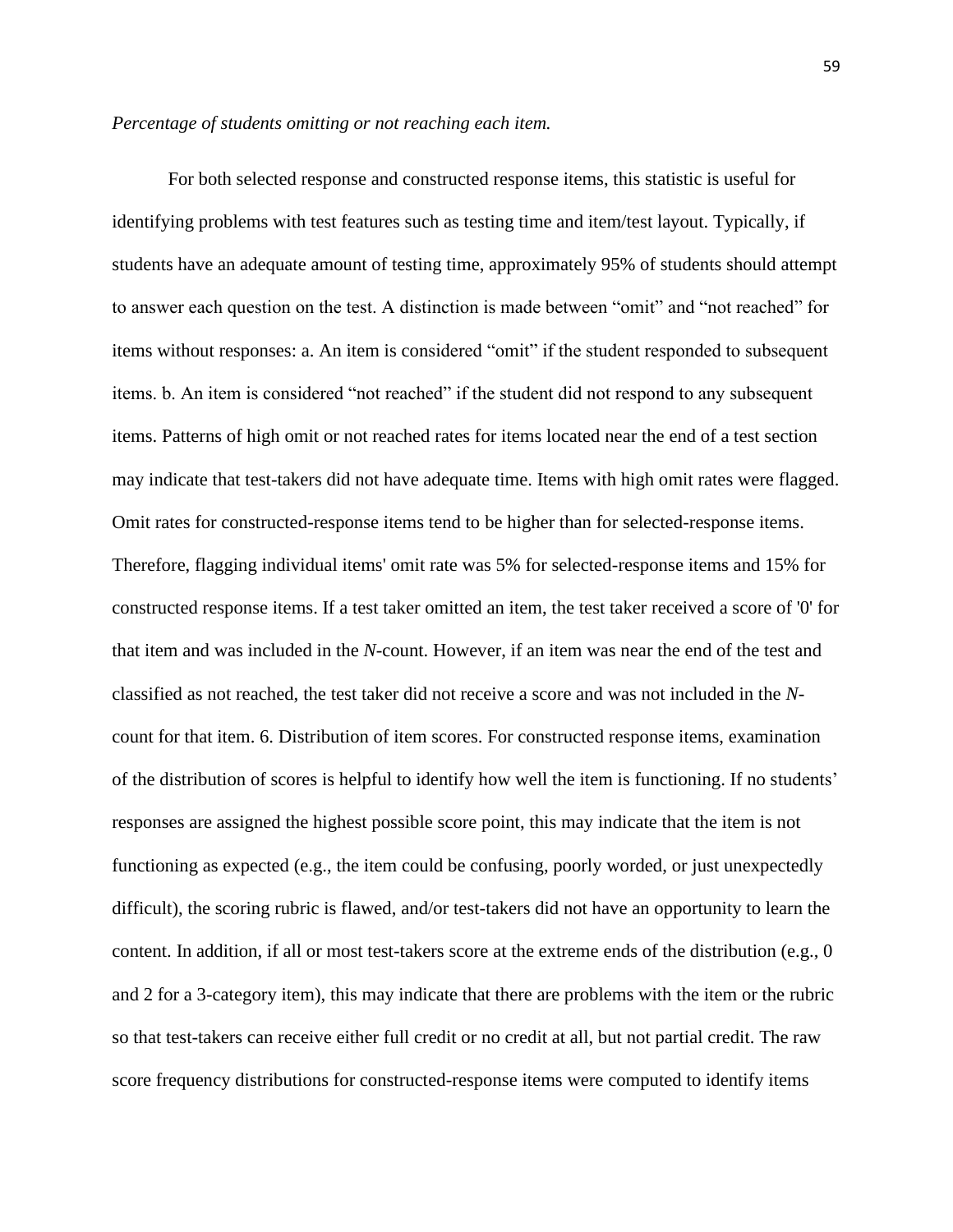with few or no observations at any score points. Items with no observations or a low percentage (page 62).

The *p*-value information by grade and mode for the ELA/L and mathematics operational items from the Spring 2016 operational administration are included in the Appendix.

## **Reliability**

As reported in the 2016 Technical Report, reliability focuses on the extent to which differences in test scores reflect true differences in the knowledge, ability, or skill being tested rather than fluctuations due to chance. Thus, reliability measures the consistency of the scores across conditions that can be assumed to differ at random, especially which form of the test taker is administered and which persons are assigned to score responses to constructed-response questions. In statistical terms, the variance in the distributions of test scores, essentially the differences among individuals, is partly due to real differences in the knowledge, skill, or ability being tested (true variance) and partly due to random errors in the measurement process (error variance). Reliability is an estimate of the proportion of the total variance that is true variance. The type of reliability estimate reported within the 2016 PARCC Technical Report is an internalconsistency measure derived from analysis of the consistency of individuals' performance across items within a test. Reliability coefficients range from 0 to 1. The higher the reliability coefficient for a set of scores, the more likely individuals would be to obtain very similar scores upon repeated testing occasions if the students do not change in their level of the knowledge or skills measured by the test. The reliability estimates in the tables (see Appendix) reflect the consistency of scores. Reliability of classification estimates the proportion of students who are accurately classified into proficiency levels. There are two kinds of classification reliability statistics: decision accuracy and decision consistency. Decision accuracy is the agreement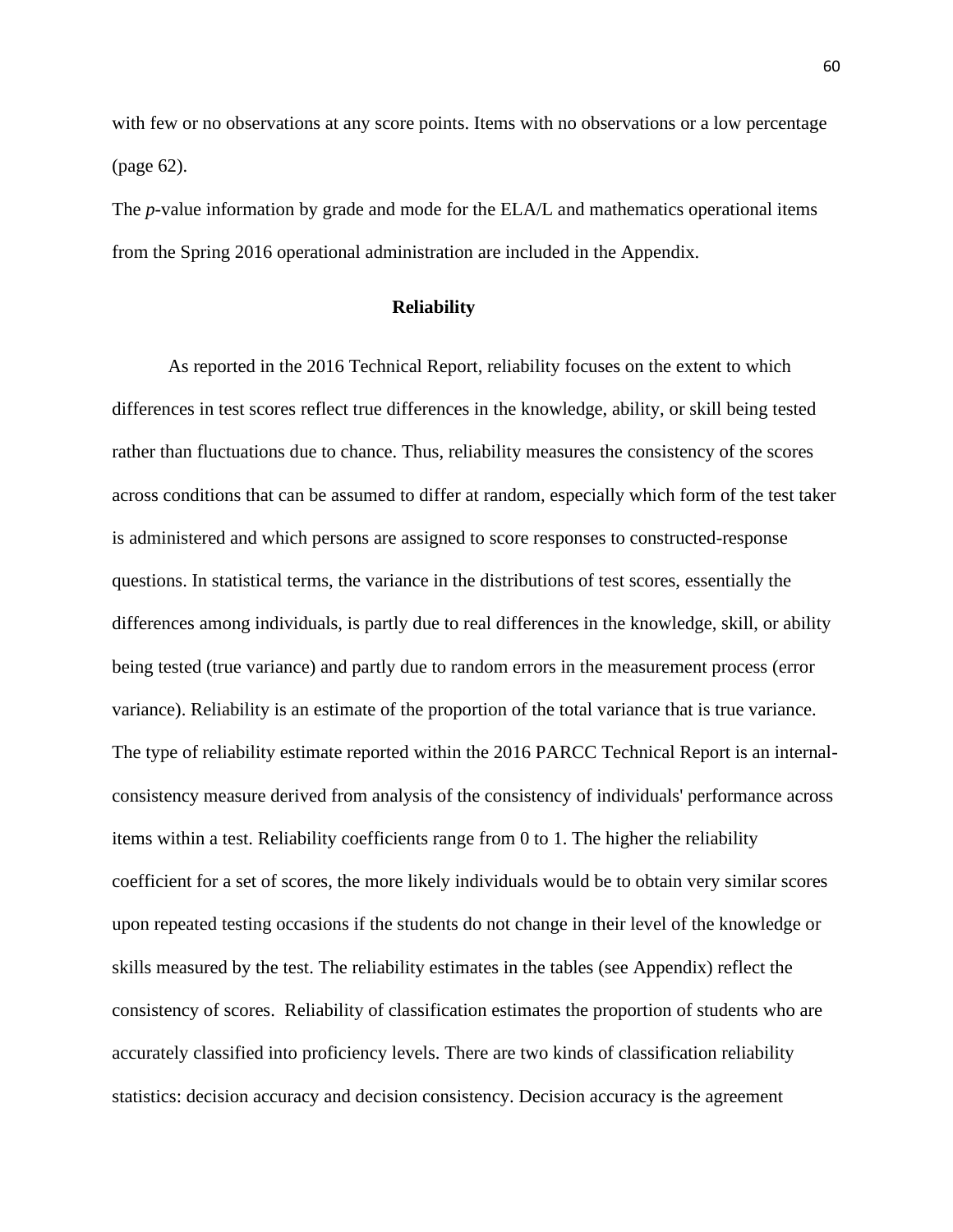between the classifications actually made and the classifications that would be made if the test scores were perfectly reliable. Decision consistency is the agreement between the classifications that would be made on two different independent forms of the test.

Another index is inter-rater reliability for the human scored constructed-response items, which measures individual raters' agreement (scorers). The inter-rater reliability coefficient answers the question, "How consistent would the scores of these test-takers be over replication of scoring of the same responses by different scorers?" The standard error of measurement (SEM) quantifies the amount of error in the test scores. SEM is the extent to which test takers' scores tend to differ from the scores they would receive if the test were perfectly reliable. As the SEM increases, the variability of students' observed scores is likely to increase across repeated testing. Observed scores with large SEMs pose a challenge to the valid interpretation of a single test score.

## **Mathematics**

The average reliability estimates for the Grades 3 to 8 mathematics and end-of-course (EOC) assessments range from .86 to .93 for the CBT tests and from .75 to .93 for the PBT tests. Most of the average reliability estimates are above .90 except for some of the Integrated Mathematics tests. Integrated Mathematics I for PBT did not have sufficient sample sizes perform to estimate reliability. The SEM as a percentage of total score consistently ranges from 4% to 5% of the maximum score. The SEMs for the scale scores are the highest for Integrated Mathematics I and III and grade 8 and the lowest for geometry and grades 6 and 7. The PBT scale score SEMs are within one scale score point of the CBT scale score SEMs.

The average reliabilities for the larger student groups (Not Economically Disadvantaged, Non-English Learners, and Students without Disabilities) are quite similar to the students' total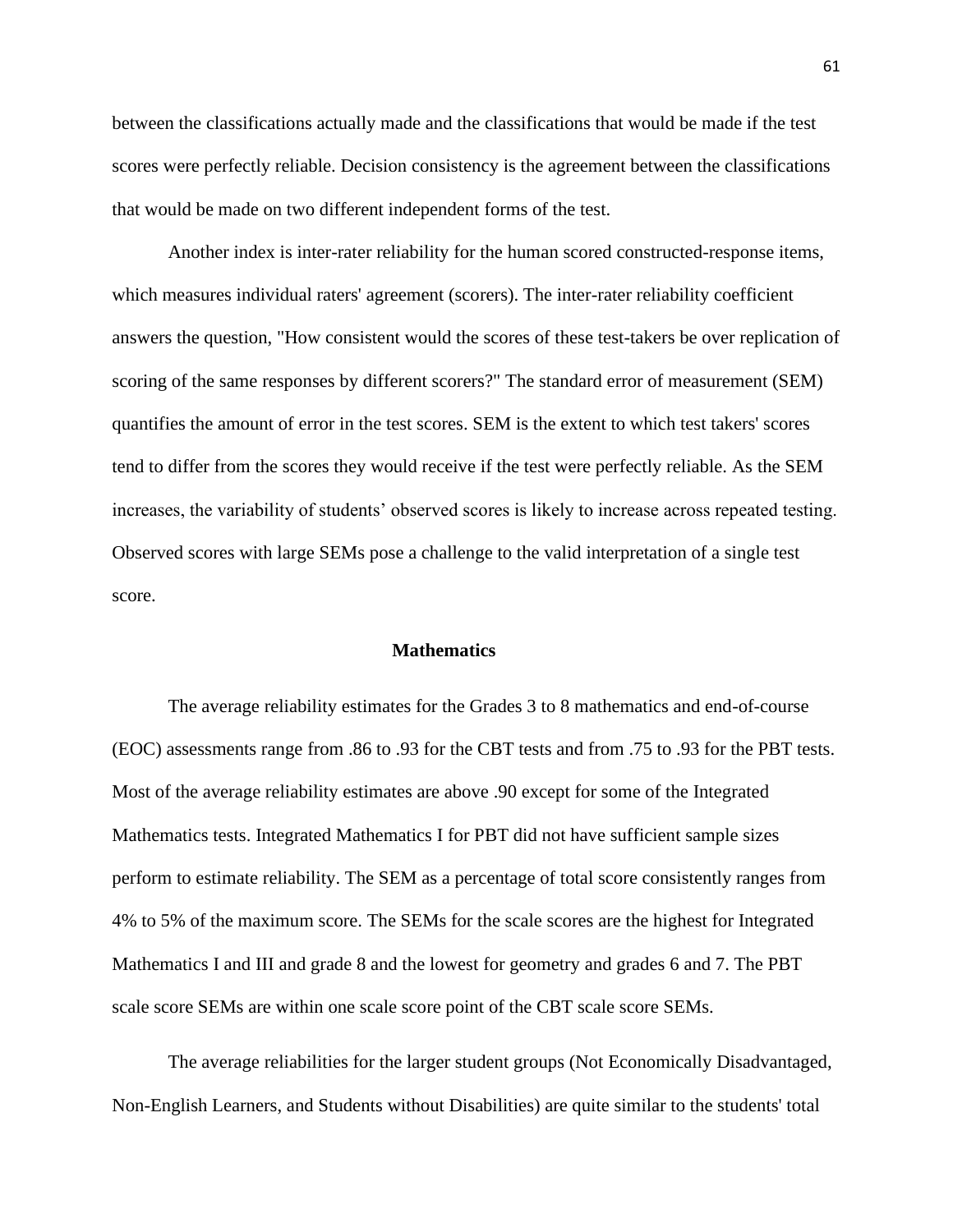group. For Economically Disadvantaged, English Learners, and Students with Disabilities, the average reliabilities average .04 to .05 lower than those for the entire group.

## **Students Taking Accommodated Forms: Mathematics**

Only the Text-to-Speech forms had sufficient sample sizes for reliability and SEM estimation. Except for the Integrated Mathematics I, II, and III courses, the Text-to-Speech reliabilities are very close to the total group reliabilities. The corresponding SEMs were somewhat greater than those for the total group SEMs.

# **Research Question**

What is the difference in mathematics achievement for students with disabilities in Grades 3 through 9 after one year of mathematics learning progressions as measured by the New Jersey Student Learning Assessment in mathematics?

# **Hypotheses**

The following hypothesis concerning this research study:

Null Hypothesis 1. Findings show no statistically significant difference in student achievement between the results of the Grades 4 through 8 as measured by the 2017–2018 and 2018–2019 NJSLA-M scale score means of students with disabilities who participated in Learning Progressions Treatment for one academic year.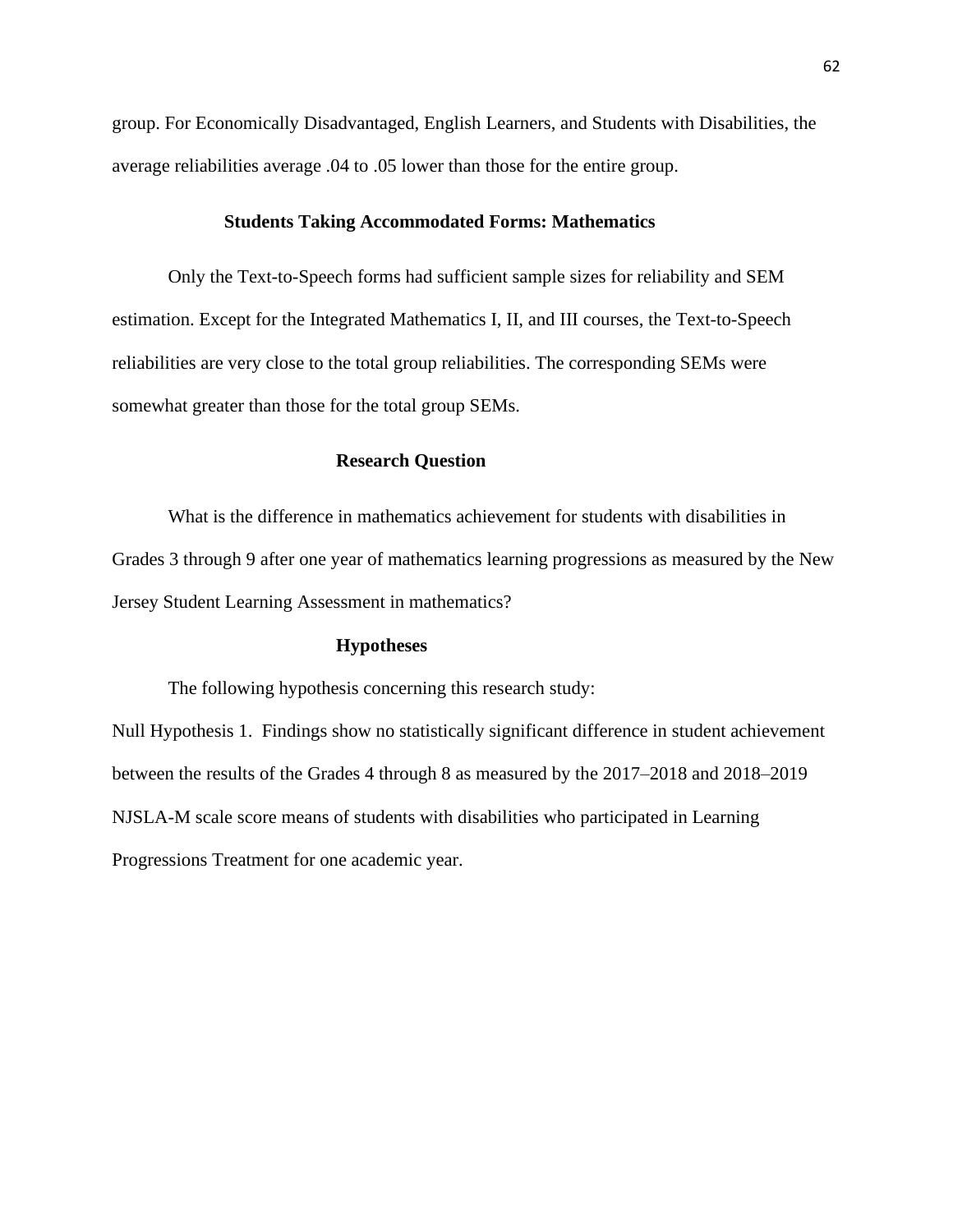### **The Setting for the Study**

The study took place within the urban public school district in a state in the Mid-Atlantic region. The district is considered to serve a majority of students in poverty. In response to poor performance on state mathematics assessments, the district initiated its search for promising Common Core State Standards-aligned mathematics strategies for its students in self-contained classroom settings. In September of 2018, the district's administrations implemented the Learning Progressions Model supported by the Houghton Mifflin Harcourt-published *Go Math* program within all of its schools,  $K - 8$ , serving special education students in self-contained settings. The Learning Progressions Model (referenced as Treatment within this study), was implemented within all seven of the district's K - 7 schools; thereby replacing the prior Mathematics programs used within the sites' indergarten, through Grade 8 classrooms.

### **Treatment**

The Learning Progressions Model used grade-level standards, assessment data and benchmarks to decide what content is most crucial to emphasize and to develop long- and shortterm goals accordingly. At the district-level, essential prerequisite (progressions) and foundations skills in mathematics were pre-determined. Teachers carefully planned and sequenced lessons that built on each other with district-level guidance and made content connections explicit in both planning and delivery; incorporating lessons that activated students' prior knowledge. The model allowed for ongoing changes (e.g., pacing) throughout the sequence based on student performance and needs. Teachers continuously assessed individual students' needs and adapted curriculum materials and tasks to meet their instructional goals.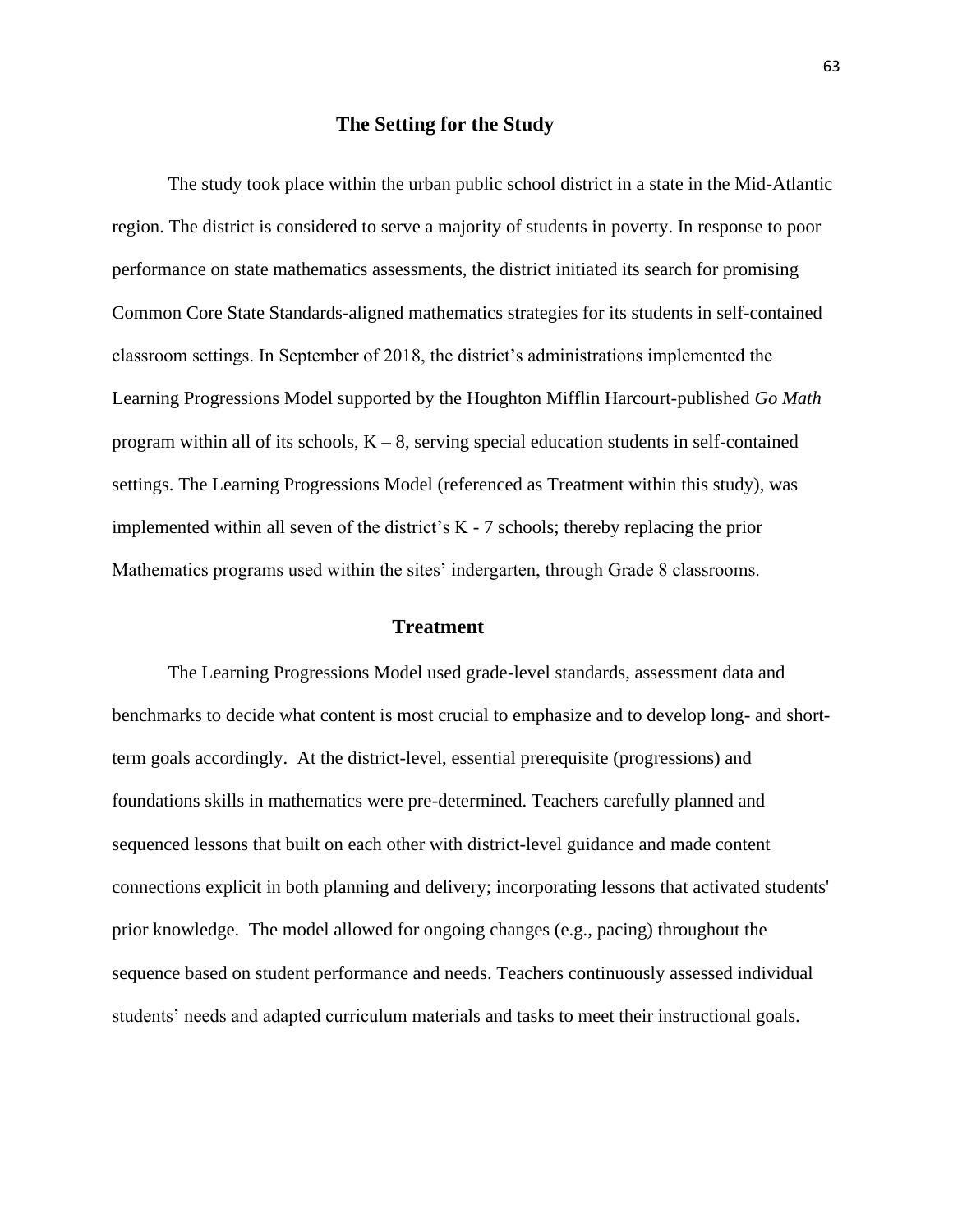#### **Frequency**

Students were instructed in the Learning Progressions Model each school day, averaging five (5) days per week.

### **Intensity**

On average, 90 minutes per session dedicated to Mathematics instructions following the Learning Progressions Model.

#### **Fidelity of Implementation**

The Learning Progressions Model was incorporated into teachers' daily lessons beginning in September 2018 – June 2019 in all self-contained special educations classrooms district-wide. The implementation of the Learning Progressions Model is supported by the Houghton Mifflin Harcourt-published *Go Math* program. The program included a teacher's edition, student resources and workbooks, enhanced technology components, differentiated resources for reteaching and enrichment, and RTI components to address student deficiencies. The program is organized in a mastery framework, where the emphasis is distributed amongst the development of conceptual understanding, procedural fluencies, and problem-solving skills (Houghton Mifflin Harcourt, 2011). The curriculum topics in-depth and emphasizes essential mathematics skills outlined within the Common Core State Standards (2010). Also, teachers used the program's embedded assessments to monitor student progress and make instructional design decisions for personalized learning and instruction.

A professional development framework that accompanied the Learning Progressions Model's implementation was included and would support the participating teachers' development of a clear, well-defined image of effective classroom practice aligned to a Learning Progressions Model. The overall goal of the trainings, accomplished for the 2018-2019 school year, was to engage teachers in the use of learning progressions and its research to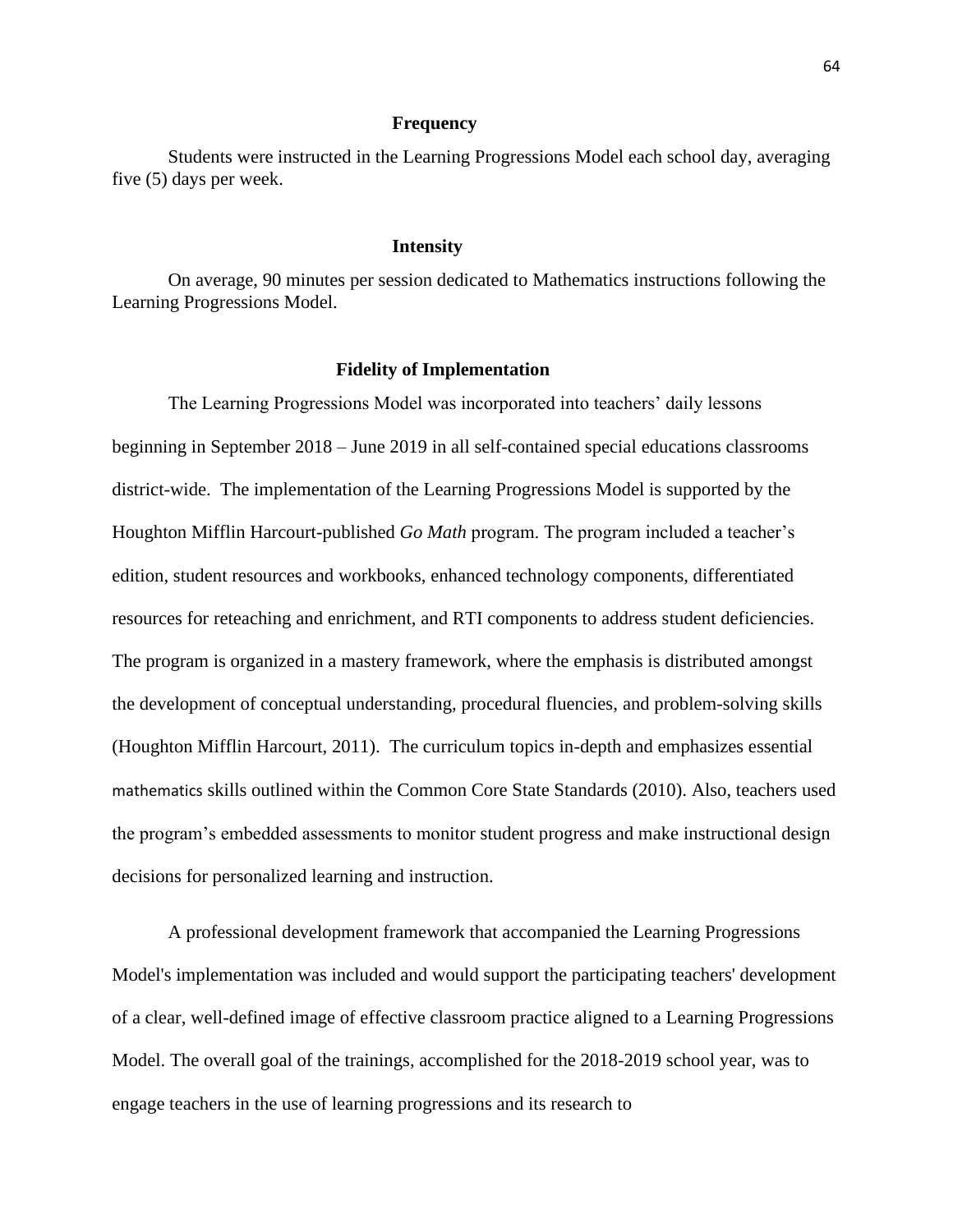better understand student needs, consider differences among students in terms of their knowledge and understandings, resulting in motivation for acquiring new knowledge and skills, and strengths and challenges associated with learning mathematics. The training sessions were designed to help teachers understand the intermediate learning that must occur for students during the school year and decipher the best routes for individual students to take in pursuit of annual academic goals.

In a quantitative analysis of the factors influencing the quality of implementation of school-wide programs, Cooper (1998) revealed six within schools factors: (1) creation of a supportive culture for institutional change, (2) surpassing program resistance on the part of a minority of teachers, (3) a commitment to implementing the structures of the program, (4) strong school-site facilitator, (5) less concern among teachers for handling an increased workload, and (6) availability of program materials. At the outset of the implementation in the eight sites, school leadership was receptive to its implementation. Underscoring factors one, four, and six, piloting principals actively encouraged their teaching staff to participate in initial training sessions. The district supplied all program materials (teacher and student textbooks, web-based technologies, curriculum articulation documents, tutorials, etc.) to each school before trainings and implementation. While the district did not mandate a minimum or maximum implementation level, the district's academic coaching and professional development frameworks and the district's existing classroom monitoring and accountability systems sought to support implementation in ways consistent with typical district practices (see Limitations).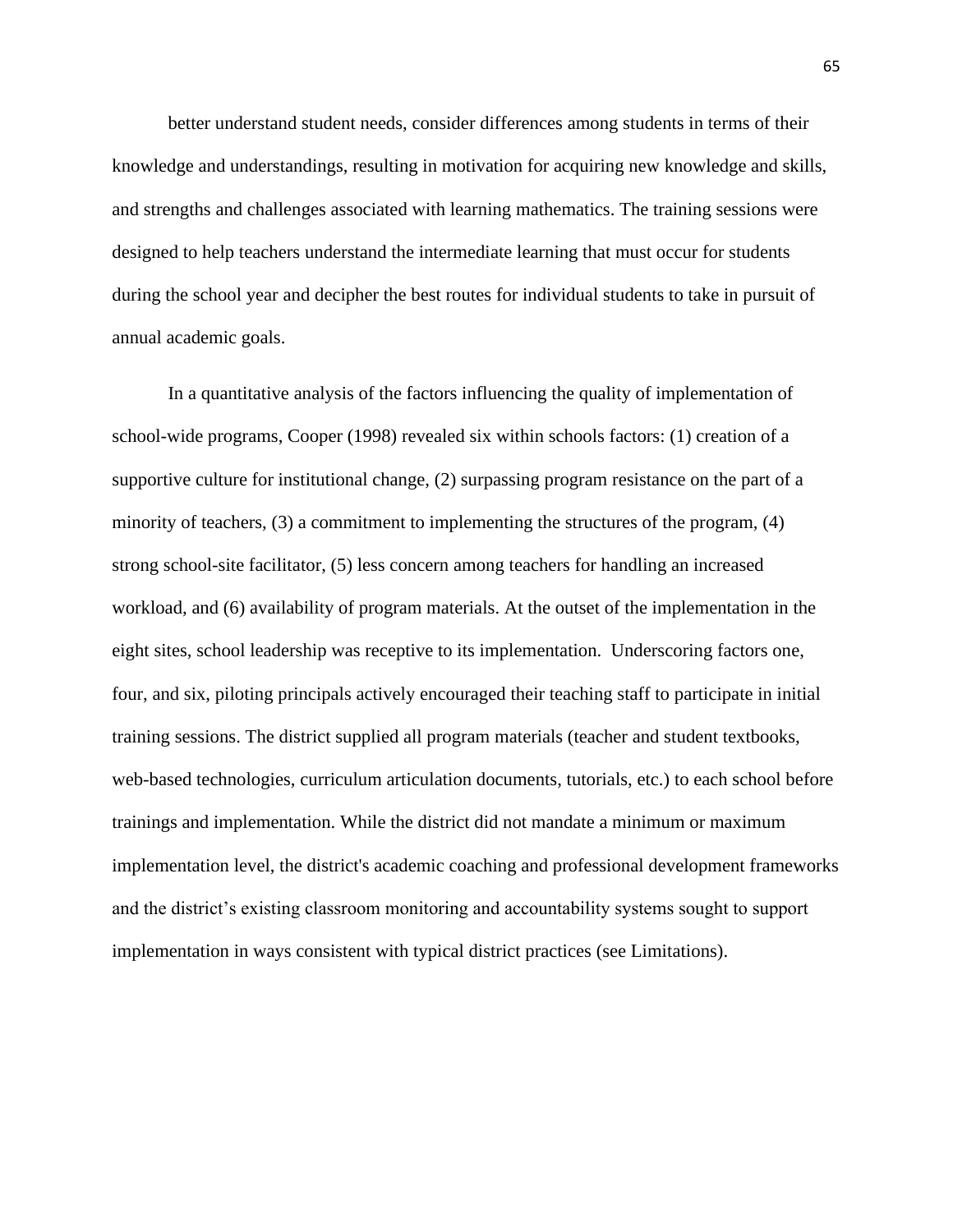#### **Sample**

Two hundred seventy-nine (279) students in kindergarten through Grade 12 from the nine treatment sites were involved in the Learning Progressions Model implementation during the 2018–2019 school year. After delimiting, the qualifying treatment sample represented the subset of special education students in self-contained settings who were enrolled within their respective treatment site during school years 2017-2018 and 2018-2019 and having mathematics score data from both administrations of the 2018 the 2019 New Jersey Student Learning Assessments (NJSLA). The qualifying Treatment sample reflected 111 students in Grades 4, 5, 6, 7, and 8 instructed in the Learning Progressions Model in School Year 2018-2019 (see Table 2).

|             | MATH04           | MATH <sub>05</sub> | MATH06           | MATH07           | <b>MATH08</b>    | <b>Total Sample</b> |
|-------------|------------------|--------------------|------------------|------------------|------------------|---------------------|
| Total $(N)$ | 28               | 25                 | 27               | 20               | 11               | 111                 |
| Male        | 16               | 14                 | 18               | 14               | 6                | 68                  |
| Female      | 12               | 11                 | 9                | 6                | 5                | 43                  |
| White       | $\mathbf{0}$     | $\overline{0}$     | $\boldsymbol{0}$ | $\overline{0}$   | $\boldsymbol{0}$ | $\theta$            |
| Black       | 17               | 16                 | 19               | 12               | 8                | 72                  |
| Hispanic    | -11              | 9                  | 7                | 8                | 3                | 38                  |
| Other       | $\boldsymbol{0}$ | $\overline{0}$     | 1                | $\overline{0}$   | $\boldsymbol{0}$ | 1                   |
| Spec Ed     | 28               | 25                 | 27               | 20               | 11               | 111                 |
| <b>LEP</b>  |                  | 0                  |                  | $\boldsymbol{0}$ | $\boldsymbol{0}$ | $\overline{2}$      |

*Sample*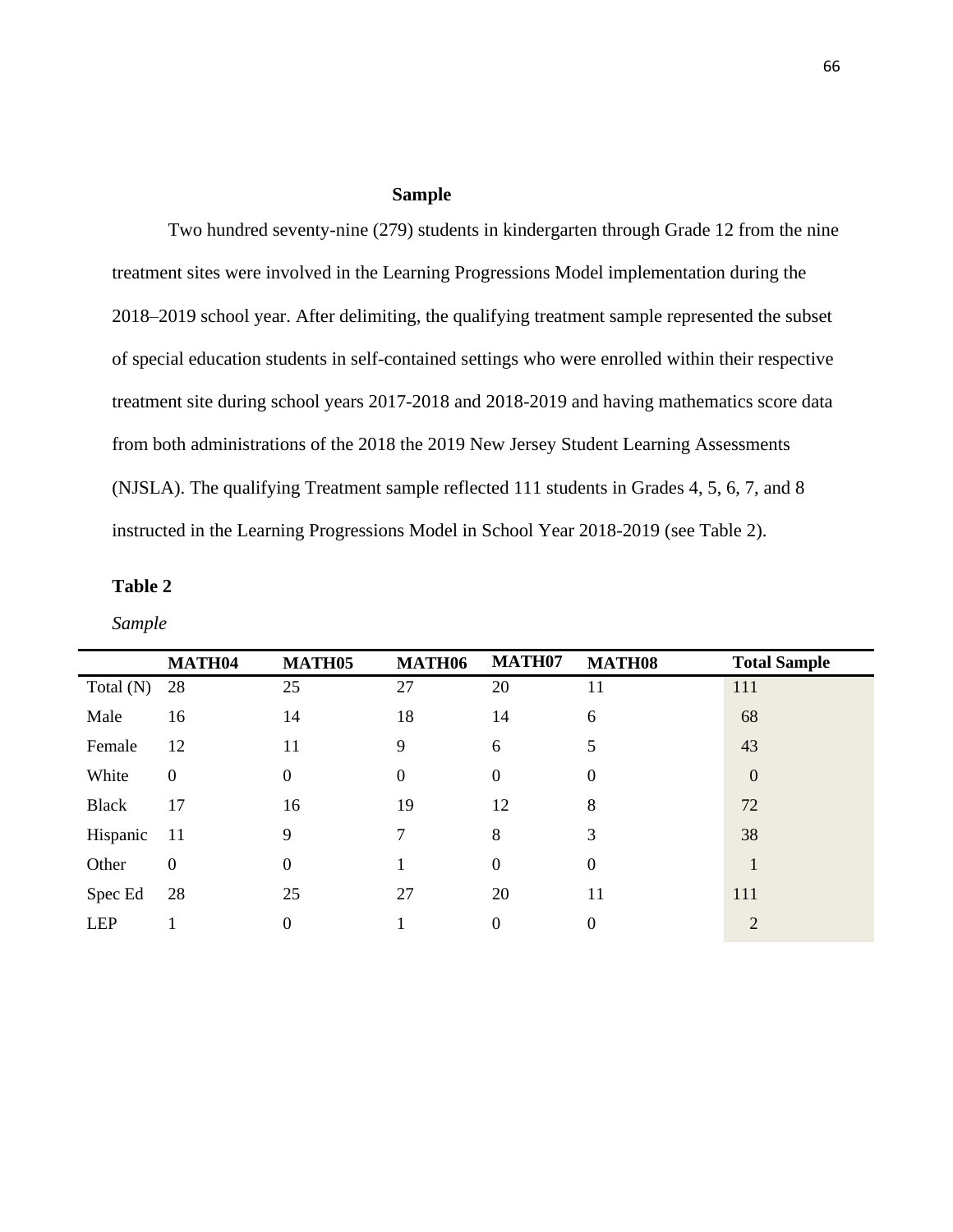### **Data Collection and Analysis**

For this study, redacted student level data were used for this study. I requested approval to collect and use data for the purposes of this study School District's internal Institutional Review Board (IRB) and Seton Hall University's IRB. Appendix A will reflect documentation of IRB approval. Throughout this study, data is reported in aggregate at either the treatment level. Data files contain the following information:

### **Table 3**

### *Description of Variables*

| <b>Field</b>                 | <b>Description</b>                                                                                          |
|------------------------------|-------------------------------------------------------------------------------------------------------------|
| <b>Dependent Variable</b>    | MathScaleScore2018 - Continuous variable representing the 2018 NJSLA<br>scale scores ranging from 650 - 750 |
| <b>Independent Variables</b> |                                                                                                             |
| MathScaleScore2019           | Continuous variable representing the 2019 NJSLA scale scores ranging from<br>$650 - 750$                    |
| PerformanceLevel2018         | Categorical variable representing the 2018 NJSLA proficiency levels:                                        |
|                              |                                                                                                             |
|                              | Level 5: Exceeded expectations                                                                              |
|                              | Level 4: Met expectations                                                                                   |
|                              | Level 3: Approached expectations                                                                            |
|                              | Level 2: Partially met expectations                                                                         |
|                              | Level 1: Did not yet meet expectations                                                                      |
| PerformanceLevel2019         | Categorical variable representing the 2019 NJSLA proficiency levels:                                        |
|                              | Level 5: Exceeded expectations                                                                              |
|                              | Level 4: Met expectations                                                                                   |
|                              | Level 3: Approached expectations                                                                            |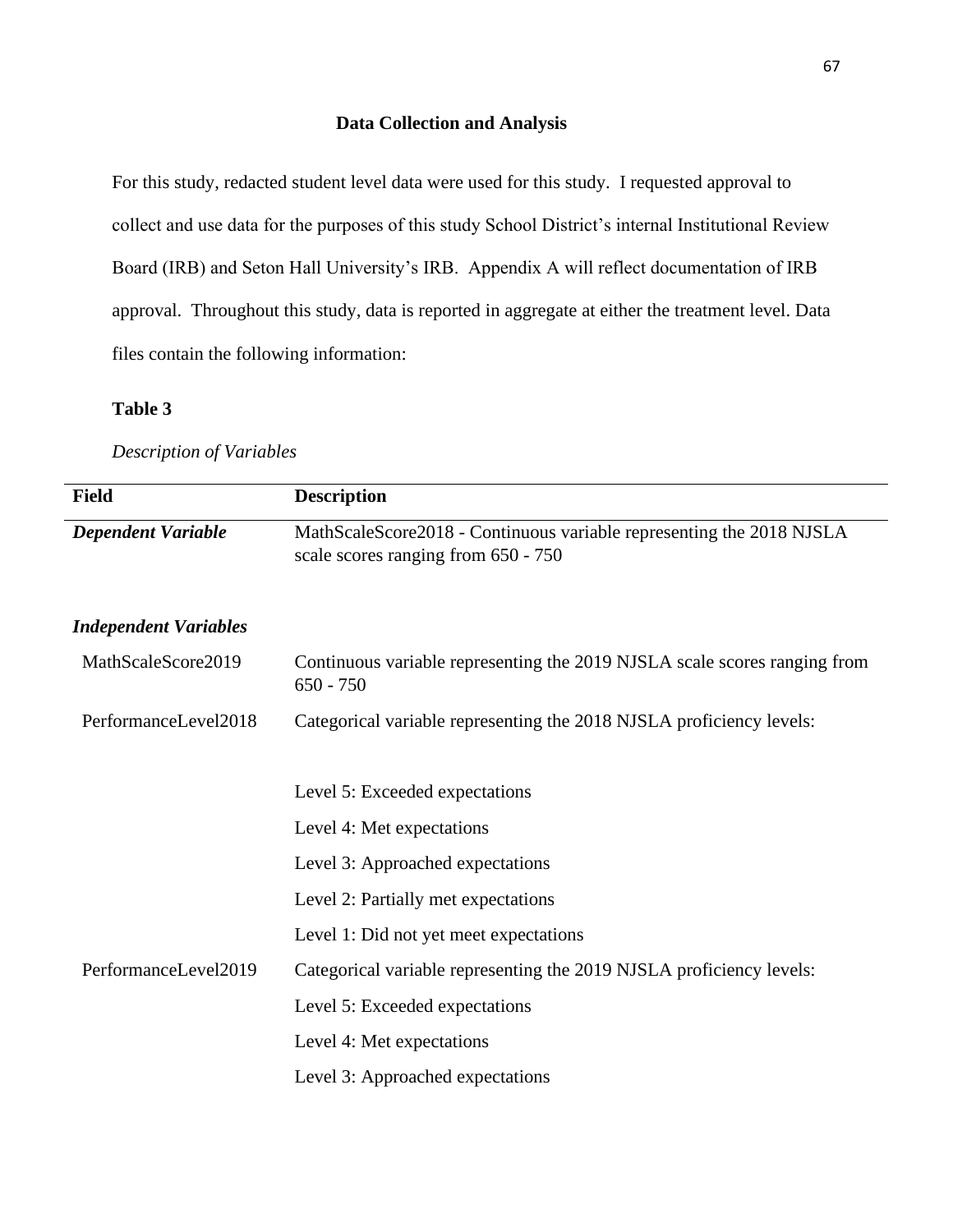|                                | Level 2: Partially met expectations                                                                              |  |  |  |  |
|--------------------------------|------------------------------------------------------------------------------------------------------------------|--|--|--|--|
|                                | Level 1: Did not yet meet expectations                                                                           |  |  |  |  |
| <b>Test Code</b>               | Categorical variable representing the grade level assessment administered as<br>the post-test:                   |  |  |  |  |
|                                | MATH04                                                                                                           |  |  |  |  |
|                                | MATH05                                                                                                           |  |  |  |  |
|                                | MATH06                                                                                                           |  |  |  |  |
|                                | MATH07                                                                                                           |  |  |  |  |
|                                | MATH08                                                                                                           |  |  |  |  |
| Grade Level When<br>Assessed   | Categorical variable representing the grade level of the student when<br>administered the post-test:             |  |  |  |  |
|                                | Grade 4                                                                                                          |  |  |  |  |
|                                | Grade 5                                                                                                          |  |  |  |  |
|                                | Grade 6                                                                                                          |  |  |  |  |
|                                | Grade 7                                                                                                          |  |  |  |  |
|                                | Grade 8                                                                                                          |  |  |  |  |
| Gender                         | Dichotomous variable representing gender; male or female                                                         |  |  |  |  |
| Race/Ethnicity                 | <b>Black or African American</b>                                                                                 |  |  |  |  |
|                                | Hispanic/Latino                                                                                                  |  |  |  |  |
|                                | American Indian/Alaska Native                                                                                    |  |  |  |  |
|                                | Native Hawaiian or Other Pacific Islander                                                                        |  |  |  |  |
|                                | White                                                                                                            |  |  |  |  |
|                                | Asian                                                                                                            |  |  |  |  |
|                                | <b>Two or More Races</b>                                                                                         |  |  |  |  |
| <b>English Learner</b>         | Students unable to communicate fluently or learn effectively in English                                          |  |  |  |  |
| <b>Students w/Disabilities</b> | Students with some physical or mental impairment that substantially limits<br>one or more major life activities. |  |  |  |  |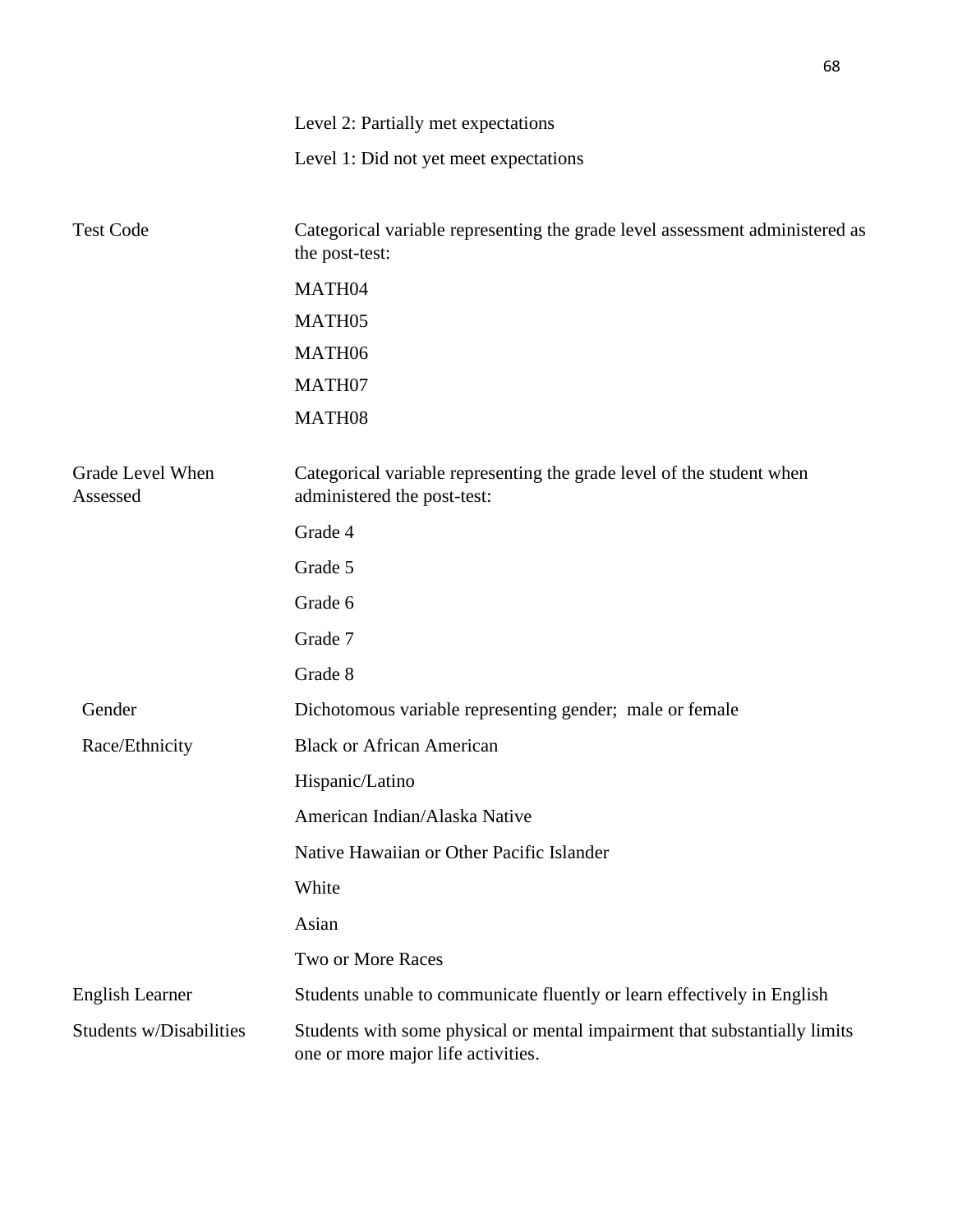A Paired-samples *t*-Test will be employed to determine whether there is a difference in the means of the 2017–2018 and 2018–2019 NJSLA results for students in grades 4, 5, 6, 7, and 8. A Paired-samples *t*-test is a statistical procedure used to determine whether the mean difference between two sets of observations is zero. In a Paired Sample-*t*-test, each subject or entity is measured twice. Common applications of the Paired Sample *t*-Test include repeated-measures designs. The Paired Samples Test compares two means that are from the same individual, object, or related units.

Preliminary analyses will be run to test for:

- A dependent variable that is continuous (i.e., interval or ratio level)
- Related samples/groups (i.e., dependent observations)
- Random sample of data from the population
- Normal distribution (approximately) of the difference between the paired values
- No outliers in the difference between the two related groups

#### **Effect Size**

For all *t*-tests, Cohen's *d* will be used to calculate effect sizes of statistically significant outcomes whereby 0.2 equates to a small effect, 0.5 equates to a medium effect, and a medium effect larger than 0.8 equate to large effects (Cohen, 1988). Although rough guidelines for interpreting effect sizes have been included as a limitation in this study, effect size can also be interpreted as a comparison between the reported effect size and those reported in prior studies of a similar nature (Thompson, 2002a; Vaccha-Haase & Thompson, 2004).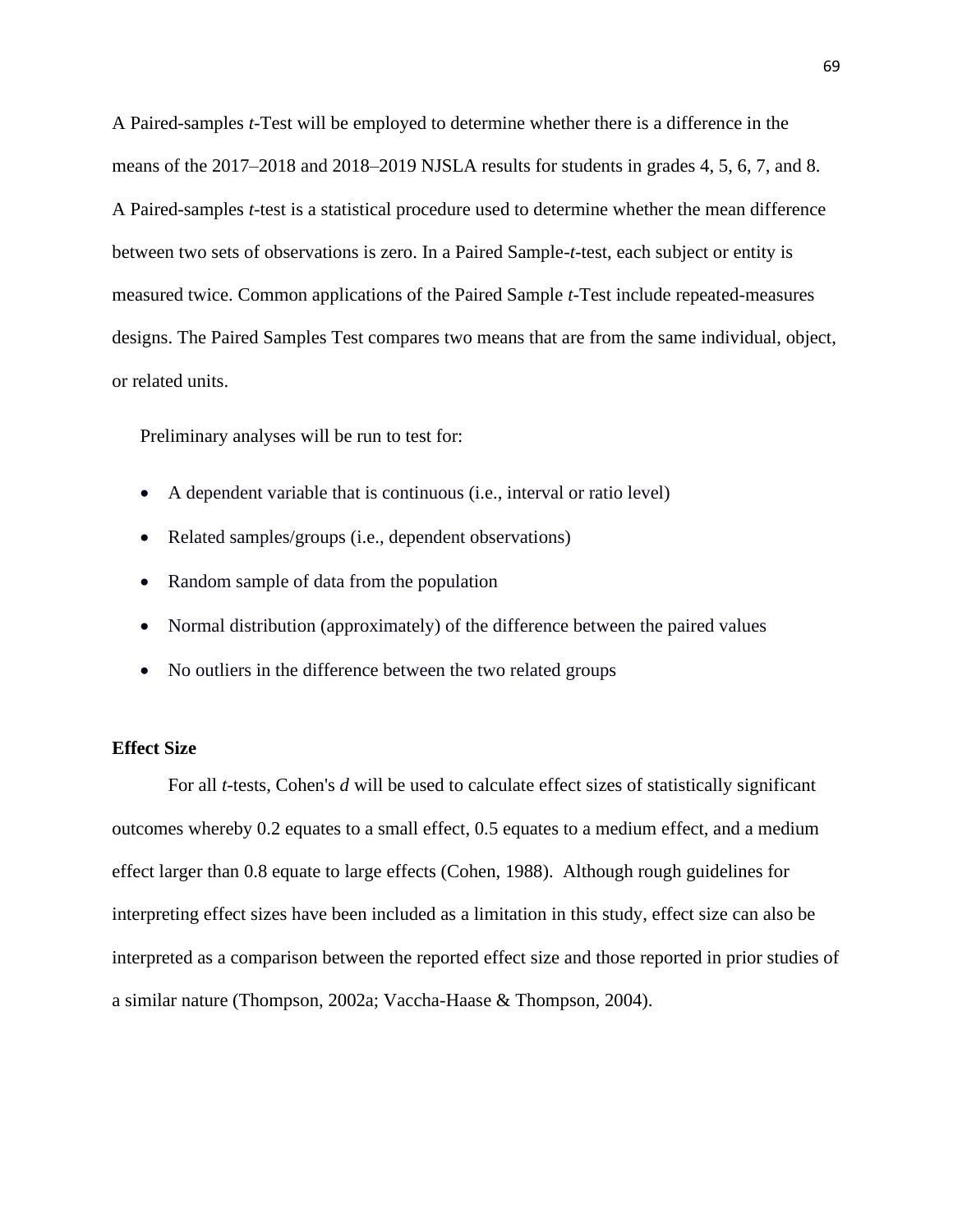### **Conclusion**

By using a Paired-samples *t*-Test, it is possible to determine whether there is a difference in the means of the 2017–2018 and 2018–2019 NJSLA results for students in Grades 4, 5, 6, 7, and 8. Chapter 4 reports the results of the statistical analyses previously mentioned in this chapter. In addition, Chapter 4, when applicable, includes the verification of parametric assumptions (e.g. normality, appropriate sample size, homogeneity of variance), as well as dependent variable scores and means, standard deviations, significance, *T*-values, and effect sizes.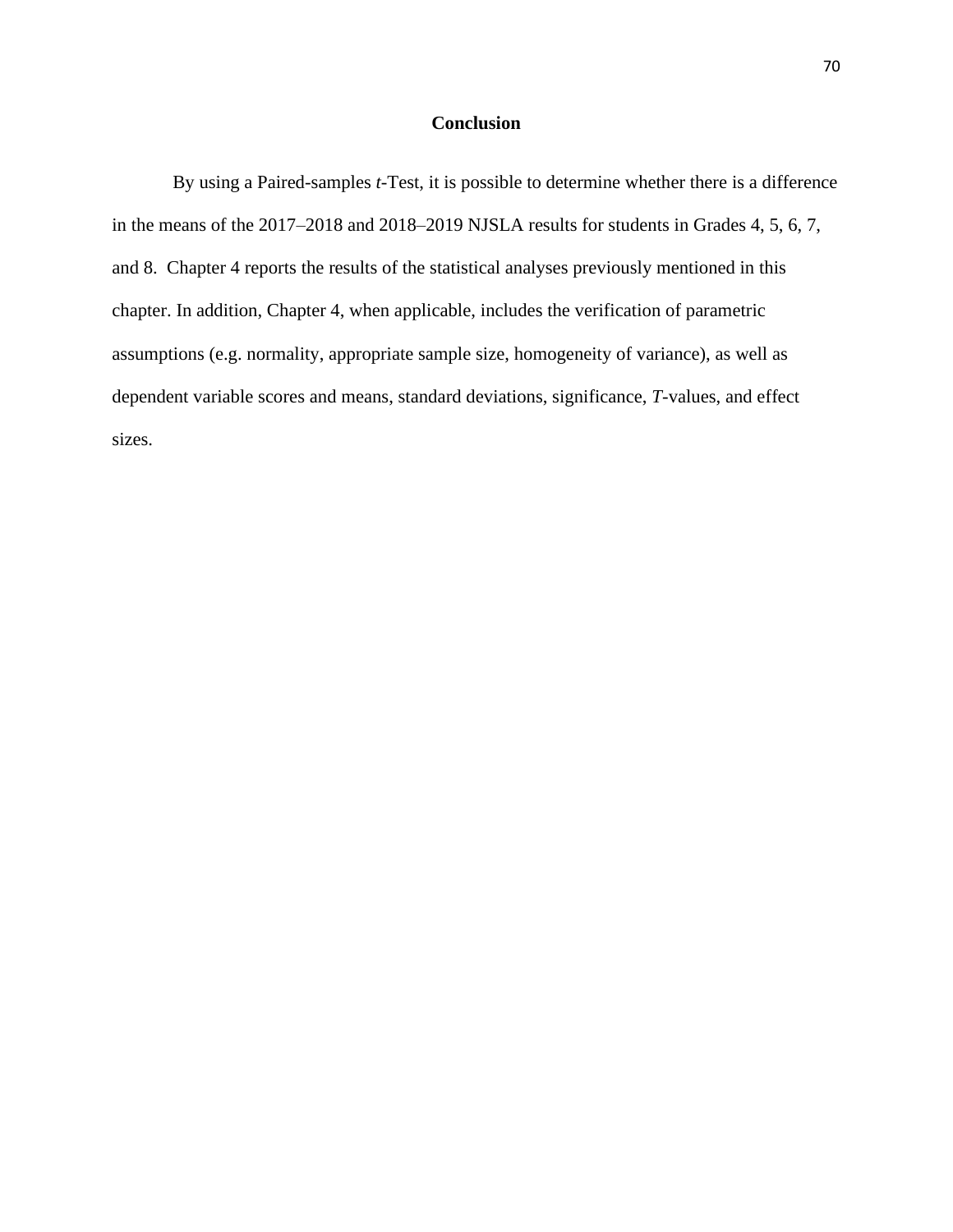### **CHAPTER IV: DATA ANALYSIS**

#### **Introduction**

The purpose of this study was to examine the influence of a district wide special education learning progressions curricula focused on improving the mathematics test results on the state assessment PARCC/NJSLA. Chapter 4 will present the results and findings of this study to address the problems posed in Chapter 1. Data analyses were conducted and the results are reported in this chapter to answer the primary research question and test the hypotheses. The goal was to determine the influence of a district-wide learning progressions curricula implementation as well as to provide valid, informative, and credible data. PARCC/NJSLA-M scale score data from the 2018 and 2019 test administrations of the NJSLA-M displayed in the table below illustrates the correlation and statistical significance being analyzed in this study.

A non-experimental, one-group, pretest-posttest design was used to compare the scale scores of 111 students in Grades 4, 5, 6, 7, and 8 on the 2018 and 2019 Mathematics sections of the New Jersey state assessment. A Paired-samples *t*-Test was used to determine what statistical differences exist, if any, between the 2018 results of the students prior to receiving instruction based on learning progressions and the 2019 results after receiving instruction in learning progressions. Herein the scores were assigned Pre-Test (2018 PARCC-M) and Post-Test (2019 NJSLA-M) data.

### **Research Question**

What is the difference in mathematics achievement for students with disabilities in Grades 3 through 9 after one year of mathematics learning progressions as measured by the New Jersey Student Learning Assessment in mathematics?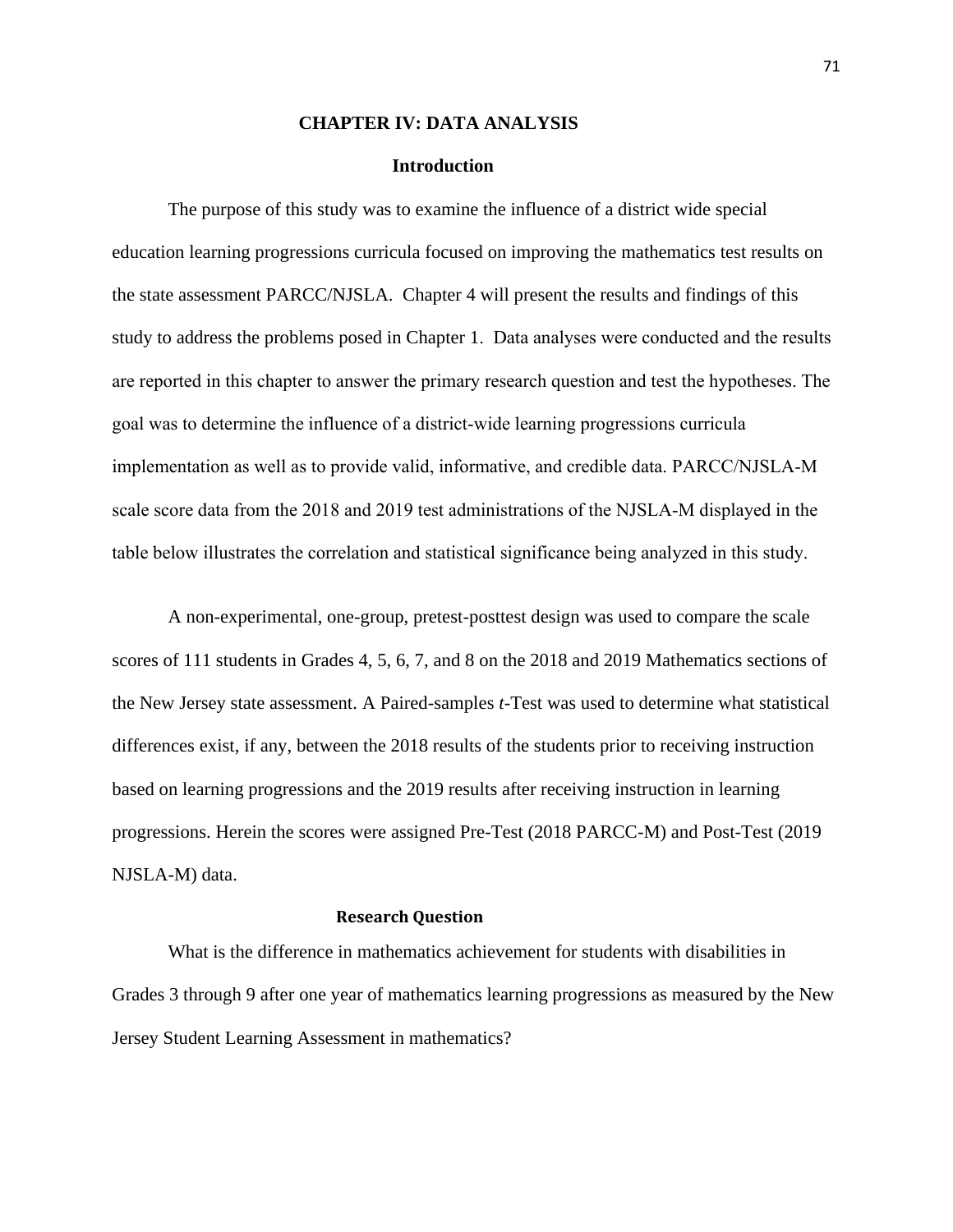### **Hypotheses**

The following hypothesis was made concerning this research study:

Null Hypothesis 1. There's no statistically significant difference in student achievement between results of the Grades 4 through 8 as measured by the 2017–2018 and 2018–2019 NJSLA-M scale score means of students with disabilities who participated in Learning Progressions Treatment for one academic year.

### **Sample**

Two hundred seventy-nine (279) students in kindergarten through Grade 12 from the nine treatment sites were involved in the Learning Progressions Model implementation during the 2018–2019 school year. After delimiting, the qualifying treatment sample represented the subset of special education students in grades 4-8, assigned to self-contained classroom settings, enrolled within their respective treatment site during school years 2017-2018 and 2018-2019, and having mathematics score data from both administrations of 2018 the 2019 New Jersey Student Learning Assessments (NJSLA). The qualifying Treatment sample reflected 111 students in Grades 4, 5, 6, 7, and 8 instructed in the Learning Progressions Model in School Year 2018-2019 (see Table 2).

#### Table 2

*Sample*

|             | <b>MATH04</b> | MATH <sub>05</sub> | MATH06 | MATH07       | <b>MATH08</b> | <b>Total Sample</b> |
|-------------|---------------|--------------------|--------|--------------|---------------|---------------------|
| Total $(N)$ | 28            | 25                 | 27     | 20           |               |                     |
| Male        | 16            | 14                 | 18     | 14           | h             | 68                  |
| Female      | 12            |                    |        | <sub>0</sub> |               | 43                  |
| White       |               |                    |        |              |               | 0                   |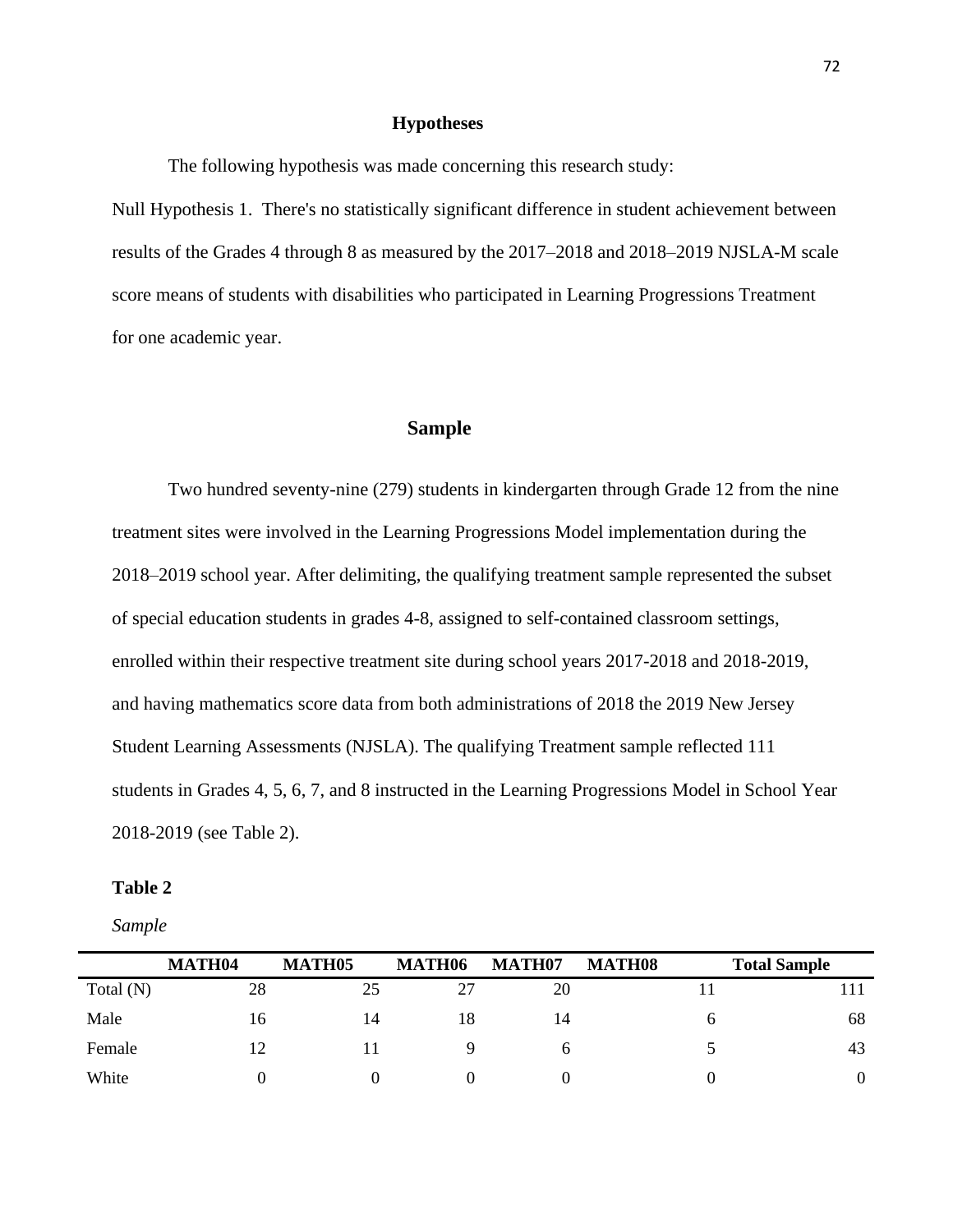| <b>Black</b> |          | 16       | 19 |    | 8 | 72  |
|--------------|----------|----------|----|----|---|-----|
| Hispanic 11  |          | 9        |    | 8  | 3 | 38  |
| Other        | $\theta$ | $\theta$ |    | O  |   |     |
| Spec Ed      | - 28     | 25       | 27 | 20 |   | !11 |
| <b>LEP</b>   |          | $\theta$ |    |    |   |     |

### Table 3

*2018 PARCC/NJSLA-M Scores*

|                     | <b>Minimum</b> | Maximum | <b>Mean</b> | <b>Std. Deviation</b> |
|---------------------|----------------|---------|-------------|-----------------------|
| <b>PARCC - 2018</b> | 650            | 756     | 695.00      | 20.396                |

The 2018 scores represent the students' assessment level before they enrolled in the learning progressions program. One hundred and eleven (N=111) students represent the qualifying sample. The minimum test result score was 650. The maximum score was 756. The mean score  $M = 695$ ; (SD = 20.396).

### **Table 4**

*2019 PARCC/NJSLA-M Scores*

|                     | <b>Minimum</b> | <b>Maximum</b> | Mean   | <b>Std. Deviation</b> |
|---------------------|----------------|----------------|--------|-----------------------|
| <b>PARCC - 2018</b> | 650            | 752            | 694 14 | 20.481                |

The 2019 scores represent the students' assessment level before they were enrolled in the learning progressions program. One hundred and eleven (*N*=111) students represented the qualifying sample. The minimum score was 650. The maximum score was 752. The mean score  $M = 694.14$ ;  $SD = 20.481$ ).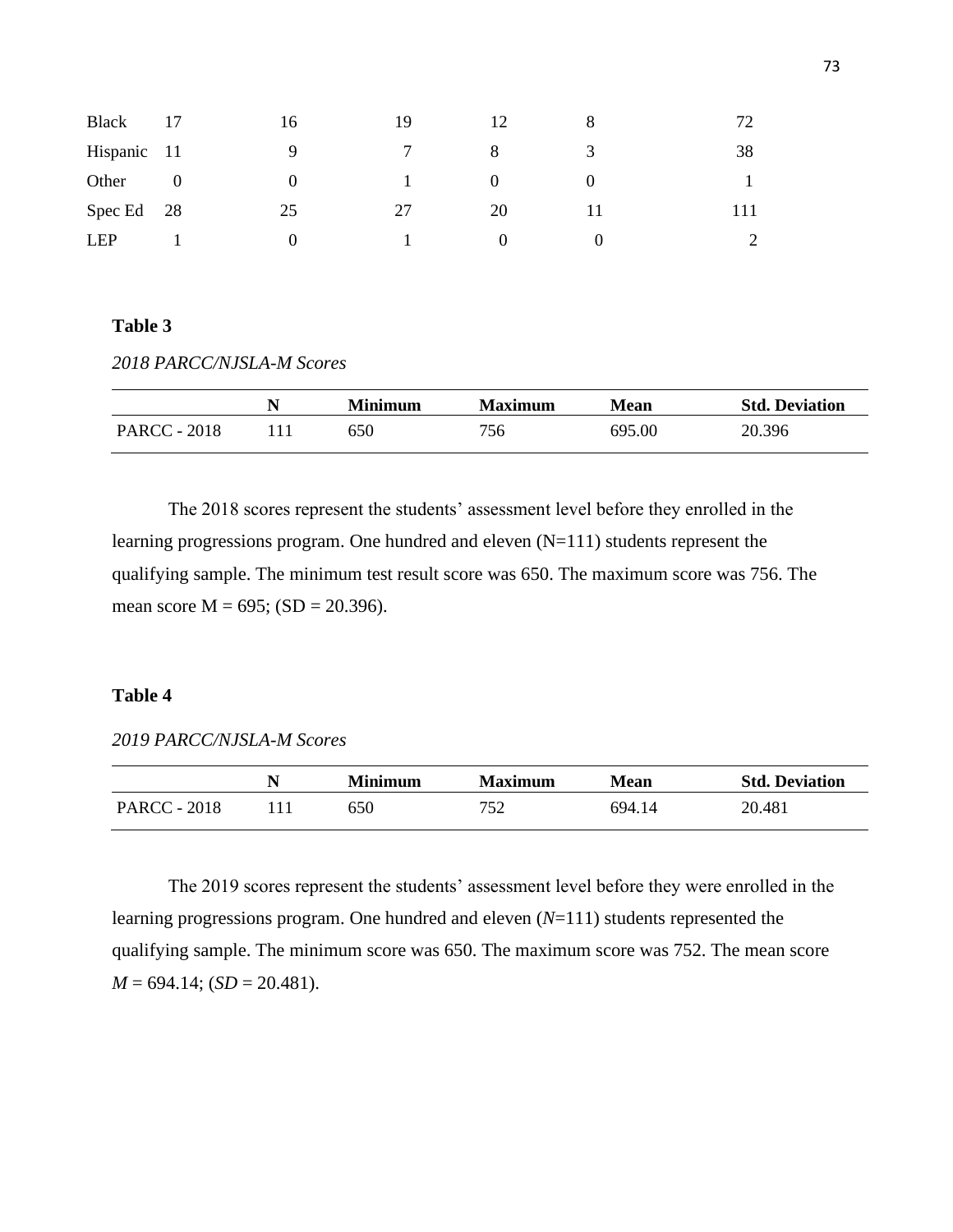# **Primary Analyses**

A paired samples *t*-Test was used in this study to explore Grade 4 – 8 student

performance on the 2019 NJSLA-M at the *Treatment level.*

Table 5 describes the independent and dependent variables

# **Table 5**

*Description of Variables*

| <b>Field</b>                 | <b>Description</b>                                                                                          |
|------------------------------|-------------------------------------------------------------------------------------------------------------|
| <b>Dependent Variable</b>    | MathScaleScore2018 - Continuous variable representing the 2018 NJSLA<br>scale scores ranging from 650 - 750 |
| <b>Independent Variables</b> |                                                                                                             |
| MathScaleScore2019           | A continuous variable representing the 2019 NJSLA scale scores ranging<br>from 650 - 750                    |
| Performance-Level 2018       | A categorical variable representing the 2018 NJSLA proficiency levels:                                      |
|                              |                                                                                                             |
|                              | Level 5: Exceeded expectations                                                                              |
|                              | Level 4: Met expectations                                                                                   |
|                              | Level 3: Approached expectations                                                                            |
|                              | Level 2: Partially met expectations                                                                         |
|                              | Level 1: Did not yet meet expectations                                                                      |
| Performance-Level 2019       | A categorical variable representing the 2019 NJSLA proficiency levels:                                      |
|                              | Level 5: Exceeded expectations                                                                              |
|                              | Level 4: Met expectations                                                                                   |
|                              | Level 3: Approached expectations                                                                            |
|                              | Level 2: Partially met expectations                                                                         |
|                              | Level 1: Did not yet meet expectations                                                                      |
|                              |                                                                                                             |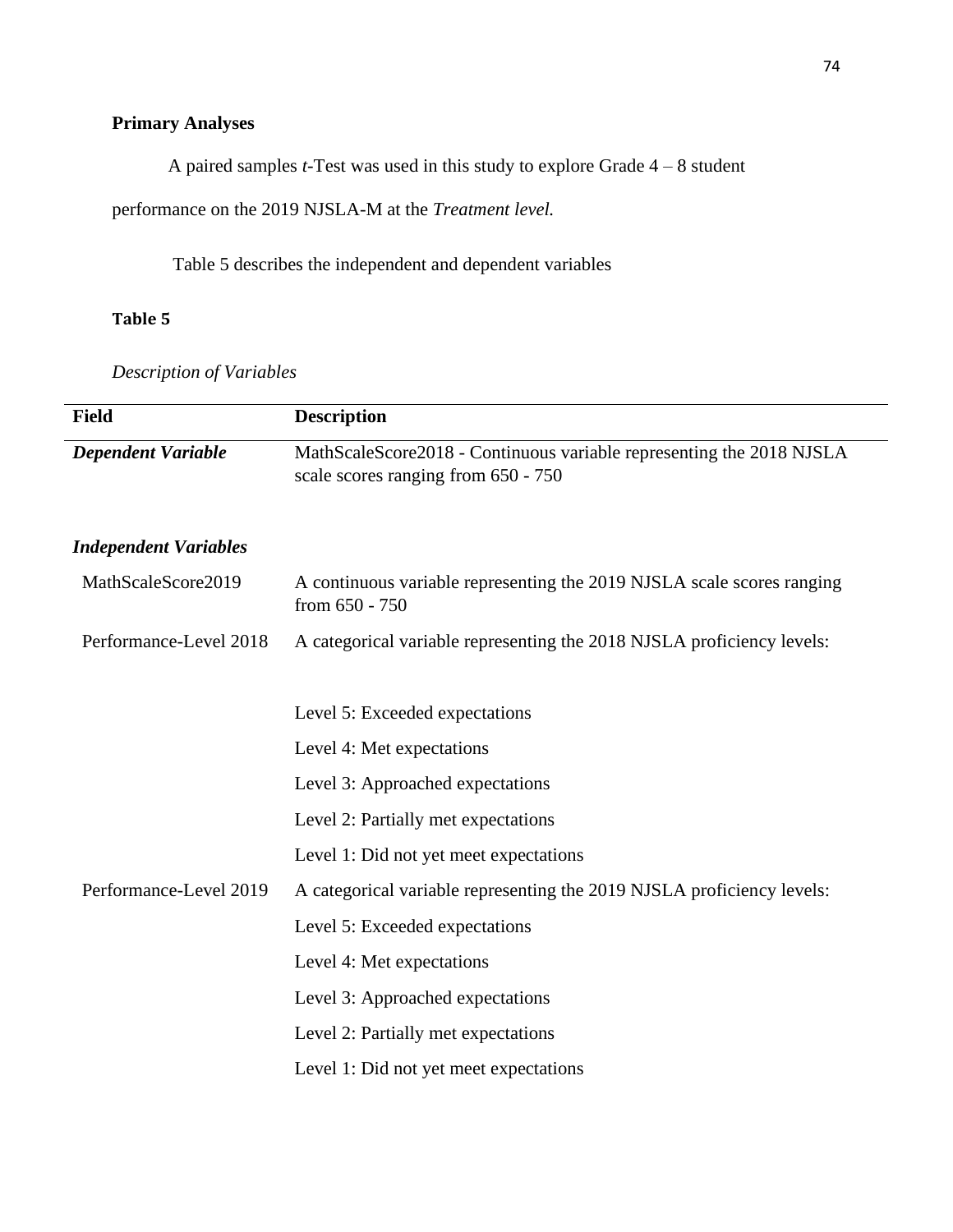| <b>Test Code</b>             | A categorical variable representing the grade level assessment administered<br>as the post-test:                 |  |  |  |
|------------------------------|------------------------------------------------------------------------------------------------------------------|--|--|--|
|                              | MATH04                                                                                                           |  |  |  |
|                              | MATH05                                                                                                           |  |  |  |
|                              | MATH06                                                                                                           |  |  |  |
|                              | MATH07                                                                                                           |  |  |  |
|                              | MATH08                                                                                                           |  |  |  |
| Grade Level When<br>Assessed | A categorical variable representing the grade level of the student when<br>administered the post-test:           |  |  |  |
|                              | Grade 4                                                                                                          |  |  |  |
|                              | Grade 5                                                                                                          |  |  |  |
|                              | Grade 6                                                                                                          |  |  |  |
|                              | Grade 7                                                                                                          |  |  |  |
|                              | Grade 8                                                                                                          |  |  |  |
| Gender                       | A dichotomous variable representing gender; male or female                                                       |  |  |  |
| Race/Ethnicity               | <b>Black or African American</b>                                                                                 |  |  |  |
|                              | Hispanic/Latino                                                                                                  |  |  |  |
|                              | American Indian/Alaska Native                                                                                    |  |  |  |
|                              | Native Hawaiian or Other Pacific Islander                                                                        |  |  |  |
|                              | White                                                                                                            |  |  |  |
|                              | Asian                                                                                                            |  |  |  |
|                              | Two or More Races                                                                                                |  |  |  |
| <b>English Learner</b>       | Students who are unable to communicate fluently or learn effectively in<br>English                               |  |  |  |
| Students w/Disabilities      | Students with some physical or mental impairment that substantially limits<br>one or more major life activities. |  |  |  |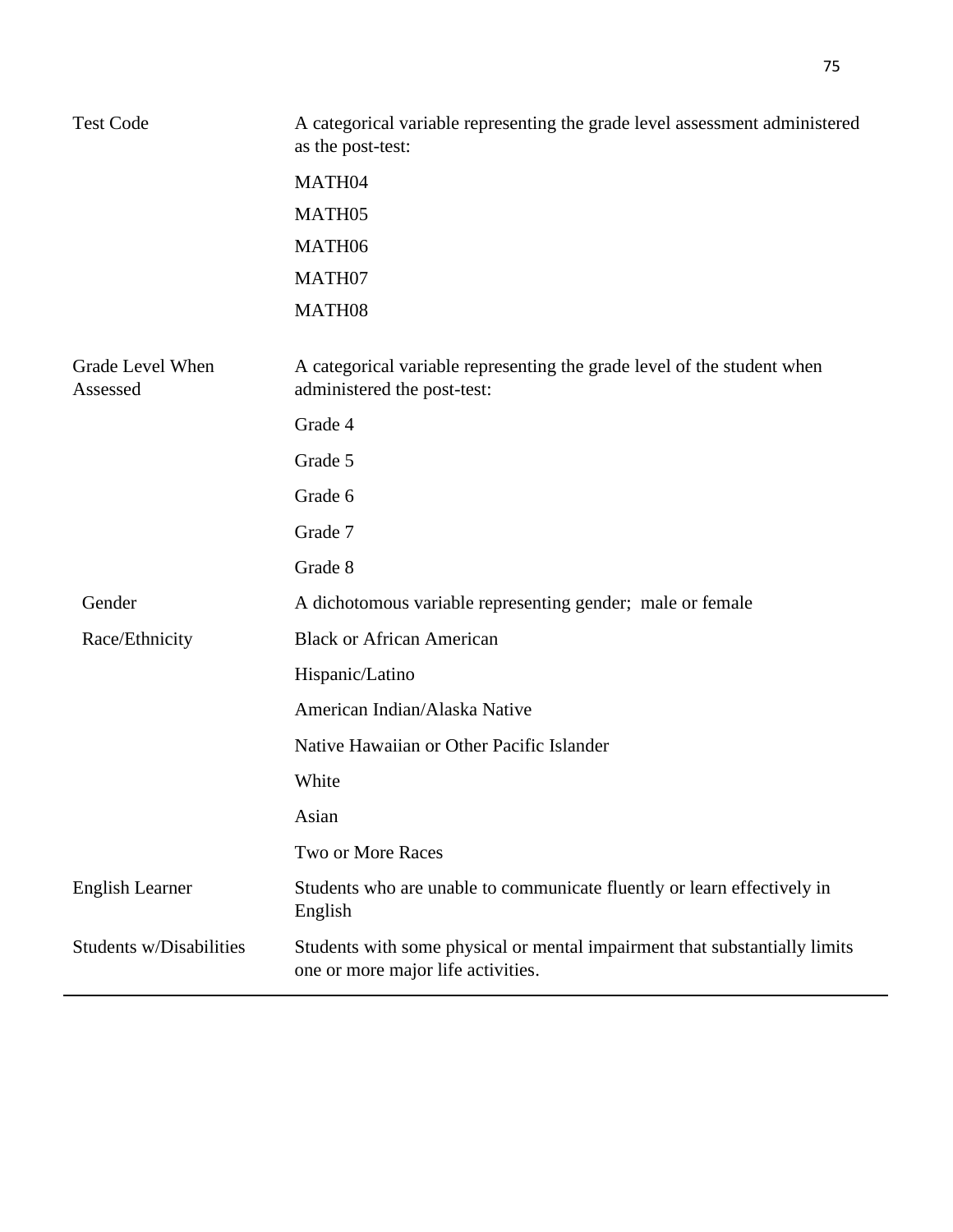A paired samples *t*-Test was conducted to determine whether there were statistically significant differences in the overall performance between the 2018 Pre-test and 2019 Post-test results as measured by the mean scales scores. The results are shown in Table 6. The mean scale score of the pretest  $(N = 111)$  was 695.00  $(SD = 20.396)$ ; the mean scale score of the 2019 posttest  $(N = 111)$  was of 694.14 (*SD* = 20.481). No statistically significant difference exist between the pretest and posttest mean scale scores;  $t(111) = 0.394$ ,  $p = 0.694$ ,  $d = 0.0374$ .

### **Table 6**

**Paired Samples Statistics**

|        |                   | Mean   | N   | Std. Deviation | Std. Error Mean |
|--------|-------------------|--------|-----|----------------|-----------------|
| Pair 1 | <b>PARCC_2018</b> | 695.00 | 111 | 20.396         | 1.936           |
|        | <b>PARCC_2019</b> | 694.14 | 111 | 20.481         | 1.944           |

# **Table 7**

### **Paired Samples Correlations**

|        |                                   |     | Correlation | Sig. |
|--------|-----------------------------------|-----|-------------|------|
| Pair 1 | PARCC_2018 &<br><b>PARCC_2019</b> | 111 | .374        | .000 |

# **Table 8**

### **Paired Samples Test**

|        |                            | <b>Paired Differences</b> |                |                 |                                              |  |
|--------|----------------------------|---------------------------|----------------|-----------------|----------------------------------------------|--|
|        |                            |                           |                |                 | 95% Confidence Interval<br>of the Difference |  |
|        |                            | Mean                      | Std. Deviation | Std. Error Mean | Lower                                        |  |
| Pair 1 | PARCC_2018 -<br>PARCC_2019 | .856                      | 22.862         | 2.170           | $-3.444$                                     |  |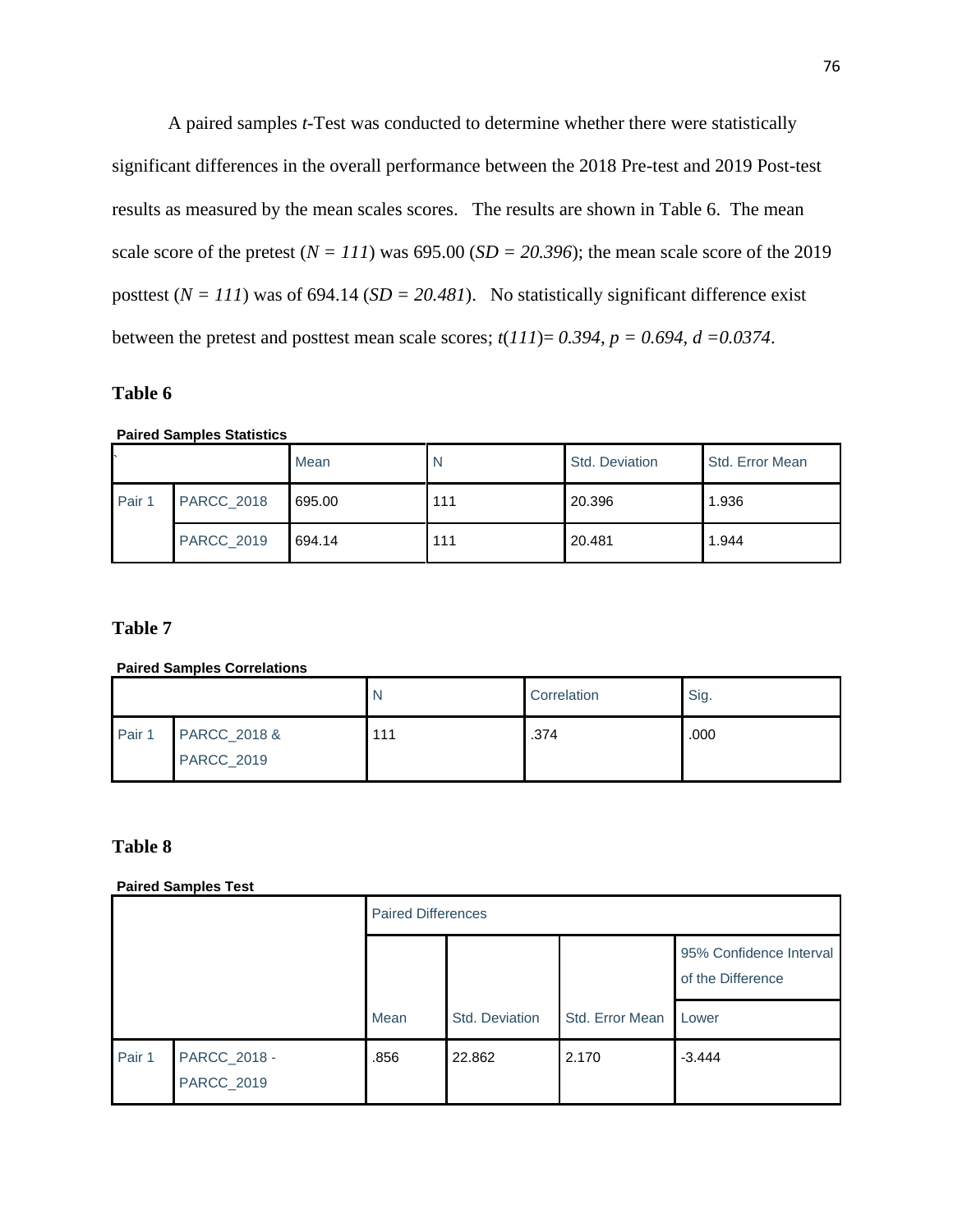# **Table 9**

### **Paired Samples Test**

|        |                                   | <b>Paired Differences</b>                              |      |     |                 |
|--------|-----------------------------------|--------------------------------------------------------|------|-----|-----------------|
|        |                                   | 95% Confidence<br>Interval of the<br><b>Difference</b> |      |     |                 |
|        |                                   | Upper                                                  |      | df  | Sig. (2-tailed) |
| Pair 1 | PARCC_2018 -<br><b>PARCC_2019</b> | 5.156                                                  | .394 | 110 | .694            |

# **Table 10**

Paired Samples Effect Sizes

|        |                                   |                    |                       | 95% Confidence Interval |        |      |
|--------|-----------------------------------|--------------------|-----------------------|-------------------------|--------|------|
|        |                                   | Standardize        | <b>Point Estimate</b> | Lower                   | Upper  |      |
| Pair 1 | PARCC_2018 -<br><b>PARCC_2019</b> | Cohen's d          | 22.862                | .037                    | $-149$ | .223 |
|        |                                   | Hedges' correction | 22.940                | .037                    | $-148$ | .223 |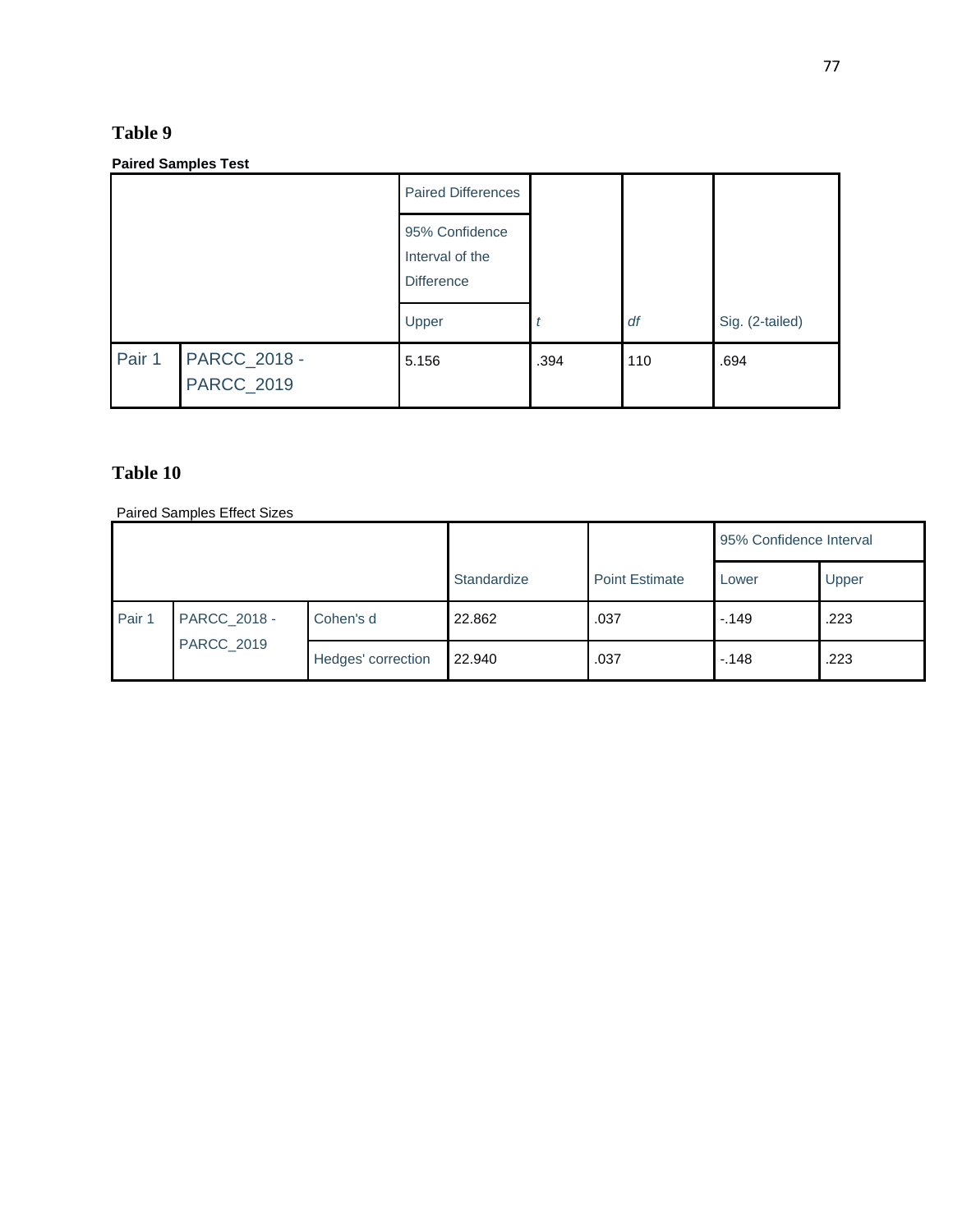### **Review of the Findings**

This chapter concludes with a brief discussion of the results and findings associated with the research question and the hypothesis.

*Research Question:* What is the difference in mathematics achievement for students with disabilities in Grades 4 through 8 after one year of mathematics learning progressions as measured by the New Jersey Student Learning Assessment in mathematics?

*Null Hypothesis:* No statistically significant difference exists in student achievement between the results of the Grades 4 through 8 as measured by the 2017–2018 and 2018–2019 NJSLA-M scale score means of students with disabilities who participated in Learning Progressions Treatment for one academic year.

The null hypothesis was accepted. These results suggest that the treatment had no significant impact on student performance.

### **Conclusion**

A complete evaluation of the hypothesis, along with a summary of findings, recommendations for policy and practice, recommendations for future study and final thoughts are presented in Chapter 5.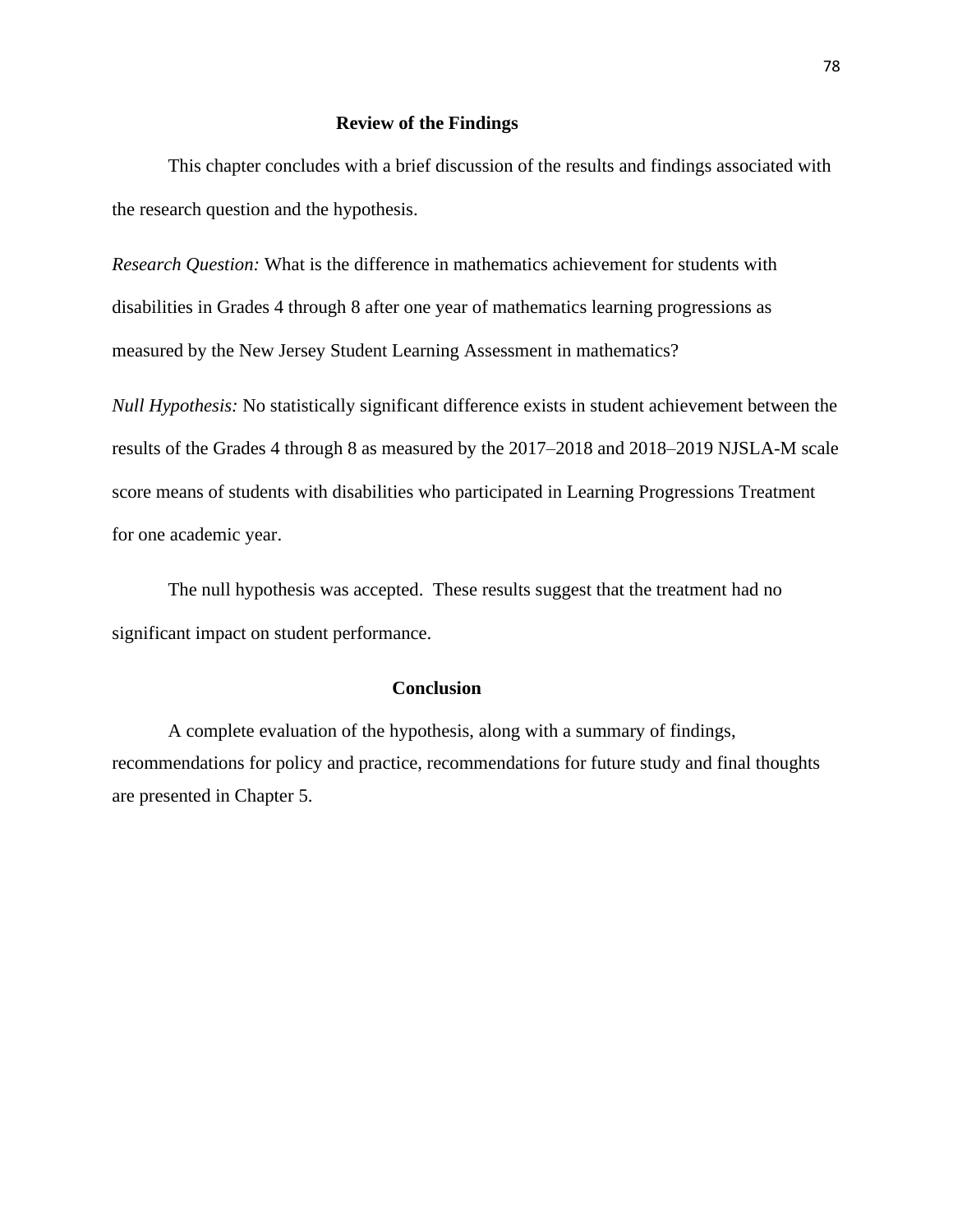#### **CHAPTER V**

### **Conclusions and Recommendations**

The purpose of this study was to explore the influence of mathematics learning progressions on the academic achievement of students with disabilities as measured by their performance on statewide assessments. This chapter includes a discussion of major findings as related to the literature on learning progressions in mathematics, conclusions, and recommendations for school leaders, policy, and future research.

This chapter contains discussion and future research possibilities to support the research question: What is the difference in mathematics achievement for students with disabilities in self-contained special education programs in Grades 4–8 after one year of mathematics learning progressions as measured by the New Jersey Student Learning Assessment in mathematics?

As an emerging field of study, Learning Progressions supports the idea of moving children through a developmental progression of learning (Clements, 2002; Gravemeijer, Simon, 195). Learning Progressions, as an intervention for students with learning disabilities has, the potential to change learning outcomes for these students and other students who struggle with the mathematics and can be leveraged in mathematics education to mitigate performance gaps between students with disabilities and their non-disabled counterparts. Students qualifying for special education services have needs that often require support that sometimes exceeds the services usually offered or received in the general education setting.

IDEA requires states and school districts to include all students with disabilities in general state assessment programs, with appropriate accommodations and alternative assessments, if necessary, as indicated in their respective IEPs. While no conclusive findings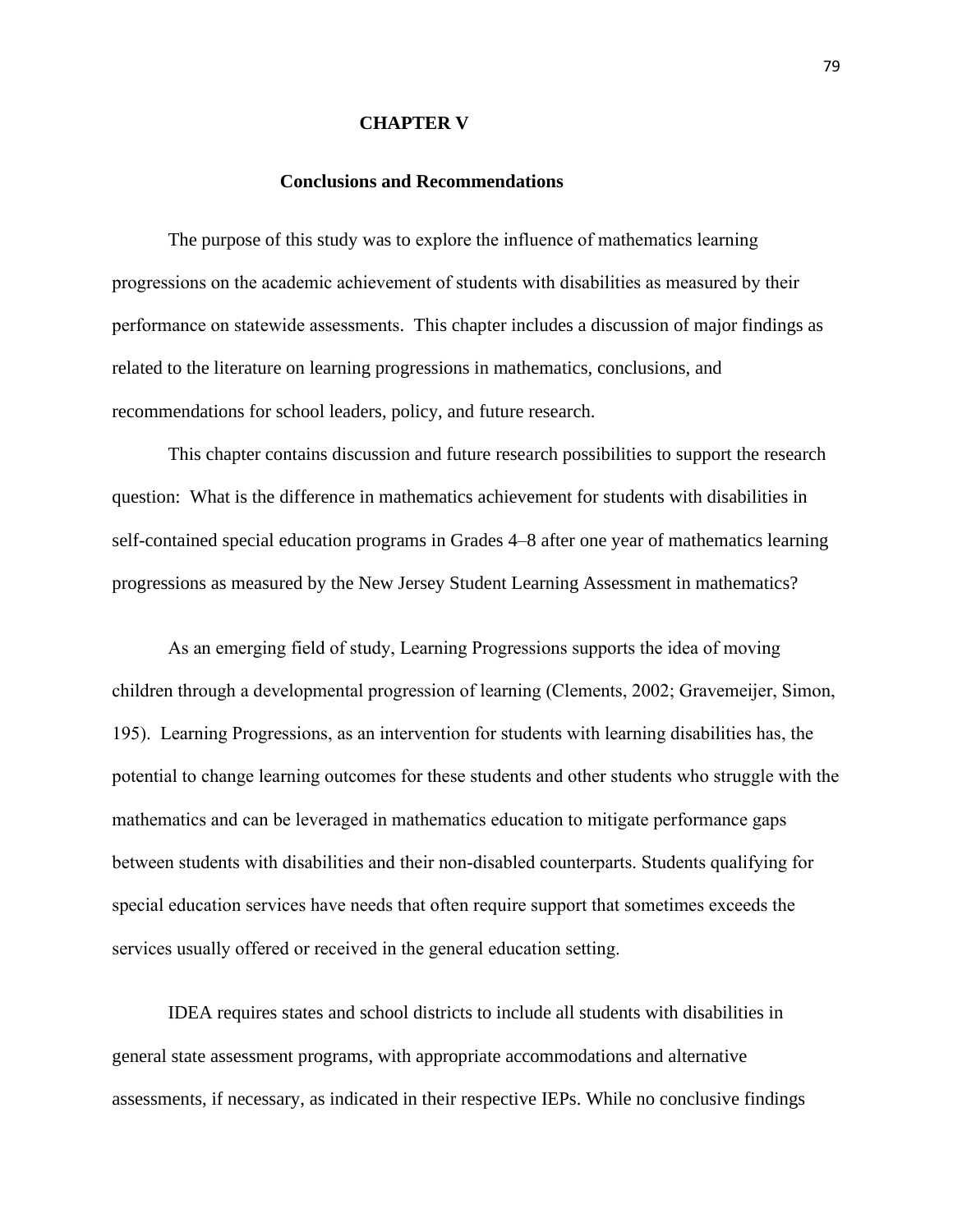suggest that there was a significant impact of the learning progressions model on student performance after one year of exposure, Chapter 5 supports recommendations for future study in an attempt to assist stakeholders in the exploration of interventions designed to level the playing field for all students.

#### **Summary of Findings**

The participants in this study were classified self-contained students in grades 4 - 8 within the Northeastern Urban Public School District in New Jersey. A non-experimental, one group, pretest-posttest design was used to collect and analyze the data on 111 self-contained students to compare the scale scores on the 2017-2018 and 2018-2019 mathematics sections of the New Jersey Student Learning Assessment (NJSLA). The results were measured before and after the learning progressions model was implemented, then comparing the differences. A paired-samples *T*-Test was used to determine what statistical differences exist between the preand post-test results. Results showed that there was no statistically significant difference in student achievement, thereby suggesting that the treatment had no significant impact on student performance.

Students' academic achievement with disabilities continues to be a long-standing concern (McDonnell and Swando, 2009). Although it is well-established that out-of-school demographic and family-level variables strongly influence student achievement on large-scale standardized tests (Tienken, 2019), a districtwide shift in implementing a new model for curricula can provide an element of support for students that otherwise may not have existed.

In the school district studied, the results were not significant enough to conclude that learning progressions implementation impacted the scores of students with disabilities after just one year. The original goal of implementing the treatment was to provide struggling students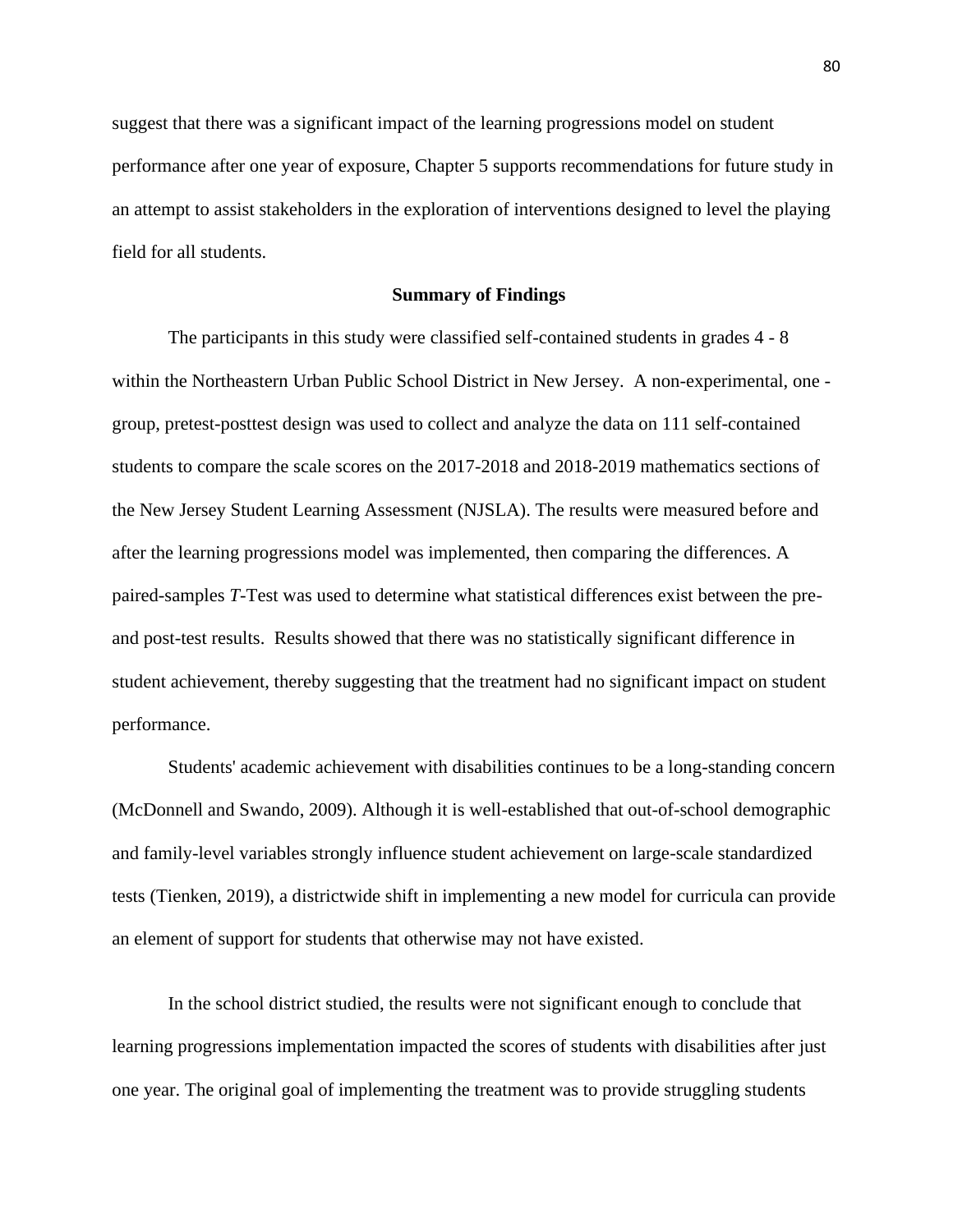with individual instruction according to their schema in order to boost their academic performance.

It may be unrealistic to look towards state assessments to capture the full aspects of a student's learning experiences, as standardized and statewide test results are not always the most accurate depiction of a student's ability (Tienken, 2020). According to the literature, diagnostic assessments may be a more 'sensitive' and meaningful measure of a student's performance over time. Evaluation can drive both learning and curriculum development and needs to be given serious attention at the earliest stages of change. Diagnostic assessments are intended, as an early warning system, to inform teachers' instructional design and delivery decisions to support struggling students' learning needs. "Diagnostic assessments should yield results that precisely identify the knowledge and skills for which individual students need intervention. Such information can help teachers identify students' prior knowledge and skills, determine students' misconceptions and errors, and isolate gaps in students' understanding within a domain" Ketterlin-Geller, et al. P. (2019).

Additionally, interventions take more than one year to show that they accelerate learning beyond that which is gained in one year of school. Remediation means exceeding the amount of growth that typically takes place in one year. Bloom (1984) found 1:1 tutoring to be the most effective instructional tool with an effect size of 2.0. It is beyond the scope of this study to determine the length of time needed to determine treatment effectiveness. The actual course difficulty will be an interaction between the content and a range of individual and social factors (e.g., prior instructional history, readiness to learn, socioeconomic factors) (e.g. Gašević, et al. 2016). Even if there was conclusive data to support the implementation .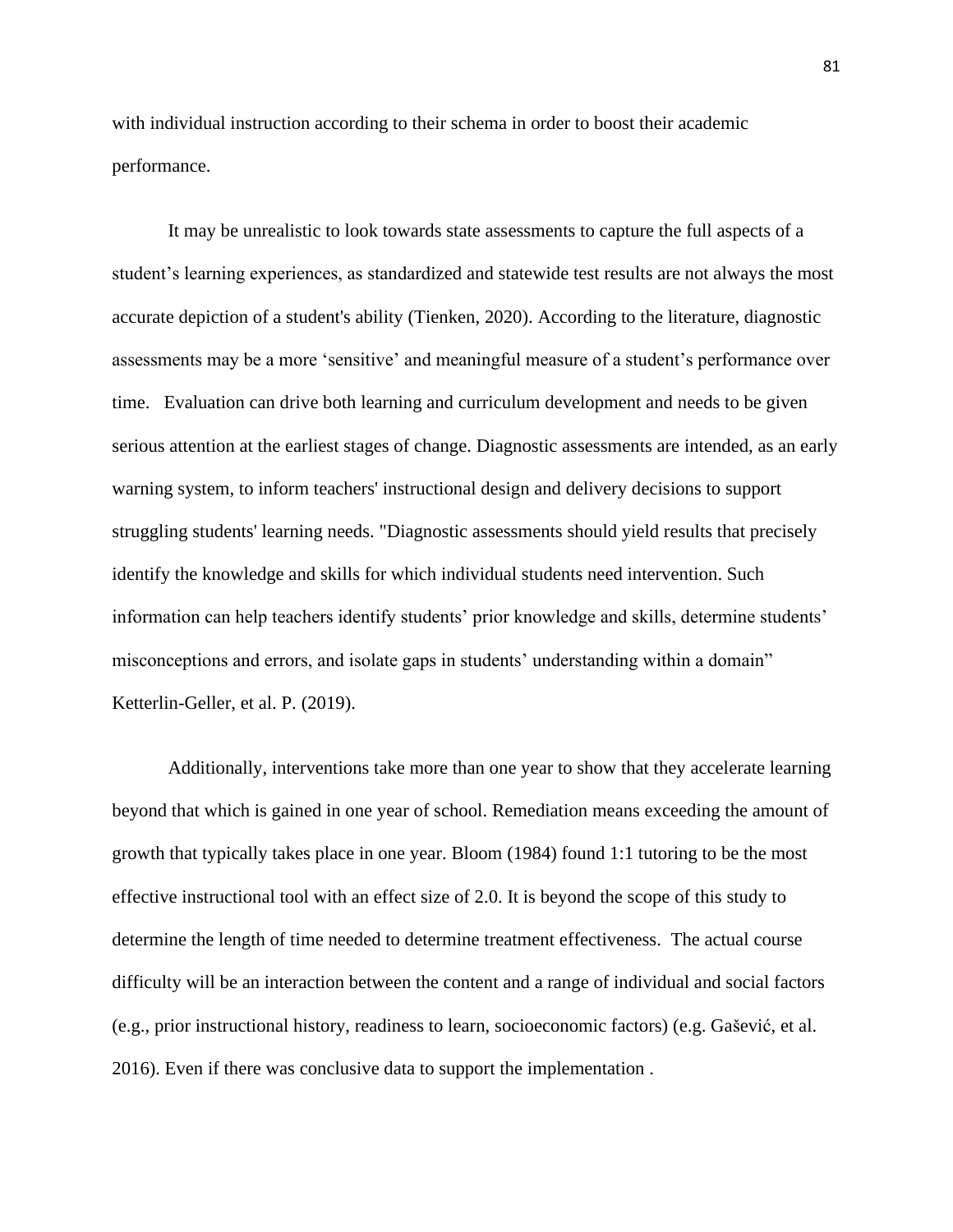A learning progressions model over the traditional teaching model is but a single study, confined to a small urban district. It added to the conversation on the need to explore alternatives to traditional teaching methods as there continues to be debate over achievement gaps in education, particularly between special and general education students.

### **Recommendations for Practice**

Research suggests intervention is more likely to impact student achievement positively. Principals and district decision-makers should summon future research that includes longitudinal data to ascertain a strong correlation between the implementation of learning progressions and student achievement.

Principals must also invest in professional development that will improve the implementation of an adopted learning progressions model. This can be accomplished in many flexible yet meaningful ways. For instance, time can be dedicated to training teachers during set faculty meetings. Weekly grade level meetings can also be used to share literature on learning progressions and additional implementation training. Ideally, principals can form Learning Progressions Model committees comprised of representatives from each of the participating grade levels, which can agree to come together on their own and dissect the literature to turnkey the same to their respective grade levels.

#### **Recommendations for Policy**

The leaders and policymakers charged with creating and enacting policy must examine all viable options for improving student outcomes. Until a proven strategy is uncovered, districts should not expect more than a single year's growth from a single year study after multiple years of collected data and further research.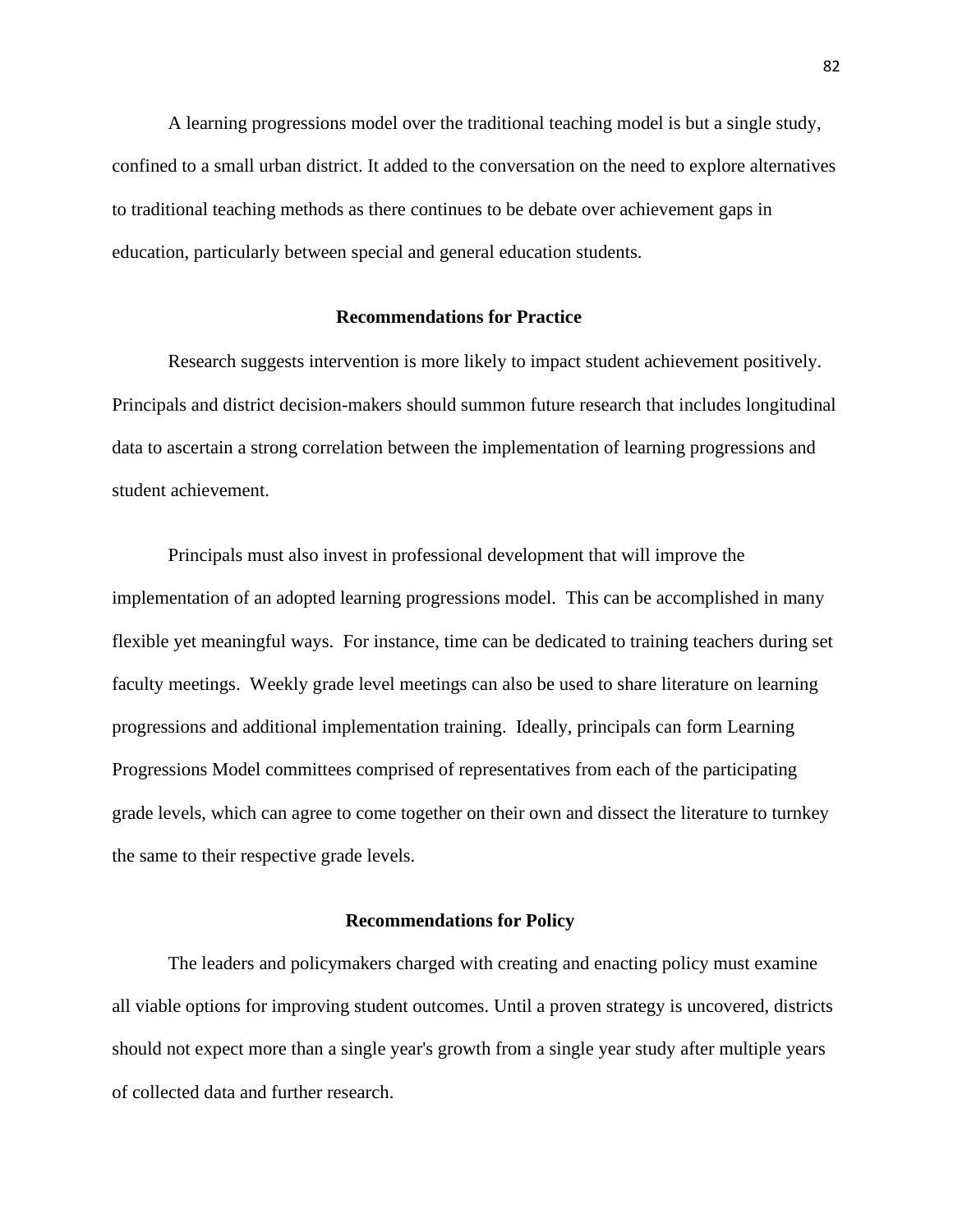We are interested in transforming the education system by implementing learning progressions models to create autonomous spaces to encourage innovative modeling, loaded with shared resources and data. Esteemed educator John Dewey said it best, "if we teach today's as we taught yesterday's, we rob them of tomorrow" (Dewey, 1915). Learning has to be personalized. Students must be allowed to learn at their own pace. This necessitates a change in the teacher's role, requiring an ability to use real-time data, infuse technology, and examine and adopt new instruction models. Learning progressions can be one option, made possible by the wave of new digital technologies.

Given this study's findings, policymakers would be better suited to provide funding to develop assessments that would measure student growth in greater detail using multiple measures. Standardized tests should never be the sole or deciding factor when determining academic growth. **"**To make diagnostic inferences, teachers need fine-grained feedback that focuses on specific concepts and procedures that can be targeted during instruction" (Gierl, Alves, & Majeau, 2010). Grain size is commonly used to describe the level of detail in which student performance is analyzed and reported (Leighton & Gierl, 2011; Rupp, 2007). Coarsegrained feedback provides information about broad categories of proficiency, such as those measured on state accountability tests. In contrast, fine-grained feedback is associated with students' thinking in more narrowly defined content domains (e.g., comparing fractions, equivalent fractions). Creating tests steeped in theories of learning in the domain of interest (e.g., mathematics) may generate fine-grained information about students' thinking that is particularly useful for making diagnostic inferences (Leighton & Gierl, 2007; National Research Council [NRC], 2001).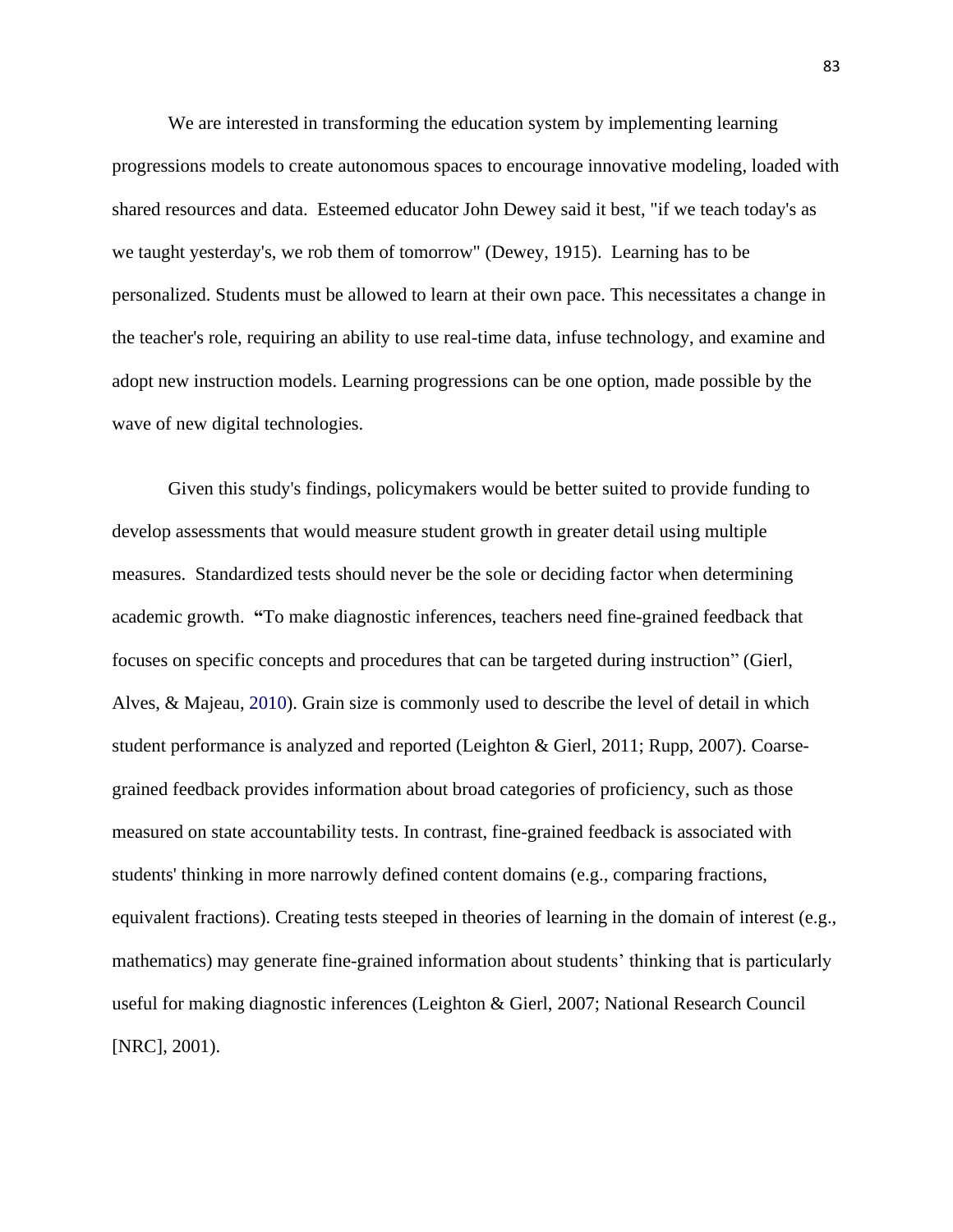#### **Recommendations for Future Study**

*Many of the recommendations below suggest revisiting this study.*

**Recommendation 1**. It is noted by the National Research Council (NRC, 2004) that "it can take "up to three years for a dramatic curricular change to be reliably implemented in schools" (p. 61). Although each of the participating schools are required by the district to provide mathematics instruction a minimum of 5 days per week and for a minimum of 90 minutes each day, this study did not address actual 'seat time' extending beyond the 90-minute mandate. Future research could replicate the current study to measure student mathematics achievement on a longitudinal basis and over a longer period. Ideally, three or even five consecutive years of data in order to discern the effectiveness of the learning progressions model

**Recommendation 2**. Future research could extend the current study using the same intact groups to measure mathematics performance while identifying a control group to provide greater strength of the conduct of this comparative analysis.

**Recommendation 3**. While reading level may contribute to variances observed in mathematics performance (Sconiers et al., 2002), this study did not control for reading level. Using the same intact groups, future research could replicate the current study to examine the influence of reading level on student mathematics achievement, using NJSLA – English scores as additional independent variables.

**Recommendation 4**. This study did not control for additional variables relating to student intelligence's impact beyond prior mathematics achievement. According to Embretson (1995), general intelligence, described as the ability to think logically and systematically, is the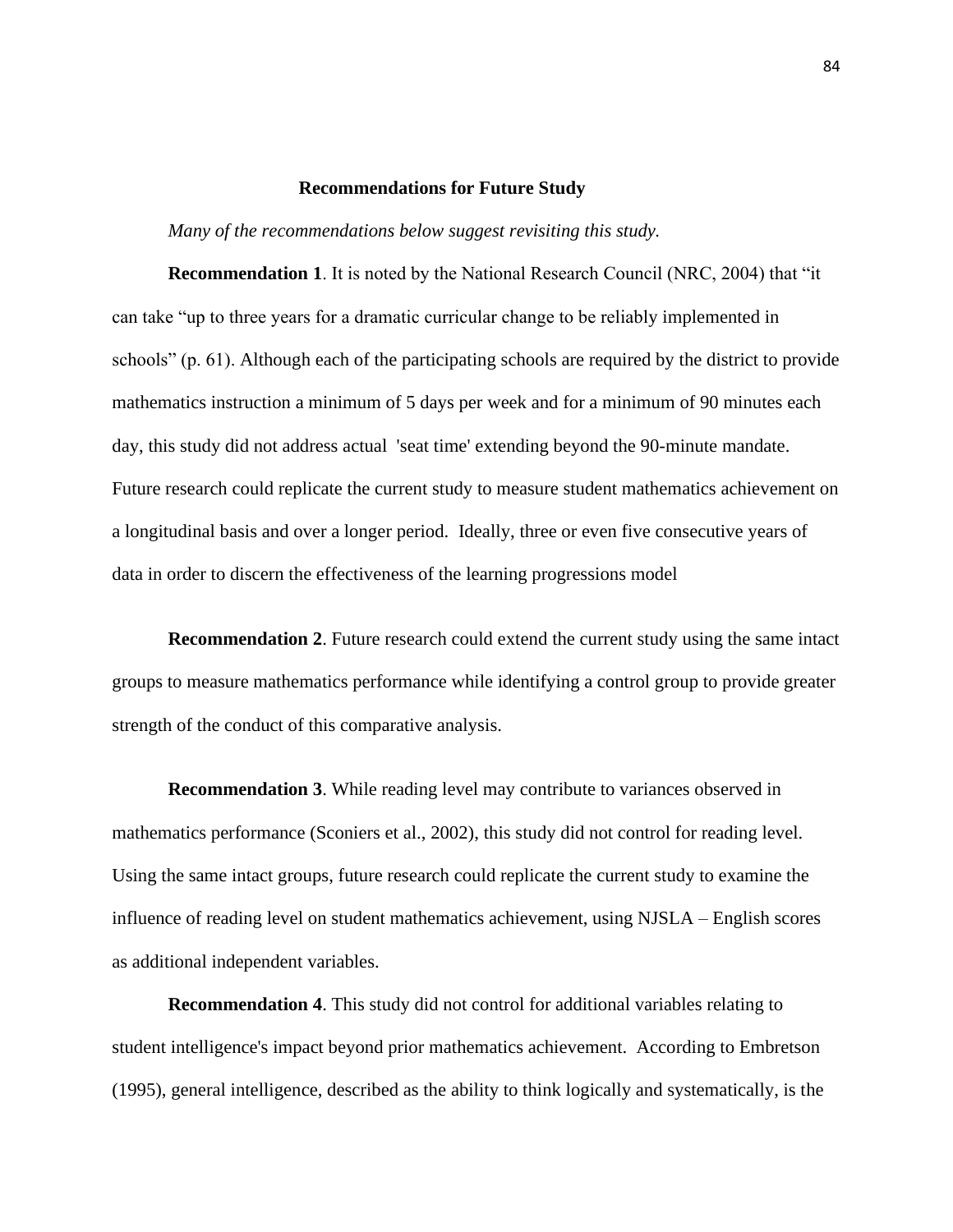best individual predictor of achievement across academic domains, including

mathematics (e.g., Deary, Strand, Smith, & Fernandes, 2007; Jensen, 1998; Stevenson). Future research could incorporate a qualitative design that explores the implications of prior knowledge on future outcomes.

**Recommendation 5**. This study did not control the additional variables relating to teacher affect, teacher quality, teachers' knowledge of mathematics, or the varying professional development levels related to mathematics instructional topics. There are no formal observations data of classroom instruction related specifically to the implementation level for either treatment group. While the district did not mandate a minimum or maximum implementation level, the professional development providers and the district's existing classroom monitoring and accountability systems sought to support implementation in ways consistent with typical district practices. Whereas this study incorporated a quantitative methodology, future research could incorporate a descriptive, qualitative case study design that explores teacher variables' influence (teacher effect, degree of mathematics professional development, mathematics content knowledge) on student outcomes.

**Recommendation 6**. In this study, groups were not assigned through the mechanism of randomization. Samples were selected from already existing populations. The lack of random assignment is a limitation of the non-experimental study design. Statistical associations found within this study do not imply causality and give rise to alternative explanations for the apparent causal association. Further, a final limitation of the study reflects the relatively small sample size which potentially impacts statistical power, type II error, and statistical significance (Cohen,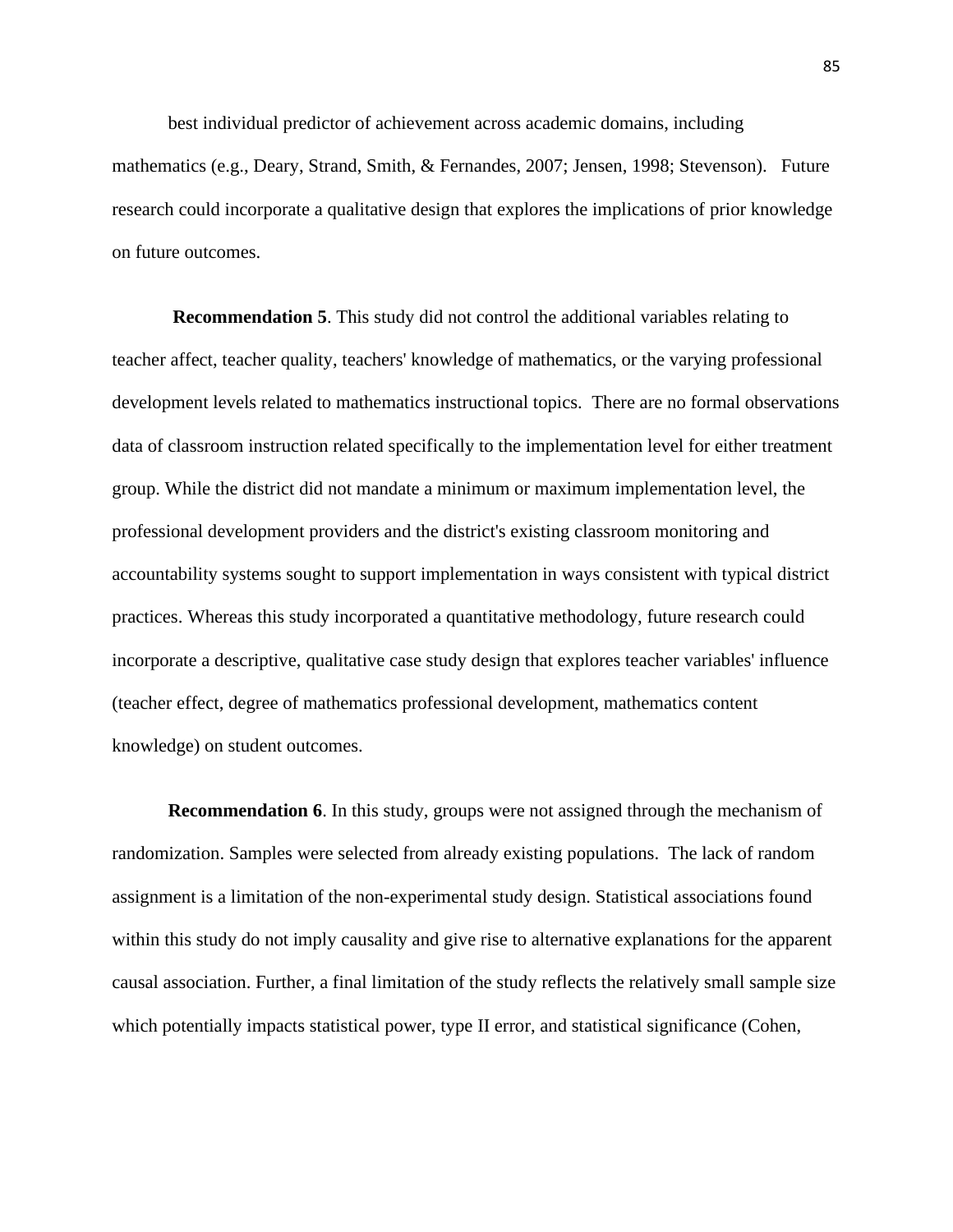1988). For this reason, it may not be possible to make generalizations about the findings to the broader community based on this study alone.

Whereas this study incorporated a non-experimental design, this study could be redesigned to incorporate a more purposeful experimental design that increases the number of students and the number of years to increase statistical power.

Recommendation 7. Because the study of special education is fairly young, there is no coherent and most effective approach to raising student achievement evident in the literature. Few studies, if any, have been conducted to determine quantitatively if learning progressions/interventions influence the overall academic achievement of students with disabilities. studies show school districts in New Jersey have been developing Response to Intervention models (RTI). RTI is an identification system with a broader approach to adapting instruction to meet students' needs who are having problems learning the general curriculum. This study's results can serve to benefit a district's adoption of RTI models while continuing to provide students currently classified with the interventions and data needed to promote academic growth.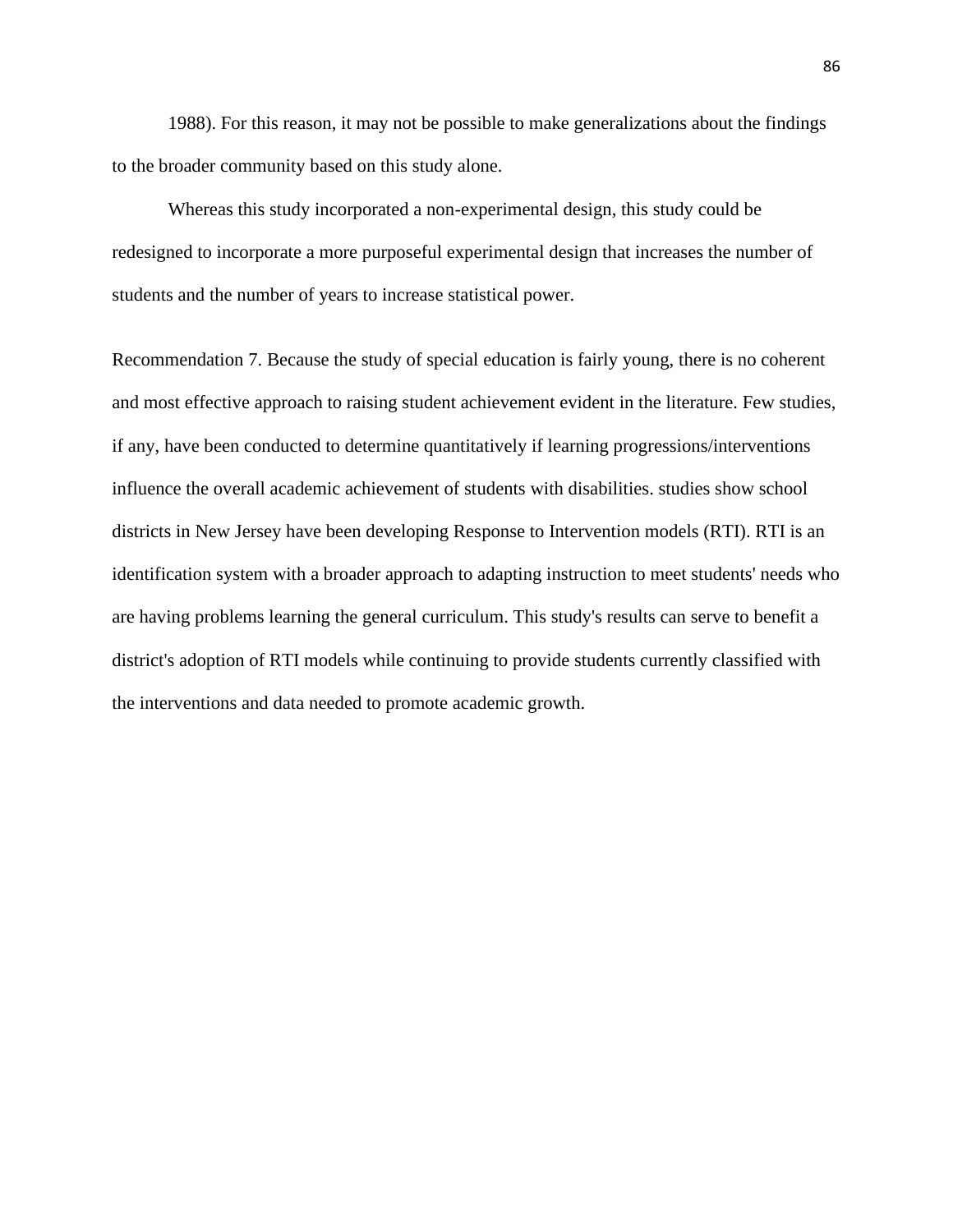### **Conclusion**

It is noted by the National Research Council (NRC, 2004) that "it can take "up to three years for a dramatic curricular change to be reliably implemented in schools" (p. 61). A key goal of the Elementary and Secondary Education Act of 2001 was to close the achievement gap between subgroups, including the gap between students who receive special education services and those considered general education students. States typically looked at performance over time by comparing students' test scores in specific grades across several years. Such comparative approaches produced inaccurate pictures of achievement gaps because different students may be enrolled in the specific grades each year (Thurlow, Wu, Lazarus, and Ysseldyke , 2016.) "It would not be an exaggeration to say that we are in a state of ignorance about how schools change over extended periods…there is a real need for those at the cutting edge of statistical analyses to show the way forward in the analysis of three or more years of data" (Tymms, 1995, p. 115).

Therefore, it is this researcher's final recommendation that future educational performance and school effectiveness designs in the area of special education add to the literature that supports:

"…longitudinal [designs], with repeated measures on multiple cohorts of students arranged within classes and schools to estimate change over time, and also that multilevel analysis be employed to account for the inherent hierarchical structure of the data (i.e., repeated measures clustered within students who are grouped within classes and schools)" (Hill & Rowe, 1998). This study's findings warrant repeating on multiple cohorts to discern change over time and the effectiveness of a learning progressions model on students with disabilities.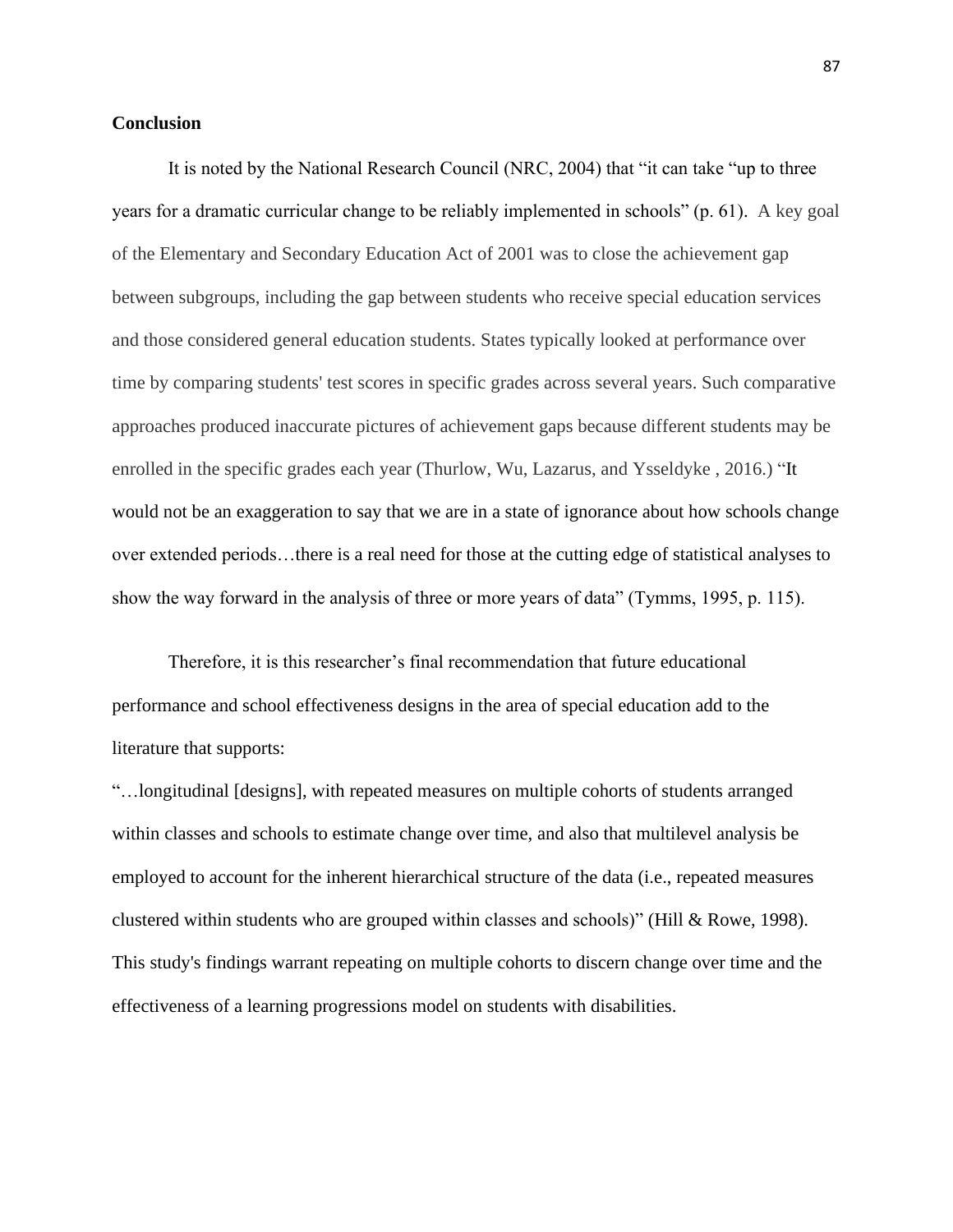#### **References**

Alkahtani, M. (2016). *Review of the Literature on Children with Special Education, 7*(35), 70-72.

Baxter, J., Woodward, J., & Voorhies, J. (2002). We talk about it, but do they get it? *Learning Disabilities Research & Practice, 17*(3), 173-185*.*

Beachum, F. (2005). McCray, C. R., Wright, J. V., & Beachum, F. D. (2007). Beyond Brown: Examining the Perplexing Plight of African American Principals. *Journal of Instructional Psychology, 34*(4*).*

Brown v Board of Education (2010).

Brown v. Board of Educ., 347 U.S. 483, 1954 (1954).

Chambers, J., & Parrish, T. (1998). What are we spending on special education in the U.S.? *CSEF Brief*, *(8),* 2-3.

Clements, D., & Sarama, J. (2004). Learning trajectories in mathematics education. *Mathematical Thinking and Learning*, *6*(2), 81-89. [https://doi.org10.1207/s15327833mtl0602\\_1](https://doi.org10.1207/s15327833mtl0602_1)

Dipaola, M., Tschannen-Moran, M., & Walther-Thomas, C. (2004). School principals and special education: Creating the context for academic success. *Focus on Exceptional Children, 37*(1), 1-10.

Duhaney, L & Salend, S. (2011). History and philosophical changes in the education of students with exceptionalities. *History of Special Education, 21*, 1-20. https://www.researchgate.net/publication/242336941 Chapter 1 Historical and philosophical chang es in the education of students with exceptionalities

Eckes, & Swando. (2009). Special education subgroups under NCLB: Issues to consider. *Teachers College Record*, *111*(1), 2479-2504.

Embretson (1995). The role of working memory capacity and general control processes in intelligence*. Intelligence, 20*(2), 169-189*.*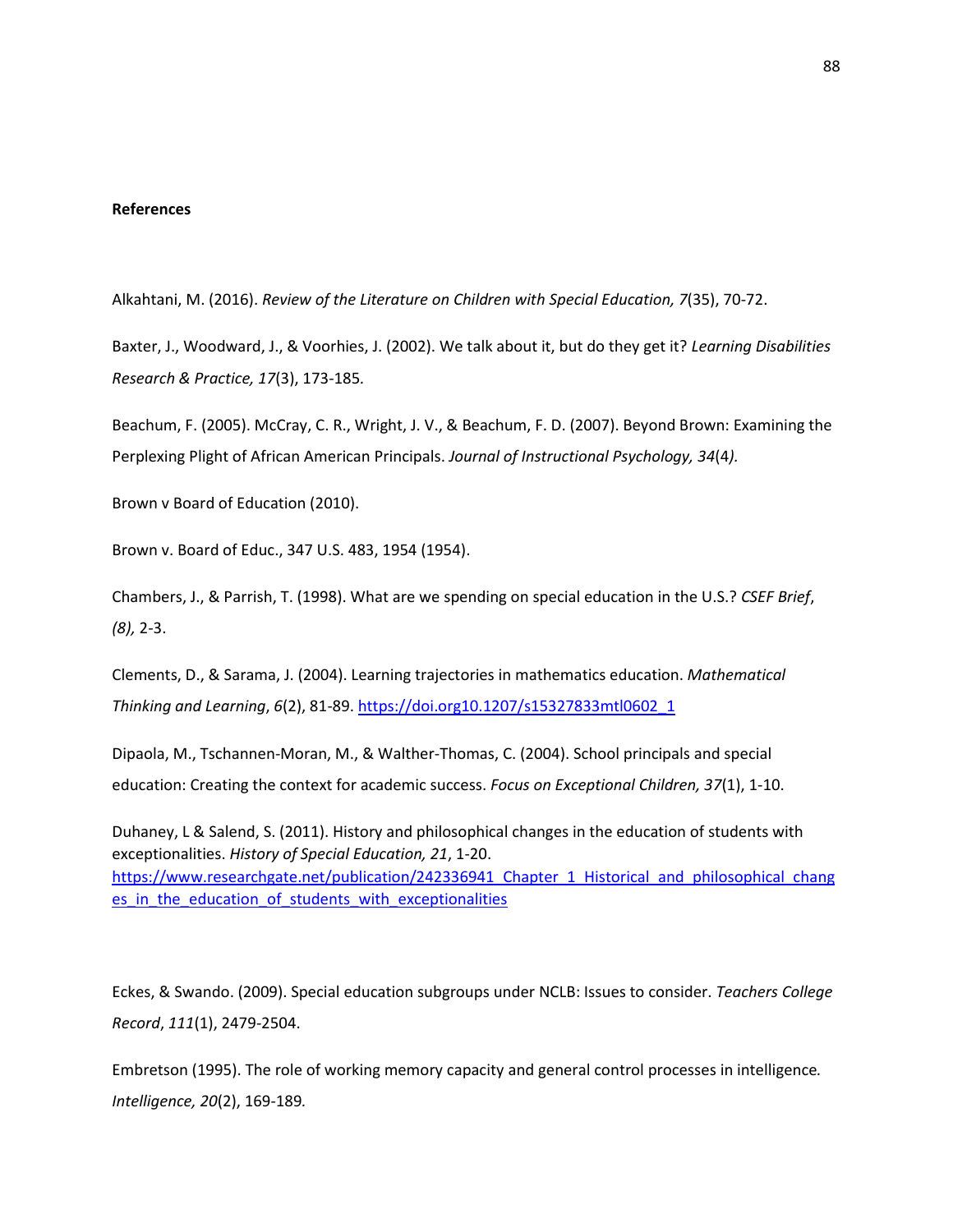Furner, J. M., & Kumar, D. D. (2007). The mathematics and science integration argument: A stand for teacher education. *Eurasia Journal of Mathematics, Science and Technology Education, 3*(3), 185-189*.*

Geary, D. (2011). Consequences, characteristics, and causes of mathematical learning disabilities and persistent low achievement in mathematics*. Journal of Developmental and Behavioral Pediatrics: JDBP, 32*(3), 250.

Gilmour, A., Fuchs, D., & Wehby, J. (2018). Are students with disabilities accessing the curriculum? A meta-analysis of the reading achievement gap between students with and without disabilities. *Exceptional Children*, *85*(3), 329-346.

Goodley, D. (2001). Learning difficulties: The social model of disability and impairment. *Challenging Epistemologies. Disability & Society*, *16*(2).

Hardman, M. (2020). Equity gaps for students with disabilities. *Urban Ed Journal, Penn Graduate School of Education, 17*[. https://urbanedjournal.gse.upenn.edu/volume-17-spring-2020/quity-gaps-students](https://urbanedjournal.gse.upenn.edu/volume-17-spring-2020/quity-gaps-students-disabilities)[disabilities](https://urbanedjournal.gse.upenn.edu/volume-17-spring-2020/quity-gaps-students-disabilities)

Hill, P., & Rowe, K. (1998). Modelling student progress in studies of educational effectiveness. *Educational Research and Evaluation* 281-30[6 https://doi.org/10.1080/0924345980090303](https://doi.org/10.1080/0924345980090303)

Kobrin, j., Larson, S., Cromwell, A., & Garza, P. (2015). A framework for evaluating learning progressions on features related to their intended uses. *Journal of Educational Research and Practice*, *5*(1), 58-73.

Kroesbergen, E., & Van Luit, J. (2003). Mathematics interventions for children with special educational needs. *Remedial and Special Education*, *24*(2), 97-99.

Louren<sub>A</sub>§<sub>o</sub>, O. (2012). Piaget and Vygotsky: Many resemblances, and a crucial difference. *New Ideas in Psychology*, *30*(3), 281-295[. https://www.semanticscholar.org/paper/Piaget-and-Vygotsky%3A-Many](https://www.semanticscholar.org/paper/Piaget-and-Vygotsky%3A-Many-resemblances%2C-and-a-Louren%C3%A7o/4eecd24784648c0ac660d6c47097e1f2893591fa)[resemblances%2C-and-a-Louren%C3%A7o/4eecd24784648c0ac660d6c47097e1f2893591fa](https://www.semanticscholar.org/paper/Piaget-and-Vygotsky%3A-Many-resemblances%2C-and-a-Louren%C3%A7o/4eecd24784648c0ac660d6c47097e1f2893591fa)

Martin, E., Martin, R., & Terman, D. (1996). The legislative and litigation history of special education. *The Future of Children, 6*(1), 25-39.<https://www.jstor.org/stable/1602492?seq=1>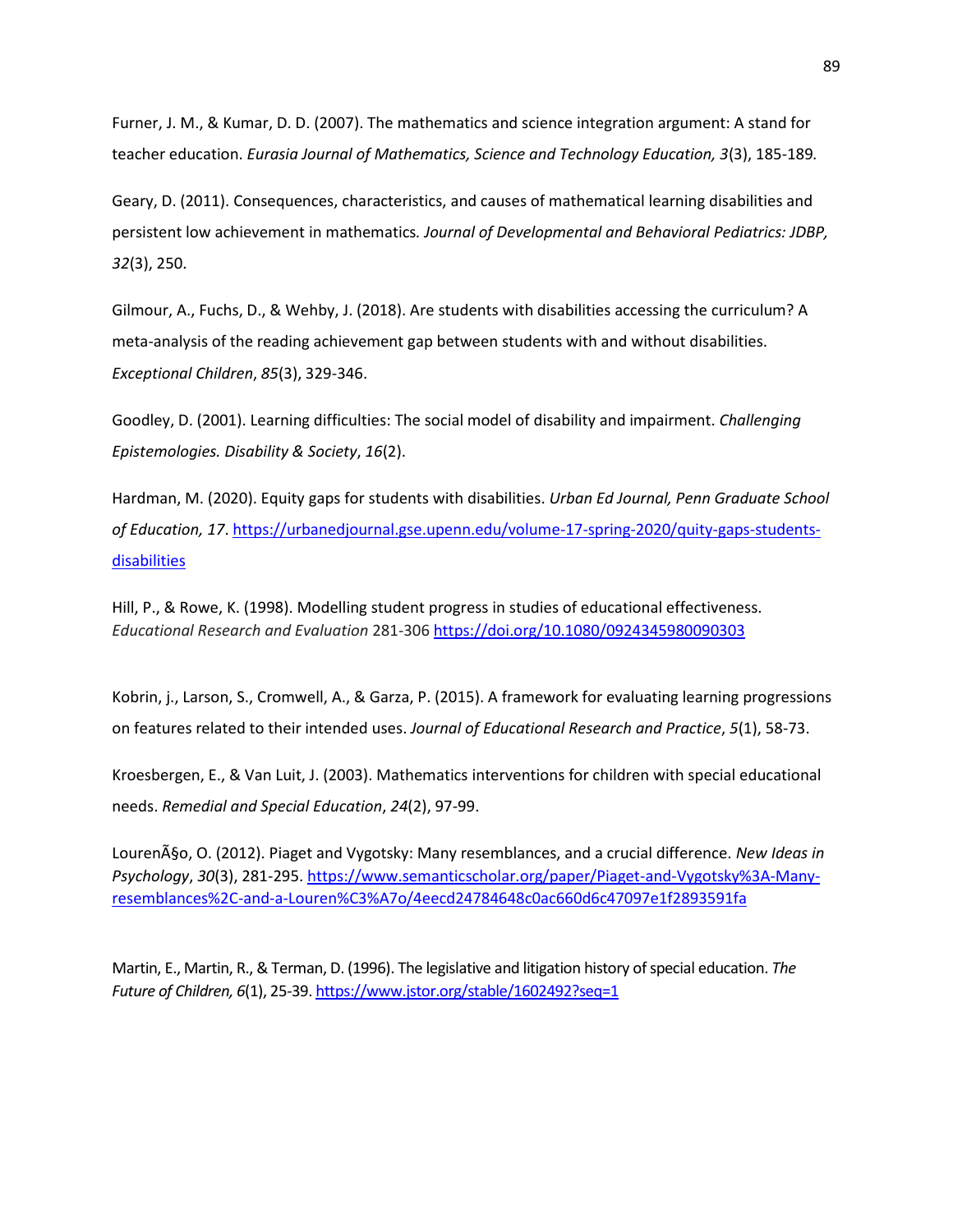National Defense Act of 1958.<https://history.house.gov/HouseRecord/Detail/15032436195>

Ojose, B. (2008). Applying Piaget's theory of cognitive development to mathematics instruction. *The Mathematics Educator*, *18*(1), 26-30. <https://files.eric.ed.gov/fulltext/EJ841568.pdf>

Patel, D. R., & Merrick, J. (2011). Intellectual disability. *Neurodevelopmental Disabilities* (161-171).

Peters, S. (2003). Inclusive education: Achieving education for all by including those with disabilities and special education needs. *Research Gate 7*(2*),* 12-18.

https://www.researchgate.net/publication/228606295\_Inclusive\_education\_Achieving\_education\_for all by including those with disabilities and special education needs

Phillips, D., & Soltis, J. (2009). *Perspectives on learning*. Teachers College Press. <https://www.amazon.com/Perspectives-Learning-Thinking-About-Education/dp/0807749834>

Pulliam, J., Van Patten, J. (2006) *History of education in America* (9th ed). AbeBooks. <https://www.abebooks.com/book-search/isbn/9780131705463/>

Read, J., & Walmsley, J. (1998). Historical perspectives on special education, 1890-1970. *Disability & Society*, *21*(5), 455-469.

<https://www.tandfonline.com/doi/abs/10.1080/09687590600785894?journalCode=cdso20>

Reynolds, M. (1989). An historical perspective: The delivery of special education to mildly disabled and at-risk students. *Remedial and Special Education*, *10*(6), 7-11.

<https://journals.sagepub.com/doi/10.1177/074193258901000604>

Ridell, S., Brown, S., & Duffield, J. (1994). Parental power and special educational needs: the case of specific learning difficulties. *British Educational Research Journal*, *20*(3). [https://bera](https://bera-journals.onlinelibrary.wiley.com/loi/14693518)[journals.onlinelibrary.wiley.com/loi/14693518](https://bera-journals.onlinelibrary.wiley.com/loi/14693518)

Rotatori, A., Obiakor, F., & Bakken, J. (2011). *History of special education* (1st ed.). Bradford: Emerald Group Publishing Limited.

[https://www.emerald.com/insight/content/doi/10.1108/S0270-4013\(2011\)0000021019/full/html](https://www.emerald.com/insight/content/doi/10.1108/S0270-4013(2011)0000021019/full/html)

Rutkiene, A., & Greenspon, R. (2018). Contribution of technology enhanced learning to the inclusion of students with special needs. *Proceedings of The International Scientific Conference*, *5*(2), 436-440. <https://core.ac.uk/display/276271196>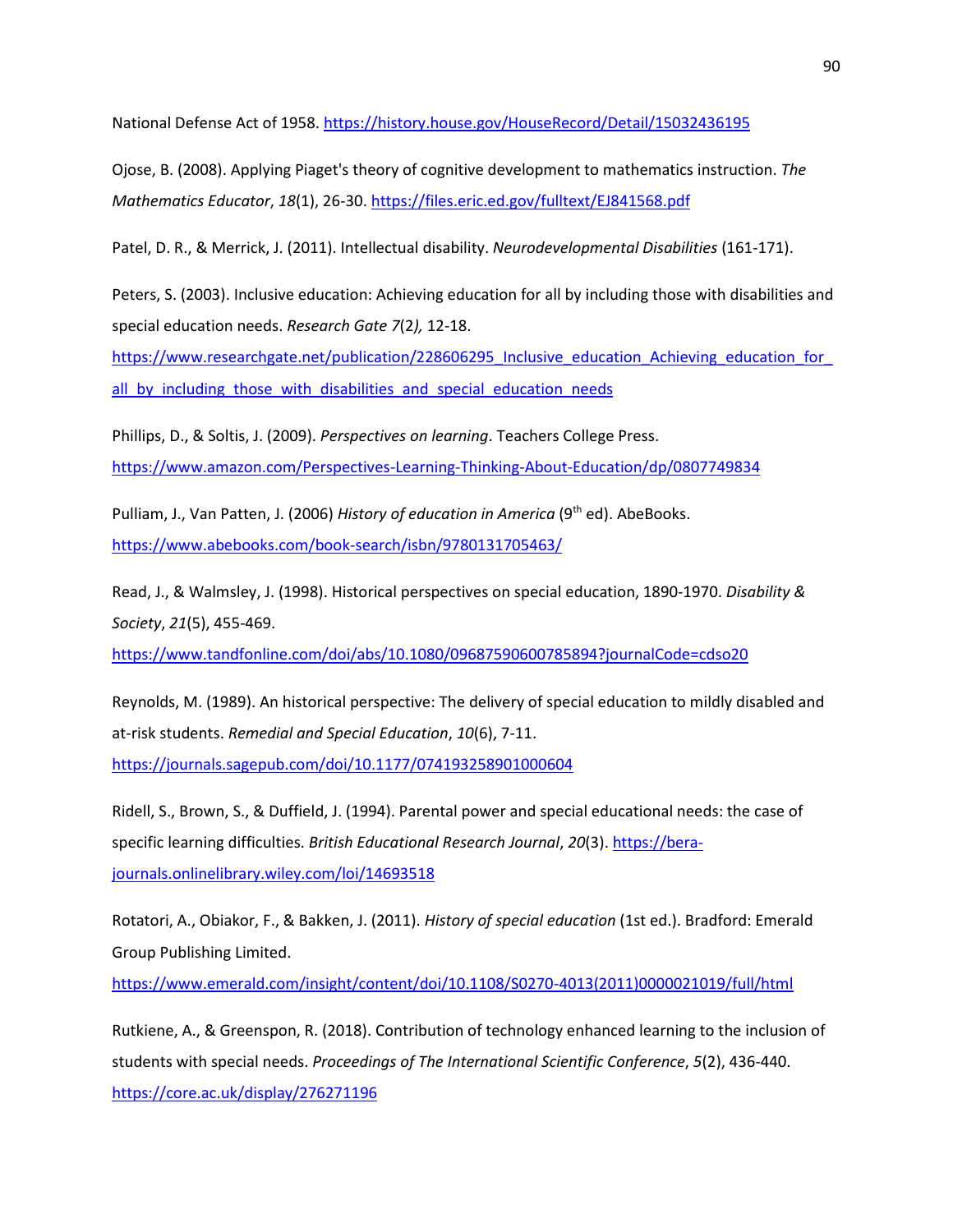Shea, n., & Duncan, R. (2019). From theory to data: The process of refining learning progressions. *Journal of The Learning Sciences*, *22*(1), 7-32.

Tienken, C. (2019). Students' test scores tell us more about the community they live in than what they know. *THE CONVERSATION*. <https://christienken.com/2019/05/14/testimony-on-standardized-testing/>

Teinken, C. & Maher (2008). The influence of computer-assisted instruction on eighth grade mathematics achievement. *RMLE Online, 32* (3), 1-13. <https://doi.org/10.1080/19404476.2008.11462056>

The Elementary and Secondary Education Act (The No Child Left Behind Act of 2001). <https://www2.ed.gov/policy/elsec/leg/esea02/index.html>

Thomas, D. (1987). Integration: What do we Mean? *Australasian Journal of Special Education*, *11*(1), 10- 14.

Tomlinson, C. (2014). The differentiated classroom: Responding to the needs of all learners. 2nd Edition, ASCD, Alexandria. *Scientific Research*, (2).

Tomlinson, J. (1997). Inclusive learning: The report of the committee of enquiry into the post-school education of those with learning difficulties and/or disabilities in England, 1996.

*European Journal of Special Needs Education*, *12*(3), 184-196.

Torres, T., & Barber, C. (2017). Case studies in special education: A social justice perspective.

Charles C. Thomas Publishing.

<https://www.hpb.com/products/case-studies-in-special-education-9780398091736>

U.S. Department of Education (2002). *Executive summary of the No Child Left Behind Act.* <https://www2.ed.gov/nclb/overview/intro/execsumm.html>

U.S. Department of Education (2021). *Legislation and policy.* <https://www2.ed.gov/about/offices/list/osers/policy.html>

U.S. Department of Education (1999). *Individuals with Disabilities Education Act.* <https://sites.ed.gov/idea/statute-chapter-33/subchapter-i/1400>